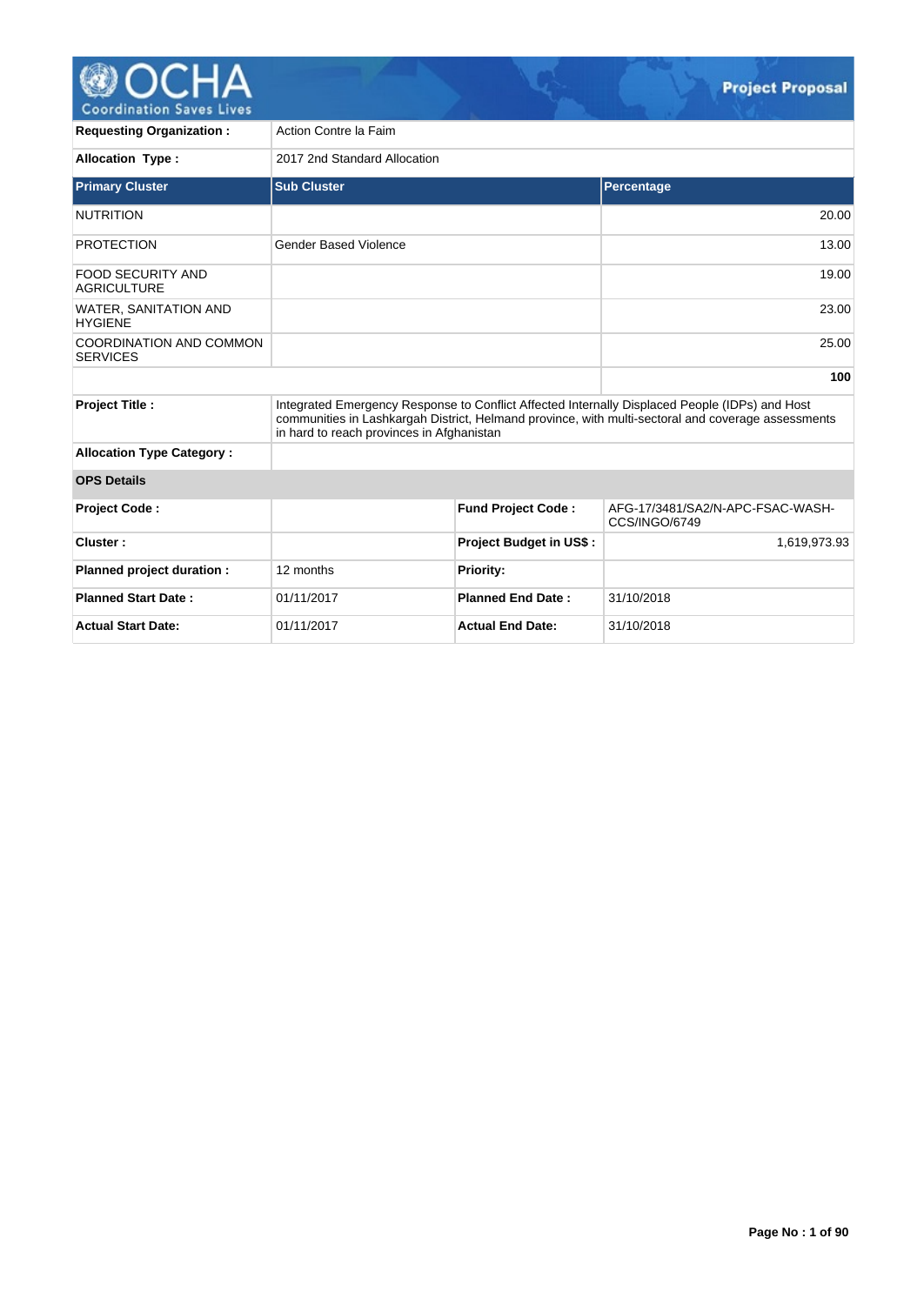| <b>Project Summary:</b> | In line with the HRP 2017 and the 2nd allocation strategic priorities, ACF proposes to launch an<br>intervention targeting the most vulnerable IDPs, host communities and institutions in improving access<br>to services and timely humanitarian response in Lashkargah district, Helmand. ACF aims also to<br>enhance coordinated needs assessments in Afghanistan through integrated multi sectoral assessments<br>in the hard to reach provinces of Faryab, Ghazni, Kunar, Kunduz, Nangarhar, Paktika, Uruzgan and<br>Zabul.                                                                                                                                                                                                                                                                                                                                                                                                                                                                                                     |
|-------------------------|--------------------------------------------------------------------------------------------------------------------------------------------------------------------------------------------------------------------------------------------------------------------------------------------------------------------------------------------------------------------------------------------------------------------------------------------------------------------------------------------------------------------------------------------------------------------------------------------------------------------------------------------------------------------------------------------------------------------------------------------------------------------------------------------------------------------------------------------------------------------------------------------------------------------------------------------------------------------------------------------------------------------------------------|
|                         | The first part of the proposed action is an integrated WASH, Nutrition, Health, FS and MHCP approach<br>aimed at addressing the underlying cause of child deaths in the area (diarrheal diseases, treatment of<br>acute malnutrition). The overall objective and approach envisioned both fits in ACF mission strategy,<br>which is geared towards reducing morbidity and mortality amongst U5 children, and support integrated<br>programming. The focus on WASH, Nutrition, FS and Protection in addition to aligning with national<br>humanitarian priorities, corresponds to ACF fields of expertise. ACF is internationally recognized for its<br>technical know-how and field experience in successfully implementing integrated projects with specific<br>expertise on Nutrition, WASH, MHCP and FS. In country, ACF is one of the leading members of the<br>WASH and Nutrition Clusters.                                                                                                                                     |
|                         | In addressing malnutrition ACF directly implement IMAM activities. Two mobile teams will be deployed<br>covering 14 sites, conduct screening of U5 children, and treat SAM children. More over the mobile team<br>activity includes treating of MAM children, IMNCI and Acute Malnourished PLW. The teams will also<br>provide health education, IYCF messages and psychosocial counseling to mothers and caretakers.<br>To increase access to safe drinking water, ACF will work in both IDPs, institutions and host communities<br>for the construction of new water points or the rehabilitation of the existing boreholes. ACF will also<br>distribute BioSand Filters to the HH settled in areas to safe drinking water with reported case of diarrhea<br>and the water quality is poor / not respecting the minimum quality standards. ACF will distributed<br>hygiene kits for women and girls reflecting mainstreamed protection principles where distributions are<br>sensitized to minimize risks of GBV.                  |
|                         | With the ongoing conflict in Helmand, many people including children are displaced and have settled in<br>the provincial capital Lashkargah and as a result, many schools are overcrowded. The children are at<br>risk of contracting diarrhea diseases due to poor hygiene and sanitation. For maximum impact on<br>reducing the incidence of diarrheal diseases, the project will also work towards sustainable positive<br>behavior changes in care practices related to personal hygiene with a strong focus on hand-washing<br>with soap. ACF will use various "dissemination stations", as many entry points for transmission of<br>knowledge on optimal hygiene practices, in a bid to reach out to the largest population. Community<br>leaders will be actively involved in the process to act as "education stations" to support durable behavior<br>change. These dissemination stations will also be utilized as distribution points for GBV messages to<br>generate awareness and link to available community services. |
|                         | The proposed intervention seeks to provide FS survival assistance through unconditional cash<br>distribution to food insecure prolonged IDP HH affected by conflict disaster enduring prolonged periods<br>of displacement (6 months to 2 years) and with it, enhanced vulnerability. The cash distribution will be<br>based on guideline on FSAC cluster food basket and the FSAC Cluster HRP guidance.<br>The 2nd part of the project aims to support the Clusters and BPHS IPs in addressing current<br>humanitarian data gaps and making informed strategic programming decisions. It shall be done through<br>the conduction of 8 multi-sectoral assessments (SMART - Nutrition, Health, FSL and WASH), 2 Rapid<br>SMART and 2 SQUEAC in the targeted provinces.                                                                                                                                                                                                                                                                |

# **Direct beneficiaries :**

| <b>Men</b> | Women | Boys   | Girls  | <b>Total</b> |
|------------|-------|--------|--------|--------------|
| 5,474      | 5,017 | 17,030 | 20,360 | 47,881       |

# **Other Beneficiaries :**

| <b>Beneficiary name</b>     | <b>Men</b> | Women | <b>Boys</b> | <b>Girls</b> | <b>Total</b> |
|-----------------------------|------------|-------|-------------|--------------|--------------|
| <b>Host Communities</b>     | 4,198      | 4,045 | 14.479      | 17,861       | 40,583       |
| Internally Displaced People | .050       | 900   | 2,551       | 2,499        | 7,000        |
| Other                       | 226        | 72    |             |              | 298          |

# **Indirect Beneficiaries :**

Population living in villages adjacent to the targeted villages will benefit from the nutrition, WASH and MHCP activities through transmission of information on the IYCF messages and hygiene messages from their peers. The food security and livelihood activities indirectly benefits/contributes to the economy of the local food suppliers and traders. The project will also support indirectly local Hawala suppliers, as they will be contracted by ACF for cash distribution. Moreover, the beneficiaries might share the assistance with their relatives. The children under five and pregnant and lactating women screened during integrated SMART, Rapid SMART surveys or SQUEAC assessments will benefit indirectly from the project. Local health authorities will benefit from accurate and updated data to support an effective and consistent allocation of resources and programming.

Local government authorities will indirectly benefit from the intervention in gaining evidence-based understanding of the nutrition, health, WASH and food security situation of their provinces. Other partners operating in the areas will also have access to the results of these surveys and evaluations and benefit from the availability of multi-secretarial data, even if not working in the field of nutrition or health. ACF estimates that about 2,000 individuals living in villages near the targeted villages in Helmand will benefit indirectly from the construction of WASH facilities, protection and nutrition services. In addition, vulnerable households with extended families will also benefit indirectly from the cash assistance by sharing the cash or the food purchased through the cash assistance delivered.

**Catchment Population:**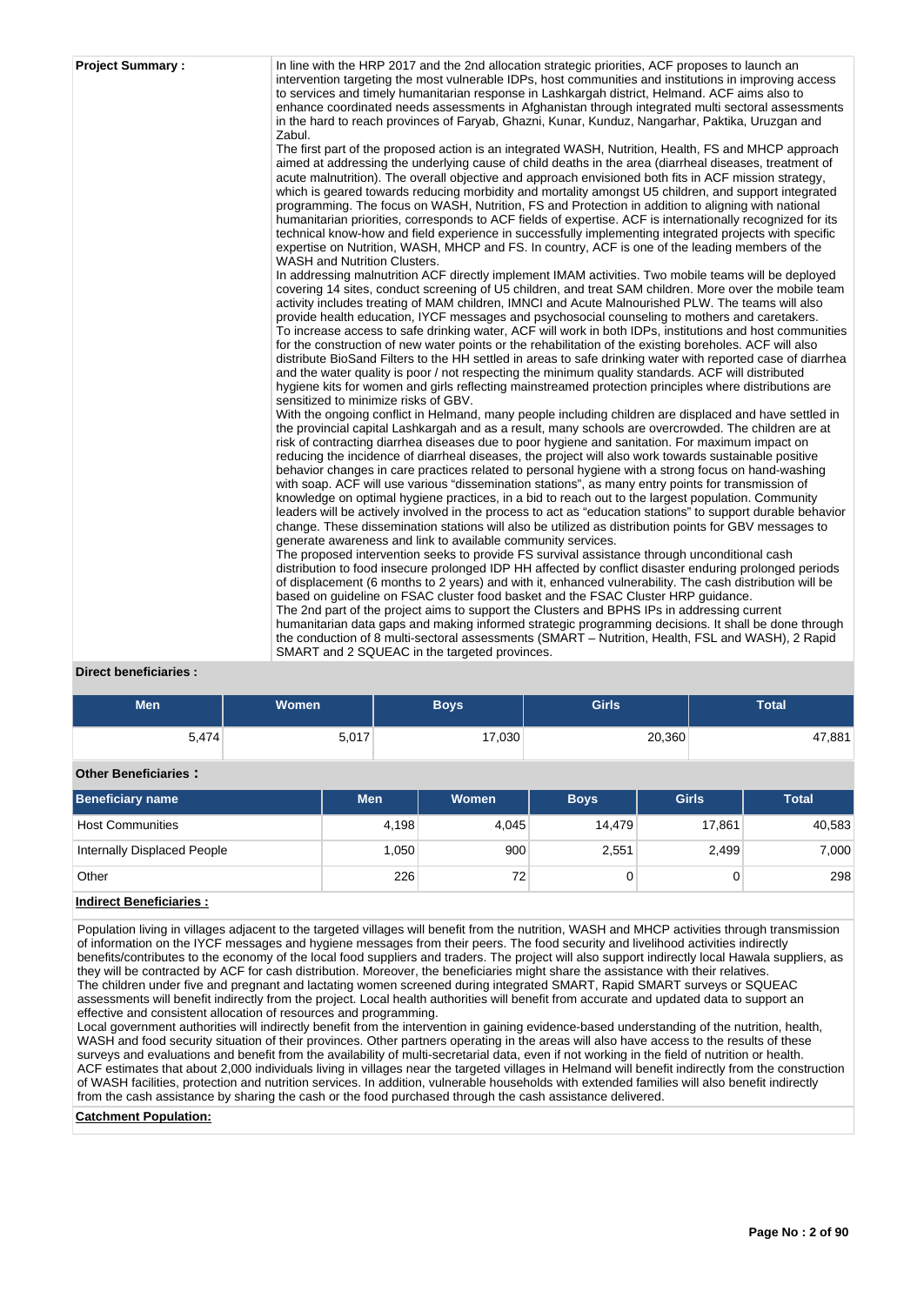The catchment population of this project will be IDPs (recently less than six months), protracted IDPs (more than six months and less than 2 years) and host communities. In addition some of the population in the catchment area will benefits form water points rehabilitation/constructed where ever their water sources are not functional.

The catchment population of the project will also depend on the catchment population of the targeted districts for the SMART and SQUEAC surveys, and of the zones where the Rapid SMARTs will be conducted. The coverage of the surveys/assessment, and actual catchment population will be defined for each province at the beginning of the assessment, depending on the number of districts covered. The intended planned catchment population for a SMART and SQUEAC can be considered to be the entire population living in a selected province, while for a Rapid SMART it will be the entire population living in the selected zone where the assessment is conducted.

#### **Link with allocation strategy :**

The proposed project aligns with the 2017 humanitarian response plan strategic objective #1, #2, #3 and #4 life-saving activities in underserved and hard to reach areas where there are severe needs" through provision of integrated Nutrition, WASH, Food Security and Protection interventions mainstreaming protection across the sectors, and assessments in hard to reach provinces. The first part of the project will be in Lashkargah, the capital of Helmand Province and has been identified as one of the hard to reach areas in Afghanistan. The project is strategically focused in Lashkargah district because most IDPs and returnees continue to come in due to the ongoing conflict in the various parts of the province. As for the second part, the assessments will be implemented in the provinces of Faryab, Ghazni, Kunar, Kunduz, Nangarhar, Paktika, Uruzgan and Zabul.

The project will more specifically address the nutrition cluster strategic objective 2, the incidence Acute Malnutrition reduced among boys, girls, pregnant and lactating women" through providing Integrated Management of Acute Malnutrition (IMAM) for children 6 to 59 months and pregnant and lactating women, then by implementing proactive strategies at mobile clinic and at community level with promotion on the 1000 days (including Infant and Young Child Feeding - IYCF) and micronutrient supplementation, Integrated Management of new natal and child illness and core care practice. Integrated psychosocial team in Nutrition will also implement psychosocial counselling activity and reach Protection sectoral objectives namely mitigating risks through nutrition, health and psychosocial humanitarian intervention. The WASH interventions address the cluster strategic objective 1 and 2 through the provision of safe drinking water to water-stressed communities and institutions (schools and Health facilities) and coordinated efforts to improve hygiene and sanitation practices in communities and schools. The food security intervention addresses the cluster strategic objective 2 ensure continued and regular access to food during lean season for severely food insecure refugees and prolonged IDPs through provision of cash assistance to meet their immediate food needs. The protection intervention designed according to sectors specific protection actions addresses protection cluster strategic objective 2 evolving protection concerns, needs and violations are monitored, analyzed, and responded to upholding fundamental rights and restoring the dignity and well-being of vulnerable shock affected populations. And 3, Support the creation of a protection-conductive environment to prevent and mitigate protection risks, as well facilitate an effective response to protection violations through mainstreamed and integrated protection activities throughout Nutrition/Health, FSL and WASH.

The assessment activities will address the first objective of the Enabling Action envelope, "Strengthen humanitarian actor's response through the coordinated multi-sector assessments to inform humanitarian programming, strategic decision-making and improve understanding of critical humanitarian needs".

### **Sub-Grants to Implementing Partners :**

| <b>Partner Name</b> | <b>Partner Type</b>      | <b>Budget in US\$</b> |
|---------------------|--------------------------|-----------------------|
| AADA                | <b>National NGO</b>      | 40,279.00             |
| <b>ORCD/MRRCA</b>   | <b>National NGO</b>      | 20,139.50             |
| PUI                 | <b>International NGO</b> | 20,139.50             |
| Cordaid/AHDS        | <b>National NGO</b>      | 35,686.00             |
| <b>OHPM</b>         | National NGO             | 40,279.00             |
| <b>ORCD</b>         | <b>National NGO</b>      | 35,686.00             |
|                     |                          | 192,209.00            |

**Other funding secured for the same project (to date) :**

| <b>Other Funding Source</b><br><b>Other Funding Amount</b> |  |  |
|------------------------------------------------------------|--|--|
|------------------------------------------------------------|--|--|

### **Organization focal point :**

| <b>Name</b>                      | <b>Title</b>                  | Email                     | Phone               |  |  |  |
|----------------------------------|-------------------------------|---------------------------|---------------------|--|--|--|
| Kinga KOMOROWSKA                 | <b>Country Director</b>       | cd@af.missions-acf.org    | 0799566128          |  |  |  |
| Mansoor Ahmed                    | Deputy Country Director       | dcd@af.missions-acf.org   | 0799017736          |  |  |  |
| Anne Roussel                     | Finance Head of<br>Department | admin@af.missions-acf.org | +93 (0) 778 179 248 |  |  |  |
| <b>BACKGROUND</b>                |                               |                           |                     |  |  |  |
| 1. Humanitarian context analysis |                               |                           |                     |  |  |  |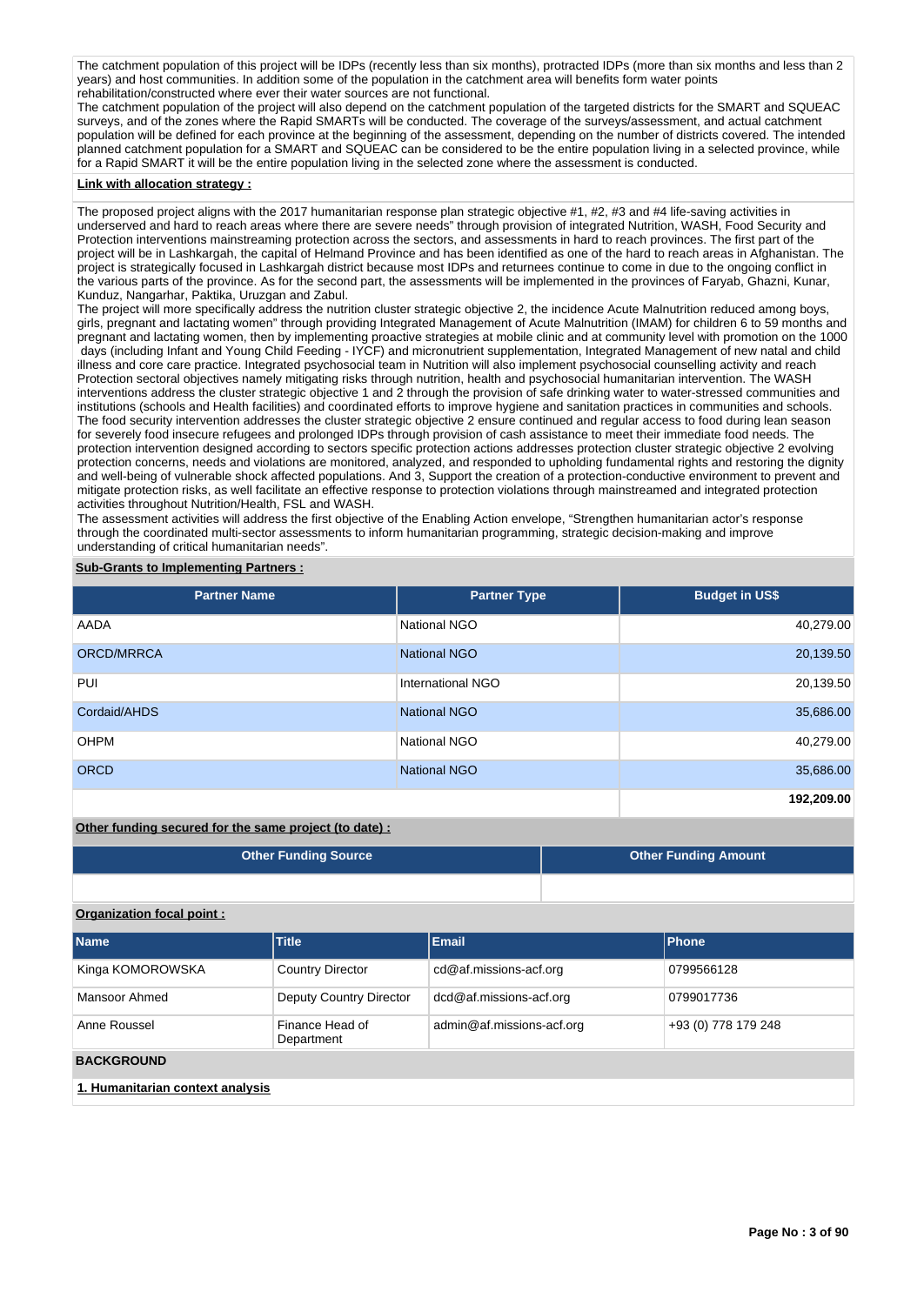In Afghanistan, almost one third of the population (9.3 million people) are in need of humanitarian assistance, a 13% increase from last year. Access remains a concern for humanitarian organizations, in some part of the country such as Faryab or Paktika, no humanitarian assessments have been able to take place. Moreover, according to 2017 HRP and HNO rates of infant and maternal mortality remain among the highest in the world at 73/1000 live births and 327/100,000 live births respectively and severe acute malnutrition (SAM) has breached emergency thresholds in 20 of 34 provinces. About 1.8 million people require treatment for acute malnutrition. Displacement due to conflict continued in 2017, with 68,370 IDPs in the first quarter. A rising insurgency and increased insecurity are exacerbating existing humanitarian needs while simultaneously generating new ones. The number of IDPs located in hard-to-reach areas has continued to grow, today constituting 23% (15,730) of the newly displaced caseload in 2017 (OCHA 2017). More than 50% of those displaced are reported to be children who face particular risk of abuse and exploitation as well as interrupted school attendance and harmful child labour, requiring targeted protective services in response. In addition to being left bereft of their assets and belongings, populations affected by conflict are also exposed to multiple forms of gender based violence, including early and forced marriage, domestic and psychological and sexual abuse, affecting displaced and host communities alike.

The new IDPs in the Southern region account for more than 40% (27,700) of the overall total so far in 2017. Located in the southern region of Afghanistan, at the border with Pakistan, Helmand province is characterized by harsh geological conditions (arid zone), and high levels of insecurity. Owing to poor natural resources endowment, widespread insecurity and low access to services, Helmand is a very high priority province in the HRP 2017. Women are twice as likely to die giving birth in Helmand compared to the national average – already the third highest in the world (HRP 2017). Integrated (IPC): Based on IPC analysis of 2016, this province has fallen in phase 3 (crises) of IPC.

According to SFSA 2017, 30% of Helmand population have poor or borderline food consumption, and based on combined rCSI and FCS, Helmand has 32% severely or moderately food insecure population, furthermore Helmand is the province with the higher share of food expenditure (52%). According to the livelihood coping strategies, Helmand is the third province with higher number of household using crises or emergency strategies, about 15% of households are using crisis strategies and 32% are using emergency strategies.

Despite acute needs, the humanitarian presence in Helmand remains limited: according to 2017 HRP, Helmand is one of the less supported provinces in terms of humanitarian actors - when compared to the population in need. The report indicated Helmand as one of the four provinces with high risk of rapid displacement, or urban center failure, representing that province has high risk for fall of a district or provincial center causing mass displacement. The same report also indicated that Helmand has the highest number of IDP displaced in hard-to-reach areas. In this highly contested province, only few humanitarian organizations have succeeded to establish and to deliver assistance. Beyond Lashkargah city and surrounding districts, humanitarian access remains very limited; which severely undermines the capacity of actors to reach out to the most vulnerable. Compounded with insecurity-induced restrictions on population freedom of movement, this limited outreach of humanitarian assistance has left a large proportion of the population in a situation of despair.

### **2. Needs assessment**

Helmand is characterized by protracted conflict that has been stemming the displacement of population from their homeland, loss of assets and death. Influx of IDPs in Lashkargah created pressure on the water, health/nutrition and education services. ACF SQUEAC survey (March 2017) confirmed high demand of nutrition/health service in the district, overall coverage of 35.6% (24% to 49.3%) using single coverage estimate which was below the SPHERE thresholds for rural areas (>50% and >70% urban). It means that more than 50% of SAM cases are not able to access OPD-SAM treatment services. Even though ACF has supported the HF staffs in training to improve the quality of service, influx of IDPs over stretched the HF that need additional staffs and supplies. Some barriers that contributed for low coverage were: long waiting in HF, travelling long distance walk to HF, lack of CHW attached to the areas, and a strict culture preventing some women from being able to go to HF without Mahram. A Rapid SMART (Aug. 2016) disclosed combined GAM and SAM prevalence at 24.9% and 7.4%. On the current CHF project maternal nutrition status of reproductive age with MUAC <230 mm was at 28.4%. The number of admission during the mobile clinic activities confirmed high prevalence of SAM in the area. Access to safe and clean water and general hygiene conditions is very low (ACF WASH needs Assessment in Lashkar Gah June 2017). The main drinking water sources are unprotected open well, river and springs; most wells are non-functional. 75% of the women are using old clothes, none are using sanitary pad and most of them are washing hand with only water during menstruation. Moreover, ACF KAP survey (Sept. 2016) discloses that 61.6% U5 children were affected by diarrhoea within two weeks of the interview and highlights that only 50% of HH know how to prevent it. Poor hygiene practices and lack of hygiene knowledge have been observed, 23% of open defecation, only 65.9% of surveyed people are washing their hand after using the toilet and only 34.5% are using soap and water for hand washing.

ACF WASH survey conducted in schools of Lashkargah (May 2017) indicated that WASH facilities are in poor status and are not sufficient for current school population. In 12 schools surveyed 54% of boreholes are non-functional. The sanitation facilities in the school are pit latrines that are either full or not functional. ACF HEAT assessment (June-July 2017) assessed prolonged IDP HHs in Lashkargah district disclosed alarming food insecurity among them:

- 16% of the surveyed HH heads are females, 6% are 60 or above, 1% are under 18 yo. 4% are permanently disabled with limited or no capacity to work.

- 79% have incomes below the food basket identified by FSAC (Food basket cost of 2,100 Kcal/person/day is 6,147 AFN/90\$).

- 80% are poor, 8% are borderline and 11% have acceptable FCS.

- Based on combined FCS and rCSI, 82% endure high levels of food deprivation, 8% experience medium levels and 10% experience low food deprivation, in general most of the HHs were effectively unable to satisfy their food needs.

- 92% have no food stock and 93% have contracted debts.

- 74% have confirmed difficulties of not having cash to buy food and other essentials. These HHs have used various livelihoods coping strategies (begging and daily labor).

- 99% do not intend to go back to their place of origin.

There is a lack of capacity and quality information to properly analyze the priorities and design humanitarian action to meet needs with proper allocation of scare resources in Afghanistan. Both HRP process and response to humanitarian emergencies are weakened by information gaps, lack of confidence in available data and divergent approaches to identify and categorize needs. This challenge is crosscutting and contributes to the risk of misguiding policy- makers, donors and implementing partner decisions, increasing the probability of inappropriate or inefficient allocation of resour

# **3. Description Of Beneficiaries**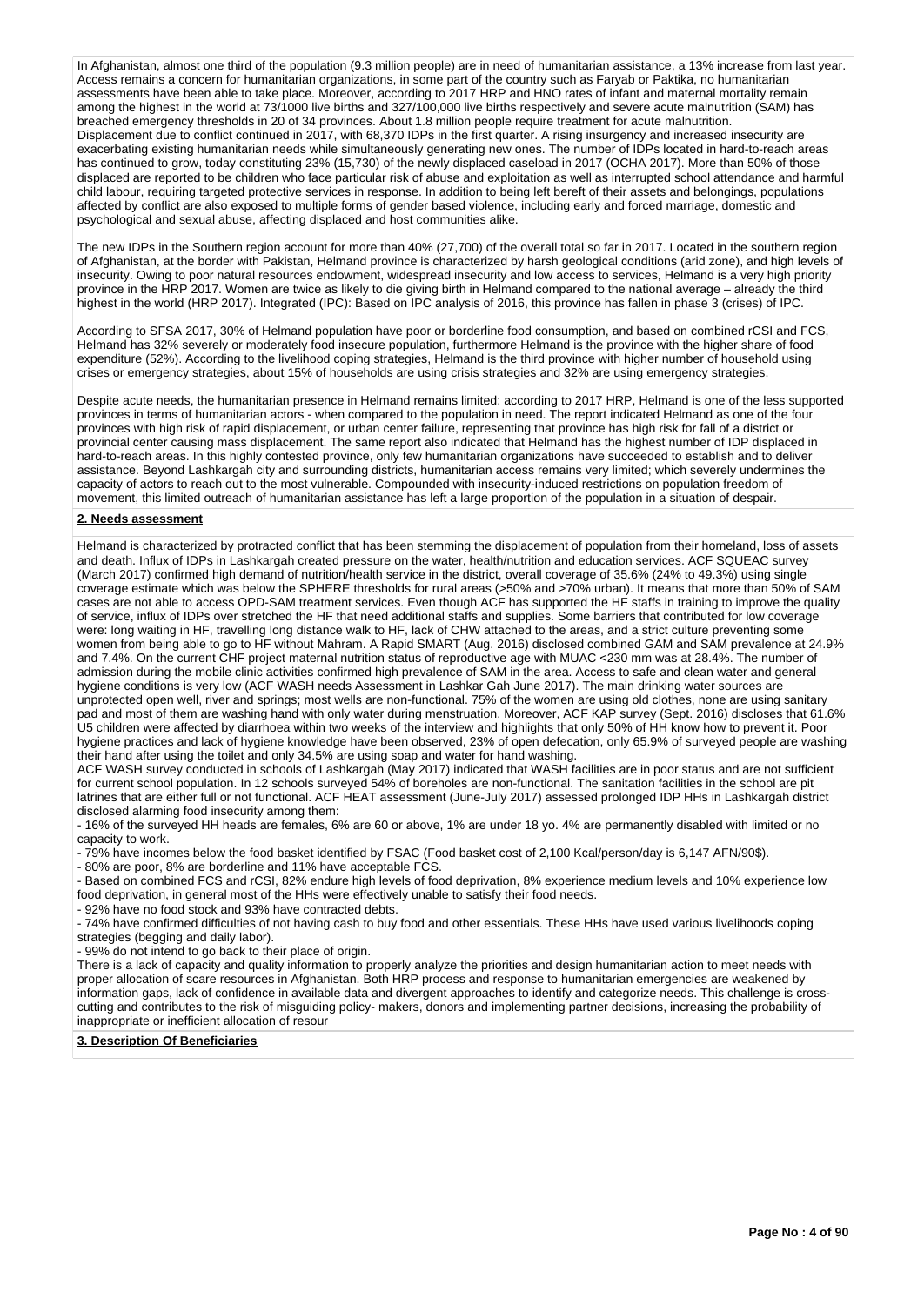The primary beneficiaries of this project are IDPs and Acute malnutrition beneficiaries under 5 and PLW with acute malnutrition admission criteria, from the 14 mobiles sites. Bracelets will be use to avoid double admission with the HFs. Every children U5 who needs IMNCI consultation will receive it at the mobile clinics. 3,000 mothers with children U5 will be trained on how to measure the MUAC of their children. CHW and FHAG will be trained on 1000 days messages and how to measure the MUAC and edema. Mother with children U2 will benefit from cooking demonstrations, and all caretakers at mobile clinics will benefit of education session on the 1000 days. The targeted beneficiaries of the project are living in the semi-urban area of Lashkargah with limited access to safe and clean water and poor hygiene conditions. 36,564 individuals will benefit from the WASH activities. They will be from the most vulnerable IDPs, host communities and institutions in Lashkargah district of Helmand province.

Direct beneficiaries for cash intervention will be food insecure prolonged IDP households in Lashkargah city of Helmand province affected by conflict disaster enduring prolonged periods of displacement (6 months to 2 years) and mostly recorded by ACF as part of its Emergency Response Mechanism project, which it implements in Helmand province.

To ensure that the most vulnerable households within the protracted IDP population are prioritized and reached by this assistance, ACF will develop a vulnerability scoring system to assign gradual weights based on the severity of each of these vulnerability criteria and their impact on the nutritional security of affected households. The pre identified criteria for selecting prolonged vulnerable IDP households for CBI is as followings:

1. Status (displaced for more than 6 months up to 2 years),

2. Size and composition of the family (large HHs with more than 8 members)

3. Female/disabled/headed HHs

4. HHs with no working age adults

5. Sources of income (no income or earning main income from either borrowing, casual unskilled non-construction labor, begging, casual construction labor, small business, or others non-specified jobs used as proxy indicator for poverty)

6. HHs with more than 2 children under 5 years old

7. HH with more than 1 pregnant woman

8. High rCSI of 18 or above scores/ or using more than one food base coping strategy

9. HHs with poor food consumption score

10. HHs living in shelter with mud walls and tarpaulin roof, or households living in tents

Direct beneficiaries of the assessment intervention will be the Clusters (Nutrition, WASH, FSAC and Health), who will benefit from the availability of updated and quality data (all reports will be shared through the Clusters). BPHS, EPHS and NGO partner staff will also benefit from the project as they will be trained and capacitated on how to conduct integrated SMART surveys, Rapid SMART Assessments and SQUEAC.

For calculation of beneficiary figures, ACF used the standard team composition for a SMART: 25 persons per SMART survey, 24 persons for Rapid SMART and 25 per SQUEAC which is 298 in total. The teams will be trained by ACF technical staff on how to conduct SMART, Rapid SMART or SQUEAC.

ACF will highly recommend, where possible, to have female staff in the team, to reach women in the communities more easily, and ease the administration of questionnaires on infant and young child feeding practices. The actual number of women per SMART team is highly dependent on the context, and the capacity of partners to hire females having access to the field in difficult/insecure environments. The total number of beneficiaries has been calculated to avoid double counting (see attachment), the following are included : 1,353 SAM U5, 2,706 MAM U5, 6,260 IMNCI, 25,381 beneficiaries of hygiene promotion in schools, 4,130 ind. (BSF distribution), 7,053 men and women from water access, 10% of FSL activities, 298 BPHS IP members trained.

### **4. Grant Request Justification**

With the financial support of CHF, since 2014 ACF works to improve the assessment of the most vulnerable populations and evaluating the access and coverage of IMAM. In an effort to strengthen BPHS IPs capacities to ensure sustainability, all assessments are conducted in partnership with BPHS IPs or nutrition partners with ACF providing technical and financial support. ACF proposes a follow-up to the ongoing CHF grant to conduct additional integrated SMART, SQUEAC and Rapid surveys for emergency-affected populations, with a strong focus on IDPs, to continue addressing the information gap, enhance the information sharing and, training to BPHS partner staff in targeted provinces of Afghanistan.

The humanitarian needs in terms of WASH, nutrition, food security and mental health/protection in Lashkargah district are very high. The incoming of the new IDPs every time exerts pressure on the existing water sources that are easily damaged and needs rehabilitation. The influx of people leads to increase in waste generated at the HH level which contributed environmental pollution, source of infection, spread of diseases and death of children who are the most vulnerable under such situation. The health and nutrition service delivery by the BPHS partner at the HF is overstretched and lack of outreach services unable to meet essential daily needs including nutrition and overall health services of the increased IDP population. IDPs have lost their assets and livelihoods and lack of employment opportunity in Lashkargah makes them highly food insecure and leads to children to be malnourished.

ACF proposed lifesaving interventions provision of nutrition and health service by deploying two mobile clinics in the villages far from the HF and screening of U5 children, treatment of SAM children, MAM children and PLW those who meet the admission criteria. SAM children with complicated illness will be referred to Boost hospital for In-patient services. In addition, children with illness will be treated according to the disease diagnosed by doctors in the mobile teams. Health education and IYCF messages sessions to the mother and caretakers during screening with internal referral made by ACF psychosocial counselling team integrated with health and nutrition where necessary. Mothers will be trained on MUAC measurement for early detection of malnutrition in their home. WASH intervention activities included ensure access to safe and clean drinking water through construction/rehabilitating of water points, distribution of BSF, rehabilitation of latrines in schools and conducting of hygiene sessions, distribution of hygiene kits and setting up WSUCs.

The food security component of the proposed program seeks to provide emergency survival food security support for vulnerable prolonged IDP HHs affected by conflicts and displaced to Lashkargah city. These HHs were identified as extremely food insecure and ill prepared to face upcoming winter season and very likely to resort to negative or destructive coping strategies which could eventually affect their food security, malnutrition, morbidity and mortality status in longer term. ACF will identify the most vulnerable protracted IDPs through HEAT assessment tool, using the above-mentioned vulnerability criteria (see Description of Beneficiaries).

Since 2015, ACF has physical presence and acceptance in proposed intervention areas (Lashkargah) with fully functional base, expatriates, and project and support staff. ACF is currently implementing different emergency projects (WASH, Nutrition, CBI and MHCP) funded by Global Alliance Canada, CHF and ECHO. ACF brought a technical expertise, recognized internationally, that none of the NGOs possessed there. ACF positioning in priority sectors, without overlapping with present actors, helped leveraging great support from partners on the ground. Therefore, ACF is best placed to implement an appropriate and efficient response to the current emergency needs.

### **5. Complementarity**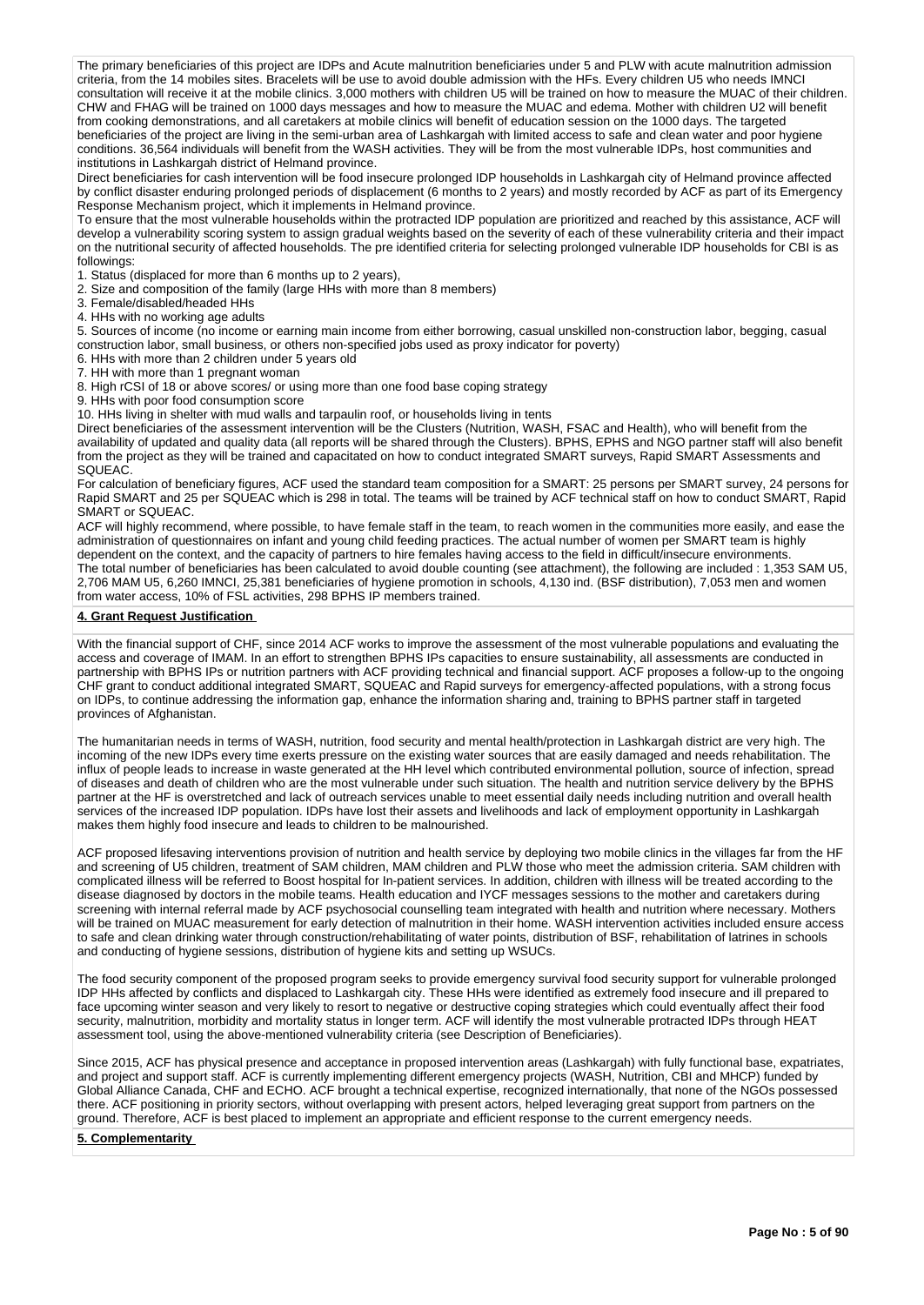The project will complement with the ongoing CHF funded integrated nutrition and WASH project which targeted the prolonged IDP households in Mukhtar camp through rehabilitation of water points, construction of sanitation pit, hygiene promotion sessions, distribution of hygiene kit and Bio Sand Filter in village where the main water source is river or unprotected water points. This project will end in September 2017.

The proposed action will complement with the ongoing ACFs Global Alliance Canada (GAC) funded integrated WASH and nutrition project which is implemented in south and eastern villages at the outskirt of Lashkargah town supporting IDPs and host communities, through construction /rehabilitation water points, hygiene promotion and treatment of Severe Acute Malnourished children and health education and direct SAM treatment and IMCI by mobile clinic. Having the proposed project will improve the coverage of wash service to areas that are not covered by ongoing project mainly in the part of Mukhtar IDP camp and western part of Lashkargah city.

Additionally the project will complement and create synergy with ongoing Emergency Response Mechanism project funded by ECHO that addresses the immediate food and non-food items needs of the households displaced by ongoing conflict in less than six month period. During ERM screening U5 children and PLW are secerned and referred to IMAM services.

Moreover, the project complements CHF supported food security project that meets the food need of prolonged IDPs through the cash assistance by reaching more prolonged IDPs that were not assisted by the ongoing project.

The project will complement two CHF funded projects, conducted in other provinces to enhance coordinated humanitarian assessments, data quality, sharing and utilization for humanitarian response planning in Afghanistan. It will also be complementary with the WHO and UNICEF established National Nutrition Surveillance System along with community-based sentinel sites, mass screenings, admission data from feeding centers, data from health clinics, and repeated anthropocentric surveys (SMART) are one of the (possible) components of a national nutrition surveillance system. Provided that they are conducted on a regular basis, and respect high quality standards, SMART surveys feed national nutrition surveillance systems through the production of population-representative estimates of prevalence of undernutrition. In early 2014, UNICEF, WHO and PND, with the financial support of Global Affairs Canada, launched a National Nutrition Surveillance System (NNSS). While still being refined by partners, the methodology retained for the NNSS builds upon health facility and community based data, serving as early warning to be complemented by other information systems, including population-based nutrition surveys. Thanks to the comparison of data, ACF's integrated SMART surveys conducted under this CHF project will help the NNSS to reach the most accurate estimation of levels of malnutrition across the country. To ensure complementary, ACF Nutrition Surveillance manager will be actively coordinating with NNSS stakeholders to participate in NNSS meetings, and provide technical support when and where needed.

### **LOGICAL FRAMEWORK**

### **Overall project objective**

To contribute to the reduction of child morbidity and mortality associated with under nutrition among U5 children and PLW through integrated WASH, Nutrition, Protection and Food security interventions in Lashkargah district and to strengthen coordinated needs assessments as well as the capacity of nutrition stakeholders to conduct multi-sectoral assessments in hard to reach provinces of Afghanistan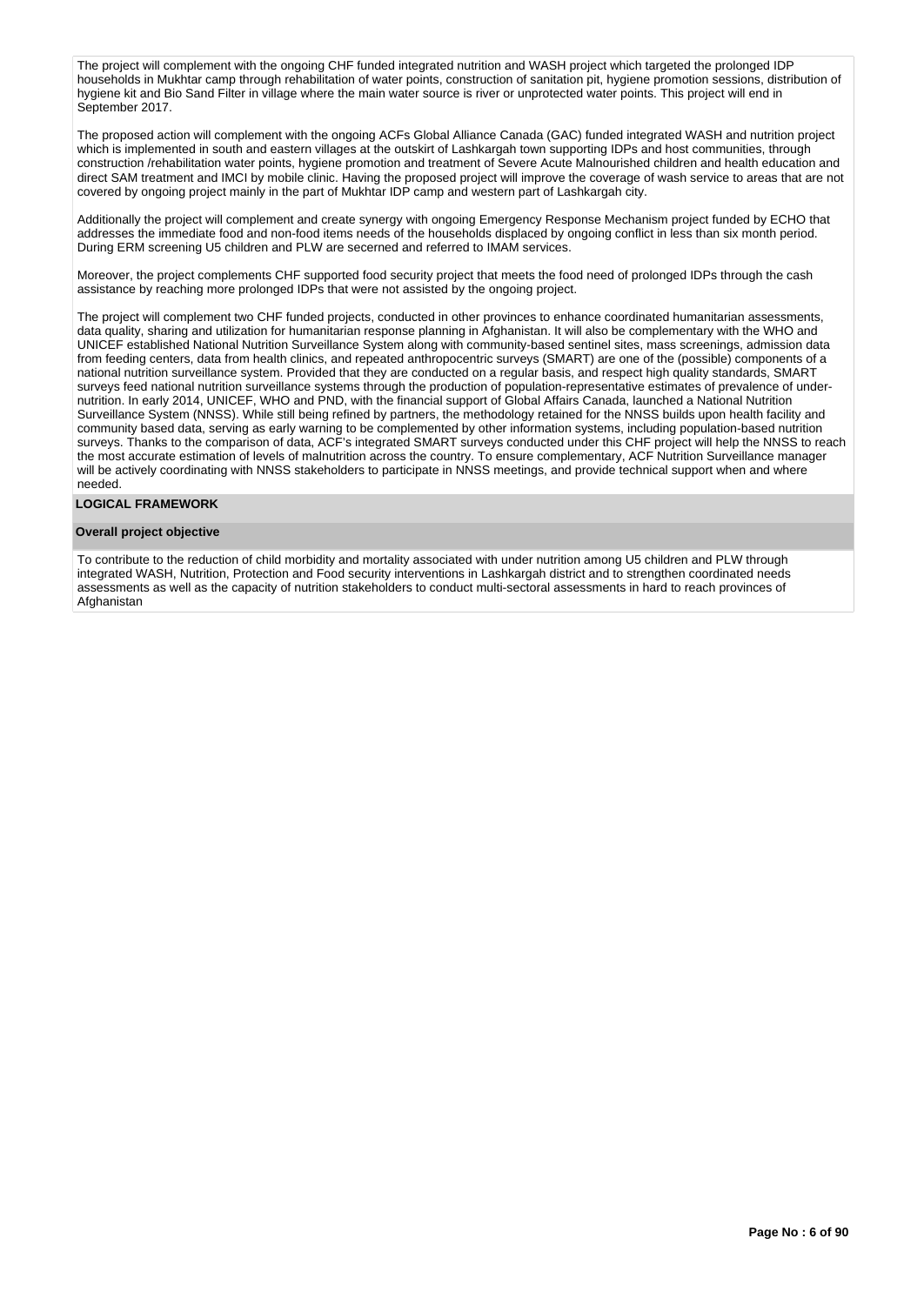| <b>NUTRITION</b>                                                                                                                                                                |                                                                                                                                                                                                     |                                 |
|---------------------------------------------------------------------------------------------------------------------------------------------------------------------------------|-----------------------------------------------------------------------------------------------------------------------------------------------------------------------------------------------------|---------------------------------|
| <b>Cluster objectives</b>                                                                                                                                                       | Strategic Response Plan (SRP) objectives                                                                                                                                                            | <b>Percentage of activities</b> |
| Objective 2: The incidence of acute<br>malnutrition is reduced through Integrated<br>Management of Acute Malnutrition among<br>boys, girls, and pregnant and lactating<br>women | SO1: Immediate humanitarian needs of<br>shock affected populations are met -<br>including conflict and natural disaster<br>affected and IDPs, refugees and returning<br>Afghans from armed conflict | 100                             |

**Contribution to Cluster/Sector Objectives :** The project contributes to the cluster objectives by first providing Integrated Management of Acute Malnutrition (IMAM) for children 6 to 59 months and pregnant and lactating women, then by implementing proactive strategies at mobile clinic and at community level with promotion on the 1000 days (including Infant and Young Child Feeding - IYCF) and micronutrient supplementation and cooking presentation.

Due to the conflict, many people are displaced from unreached area. The health facilities are overcrowded and many children coming from unreached area do not benefit from treatment. The mobile clinics will go in different sites and treat children not reached by Health Facilities treatment. The main objective of this project will be to dispense Severe Acute Malnutrition (SAM) and Moderate Acute Malnutrition (MAM) treatment services to children and pregnant and lactating women. The second important component will be on prevention through different activities by diffusing IYCF messages to the lactating mothers and pregnant women focusing on 1,000 days at mobile clinics and at community level by promoters, Community Health Workers (CHW), Family Health Action Group (FHAG) and also through radio. ACF is currently leading the ERM assessments in Helmand province within the ECHO-funded ERM consortium as well as within the wider framework of the Joint Assessment Team responding to internal displacement caused by conflicts and/or natural disasters. These data will inform ACF mode of intervention (direct or referral), as well as community mobilization strategy within the communities where these IDPs are seeking refuge.

ACF supports an average of 300 SAM children per week through mobile clinics (with CHF found) and currently facilitates Health Facilities (with Global Affairs Canada fund) through technical support including core care practices and technical reflection of implications of Gender Based Violence (GBV) on mother's capacity to provide self-care and care for children including early detection of malnutrition. However, the ongoing CHF project will end in September 2017 but the IDP influx remains significant and health facilities are already overcrowded. Needs are therefore increasing.

Thus, the aim is to continue the activities of 2 mobile clinics providing services in minimum 14 sites in Mukhtar camp and outside of the camp, in sites far from health facilities, where there are needs. The 14 sites selected by ACF for the mobile clinic activities are : Farahian, Haji Noor, Haji Ghafoor, Haji Agha, Haji Amanullah, Mir Wali, Majeed Khan, Haji Nadar, Haji Baqi, Haji Abdula aka, Haji Akhtar, Mohammad Village, Karam Khan, Haji Abdullah jan and Haji Abdul mohammad. Due to security reasons or if ACF receives a request from the DoPH then some changes could be done accordingly. ACF will adapt to the needs during the project.

ACF aims to improve the care quality for children under 5 in health and care of acute malnutrition with IMCI consultation, SAM treatment for children under 5 and include MAM and PLW with acute malnutrition. According to the SQUEAC done in March 2017, one of the major barriers to access is the absence of Mahram to accompany women, as well as distance, and no MAM and PLW treatment services at mobile clinics.

Besides providing life-saving services to malnourished children, these mobile teams will be used by ACF as a pilot program to support advocacy towards national nutrition and health stakeholders for access and coverage of expansion of nutrition services. The same evidence based advocacy will be built into the proposed intervention with regards to human resources, and the need to increase BPHS staffing.

### **Outcome 1**

Improved quality of care and gender sensitized access to IYCF, health and IMAM services for prevention and treatment of acute malnutrition, increased acceptance of new care practices in Lashkargah district

### **Output 1.1**

**Description**

Improved quality of care and gender sensitized access to IYCF, IMNCI and IMAM services for prevention and treatment of acute malnutrition, and increased acceptance of new care practices in Lashkargah district

#### **Assumptions & Risks**

Political situation in the country and the region allows ACF to implement its program

Security remains manageable enough for project implementation

No force major natural disasters and disease outbreaks during the project implementation

No major economic crises

No major fluctuation in the exchange rate

Resources are available in the country or can be relatively easily imported

Community members are willing to participate and remain involved

Relevant national and local authorities approve and support the project implementation

Targeted communities understand the mandate of ACF, accept their presence on the area, and actively participate in the project Relevant authorities (government and non-government) accept their presence on the area, and actively participate in the project

### **Indicators**

|                                                                                          |                  |                                                                                                                     | End cycle beneficiaries |              |     | <b>End</b><br>cycle |               |
|------------------------------------------------------------------------------------------|------------------|---------------------------------------------------------------------------------------------------------------------|-------------------------|--------------|-----|---------------------|---------------|
| Code                                                                                     | <b>Cluster</b>   | Indicator                                                                                                           | <b>Men</b>              | <b>Women</b> |     | <b>Boys Girls</b>   | <b>Target</b> |
| Indicator 1.1.1                                                                          | <b>NUTRITION</b> | SA2- Number and proportion of severely acutely<br>malnourished boys and girls 6-59 months<br>admitted for treatment |                         |              | 487 | 866                 | 1.353         |
| <b>Means of Verification:</b> Statistic report form,<br>monthly activity progress report |                  |                                                                                                                     |                         |              |     |                     |               |
| Indicator<br>1.1.10                                                                      | <b>NUTRITION</b> | Number of caretakers or pregnant women who<br>attend an IYCF, care practice session at the<br>mobile clinic         |                         |              |     |                     | 4.230         |

**Means of Verification :** Mobile clinic register, monthly activity progress report. In the number of females some of them can be girls who are with their sibling.

4,230 females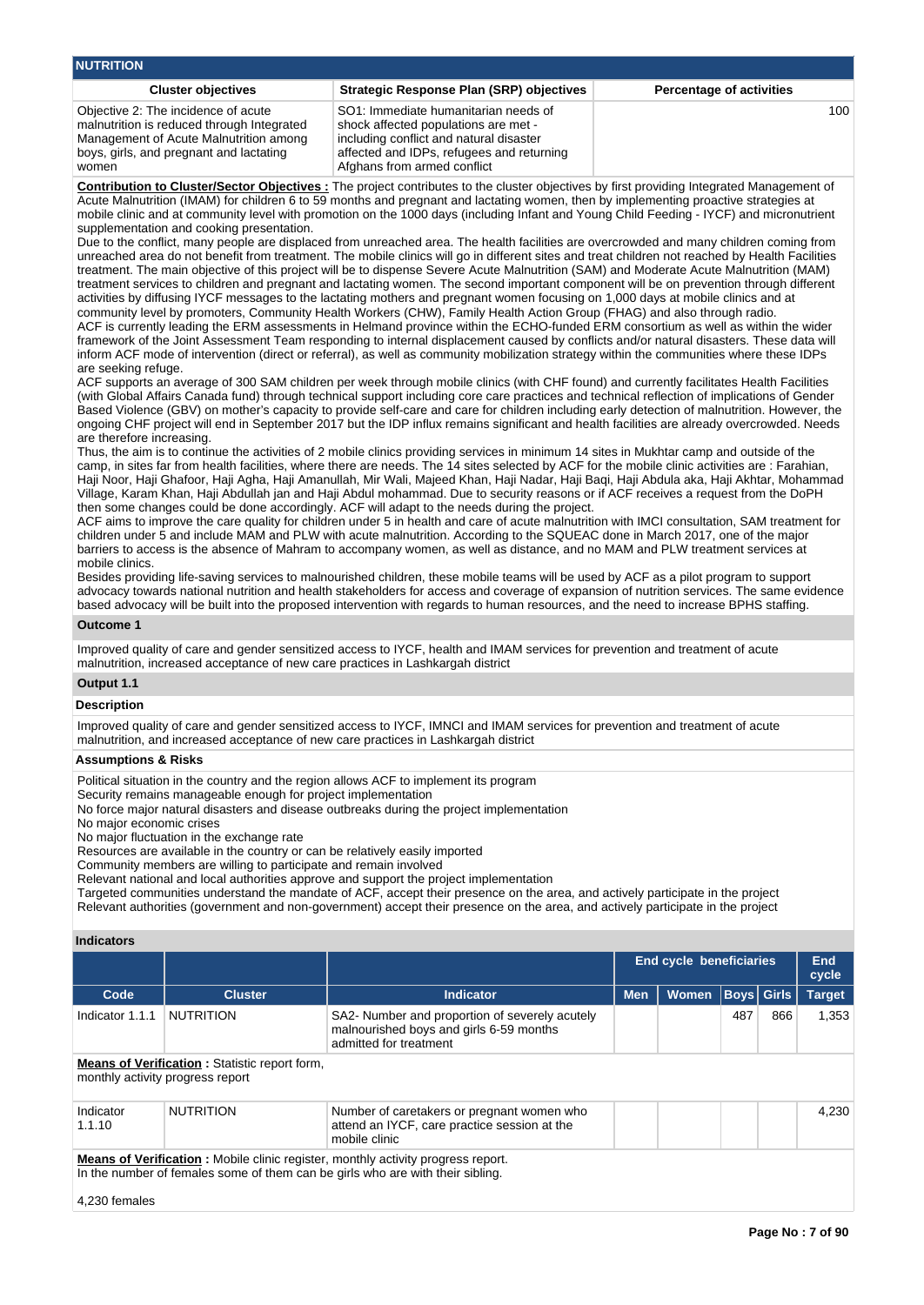| Indicator<br>1.1.11         | <b>NUTRITION</b>                                                                                                    | Number of cooking demonstrations conducted<br>including follow up discussion sessions                                                                                                                                                                                                                                                                                                                                                                                                                                                                                                                                                                                                                                                                                                                                                                                                                                                                                                                            |       |           |           | 100   |
|-----------------------------|---------------------------------------------------------------------------------------------------------------------|------------------------------------------------------------------------------------------------------------------------------------------------------------------------------------------------------------------------------------------------------------------------------------------------------------------------------------------------------------------------------------------------------------------------------------------------------------------------------------------------------------------------------------------------------------------------------------------------------------------------------------------------------------------------------------------------------------------------------------------------------------------------------------------------------------------------------------------------------------------------------------------------------------------------------------------------------------------------------------------------------------------|-------|-----------|-----------|-------|
| Activity progress report    | <b>Means of Verification:</b> Promoters report                                                                      |                                                                                                                                                                                                                                                                                                                                                                                                                                                                                                                                                                                                                                                                                                                                                                                                                                                                                                                                                                                                                  |       |           |           |       |
| Indicator<br>1.1.12         | <b>PROTECTION</b>                                                                                                   | Percentage of activities reflecting integration<br>between ACF sectors on this program                                                                                                                                                                                                                                                                                                                                                                                                                                                                                                                                                                                                                                                                                                                                                                                                                                                                                                                           |       |           |           | 100   |
|                             | <b>Means of Verification:</b> Activity progress report                                                              | All activities (100%) under Nutrition, FSL and WASH are integrated with MHCP through different strategies; either with integrated flying<br>officer from the MHCP department in each sector to ensure that WASH, FSL and Nutrition objectives are fulfilled because there is qualitative<br>attention to a minimum mitigate access risks for women and girls with regards these services.                                                                                                                                                                                                                                                                                                                                                                                                                                                                                                                                                                                                                        |       |           |           |       |
| Indicator 1.1.2   NUTRITION |                                                                                                                     | SA2- Number and proportion of moderately<br>acutely malnourished boys and girls 6-59 months<br>admitted for treatment                                                                                                                                                                                                                                                                                                                                                                                                                                                                                                                                                                                                                                                                                                                                                                                                                                                                                            |       | 1,21<br>8 | 1,48<br>8 | 2,706 |
|                             | <b>Means of Verification:</b> Statistic report form,<br>Monthly activity progress report                            |                                                                                                                                                                                                                                                                                                                                                                                                                                                                                                                                                                                                                                                                                                                                                                                                                                                                                                                                                                                                                  |       |           |           |       |
| Indicator 1.1.3   NUTRITION |                                                                                                                     | Number of new IMCI consultation conducted                                                                                                                                                                                                                                                                                                                                                                                                                                                                                                                                                                                                                                                                                                                                                                                                                                                                                                                                                                        |       |           |           | 6,260 |
|                             |                                                                                                                     | Means of Verification: Mobile clinic register, monthly activity progress report                                                                                                                                                                                                                                                                                                                                                                                                                                                                                                                                                                                                                                                                                                                                                                                                                                                                                                                                  |       |           |           |       |
| Indicator 1.1.4             | <b>NUTRITION</b>                                                                                                    | SA2- Number of acutely malnourished pregnant<br>and lactating women admitted for treatment                                                                                                                                                                                                                                                                                                                                                                                                                                                                                                                                                                                                                                                                                                                                                                                                                                                                                                                       | 1,270 |           |           | 1,270 |
|                             |                                                                                                                     | <b>Means of Verification:</b> Mobile clinic register, monthly activity progress report                                                                                                                                                                                                                                                                                                                                                                                                                                                                                                                                                                                                                                                                                                                                                                                                                                                                                                                           |       |           |           |       |
| Indicator 1.1.5             | <b>NUTRITION</b>                                                                                                    | SA2- Number of boys and girls aged 0-59 months<br>discharged cured from management of severe<br>acute malnutrition programmes                                                                                                                                                                                                                                                                                                                                                                                                                                                                                                                                                                                                                                                                                                                                                                                                                                                                                    |       | 365       | 650       | 1,015 |
|                             | Means of Verification: Statistic report form,<br>monthly activity progress report                                   |                                                                                                                                                                                                                                                                                                                                                                                                                                                                                                                                                                                                                                                                                                                                                                                                                                                                                                                                                                                                                  |       |           |           |       |
| Indicator 1.1.6             | <b>NUTRITION</b>                                                                                                    | SA2- Number of boys and girls aged 6-59 months<br>discharged cured from management of moderate<br>acute malnutrition programmes                                                                                                                                                                                                                                                                                                                                                                                                                                                                                                                                                                                                                                                                                                                                                                                                                                                                                  |       | 914       | 1,11<br>6 | 2,030 |
|                             | <b>Means of Verification:</b> Statistic report form,<br>Monthly activity progress report                            |                                                                                                                                                                                                                                                                                                                                                                                                                                                                                                                                                                                                                                                                                                                                                                                                                                                                                                                                                                                                                  |       |           |           |       |
|                             |                                                                                                                     |                                                                                                                                                                                                                                                                                                                                                                                                                                                                                                                                                                                                                                                                                                                                                                                                                                                                                                                                                                                                                  |       |           |           |       |
| Indicator 1.1.7             | <b>PROTECTION</b>                                                                                                   | SA2- Number of GBV survivors receiving<br>protection services (including health,<br>psychosocial, legal and safety)                                                                                                                                                                                                                                                                                                                                                                                                                                                                                                                                                                                                                                                                                                                                                                                                                                                                                              | 120   |           | 120       | 240   |
|                             |                                                                                                                     | Means of Verification: ACF activity Reports, referrals to ACF psychosocial counselling team, psychosocial BNF database and reports                                                                                                                                                                                                                                                                                                                                                                                                                                                                                                                                                                                                                                                                                                                                                                                                                                                                               |       |           |           |       |
| Indicator 1.1.8             | <b>PROTECTION</b>                                                                                                   | Percentage of Nutrition beneficiaries assessed on<br>mental heath and care practices                                                                                                                                                                                                                                                                                                                                                                                                                                                                                                                                                                                                                                                                                                                                                                                                                                                                                                                             |       |           |           | 50    |
|                             |                                                                                                                     | Means of Verification: Statistic report form, Monthly MHCP register, monthly activity progress report<br>50% of nutrition beneficiaries are estimated to be reached under this indicator based on current statistics available from ongoing integrated<br>Nutrition and MHCP activities in Helmand. At present with 2 staff integrated within Nutrition following mobilization period are able to reach<br>20% of beneficiaries under assessment. With increased numbers of MHCP staff and developed experience, 50% reach is anticipated.                                                                                                                                                                                                                                                                                                                                                                                                                                                                       |       |           |           |       |
| Indicator 1.1.9             | <b>NUTRITION</b>                                                                                                    | Number of mother trained on measurement of<br>MUAC and edema                                                                                                                                                                                                                                                                                                                                                                                                                                                                                                                                                                                                                                                                                                                                                                                                                                                                                                                                                     |       |           |           | 3,000 |
|                             | <b>Means of Verification:</b> Attendance sheet of training; training assessment                                     |                                                                                                                                                                                                                                                                                                                                                                                                                                                                                                                                                                                                                                                                                                                                                                                                                                                                                                                                                                                                                  |       |           |           |       |
| <b>Activities</b>           |                                                                                                                     |                                                                                                                                                                                                                                                                                                                                                                                                                                                                                                                                                                                                                                                                                                                                                                                                                                                                                                                                                                                                                  |       |           |           |       |
| Activity 1.1.1              |                                                                                                                     |                                                                                                                                                                                                                                                                                                                                                                                                                                                                                                                                                                                                                                                                                                                                                                                                                                                                                                                                                                                                                  |       |           |           |       |
|                             |                                                                                                                     | Standard Activity: SA2- Provision of Integrated Management of Acute Malnutrition (IMAM) for children 6-59 months, pregnant and<br>lactating women in hard to reach, underserved areas where IDPs have yet to be assisted.                                                                                                                                                                                                                                                                                                                                                                                                                                                                                                                                                                                                                                                                                                                                                                                        |       |           |           |       |
| support and care practices  |                                                                                                                     | Screening, referral and treatment of SAM and MAM children and malnourished PLW through mobile clinics integrated with psychosocial                                                                                                                                                                                                                                                                                                                                                                                                                                                                                                                                                                                                                                                                                                                                                                                                                                                                               |       |           |           |       |
|                             | accessing such services identified in Helmand.<br>Gender/GBV expert to be consistent triggers in GBV at home level. | ACF will directly implement mobile nutrition services in IDP Mukhtar settlement and in other villages outside the camp, composed of one<br>supervisor (medical doctor), two certified Nurses/midwifes, 2 measurers/screeners, 1 for health education and 1 psychosocial officer with the<br>aim of (i) conducting passive case finding of SAM-MAM children (in support to CHWs that ACF will train and supervise), and (ii) delivering<br>SAM, MAM and acute malnutrition PLW treatment at community level integrating psychosocial support and care practices to account for the<br>many barriers including potential social norms acting as barriers (e.g. Mother's in law not supporting exclusive breastfeeding sessions) to<br>Mother's in law have been consistently identified during Helmand based GBV workshop and Ghor based Gender Analysis lead by ACF<br>Acute malnourished children with medical complications and/or poor appetite who require intensive care it will be referred to an inpatient |       |           |           |       |
|                             | facility and receive follow up treatment at mobile clinics.                                                         |                                                                                                                                                                                                                                                                                                                                                                                                                                                                                                                                                                                                                                                                                                                                                                                                                                                                                                                                                                                                                  |       |           |           |       |

During the consultation child measurement, appetite test, medical consultation, postnatal depression assessment (where needed), assessment of understanding of care practices (where needed), observation of mother-child relationship, distribution of medical and nutritional treatment in line with the national guideline, and referred to any psychoeducation or counselling groups where needed. ACF will be entirely accountable for the performance of this team, and report on the number of children screened, admitted, and OTP and basic general and psychosocial health performance indicators (i.e. number of medical consultations, psychosocial assessments, GBV referrals, cured rate, defaulter rate, progression in care practices, and death rate).

## **Activity 1.1.2**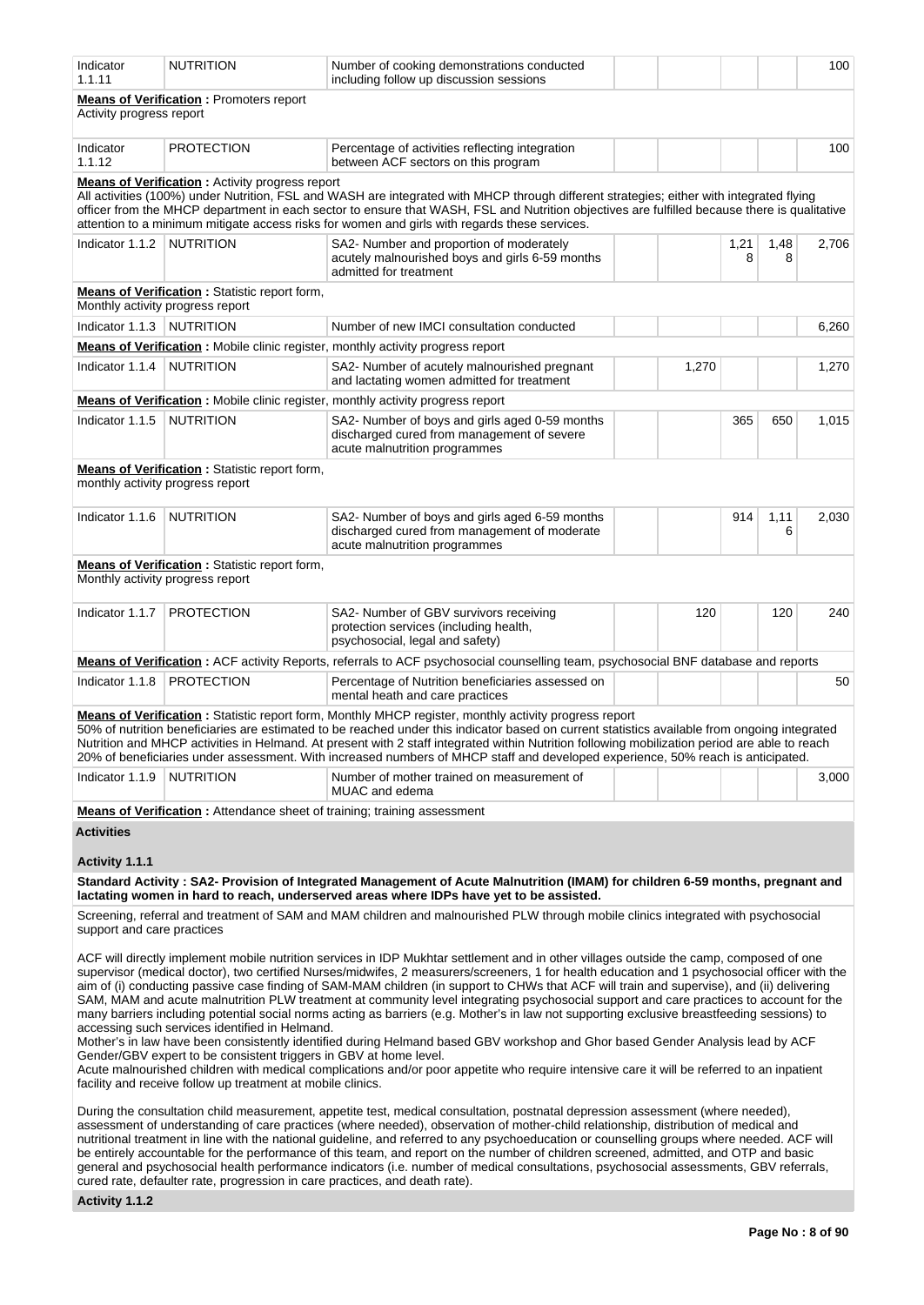#### **Standard Activity : Not Selected**

Integrated IMNCI services for children through mobile clinics

The mobile teams will also provide medical treatment for children affected by common and basic illnesses who do not need to be referred to an inpatient facility, and engage the local partner in order to facilitate the referral of children needing admission in therapeutic feeding units or pediatric wards. From the actual project in Helmand, an average of 2 consultations per child per year will be done.

#### **Activity 1.1.3**

**Standard Activity : SA2- Provision of preventative services (Infant and Young Child Feeding promotion and counselling and micronutrient supplementation) for children 6-59 months, pregnant and lactating women in hard to reach, underserved where IDPs have yet to be assisted.**

IYCF message given through mobile clinics

The current majority of admissions into nutrition programs are children aged 2 years or less. There is a gap on the successful dissemination of key messages on the 1,000 days (7 ENA, including IYCF). ACF integrated programming will strengthen the methodology for dissemination through more participatory and psychosocial methods and the purposive targeting of key groups including husbands, fathers and mothers-in-law as a mitigation strategy against GBV at household level where otherwise the mother trained would be entirely responsible for transferring knowledge to the household and sustaining IYCF related household behavior change. These messages will be delivered during specialized psychoeducation sessions on care practices during mobile clinic activity.

The messages will include topics on maternal and personal health care, infant and young child feeding including exclusive breastfeeding, and health care complemented with corresponding topics on mother self-care (using this specific module as a means of distribution on GBV awareness), mother-child attachment, balance food preparation and person and home hygiene. A system of messages, building on previous sessions, will be organized every week targeting all caretakers accessible including those with the child independent form IMCI consultation or nutrition program.

Addressing the Mental Health Gap in education and training from a global mental health and psychosocial services (MHPSS) perspective, during follow up, if the mother requests or indicates further supports/training is needed. Or if integrated Health, Nutrition and Psychosocial team identify additional or ongoing need, further appropriate support by specialized education will be provided. Where the ongoing need or additional need is rapidly contributing to infant's reduced or stagnant weight, the infant will be referred to the therapeutic feeding unit at the hospital immediately, while the mother is supported.

### **Activity 1.1.4**

### **Standard Activity : Not Selected**

Implementation of integrated programming

Mental Health and Care Practices (MHCP) department will conduct coordinated implementation of integrated programming with psychosocial and care practices components and conduct trainings and program design support for any implementing actor on psychosocial counselling services including the support for integrated psychosocial officer in Water, Sanitation and Hygiene (WASH), Emergency, Monitoring, Evaluation, Accountability and Learning (MEAL) and Food Security and Livelihood (FSL) departments.

#### **Activity 1.1.5**

#### **Standard Activity : Not Selected**

Conducting psychosocial education and/or counselling sessions

Workshops employing adult education models will roll out staged modules on psychosocial and care practices, and protection to local partners and/or coordinated agencies operating in the area. To maximize learning and development for participants, numbers of participants per workshop will be capped at 20 participants per group, with a ratio of 2 trainers to 20 participants.

To support the move of the theoretical training content to practical application at field level, ACF master trainers will also train all APA managers in a two-day orientation training on the core components partner, coordinated and ACF staff are inducted on. On-the-job mentoring and support for facilities and healthcare providers who have received training will then be implemented. Each facility where the partner is providing psychosocial counselling that has been trained will be visited at least twice for comprehensive post-training follow-up, mentoring and on-the-job training during the project. Following post training visits and midline project evaluation (as part of a broader monitoring, evaluation, learning and accountability plan), ACF master trainers will also organize refresher trainings for a percentage of trained staff targeting those who receive the lowest marks during post-training visits across the two provinces.

In addition, where cases of GBV are identified, a response team integrated within the Health team made up of psychosocial counselling staff managed by the psychosocial coordinating officer will provide group and individual counselling at field level securely with best practice responses including 1) warmth and acceptance, 2) emotional and practical support within a safe environment, 3) technical understanding of psychological impact of GBV, 4) validation on all reactions – no reaction is wrong or maladaptive, 5) believing the story, 6) confidentiality, 7) technical support on medical and legal supports, and 5) control over their process and choice. This team will also link with advocacy and accompaniment to clinics, police, court, referral to other agencies and finally coordination with those agencies and partners completing workshops with ACF (this coordination list is not limited to these actors and may include any actors under the World Health Organization/ Ministry of Public Health (WHO/MoPH) upcoming capacity building of Health Facility staff on GBV).

GBV is defined here as violence that involves men, women, boys and girls where the violence is perpetrated because the target belongs to the gender group e.g. she is beaten because she is a woman, or the violence affects a particular gender groups disproportionately e.g. during a conflict, victim ratio is 20:80 men to women. WHO Classifications of GBV include Rape, Sexual assault, Physical assault, Forced marriage, Denial of resources, and/or Psychological/emotional abuse.

#### **Activity 1.1.6**

**Standard Activity : SA2- Provision of preventative services (Infant and Young Child Feeding promotion and counselling and micronutrient supplementation) for children 6-59 months, pregnant and lactating women in hard to reach, underserved where IDPs have yet to be assisted.**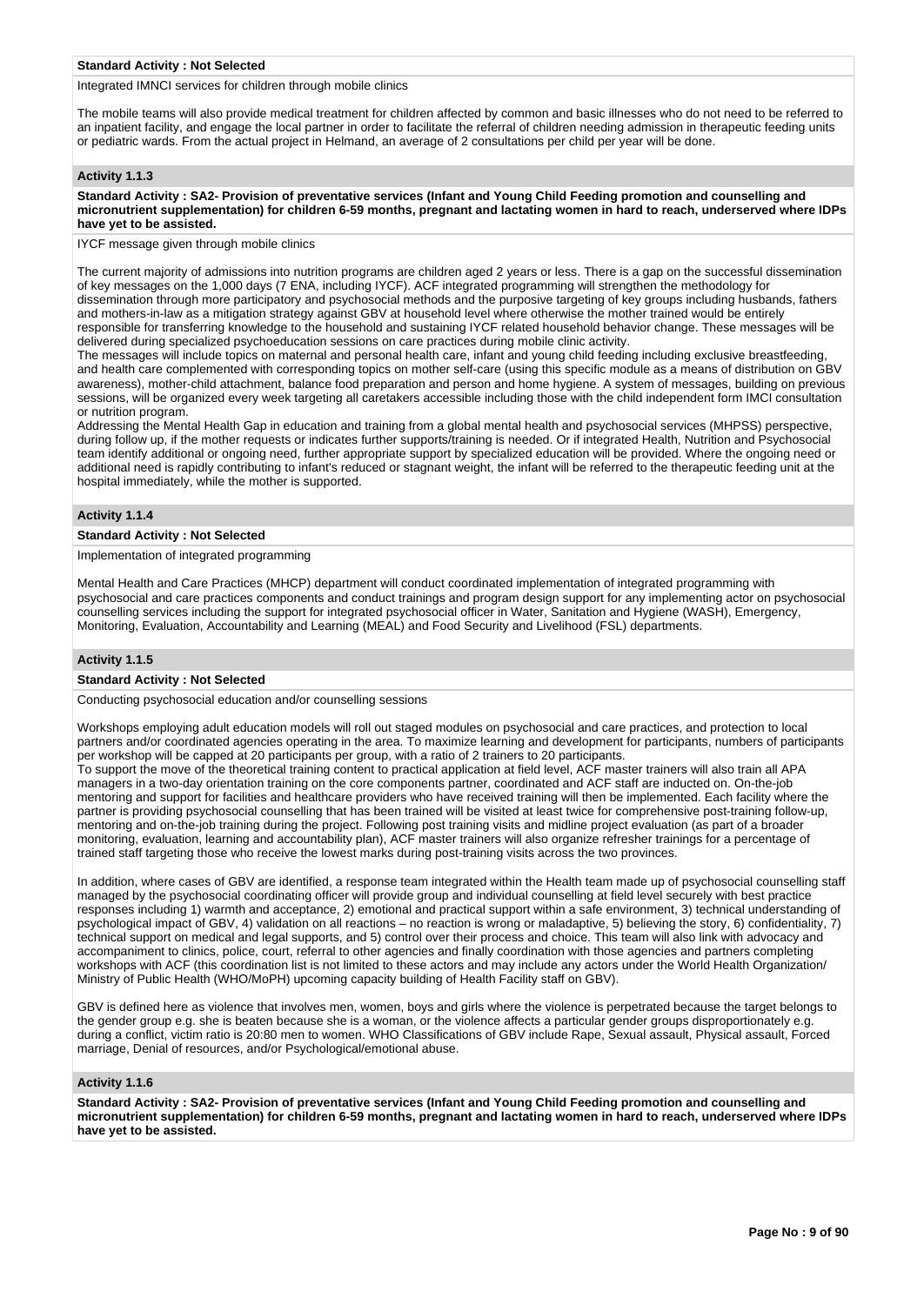7 Essential Nutrition Actions (ENA) are given by promoters through the community HH by HH (house to house approach)

1000 days (including IYCF messages), Nutrition cluster and PND are working towards harmonization of approaches to IYCF promotion. While ENA is one of the recommended approaches, it would be worthwhile to highlight that ENA will be implemented in harmony with national IYCF strategy (work in progress) and counseling package and not in parallel.

ACF recognizes a cultural barrier significant in limiting humanitarian access to the majority of primary care givers; female members of the household whole household role includes the responsibility for children (ACF Gender Analysis 2017) who often cannot leave their homes without permission from the head of the family – husband, father/father in law or at times mother in law. The transmission of the 1000 days message and how it can contribute to reducing emergency needs by the use of door-to-door promoters. The promoters will be females to transmit messages to the females at household (HH) level, further sensitizing information transmission, and will be technically trained on sensitivity and whole household engagement where possible by the integrated psychosocial officer within ACF Nutrition team. Community Health Workers and Family Health Action Groups are at the forefront of the MoPH community outreach strategy, and have a key role to play in the expansion of coverage of nutrition services. Acknowledging this, ACF will seek to enhance their capacity to conduct screening and referral (for Community Health Workers), and promotion of Essential Nutrition Actions (for Family Health Action Groups), as well as ensure active supervision/monitoring - seen as instrumental to boost their motivation and performance. While supporting Community Health Supervisors (CHS) to monitor CHWs and FHAGs, ACF will also get directly involved into supervising them.

As part of its integrated approach, ACF will also be working with CHWs and FHAGs, HF staff and community leaders on GBV, core care practices, hygiene education and WASH-related topics. The aim is to foster broader understanding of targeted child illnesses, and the linkages between the two (i.e. the vicious diarrhea-malnutrition cycle) and between care practices that can either exacerbate or mitigate targeted child illnesses. Community base nutrition program (CBNP) recently reviewed by the PND will be used to train the CHW and FHAG. Working through these actors, as well as community leaders, possess the advantages of strengthening (i) recognition of community members who are perceived as legitimate sources of knowledge and skill in passing on such key nutrition messages, (ii) adaptability of the messages to local circumstances and norms; linked with other activities above, community actors are in best position to tailor the messages to their specific audience ensuring messages are processed, understood and applied correctly at a fundamental level, and (iii) outreach through these different actors to facilitate ACF's humanitarian access to reach a larger percentage of the community than direct ACF to Community sensitization allows.

### **Activity 1.1.7**

### **Standard Activity : Not Selected**

Screening through Mother led MUAC strategy

Mothers with children under 5 years old will be trained on how to conduct the measurement of MUAC and edema as early detection signs of malnutrition. Training mothers on early warning signs of health issues has a strong evidence base, specifically for ACF and the successful sustainable treatment of malnutrition; the demand and coverage of the nutrition program increases. The rationale for ACF aiming to teach mothers how to perform MUAC is to achieve an early diagnosis of SAM, which if acted upon in a timely manner would decrease mortality and morbidity related to malnutrition, reduce program costs due to shorter treatment times, lower the proportion of children requiring expensive in-patient care for SAM with complications.

The aim is to keep the structure at community level, going through CHW and FHAG. They will be trained on the mother strategy and it will be the first step. Instead of the CHW go house to house doing screening (which in reality is not done), the mother will come to see the CHW and FHAG to receive confirmation of the diagnostic and if it is not the case to receive a refreshment on the MUAC and edema technique. For the mothers, the training will focus on three key execution strategies (i) training of mothers through door to door visits by Family Hygiene Action Groups members and (ii) organized group training of mothers during mass community sensitization and demonstration exercises in the settlements for WASH and nutrition messages (e.g. cooking demonstrations) (iii) use of media to pass messages to maintain the regularity of the screening activities (radio spot messages and posters). In order to minimize false referrals by mothers ACF will establish a control mechanism where there will be a multi-step screening and identification of malnourished cases before admission to the nutrition program. The first step being the mother's screening of their own child, the second step if possible the mother will see the CHW or FHAG of the villages to confirm the detection and refer to the mobile clinic or HF and the third step is the verification of the child's MUAC and WHZ by a screener from the mobile team before admission to the program. The ability of mothers to assess the nutrition status of their children is also considered to have a positive deviance effect on the community's understanding and appreciation of the nutrition program. ACF expects that by mothers gaining knowledge on how to the nutrition status of their own children coupled with key sensitization on IYCF and proper hygiene they will understand better the importance of proper nutrition and diet as a measure of avoiding their children from being malnourished. This in effect will influence the mothers feeding practices and lead to adoption of better feeding practices and improved health seeing behavior.

At the mobile clinics and at the community a regular evaluation on the quality of MUAC screening will be done. If the quality screening done by the mother is low, a refreshment training will be done.

### **Activity 1.1.8**

### **Standard Activity : Not Selected**

Cooking demonstration for mothers/caregivers of children U2

More than 80% of admissions to OPD are between 6 and 24 months (ACF program in Lashkagah). As a measure of sustainable intervention in this area and to be able to effectively support the primary caregiver whose role is solely linked to malnutrition management at the household/family level, ACF will actively implement cooking demonstrations in coordination with the cooking demonstrations implemented by the BPHS, as recommended by the Public Nutrition Department (PND). Where possible, ACF will partner with the BPHS on a series of the same demonstration to ensure coherency and consistency in messaging. Cooking demonstrations will emphasize on the complementary feeding from 6 to 24 months following exclusive breastfeeding, thus reinforcing this core message also. It will demonstrate how to prepare a complementary feeding with available seasonal food on the market-using balanced diet recipes suited to the developmental stage of the child. More specifically, a number of cooking demonstrations will be conducted for mothers of children under 2 years old under MAM treatment during to their IMCI consultation. During the demonstration, psychosocial health education session will also be integrated. At the mobile clinic level, at each site, cooking demonstrations will be conducted once a month and purposive targeting will ensure that each caretaker supported under different components of this program in the program will benefit from the demonstration. The demonstration will be adapted to the seasonal food, covering the 4 seasons and the needs on micronutrient. All feedback will be incorporated into adapting the suitability of the cooking demonstrations to each target audience to build a sustainable environment to facilitate the targeted sustainable behavior changes and mitigate any GBV triggers as previously discussed potentially found in focusing all knowledge transfer on one mother per household without support mother in law.

### **Activity 1.1.9**

**Standard Activity : Not Selected**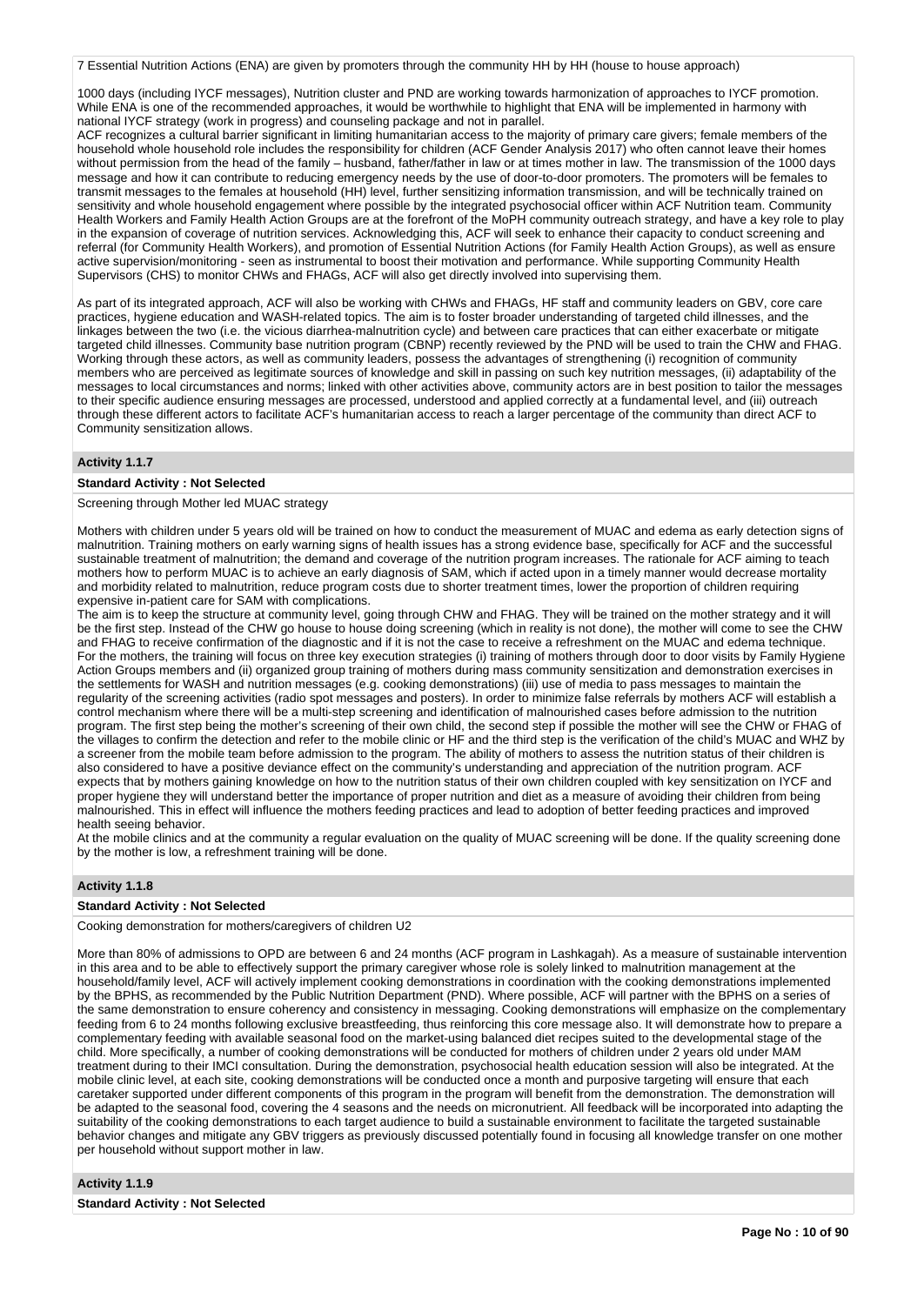#### Radio messages

In link with the different activities addressed above, the team will organize radio broadcast. The different topics will address messages on detection and prevention of malnutrition.

They will include detection by MUAC, IYCF, maternal health, micronutrients, care practice messages.

# **Additional Targets :**

| <b>PROTECTION</b>                                                                                                                                                                                                        |                                                                                                                                                                                                     |                                 |  |  |  |  |  |  |
|--------------------------------------------------------------------------------------------------------------------------------------------------------------------------------------------------------------------------|-----------------------------------------------------------------------------------------------------------------------------------------------------------------------------------------------------|---------------------------------|--|--|--|--|--|--|
| <b>Cluster objectives</b>                                                                                                                                                                                                | <b>Strategic Response Plan (SRP) objectives</b>                                                                                                                                                     | <b>Percentage of activities</b> |  |  |  |  |  |  |
| Objective 3: Support the creation of a<br>protection-conducive environment to prevent<br>and mitigate protection risks, as well as<br>facilitate an effective response to protection<br>violations                       | SO1: Immediate humanitarian needs of<br>shock affected populations are met -<br>including conflict and natural disaster<br>affected and IDPs, refugees and returning<br>Afghans from armed conflict | 50                              |  |  |  |  |  |  |
| Objective 2: Evolving protection concerns,<br>needs and violations are monitored.<br>analysed, and responded to upholding<br>fundamental rights and restoring the dignity<br>and well-being of vulnerable shock affected | SO4: Humanitarian conditions in hard-to-<br>access areas of Afghanistan are improved                                                                                                                | 50                              |  |  |  |  |  |  |

populations

**Contribution to Cluster/Sector Objectives :** Helmand is in need of humanitarian actors for multi-sectoral, mainstreaming of AoRs protection activities, and integrated and mainstreamed protection and is one of the four provinces with high risk of rapid displacement, or urban centre failure, representing that province has high risk for fall of a district or provincial centre causing mass displacement with implicated multi sectoral vulnerabilities on WASH, Health, Nutrition and Protection – notably gender based violence (GBV). Helmand has got the highest number of IDPs in to hard-to-reach areas thus reflecting protection concerns on issues inhibiting health seeking behaviours, including but not limited to GBV risk exposure. In this highly contested province, only few humanitarian organizations have succeeded to establish and to deliver assistance. Beyond Lashkargah city and surrounding districts, humanitarian access remains very limited; which severely undermines the capacity of actors to reach out to the most vulnerable communities. Insecurity-induced restrictions on population's freedom of movement has limited outreach of humanitarian assistance has left a large proportion of the population in dire need in mainstreamed and integrated protection. The proposed project aligns with the allocation on the protection sector as the IDPs and returnees are faced with increased risks and vulnerabilities to multiple forms of GBV including violence against women, domestic violence, sexual abuse and forced marriage in early childhood. By mainstreaming activities, the profile of protection on GBV will be lowered and more succinctly and sustainably implemented, with operational processes ensuring the affected population can access effective and appropriate humanitarian assistance in safety and dignity, without experiencing discrimination or unintended harmful consequences. The proposed project also aligns with the 1st GBV key action for WASH to identify safety and security risks for women and girls relevant to WASH systems to ensure location, design and maintenance/follow up truly maximise safety and security of women and girls in addition to young boys. At a minimum women and girls will be facilitated to participate in integrated WASH and Protection committees for the purposes of assessment, design, implementation and follow up feedback utilising psychosocial support and communication strategies to accurately reflecting do no harm (in terms of psychosocial sensitivity) to identify determinants of GBV and social stigmas that once reflected in design will help reduce exposure to GBV and enable increased access to WASH services. Protection within WASH will specifically address special needs of girls and women in identified gender based violence through assessments and promote community accepted orientation on care practices. Integrated psychosocial team in Health and Nutrition will also implement psychosocial counselling activity and reach Protection sectoral objectives namely mitigating risks through health, nutrition and psychosocial humanitarian interventions. ACF through mobile currently facilitates HFs through technical support including core care practices and technical reflection of implications of GBV on mother's capacity to provide self-care and care for children including early detection of malnutrition. Mobile clinics provide services and improve the quality care for children U5 in health and care of acute malnutrition with IMCI consultation, SAM treatment for children U5 and treat PLW with acute malnutrition. All activities and all others are mainstreamed or integrated but anchored to Protection and relevant sectoral objectives as explicated below with all activities reflected in ACF's other LFAs for coherency, overall meeting SMART criteria through specific definitions, measurement techniques, with achievable timelines that are practically actionable, realistically attainable and grounded in past ACF community relationships.

#### **Outcome 1**

Mobile outreach and static protection services mainstreamed within multiple sectors are provided to women, men, girls and boys

### **Output 1.1**

### **Description**

Populations affected by conflict have improved access to response modalities that reduce risk of exposure to serious risk

### **Assumptions & Risks**

Political stability in the country and in the province

Security remains stable enough for project implementation

No force major natural disasters and disease outbreaks during the project implementation

No major economic crises

No major fluctuation in the exchange rate

Resources are available in the country or can be relatively easily imported

Community members are willing to participate and remain involved

Relevant national and local authorities approve and support the project implementation

#### **Indicators**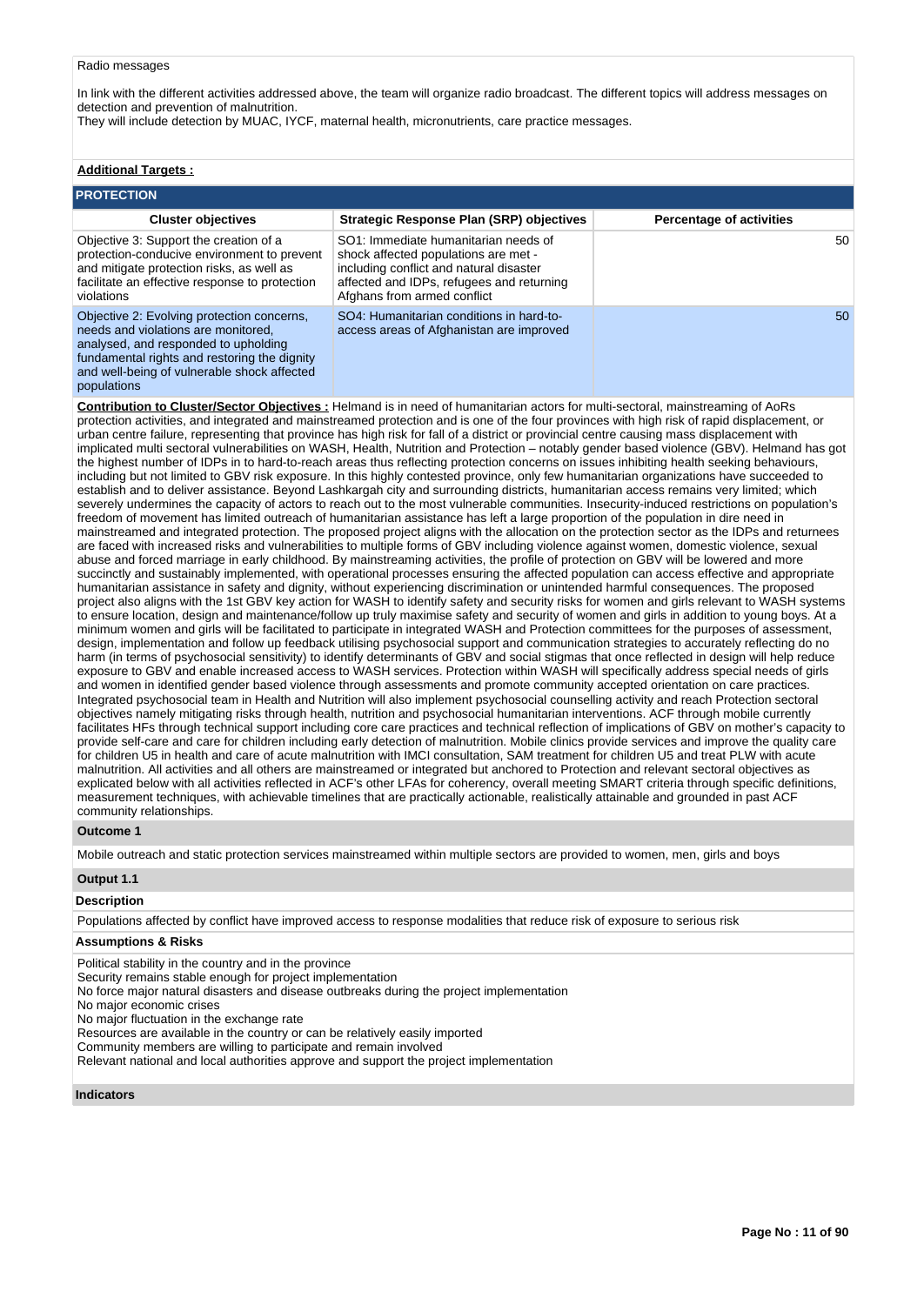|                                                                                                                                                                                                                                                                                                                                                                                                            |                                                                                                                       |                                                                                                                                | <b>End cycle beneficiaries</b> |              |           |              | End<br>cycle  |
|------------------------------------------------------------------------------------------------------------------------------------------------------------------------------------------------------------------------------------------------------------------------------------------------------------------------------------------------------------------------------------------------------------|-----------------------------------------------------------------------------------------------------------------------|--------------------------------------------------------------------------------------------------------------------------------|--------------------------------|--------------|-----------|--------------|---------------|
| Code                                                                                                                                                                                                                                                                                                                                                                                                       | <b>Cluster</b>                                                                                                        | <b>Indicator</b>                                                                                                               | <b>Men</b>                     | <b>Women</b> | Boys      | <b>Girls</b> | <b>Target</b> |
| Indicator 1.1.1                                                                                                                                                                                                                                                                                                                                                                                            | <b>WATER, SANITATION</b><br><b>AND HYGIENE</b>                                                                        | Number of men, women, boys and girls<br>beneficiaries have access to safe and clean<br>protected water sources free of E.Coli. |                                |              |           |              | 11,327        |
| Means of Verification: Baseline and final KAP surveys<br>ACF field monitoring reports<br><b>ACF</b> activities reports<br>Water Quality analysis reports<br>The integrated PSS officer will ensure that all gender groups are reached by integrating female protection strategies and child protection<br>strategies as outlined in protection LFA.<br>3,624 men, 3,429 women, 2,509 boys and 1,765 girls. |                                                                                                                       |                                                                                                                                |                                |              |           |              |               |
|                                                                                                                                                                                                                                                                                                                                                                                                            | Indicator 1.1.2   WATER, SANITATION<br>AND HYGIENE                                                                    | SA2- Number of people in need with access to at<br>least 15lpcd of drinking water                                              | 3,624                          | 3,429        | 2,50<br>9 | 1,76<br>5    | 11,327        |
| <b>ACF</b> activities reports<br>Water Quality analysis reports                                                                                                                                                                                                                                                                                                                                            | Means of Verification : Baseline and final KAP surveys<br>ACF field monitoring reports including psychosocial inputs, |                                                                                                                                |                                |              |           |              |               |
| Indicator 1.1.3                                                                                                                                                                                                                                                                                                                                                                                            | <b>WATER, SANITATION</b><br><b>AND HYGIENE</b>                                                                        | Number of WSUCs established or re-activated in<br>selected villages comprising of men and women                                |                                |              |           |              | 105           |
|                                                                                                                                                                                                                                                                                                                                                                                                            | <b>Means of Verification: ACF activities report</b>                                                                   |                                                                                                                                |                                |              |           |              |               |
| Indicator 1.1.4                                                                                                                                                                                                                                                                                                                                                                                            | <b>PROTECTION</b>                                                                                                     | SA2- Number of boys, girls, men and women<br>receiving psychosocial support                                                    | 100                            | 550          | 388       | 550          | 1,588         |
|                                                                                                                                                                                                                                                                                                                                                                                                            |                                                                                                                       | <b>Means of Verification:</b> Assessment reports, ACF activities report, Psychosocial reports                                  |                                |              |           |              |               |
| Indicator 1.1.5                                                                                                                                                                                                                                                                                                                                                                                            | <b>WATER, SANITATION</b><br>AND HYGIENE                                                                               | Percentage of completed KAP surveys including<br>gender and age disaggregation                                                 |                                |              |           |              | 100           |
|                                                                                                                                                                                                                                                                                                                                                                                                            |                                                                                                                       | Means of Verification: Questionnaire, trainings database and final reports                                                     |                                |              |           |              |               |
| Indicator 1.1.6                                                                                                                                                                                                                                                                                                                                                                                            | <b>WATER, SANITATION</b><br><b>AND HYGIENE</b>                                                                        | Number of women safely and correctly using the<br>menstrual hygiene kits distributed                                           |                                |              |           |              | 2,647         |
|                                                                                                                                                                                                                                                                                                                                                                                                            |                                                                                                                       | <b>Means of Verification:</b> ACF distribution Reports, KAP survey Reports, sensitization reports                              |                                |              |           |              |               |
| Indicator 1.1.7                                                                                                                                                                                                                                                                                                                                                                                            | <b>WATER, SANITATION</b><br><b>AND HYGIENE</b>                                                                        | Number of gender sensitized hygiene promotion<br>sessions conducted                                                            |                                |              |           |              | 560           |
|                                                                                                                                                                                                                                                                                                                                                                                                            | <b>Means of Verification: ACF activity reports</b>                                                                    |                                                                                                                                |                                |              |           |              |               |
| <b>Activities</b>                                                                                                                                                                                                                                                                                                                                                                                          |                                                                                                                       |                                                                                                                                |                                |              |           |              |               |

### **Activity 1.1.1**

**Standard Activity : SA2- Mobile outreach and static protection services to women, men, girls and boys; principled referrals and psychosocial support to conflict affected people to contribute to community based prevention and mitigation response mechanisms;**

Provision of mainstreamed mobile outreach protection services

There is a notable lack of research on the links between WASH and GBV, therefore, an ACF WASH KAP will also explore lack of access to WASH and increased vulnerability to physical violence, early marriages, access to education. The surveyors will mostly be women, facilitating women and children's participation will promote claimed rights on WASH access and mitigated GBV. Women's involvement and children's involvement in data provision and subsequent decision making based on this data is critical to their empowerment. Informed mobilisation of communities and the selection of sites linked to women and girls protection and dignity, ACF will ensure equal participation from different gender groups in the location, design and maintenance of WASH facilities to ensure women are not overburdened with these roles, facilitate different gender groups to identify the full scope of risky hygiene practices and their subsequent community appropriate mitigation, and advocate to ensure a gender balance in committees. Results of all committee findings including lessons learned and best practices will be member checked with Health Facility management staff, Schools directors, and community members. Water stressed site selections will be coordinated with Department of Women's Affairs which currently leads in different provinces on interventions for the reduction of GBV, we well as transparency and respect of local culture and norms. Training for schoolteachers, community leaders, Community Development Councils and health Workers will lead to increased outreach of health and hygiene promotion, as ACF will work with authorities to supervise, monitor and support aforementioned actors for sensitizing pupils/students and the community members on personal and environmental hygiene in both communities and schools. Supported by active supervision, provision of IEC material, and refresher/on-the-job training. Increasing the frequency of outreach of hygiene promotion sessions in schools and at community levels.

#### **Activity 1.1.2**

**Standard Activity : SA2- Mobile outreach and static protection services to women, men, girls and boys; principled referrals and psychosocial support to conflict affected people to contribute to community based prevention and mitigation response mechanisms;**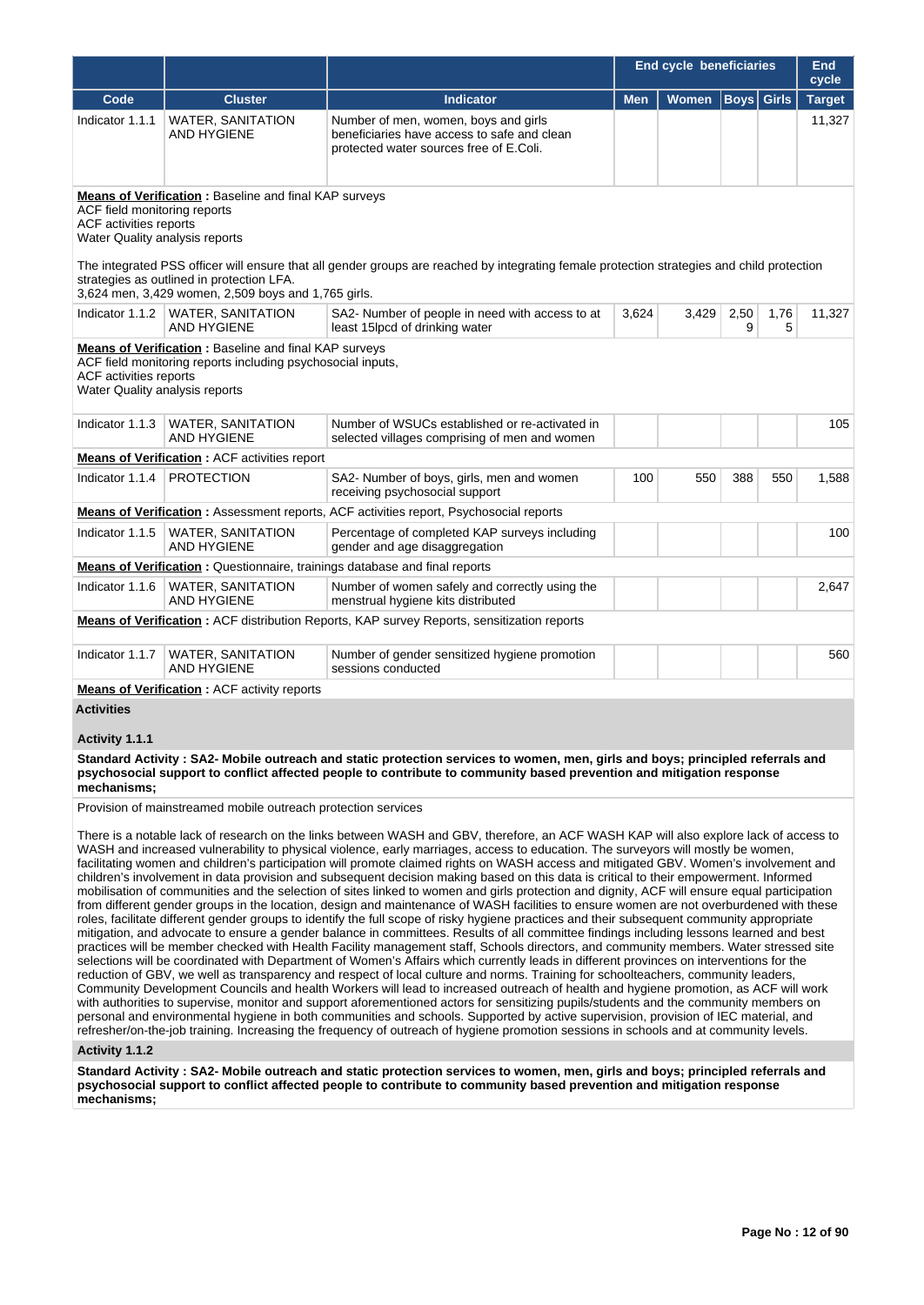#### Provision of mainstreamed static protection services

During Construction/Rehabilitation of water sources in schools, health facilities and communities, reflecting GBV action for WASH 3, the location of the water points will be in areas that are accessible and safe for all, to that end the decision regarding the location of the new water points will actively involve discussion with all members of the community, and in general no more than 500 meters from households. Due consideration to safety and protection of users (e.g. ideally located in close to mosques or in the centre of villages to ensure safety of those responsible for water collection – essentially women and children). Before rehabilitation or construction of the water points, ACF will facilitate a community with members to have their inputs in the issues concerning the rehabilitation or construction of the water point. ACF will use its WASH team of female staff to go to selected households to collect view of women, who are restricted from attending community meetings. Hiring local people as daily workers will also contribute to supporting community members' income and purchasing power. All the construction/rehabilitation of water points will be monitored by ACF, Shuras and CDCs; as well as provincial technical bodies PRRD (Provincial Rural Rehabilitation and Development) in addition to the Head of the Department of Woman's affairs in order to ensure the quality of the works and respect of MRRD standards and maintained equity of access for women and girls. At the end of the project, all the structures will be formally handed over to the communities, in the presence of relevant local authorities, again supported by the Department of Woman's Affairs. With this support, mainstreamed violence prevention messages on water sources in schools, health facilities and communities, will develop dignity and safety standards specific to each space e.g. different standards for young girls in schools compared to PLWs in health facilities. Conducting Hygiene promotion sessions (for boys and girls) in Schools, ACF reorganizes that to ensure sustainability of the WASH programs in schools, the involvement of national authorities, community leaders, communities and parents is crucial. ACF will not only construct/rehabilitate WASH facilities in the most vulnerable schools but will also work the provincial department of education to ensure impactful hygiene promotion sessions in the schools. ACF will conduct special sessions and with different styles for each the different age groups. The mainstreamed topics during the various sessions for students will include care practices on safe handling of drinking water, safe disposal of wastewater, safe disposal of human excreta, disposal of solid waste, household sanitation and food hygiene and personal hygiene. These topics will be taught using participatory methods where students actively identify the reasons for these care practices and what supports they need at home and community level to have sustainable practice. Integrated WASH and psychosocial programming will also facilitate children's involvement in youth hygiene clubs within and outside the school; in turn supported by community leaders and committees. To support hygiene promotion in the schools, IEC (materials posters and leaflets) will be distributed and followed up, in order to see how they implement hygiene sessions and provide advise where needed. Linking with above activities, special sessions will also be delivered to teachers to deliver Menstrual Hygiene management clues and advises in a sensitive and objective manner as per context of the project area, with follow up OTJ and supervision – addressing the international MHGap on limited follow up to sensitive topics of training leading to limited impact.

### **Outcome 2**

Integrated services implemented within Nutrition actions and protection assessments in consultation with the APC

# **Output 2.1**

### **Description**

Conflict affected population access protection services including psychosocial

### **Assumptions & Risks**

Political stability in the country and in the province

Security remains stable enough for project implementation

No force major natural disasters and disease outbreaks during the project implementation

No major economic crises

No major fluctuation in the exchange rate

Resources are available in the country or can be relatively easily imported

Community members are willing to participate, accept the involvement of women and children, and remain involved at each stage of the project

Relevant national and local authorities approve and support the project implementation

#### **Indicators**

|                                                                                                                                                                                                                                                                                                                                                                                                                                                                                                                                                                                                                                                                                                                                  |                   |                                                                                                                     | <b>End cycle beneficiaries</b> |              |  | <b>End</b><br>cycle |               |
|----------------------------------------------------------------------------------------------------------------------------------------------------------------------------------------------------------------------------------------------------------------------------------------------------------------------------------------------------------------------------------------------------------------------------------------------------------------------------------------------------------------------------------------------------------------------------------------------------------------------------------------------------------------------------------------------------------------------------------|-------------------|---------------------------------------------------------------------------------------------------------------------|--------------------------------|--------------|--|---------------------|---------------|
| Code                                                                                                                                                                                                                                                                                                                                                                                                                                                                                                                                                                                                                                                                                                                             | <b>Cluster</b>    | <b>Indicator</b>                                                                                                    | <b>Men</b>                     | <b>Women</b> |  | <b>Boys</b> Girls   | <b>Target</b> |
| Indicator 2.1.1                                                                                                                                                                                                                                                                                                                                                                                                                                                                                                                                                                                                                                                                                                                  | <b>PROTECTION</b> | Percentage of Nutrition beneficiaries assessed on<br>mental heath and care practices                                |                                |              |  |                     | 50            |
| <b>Means of Verification:</b> Statistic report from,<br>Monthly MHCP register - Mental Health and Care Practices Department of ACF is the department integrating psychosocial support and care<br>practices with Nutrition and Health department of ACF<br>Monthly activity progress report<br>50% of nutrition beneficiaries are estimated to be reached under this indicator based on current statistics available from ongoing integrated<br>Nutrition and MHCP activities in Helmand. At present with 2 staff integrated within Nutrition following mobilization period are able to reach<br>20% of beneficiaries under assessment. With increased numbers of MHCP staff and developed experience, 50% reach is anticipated. |                   |                                                                                                                     |                                |              |  |                     |               |
| Indicator 2.1.2                                                                                                                                                                                                                                                                                                                                                                                                                                                                                                                                                                                                                                                                                                                  | <b>PROTECTION</b> | SA2- Number of GBV survivors receiving<br>protection services (including health,<br>psychosocial, legal and safety) |                                | 120          |  | 120                 | 240           |
| Means of Verification: ACF activity Reports, referrals to ACF psychosocial counselling team, psychosocial BNF database and reports                                                                                                                                                                                                                                                                                                                                                                                                                                                                                                                                                                                               |                   |                                                                                                                     |                                |              |  |                     |               |
| <b>Activities</b>                                                                                                                                                                                                                                                                                                                                                                                                                                                                                                                                                                                                                                                                                                                |                   |                                                                                                                     |                                |              |  |                     |               |
| Activity 2.1.1                                                                                                                                                                                                                                                                                                                                                                                                                                                                                                                                                                                                                                                                                                                   |                   |                                                                                                                     |                                |              |  |                     |               |

**Standard Activity : SA2- Integrated protection services implemented within the actions of other Clusters and protection assessments in consultation with the APC.**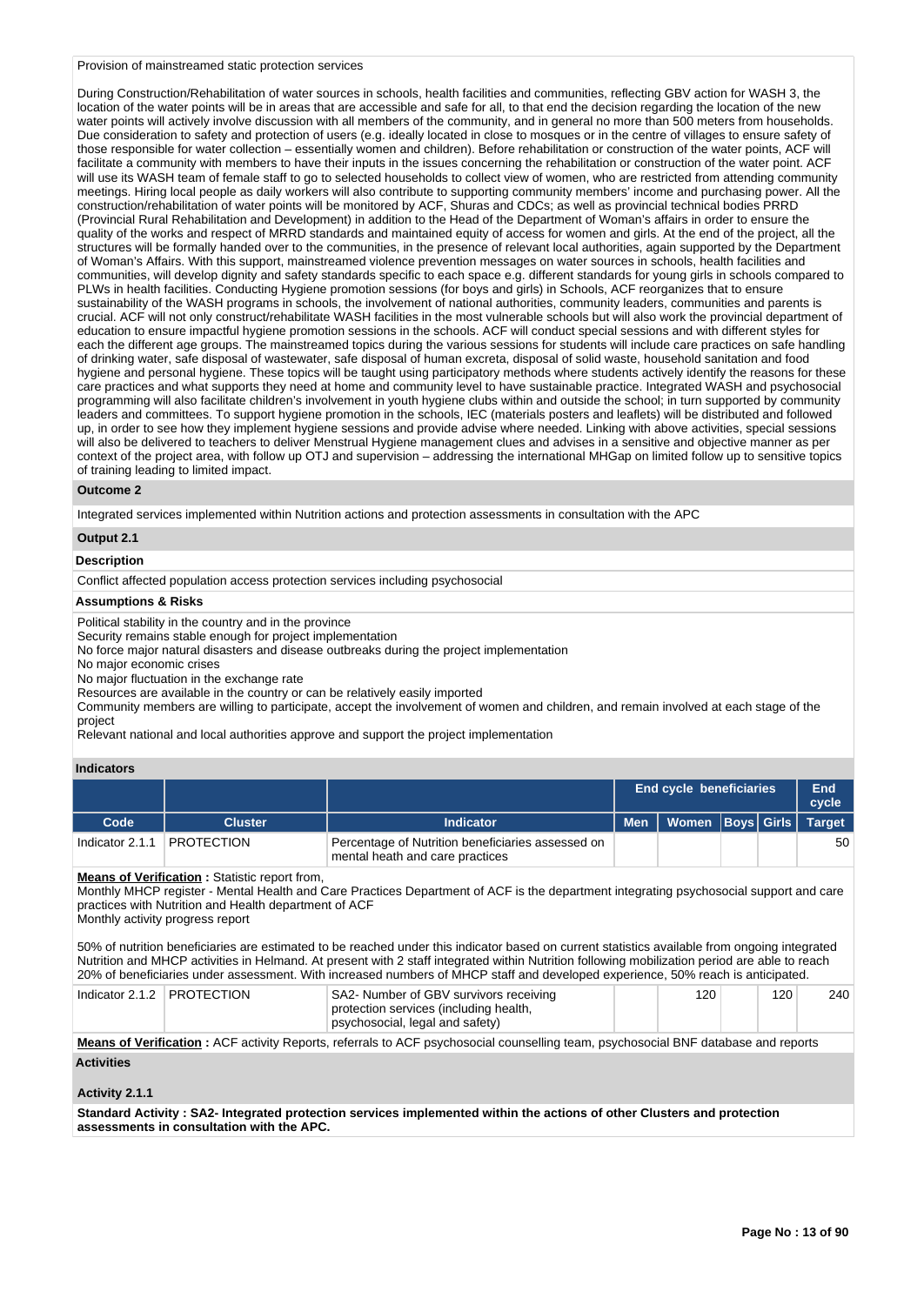Integrated protection services within mobile outreach services

During screening and treatment of PLW affected by malnutrition through mobile clinic integrated with psychosocial support and care practices ACF will directly implement mobile nutrition services in IDP Mukhtar settlement and in other villages outside the camp. The intervention team will be composed of 1 supervisor (medical doctor), 2 certified Nurses/midwifes, 2 measurers/screeners, 1 for health education and 1 flying psychosocial officer with the aim of delivering SAM, MAM and acute malnutrition PLW treatment at community level. The flying officer will integrate psychosocial support and care practices to account for the many barriers including potential social norms acting as barriers e.g. Mother's in law not supporting exclusive breastfeeding sessions have been consistently identified during Helmand based GBV workshop and Ghor based Gender Analysis lead by ACF Gender/GBV expert to be consistent triggers in GBV at home level. During the consultation child measurement, appetite test, medical consultation, postnatal depression assessment (where needed), assessment of understanding of care practices (where needed), observation of mother-child relationship, distribution of medical and nutritional treatment in line with the national guideline, and referred to any psychoeducation or counselling groups including ACF's counselling team and he broader services available. Integrated services will also address gaps in current standalone nutrition interventions. There is a gap on the successful dissemination of key messages on the 1000 days. ACF using integrated programming will strengthen the methodology for dissemination through more participatory and psychosocial methods and the purposive targeting key groups including husbands, fathers and mothers-in-law as a mitigation strategy against GBV at household level where otherwise the mother trained would be entirely responsible for transferring knowledge to the HH and sustaining IYCF related household behavior change. These messages will be delivered during specialized psychoeducation sessions on care practices during mobile clinic activity. They will include the topics on maternal and personal health care, IYCF including exclusive breastfeeding, and health care complimented with corresponding topics on mother self-care (using this specific module as a means of distribution on GBV awareness), mother-child attachment, food preparation and person and home hygiene. A system of messages, building on previous sessions, will be organized every week targeting all caretakers accessible including those with the child independent form IMNCI consultation or nutrition program. Addressing the Mental Health Gap in education and training from a global mental health and psychosocial services (MHPSS) perspective, during follow up, if the mother requests or indicates further supports/training is needed, or if integrated, Nutrition and Psychosocial team identify additional or ongoing need, further appropriate support by specialized education will be provided. Where the ongoing or additional need is rapidly contributing to infant reduced or stagnant weight, the infant will be referred to the therapeutic feeding unit at the hospital immediately, while the mother is supported.

### **Activity 2.1.2**

### **Standard Activity : Not Selected**

Implementation of GBV action for WASH 2 through the use of formative research

In addition to the PSS counsellors and mainstreamed actions, a flying team of psychosocial officers will promote qualitative interactions with beneficiaries including specific GBV actions. In the WASH sector, the flying officer will implement GBV action for WASH 2 - the informed mobilisation of communities and the selection of sites linked to women and girls' protection and dignity. This officer will respond to GBV related socio cultural issues related to blocked access to resources identified in ongoing Nutrition activities in the province. The flying PSS officer within the WASH team will reach out to female community members at house-to-house level with female WASH promotors to ensure equal participation from different gender groups in the location, design and maintenance of WASH facilities. To ensure women are not overburdened with additional roles gender daily calendars will be generated as part of a broader formative research to identify barriers to mobilisation, facilitate different gender groups to identify the full scope of risky hygiene practices and their subsequent community appropriate mitigation, and conduct sensitisations with community leaders and Mullahs to advocate for an authentic gender balance in committees participation. In communities identified as water-stressed, the flying officer will promote site selection in coordination with CDC and PRRD to guarantee full involvement of communities and key focal community engaged authorities including the Department of Women's Affairs, which currently leads in different provinces on interventions for the reduction of GBV, we well as transparency and respect of local culture and norms. In this way, GBV is proactively reduced by ensuring sites selected do not present GBV related risks for women, girls or boys.

# **Activity 2.1.3**

### **Standard Activity : Not Selected**

Conduct GBV focused formative research using construction/rehabilitation of water sources in schools, health facilities and communities as a means of introduction

In addition, reflecting GBV action for WASH 3, the location of the water points will be in areas that are accessible and safe for all, to that end the decision regarding the location of the new water points will actively involve discussion with all members of the community, and in general no more than 500 meters from households. In addition, reflecting GBV action for WASH 3, the location of the water points will be in areas that are accessible and safe for women and girls, to that end the decision regarding the location of water points will be identified through formative research where female participation is central. This formative research will focus on GBV and all related issues within the province. Female led analysis of barriers to safe access to water points as well as sanitation facilities will identify determinants to GBV risks, and identify solutions to minimise distress at community level in past WASH actions in other emergencies where women and girls have reported latrines as areas for GBV and conflicts at water sources. ACF's flying PSS officer within the WASH team of female staff to go to selected households to collect views of women, who are restricted from attending community meetings to enable women's participation in bodies that can oversee proper use and maintenance of WASH facilities. The flying Support PSS officer positioned within WASH will support qualitative interactions and facilitate sensitized responses through focus formative research including focus group discussions; key informant interviews and iterative analyses overall leading to informed behaviour change communications; women to women engagement and male to male engagement. .

### **Activity 2.1.4**

### **Standard Activity : Not Selected**

Implementation of proactive and reactive strategies using establishment/reinforcement of WSUCs, mechanics and caretakers as means of distribution

ACF flying officer within the WASH team in collaboration with the psychosocial counselling team will utilise WSUCs (and CDCs) as a means of distribution on GBV. This integrated team will disseminate information on all agencies available resources within the local community related to GBV. This team will also facilitate proactive design and/or jointly selecting with members of the affected population regarding GBV anti violence messages from the cloud repository on IEC materials available for Asia Foundation and Women for women international. These messages will be made available at water points, focus groups, health facilities, the Department of Women's Affairs and other locations where groups gather, with messages aligned to different gender communication levels e.g. more visually orientated and simplified communication strategies for children. Similarly, the establishment of WSUCs can provide a community supported and sensitized distribution mechanism for reactive support to GBV cases. WSUCs will introduce psychosocial counselling services for GBV cases, sensitization sessions for disaggregated gender groups on GBV issues related to water access including general workshops on social and cultural issues in personal and community hygiene that can lead to GBV and related protection concerns for different community members.

#### **Activity 2.1.5**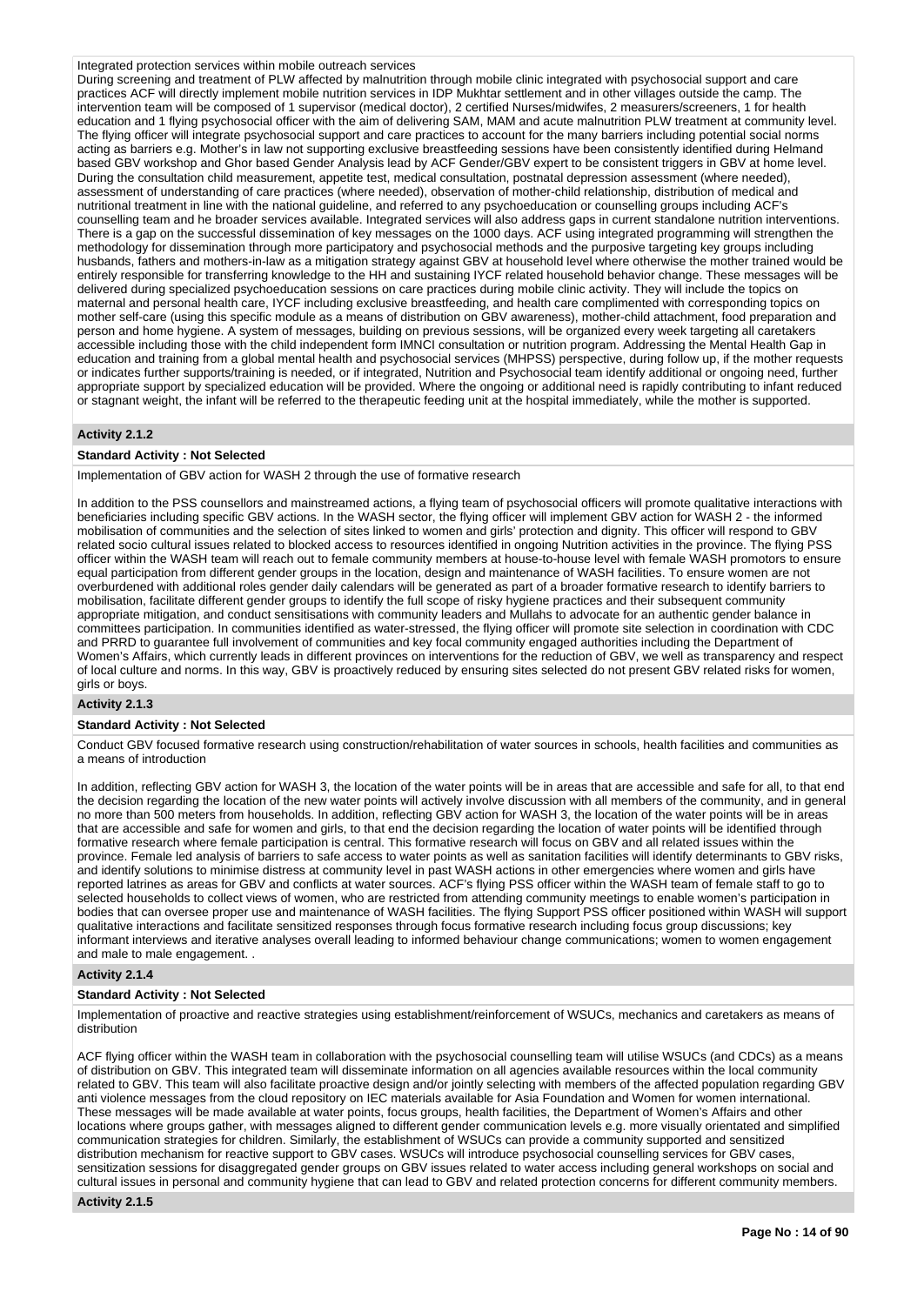#### **Standard Activity : Not Selected**

Provision of gender sensitized hygiene promotion sessions and distribution of menstrual hygiene kits to women and girls

Distribution of menstrual hygiene kits with beneficiaries will also be facilitated by the flying psychosocial officer in WASH and Nutrition teams to address issues of stigma hosting of women's support groups conducted prior to distribution of menstrual hygiene kits; and assessment and analysis' contribution to local social, cultural and institutional context. This distribution directly accesses the female population, which are directly affected by stigma triggered GBV in relation to menstruation. This activity will therefore reflect outcomes and findings of the formative research in relation to choice of sanitary protection as a personal decision, influence of cultural acceptability and user preferences. It is critical that this programme will support women and girls by involving them in the planning discussions and decisions about the materials and/or products to be supported, facilitated by the integrated PSS officer within WASH. At the same time, the GBV counselling group who will respond to any psychological barriers identified to using sanitary products will also support this activity. ACF has been distributing similar kits in many province of Afghanistan, along with sensitization around menstruation. While having received positive feedback from women targeted under precedent projects, ACF would like to collect stronger evidence on the impact of providing sensitization around menstruation hygiene, as well as hygiene kits. The WASH integrated psychosocial officer collaborating strongly with the WASH female Hygiene Expert to carry an in depth evaluation with female beneficiaries of this specific activity; disseminating findings and subsequent best practice to the WASH Cluster and other ACF partners. Reflecting on current gender analysis and past findings, will link directly with key decision makers at the household level (identified during KAP) who can facilitate behaviour changes on sensitive topics like menstruation management. As with other points of community engagement under this project, this point of community contact will also be used to disseminate information and sensitisation on GBV, thus further ensuring the sustainability of key messaging on the issue, and contributing to lifting the 'veil' on GBV. To account for the hygiene needs of men and women, ACF will also distribute standard hygiene kits following comprehensive baseline assessment on cultural acceptance and hygiene need of kit items. While this is not a GBV dignity kit distribution, as a mitigation strategy for violence against women, hygiene kits following the WASH cluster approved content, will be distributed following sensitization and promotion with community leaders, WSUCs and household members. WASH integrated psychosocial officer collaborating strongly with WASH female Hygiene Expert will do in depth evaluation with female beneficiaries of this specific activity; disseminating findings and subsequent best practice with relevant stakeholders. Reflecting on current gender analysis and past findings, will link directly with key decision makers at the household level (identified during KAP) who can facilitate behaviour changes on sensitive topics like menstruation. This point of community contact will also be used to disseminate information and sensitisation on GBV including psychosocial counselling groups, thus further ensuring the sustainability of key messaging on key issues for women and girls.

### **Activity 2.1.6**

#### **Standard Activity : Not Selected**

Conduct Hygiene promotion sessions (for boys and girls) in schools

ACF recognizes that to ensure sustainability of the WASH programs in schools, the involvement of national authorities, community leaders, communities and parents is crucial. ACF will not only construct/rehabilitate WASH facilities in the most vulnerable schools but will also work the provincial department of education to ensure impactful hygiene promotion sessions in the schools. ACF will conduct special sessions and with different styles for each the different age groups. The topics during the various sessions for students will include care practices on safe handling of drinking water, safe disposal of waste water, safe disposal of human excreta, disposal of solid waste, household sanitation and food hygiene and personal hygiene, and be taught using participatory methods where students actively identify the reasons for these care practices and what supports they need at home and community level to have sustainable practice. Integrated WASH and psychosocial programming will also facilitate children's involvement in youth hygiene clubs within and outside the school; in turn supported by community leaders and committees. To support hygiene promotion in the schools, IEC (materials posters and leaflets) will be distributed and followed up, in order to see how they implement hygiene sessions and provide advise where needed. Linking with above activities, special sessions will also be delivered to teachers to deliver Menstrual Hygiene management clues and advises in a sensitive and objective manner as per context of the project area, with follow up OTJ and supervision – addressing the international MHGap on limited follow up to sensitive topics of training leading to limited impact.

#### **Activity 2.1.7**

#### **Standard Activity : Not Selected**

Mobile outreach protection services to women, men, girls and boys: Conducting psychosocial education at health facility and community levels

Workshops employing adult education models will roll out staged modules on psychosocial and care practices, and protection to local civic organizations and/or coordinated agencies operating in the area. To maximize learning and development for participants, numbers of participants per workshop will be capped at 20 participants per group, with a ratio of 2 trainers to 20 participants. To support the move of the theoretical training content to practical application at field level, ACF master trainers will also train all civil organizations in a two-day orientation training on the core components partner, coordinated and ACF staff are inducted on. On-the-job mentoring and support for facilities and healthcare providers who have received training will then be implemented. Each facility who have received training will be visited at least twice for comprehensive post-training follow-up, mentoring and on-the-job training during the project. Following post training visits and midline project evaluation (as part of a broader monitoring, evaluation, learning and accountability plan), ACF master trainers will also organize refresher trainings for a percentage of trained staff targeting those who receive the lowest marks during post-training visits across the two provinces. The mothers/mothers in law will meet in open area and in a big group prior to and following sessions to discuss their expectations and experiences of the demonstrations with adequate time for open secure discussion to ensure transfer of knowledge and as a comprehensive effort to sustain food preparation practices without creating risks for women and simultaneously being responsive to any protection concerns; all feedback will be incorporated into adapting the suitability of the cooking demonstrations to each target audience to build a sustainable environment to facilitate the targeted sustainable behavior changes and mitigate any GBV triggers as previously discussed potentially found in focusing all knowledge transfer on one mother per household without support mother in law.

### **Activity 2.1.8**

**Standard Activity : Not Selected**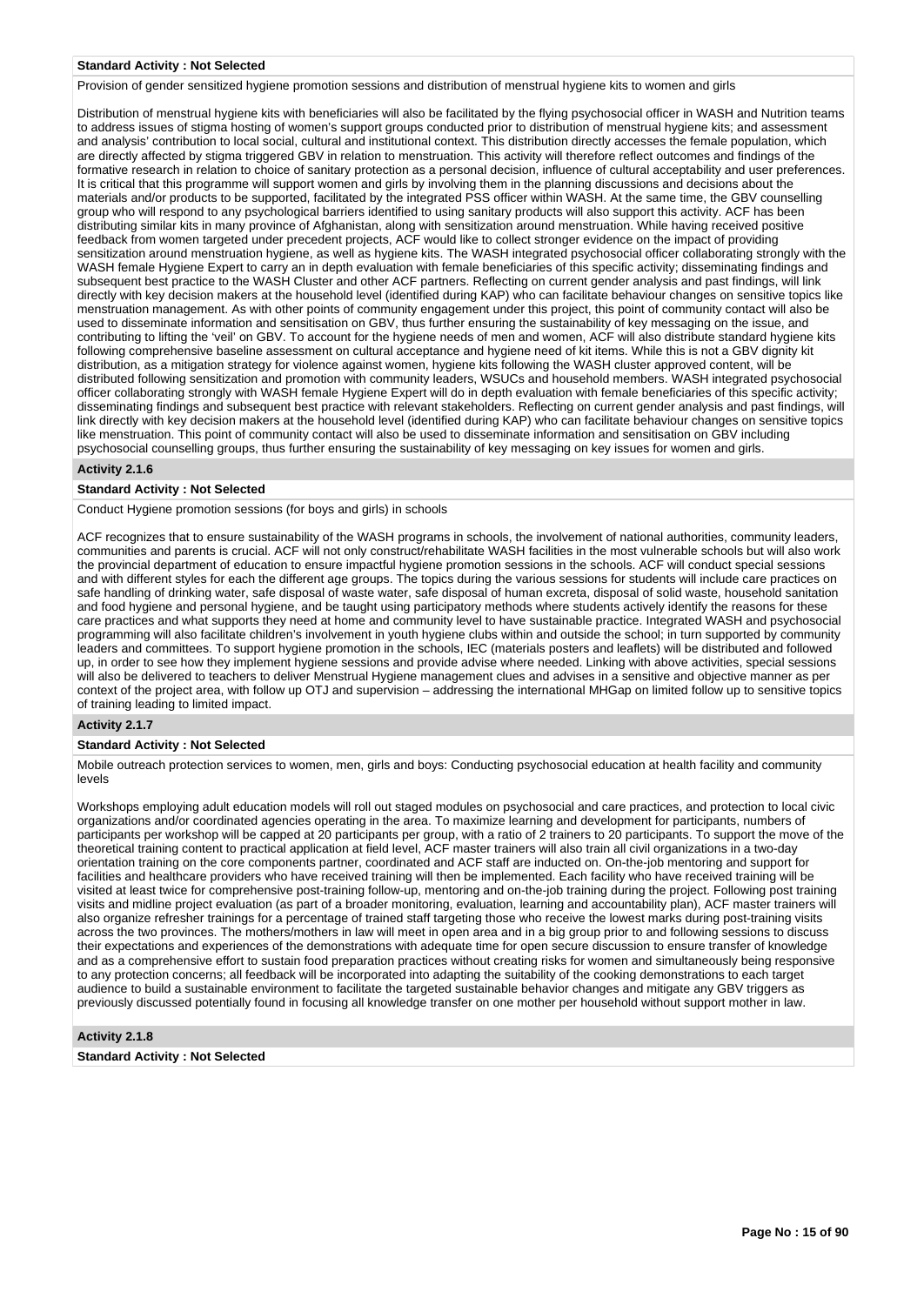Mobile outreach protection services to women, men, girls and boys: Conducting psychosocial counselling for GBV and other protection concerns

Where cases of GBV are identified, a response team integrated within the Nutrition team made up of psychosocial counselling staff managed by the psychosocial coordinating officer will provide group and individual counselling at field level securely with best practice response including 1) warmth and acceptance, 2) emotional and practical support within a safe environment, 3) technical understanding of psychological impact of GBV, 4) validation on all reactions – no reaction is wrong or maladaptive, 5) believing the story, 6) confidentiality, 7) technical support on medical and legal supports, and 5) control over their process and choice. This team will also link with advocacy and accompaniment to clinics, police, court, referral to other agencies and finally coordination with those agencies and partners completing workshops with ACF (this coordination list is not limited to these actors and may include any actors under the WHO/MoPH upcoming capacity building of Health Facility staff on GBV).

# **Additional Targets :**

#### **FOOD SECURITY AND AGRICULTURE Cluster objectives Strategic Response Plan (SRP) objectives Percentage of activities** Objective 2: Ensure continued and regular access to food during lean season for severely food insecure people, refugees and prolonged IDPs at risk of hunger and acute malnutrition SO3: The impact of shock induced acute vulnerability is mitigated in the medium term 100

**Contribution to Cluster/Sector Objectives :** The proposed project is aligned with the allocation priority FSAC cluster objective 2: "Ensure continued and regular access to food during lean season for severely food insecure people, refugees and prolonged IDPs at risk of hunger and acute malnutrition" and SO4: "Humanitarian conditions in hard-to-access areas of Afghanistan are improved". More specifically, it aims at pursuing 2017 HRP SO3: "The impact of shock induced acute vulnerability is mitigated in the medium term" by providing direct assistance through cash-based interventions to protracted IDPs, with support from mainstreamed protection principles of Do No Harm, dignity and respect, therefore preventing a further deterioration in their situation in the absence of progress on government effort towards durable solutions.

Prolonged IDPs in Lashkargah have limited access to labor opportunities – being unable to find employment, due to their rural skillset and low literacy rate and are mostly reliant on limited casual labor. Women in particular find it very difficult or are not permitted to work to supplement their household income or support their families in the case of female-headed households. Rates of severe food insecurity have been found to be extremely high among these groups and their food security and livelihood situation will be worsened during coming winter season. The proposed intervention is directly contributing to the FSAC targeting severely food insecure and acute shock-affected vulnerable people, specifically through life saving intervention targeting prolonged IDPs. FSAC's priority is to provide timely food assistance during winter to respond to acute and seasonal chronic food insecurity. Since FSAC prioritized the Cash programming in areas where markets are functional and reliable cash transfer mechanisms are available, therefore the proposed intervention is fully aligned with FSAC programing prioritization.

## **Outcome 1**

Targeted prolonged IDPs households of Lashkargah district (Helmand province) affected by conflict receive timely cash assistance to cover their immediate food needs, to ensure a minimum of their food security condition

# **Output 1.1**

# **Description**

1,000 conflict affected food insecure prolonged IDPs households of Lashkargah district in Helmand province receive the equivalent of 180 USD as cash assistance to cover their needs for two months

### **Assumptions & Risks**

Security does not deteriorate and allows access to beneficiaries Security does not deteriorate economic and physical access to local markets Government authorities and communities support the project while respecting ACF charter No natural disaster or disease outbreak during project implementation Targeted communities actively participate and contribute to the project

### **Indicators**

|                         |                                                                            |                                                                                                               |            | End cycle beneficiaries |   |                   | End<br>cycle  |
|-------------------------|----------------------------------------------------------------------------|---------------------------------------------------------------------------------------------------------------|------------|-------------------------|---|-------------------|---------------|
| Code                    | <b>Cluster</b>                                                             | <b>Indicator</b>                                                                                              | <b>Men</b> | <b>Women</b>            |   | <b>Boys</b> Girls | <b>Target</b> |
| Indicator 1.1.1         | <b>FOOD SECURITY AND</b><br><b>AGRICULTURE</b>                             | SA2- Number of new and prolonged IDPs<br>assisted on time with cash                                           | 3,601      | 3,399                   |   |                   | 7,000         |
| Cash distribution lists | <b>Means of Verification:</b> Baseline food security survey/ (HEAT) report |                                                                                                               |            |                         |   |                   |               |
| Indicator 1.1.2         | <b>FOOD SECURITY AND</b><br><b>AGRICULTURE</b>                             | SA2- Number of cash interventions followed up<br>with post distribution monitoring as per CHF<br>requirements | 2          | 0                       | 0 | $\Omega$          | 2             |
|                         | <b>Means of Verification:</b> Cash post distribution report PCDM report    | Please refer to the total number only. Number of men/women/girls/boys is not relevant here.                   |            |                         |   |                   |               |
| Indicator 1.1.3         | <b>FOOD SECURITY AND</b><br><b>AGRICULTURE</b>                             | SA2- Reduction in percentage of prolonged IDP<br>households with poor Food Consumption Score                  |            |                         |   |                   | 70            |
|                         | <b>Means of Verification: PCDM report</b>                                  |                                                                                                               |            |                         |   |                   |               |
| <b>Activities</b>       |                                                                            |                                                                                                               |            |                         |   |                   |               |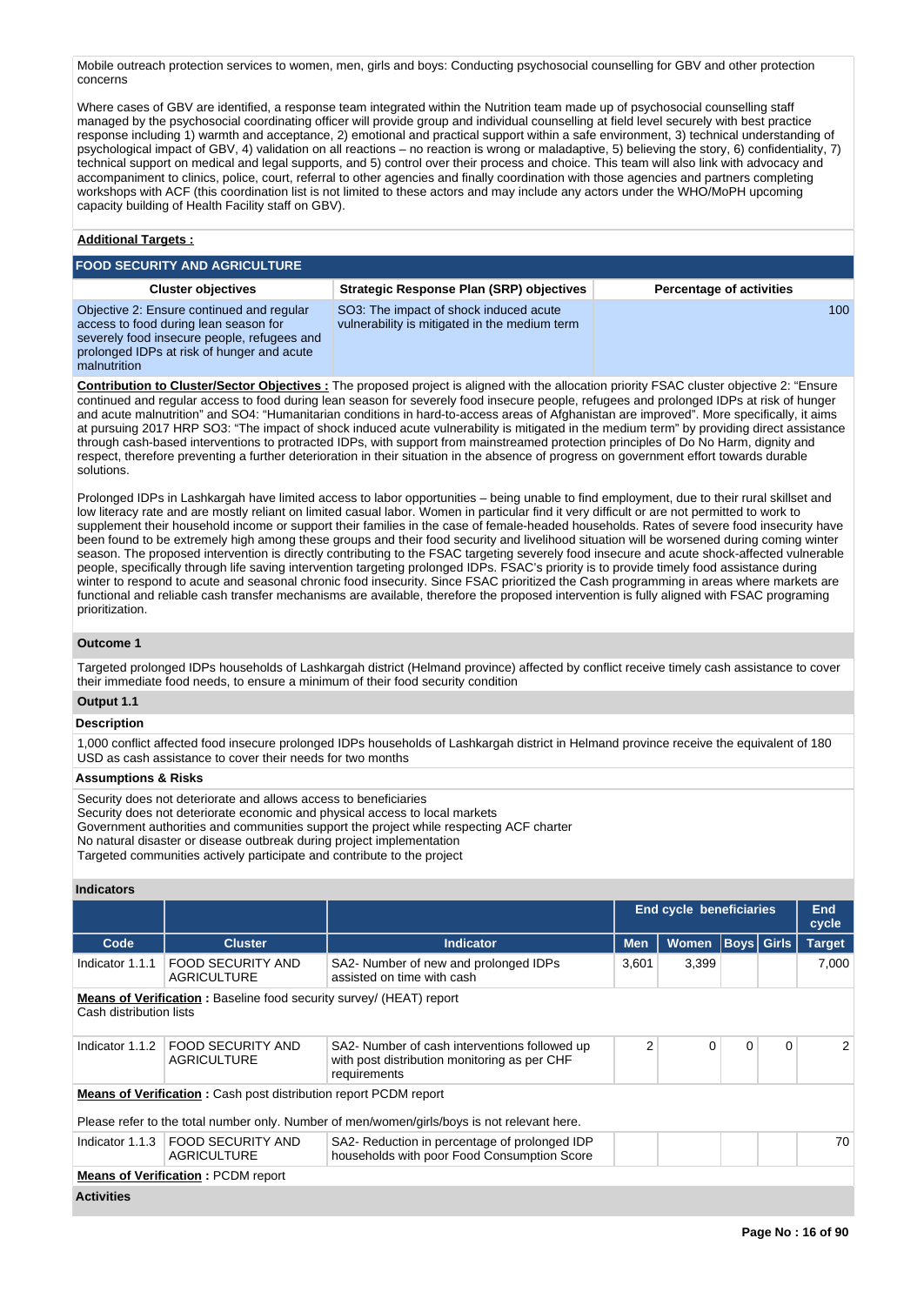### **Standard Activity : Not Selected**

MoUs with local authorities (DoRR) on project

ACF will develop and sign a mutual MoU with assigned rules and responsibilities of DoRR and ACF for the selection of beneficiaries and cash distribution.

#### **Activity 1.1.2**

### **Standard Activity : Not Selected**

Selection and registration of food insecure beneficiaries based on assigned criteria

Having identified the need for cash assistance, in response ACF will start the process of screening the prolonged IDPs households and selecting the most vulnerable and eligible prolonged IDPs households for this assistance. The process will be started with screening internal lists (as part of the ERM project). ACF team will do cross check individually, through household visit and administration of HEAT questionnaire based on which ACF will extract the final list of beneficiary households. The cash assistance will be delivered for food insecure prolonged IDPs households' targeted based on vulnerability criteria. To target the prolonged food insecure conflict induced IDPs households who have been staying in Helmand, ACF will apply vulnerably scoring technical using weigh for each vulnerability criteria identified. Then the data collection will be carried out on paper and enter into excel data base, analysis and scoring will be conducted to identify the eligible beneficiaries.

The pre identified criteria for selecting prolonged vulnerable households is as followings:

- 1. Status (displaced for more than 6 months up to 2 years),
- 2. Size and composition of the family (large households with more than 8 members)
- 3. Female/disabled/headed households
- 4. Households with no working age adults

5. Sources of income (no income or earning main income from either borrowing, casual unskilled non-construction labor, begging, casual construction labor, small business, or others non-specified jobs used as proxy indicator for poverty)

- 6. Households with more than 2 children under 5 years old
- 7. Household with more than 1 pregnant woman
- 8. High rCSI of 18 or above scores/ or using more than one food base coping strategy
- 9. Household with poor food consumption score
- 10. Households living in shelter with mud walls and tarpaulin roof, or households living in tents
- 11. Household with less than 3 weeks food stock
- 12. Households with more than 1 elderly person
- 13. Households with more than 1 disabled person
- 14. Households with more than 1 chronically ill person

### **Activity 1.1.3**

**Standard Activity : SA2- Cash assistance to severely food insecure prolonged IDPs located within the 45 hard to reach districts. Findings of relevant assessments undertaken within the past 6 months will be a prerequisite for funding and must be submitted along with the proposal.**

Cash assistance to food insecure prolonged IDP HH in Lashkargah district, Helmand province

Once the eligible beneficiaries based on vulnerability scoring techniques are identified for this intervention, ACF will disburse the cash in two months.

The market systems continue to function in targeted area of Helmand. Cash has been proven an effective tool to deliver aid in a way that empowers vulnerable people to meet their needs with mainstreamed protection supported by an integrated psychosocial officer to ensure more flexibility, dignity and choice. In addition, cash transfer programming supports local markets and stimulate trade. ACF has advocated for the use of cash transfers as an emergency response and have been appropriate and successful due to its suitability in terms of community acceptance, market access and capacities, and availability of various transfer mechanisms. However, ACF is aware and commits to mitigate risks women and girls where cash is distributed.

ACF has a long experience and experienced staff in CBI sector. Moreover, ACF implemented numerous projects in different provinces of Afghanistan. In order to avoid duplication, ACF will consult and coordinate with DoRR and active NGOs in Helmand. Furthermore, ACF has maintained and strengthened regular coordination and communication with OCHA regional offices, regional/national clusters and other partners working in Helmand.

The new field staff to be recruited will undergo series of training and orientations on the project objectives and technical inputs, including protection in emergency and mainstreamed protection in FSL. ACF will hire female staff to be engaged in the fieldwork and conduct the beneficiary verification and post distribution monitoring surveys (PDM will be led by an independent MEAL unit, with the assistance of female project staff) to mitigate exposure to risks for women and girls during data collection thus ensuring the female voice is represented and integrated to program activities. Traditional beliefs are very strong in the rural population in Helmand, male staff cannot survey and contact female member of households. ACF has been conducting market surveillance under ERM and CHF project in Helmand province concerning supply and price conditions that has confirmed the availability of food and NFIs. As items were found to be available in sufficient quantity and at affordable prices. Lashkargah, being the province capitals, host a major market that continues to function even during massive conflict around Lashkargah city. This led to the adoption of a CBI approach for the IDPs against in-kind assistance. The CBI modality chosen for this intervention is DIRECT CASH to be provided to the beneficiaries using the existing Hawala system. There will be two tranches for cash distribution for each beneficiary household selected: The cash distribution will take place after beneficiaries are identified based on assigned vulnerability criteria and vulnerability scoring techniques. ACF has aligned the amount to the FSAC standard package of 2,100 Kcal/person/day (i.e.180 USD per HH for a total of 2 months covered). The cash will be distributed in two installments covering their 2 months food needs. 1,000 food insecure prolonged conflict IDPs households of Helmand will benefit from this UCT activity. Delivery of cash to the beneficiaries will be through the existing Hawala system (with presence of ACF staffs), an informal remittance system, prevalent and effective in the country and in Helmand province. ACF has been using the Hawala system since 2008. A distribution plan will be developed to include the scheduling, cash distribution points taking careful consideration on security, mitigate risks, and not to disrupt market prices. ACF will be conducting monthly price monitoring on the markets to monitor the impact of the intervention and potential inflation of prices.

**Activity 1.1.4** 

**Standard Activity : Not Selected**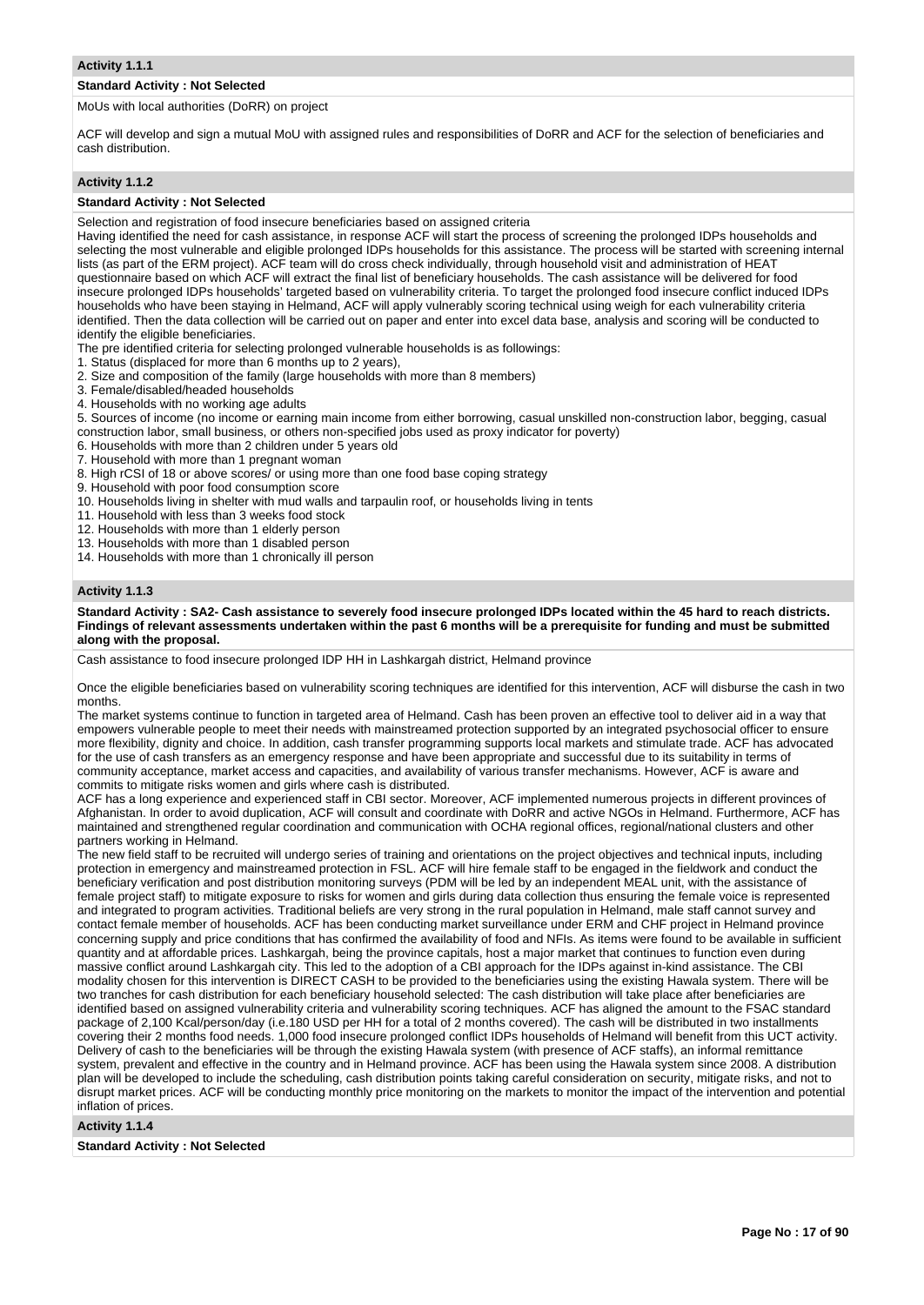Post cash distribution monitoring survey

One month after the distribution of cash, ACF MEAL team will carry a Post Cash Distribution Monitoring on a representative, randomly selected sample of beneficiaries in the area of the project. An independent MEAL unit will lead post-distribution monitoring, with the assistance of female project staff. The PDM will assess beneficiary satisfaction towards (i) the quantity of cash received, (ii) the timeliness of the distribution, (iii) the organization of the distribution, (iii) the cash usage, (iv) complaints and concern of beneficiaries. Results will be used to evaluate the quality of targeting (the level of use of the cash can be used as proxy indicator to understand whether the project effectively targeted the most vulnerable prolonged IDPs households), effectiveness of the intervention in responding to priority needs of targeted families (same comment), and support a short lesson learnt document to serve for future implementation of similar project. For PDM, 106 beneficiaries, representing 10% of the targeted beneficiaries as representative sample, will be selected for the interview. The

sample size was drawn using a confidence level of 95% and a confidence interval of 9. This is the minimum percentage that ACF will include in the sampling for the PDMs to be conducted.

A baseline survey will be conducted during the beneficiary selection in order to determine the current food security situation and conditions of the population. A Final survey together with PDM will be undertaken to compare with the baseline data, and to measure the impact of the project on beneficiaries. The baseline and final survey will contains food security indicators (i.e. FCS, rCSI and food stock).

ACF has already started utilizing the PDM tool recently created by the Afghanistan Cash Voucher Working Group, endorsed by the ICC, and will submit a PDM report to the CHF and further sharing with the Afghanistan Cash Voucher Working Group and the Clusters.

### **Activity 1.1.5**

#### **Standard Activity : Not Selected**

Monthly market monitoring survey

ACF will be conducting monthly price monitoring on the markets to monitor the impact of the intervention and potential inflation of prices.

ACF has been conducting market surveillance under ERM and CHF project in Helmand province with regards to supply and price conditions which has confirmed the availability of food and NFIs. As items were found to be available in sufficient quantity and at affordable prices. Lashkargah, being the province capitals, host a major market that continues to function even during massive conflict around Lashkargah city. This led to the adoption of a Cash Based Intervention approach for the IDPs against in-kind assistance.

#### **Activity 1.1.6**

#### **Standard Activity : Not Selected**

Establish beneficiary and stakeholder feedback and complaint mechanism

As a part of its general policy, ACF will establish a feedback mechanism to enable beneficiaries to make a suggestion or make complaints. ACF will introduce a range of ways that is contextually feasible including introduction of a telephone complaint line, feedback e-mail address for stakeholder and beneficiaries, and interviews with beneficiaries. MEAL Department will oversee and the establishment and/or management of the feedback mechanism to ensure that a more formalized system of asking, receiving, processing and responding to the feedback and complaints is, independently, in place.

The feedback mechanism well be clearly communicated to staffs, communities and government institutions about why ACF has a feedback mechanism, what it is for and how it works. As such, information sharing about the feedback mechanism will be integrated into the community mobilization of the project. Similarly, MEAL Department will communicate with the target groups about their right to complain and raise their concern how we work. The department will also discuss what constitutes an ACF related and non-ACF related feedback/complaints and how ACF will deal with feedback and complaints.

In addition, ACF MEAL department will conduct regular individual face-to-face meeting during monitoring visits at community levels. This will allow beneficiaries with no access to phone or being illiterate to provide their feedback.

As with all feedback mechanisms established, every effort will be made to prevent harm and unintended negative consequences on those making complaints, protect confidentiality and encourage reporting of complaints and concerns in a safe environment.

**Additional Targets :**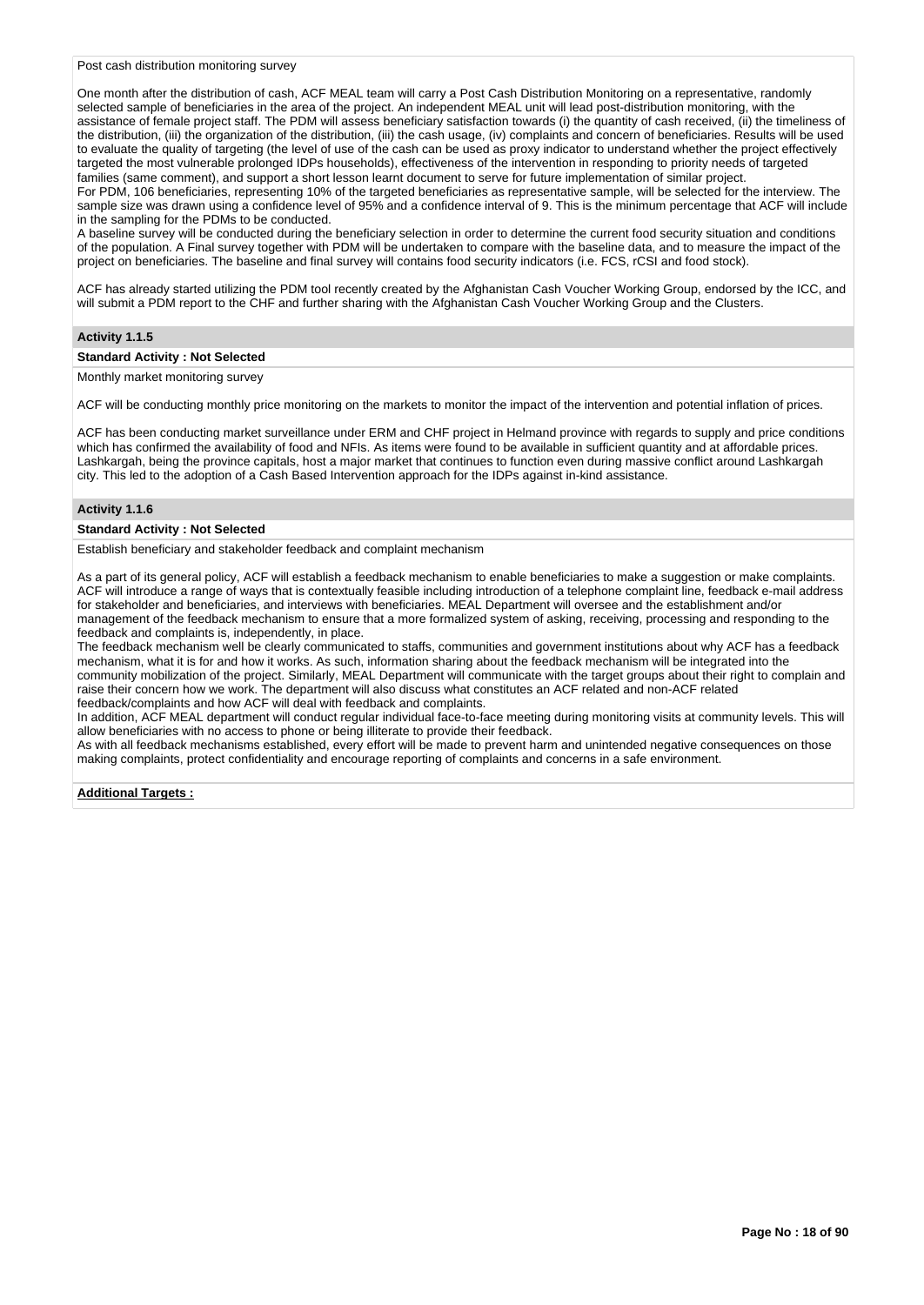| <b>WATER, SANITATION AND HYGIENE</b>                                                                                                                                                                                  |                                                                                      |                                 |
|-----------------------------------------------------------------------------------------------------------------------------------------------------------------------------------------------------------------------|--------------------------------------------------------------------------------------|---------------------------------|
| <b>Cluster objectives</b>                                                                                                                                                                                             | Strategic Response Plan (SRP) objectives                                             | <b>Percentage of activities</b> |
| Objective 1: Ensure timely access to a<br>sufficient quantity of safe drinking water, use<br>of adequate and gender sensitive sanitation,<br>and appropriate means of hygiene practices<br>by the affected population | SO4: Humanitarian conditions in hard-to-<br>access areas of Afghanistan are improved | 55                              |
| Objective 2: Ensure timely and adequate<br>access to WASH services in situations<br>(returnees transit points, health centers,<br>therapeutic feeding centers, schools, etc.)<br>affected by emergencies              | SO4: Humanitarian conditions in hard-to-<br>access areas of Afghanistan are improved | 45                              |

**Contribution to Cluster/Sector Objectives :** According to 2017 HRP, Helmand is one of the less supported provinces in terms of humanitarian actors compared to the population in need. The report indicated Helmand as one of the four provinces with high risk of rapid displacement or urban centre failure, the province has high risk for fall of a district or provincial centre causing mass displacement. The same report also indicated that Helmand has the highest number of IDPs in hard-to-reach areas. In this highly contested province, only few humanitarian organizations have succeeded to establish and to deliver assistance. Beyond Lashkargah city and surrounding districts, humanitarian access remains very limited; which severely undermines the capacity of actors to reach out to the most vulnerable communities. Compounded with insecurity-induced restrictions on population's freedom of movement, this has left a large proportion of the population in a situation of despair. The project aligns with the allocation on theme (strategic priority) #1 "life-saving activities in underserved and hard to reach areas where severe needs". The project is strategically focused in Lashkargah District because the majority IDPs and returnees continue to come in as result of the ongoing conflict in the various parts of the province. It will more specifically address the WASH Cluster strategic priority #3, "Response to WASH needs of the communities hosting the conflict affected IDPs and returnees whose water and sanitation needs are increased due to IDPs and returnees (and available WASH resources are stretched) exposing the communities to risk of waterborne diseases' in areas affected by ongoing conflict" for which Helmand is a priority. Through the provision of safe drinking water to water-stressed communities, and coordinated efforts to improve hygiene practices in communities and schools, ACF intends to contribute to reducing incidence of water borne diseases most especially amongst children under 5 - which in Helmand province stands as the main cause of child morbidity. The project will be in line with WASH cluster priority activities that will include HH water treatment, safe storage solutions, rehabilitation of water points and hygiene promotion to ensure sufficient quantity of safe drinking water and appropriate means of hygiene practices. The project will contribute to the following outcome indicators of the WASH envelope: -Number of people in intervention areas provided with access to at least 15L per capita per day of drinking water – Number of people in intervention areas provided with access to a place to wash hands with soap, - proportion of institutions in need with gender sensitive access to appropriate WASH facilities. As indicated above, Lashkargah as an urgent area for humanitarian response also applies under the protection sector as IDPs and returnees are faced with increased risks and vulnerabilities to multiple forms of GBV including violence against women, domestic violence, sexual abuse and forced marriage. The project also aligns with the 1st GBV key action for WASH to identify safety and security risks for women and girls relevant to WASH systems to ensure location, design and maintenance/follow up truly maximise safety and security of women and girls in addition to young boys. Women and girls will be facilitated to participate at least in integrated WASH and Protection committees for the purposes of assessment, design, implementation and follow up feedback utilising psychosocial support and communication strategies to accurately reflecting do no harm (in terms of psychosocial sensitivity) to identify determinants of GBV and social stigmas that once reflected in design will help reduce exposure to GBV and enable increased access to WASH services. Finally, integrated protection within WASH will specifically address special needs of girls and women to protectively respond to identified GBV through these assessments and promote community accepted orientation on care practices.

### **Outcome 1**

To improve access to safe and clean water in vulnerable IDPs, Host communities and selected schools and health facilities in Lashkargah district, Helmand province

# **Output 1.1**

#### **Description**

Women and girls are able to access new water points and rehabilitated water points in safety and security

#### **Assumptions & Risks**

Political stability in the country and in the province

Security remains stable enough for project implementation

No force major natural disasters and disease outbreaks during the project implementation

No major economic crises

No major fluctuation in the exchange rate

Resources are available in the country or can be relatively easily imported Community members are willing to participate and remain involved

Relevant national and local authorities approve and support the project implementation

### **Indicators**

|                                                                                          |                                                              |                                                                                                                                |            | End cycle beneficiaries |             |           | <b>End</b><br>cycle |
|------------------------------------------------------------------------------------------|--------------------------------------------------------------|--------------------------------------------------------------------------------------------------------------------------------|------------|-------------------------|-------------|-----------|---------------------|
| Code                                                                                     | <b>Cluster</b>                                               | <b>Indicator</b>                                                                                                               | <b>Men</b> | <b>Women</b>            | Boys  Girls |           | <b>Target</b>       |
| Indicator 1.1.1                                                                          | <b>WATER, SANITATION</b><br>AND HYGIENE                      | Number of men, women, boys and girls<br>beneficiaries with access to safe and clean<br>protected water sources free of E.Coli. |            |                         |             |           | 11,327              |
| ACF field monitoring reports<br>ACF activities reports<br>Water Quality analysis reports | <b>Means of Verification:</b> Baseline and final KAP surveys | 3,624 men, 3,429 women, 2,509 boys and 1,765 girls; for a total of 11,327 beneficiaries.                                       |            |                         |             |           |                     |
| Indicator 1.1.2                                                                          | WATER, SANITATION<br>AND HYGIENE                             | SA2- Number of people in need with access to at<br>least 15lpcd of drinking water                                              | 3,624      | 3.429                   | 2.50<br>9   | 1.76<br>5 | 11.327              |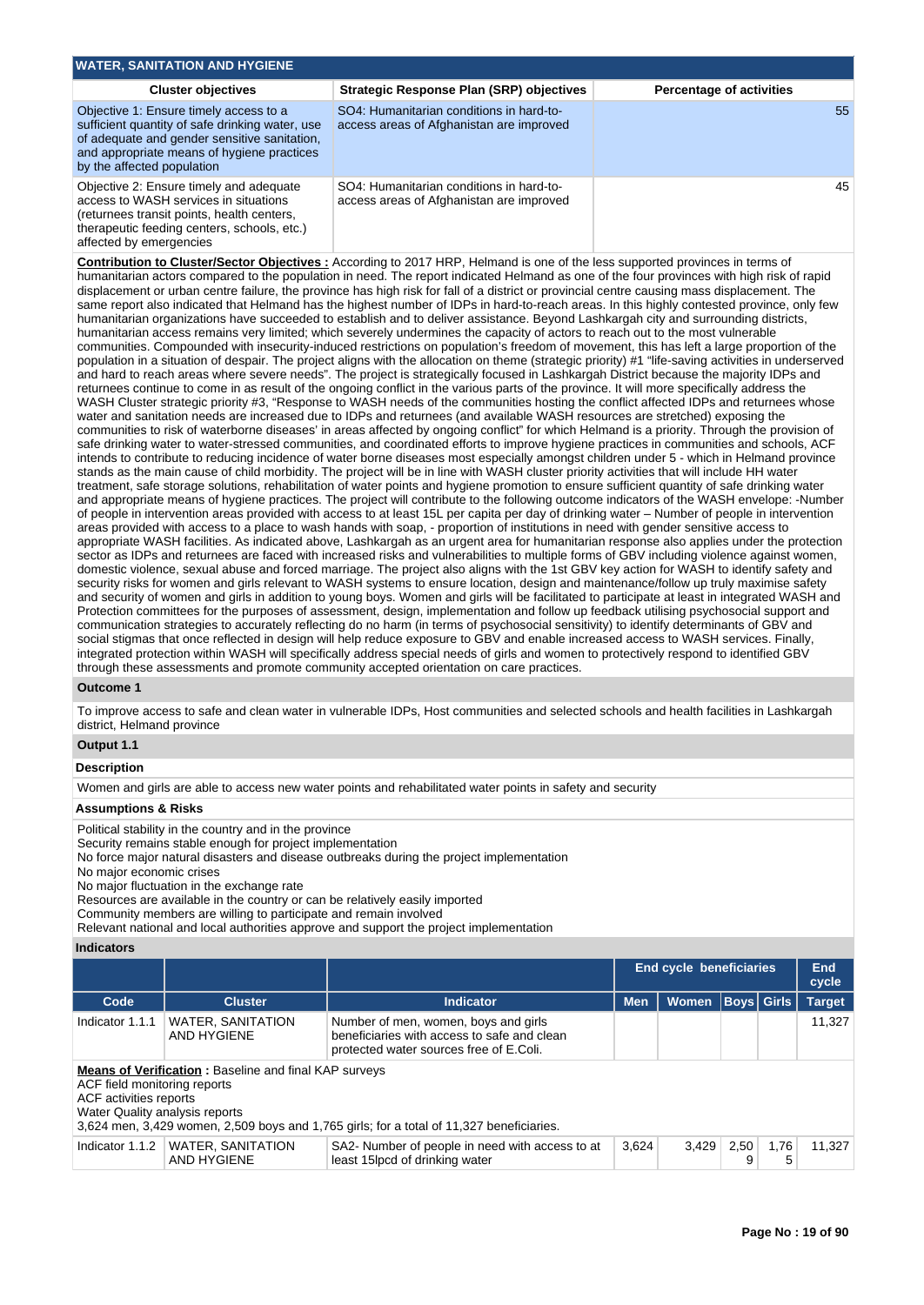| ACF activities reports<br>Water Quality analysis reports | <b>Means of Verification:</b> Baseline and final KAP surveys<br>ACF field monitoring reports including psychosocial inputs, |                                                                                                                                            |     |
|----------------------------------------------------------|-----------------------------------------------------------------------------------------------------------------------------|--------------------------------------------------------------------------------------------------------------------------------------------|-----|
| Indicator 1.1.3                                          | <b>WATER, SANITATION</b><br>AND HYGIENE                                                                                     | Number of Households using correctly household<br>water treatment systems (Bio Sand Filters)<br>distributed and having safe drinking water | 590 |
| <b>KAP</b> survey                                        | <b>Means of Verification:</b> ACF distribution and post monitoring reports                                                  |                                                                                                                                            |     |
| Indicator 1.1.4                                          | <b>WATER, SANITATION</b><br>AND HYGIENE                                                                                     | Number of WSUCs established or re-activated in<br>selected villages comprising of men and women                                            | 105 |
|                                                          | <b>Means of Verification: ACF activities report</b>                                                                         |                                                                                                                                            |     |
| Indicator 1.1.5                                          | <b>PROTECTION</b>                                                                                                           | Percentage of boys, girls, men and women<br>receiving psychosocial support                                                                 | 60  |

**Means of Verification :** Assessment reports, ACF activities report, Psychosocial reports

Within the current activities in Helmand, the introduction of psychosocial activities is currently reaching 15% of total beneficiaries under Nutrition using 1 PSS officer per mobile group. With the increase in staff and developed expertise over the last 5 months, this is expected to increase by 300% i.e. increase to reaching 60% of beneficiaries.

### **Activities**

### **Activity 1.1.1**

#### **Standard Activity : Not Selected**

Mobilization of the communities, selection of sites in schools and villages, and signing of MoU with the respective ministry and with each selected villages of Lashkargah district

During project inception, a technical assessment of all existing water sources of the selected area will be carried out, in order to acquire deep knowledge about quantity and quality of water available to population, functionality and condition of water points (hand pump, apron, and surrounding area), habits of people with regards to fetching water, water chain and conservation (containers cleanness, transport, water use). In assessing these, due attention will be reflected on women and children's roles as primary collectors of water, the safety of water collection points including shade where there are queues. Facilitated by an integrated psychosocial officer in the WASH sector per base to reflect GBV action for WASH 2 - the informed mobilisation of communities and the selection of sites linked to women and girls protection and dignity, ACF will ensure equal participation from different gender groups in the location, design and maintenance of WASH facilities to ensure women are not overburdened with these roles in addition to the typical gender daily calendar, facilitate different gender groups to identify the full scope of risky hygiene practices and their subsequent community appropriate mitigation, and advocate to ensure a gender balance in committees – to be comprised of 50% women. Results of all committee findings, lessons learned from earlier water point constructions, and best practices will be member checked with Health Facility (HF) management staff, schools directors, and community members, and a final dissemination to all groups for last inputs before construction begins.

In communities identified as water-stressed, site selection will be done jointly with CDC and PRRD to guarantee full involvement of communities and key focal community engaged authorities including the Department of Women's Affairs, which currently leads in different provinces on interventions for the reduction of GBV, as well as transparency and respect of local culture and norms. Upon selection of sites, a MoU will be signed with each community in order to clarify and acknowledge roles and responsibility of each party to the project with particular focus on clear definitions of integrated roles. Local authorities and technical bodies of Helmand Province (PRRD) will be invited during discussions with the communities regarding the MoU and the project action plan.

#### **Activity 1.1.2**

**Standard Activity : Household water treatment, water trucking, safe storage solutions, rehabilitation of emergency boreholes and hygiene promotion to ensure sufficient quantity of safe drinking water and appropriate means of hygiene practices for returnees and host communities in areas of high return;**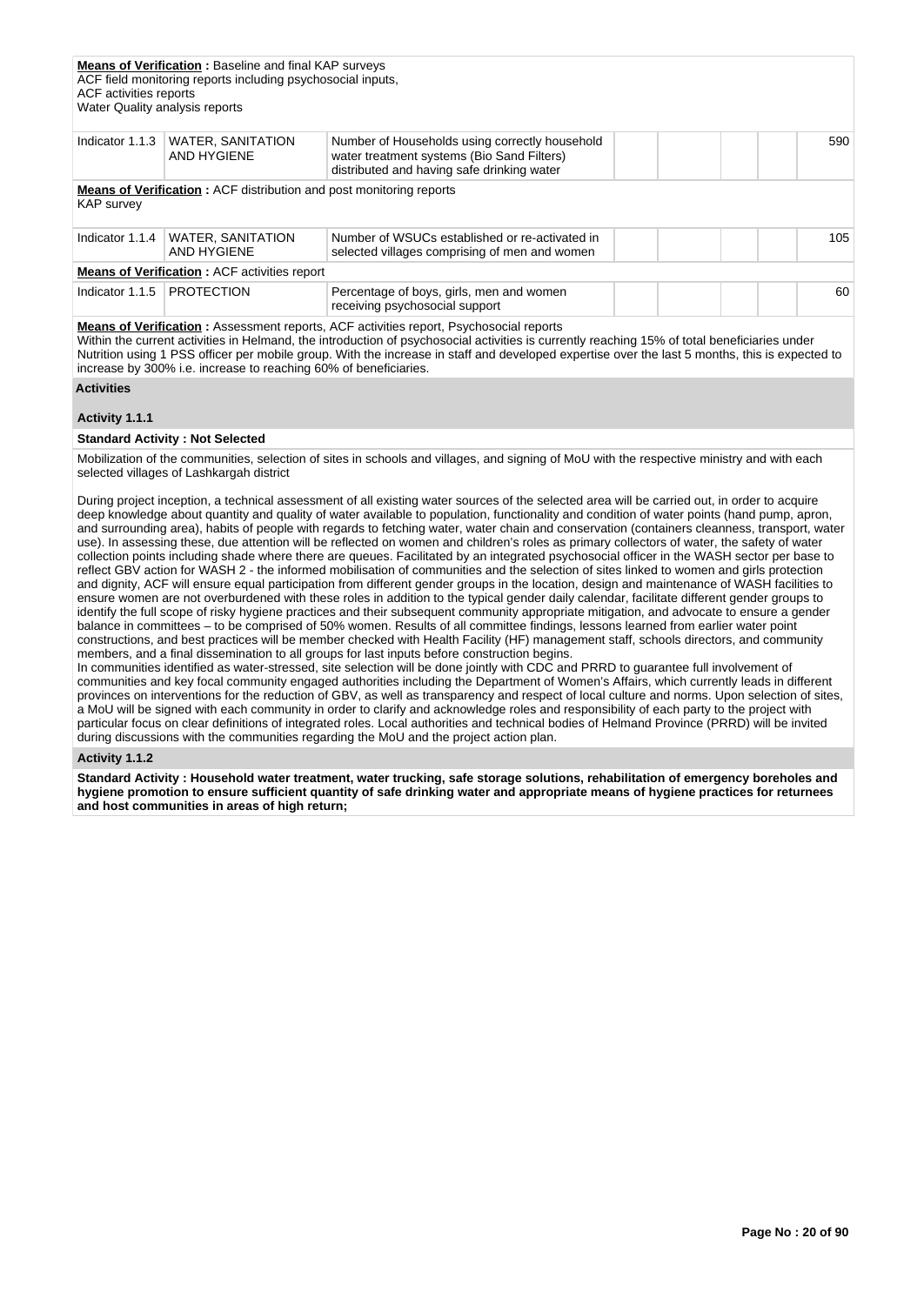Construction/Rehabilitation of water sources in schools, health facilities and communities

The construction/rehabilitation of 21 water sources will take in consideration the characteristics of underground water, and will cover schools, HF and most vulnerable IDPs and host communities with lack or poor access to safe and clean water. The intervention will focus on the rehabilitation of existing water points, according to needs (e.g. physical condition of the water point), suitability of access for different gender groups, and priority ranking of the institutions depending on the number of students. Where no water point exists in the school compound, a new bore well will be constructed. In HF, ACF will rehabilitate the existing water sources, install a solar powered submersible pump for water pumping and ensure that water is available in the key areas including the delivery rooms, toilets, hand washing stations and the clinical laboratory. The design and construction of the water points will be done in consultation with the intended users. The criteria for selecting communities for water point construction will be safe water coverage, considering availability of functional protected water points, as well as the distance to the water point. In addition, reflecting GBV action for WASH 3, the location of the water points will be in areas that are accessible and safe for all, to that end the decision regarding the location of the new water point will actively involve discussion with all members of the community, and in general no more than 500m from HH. ACF will consider the safety and protection of users (e.g. ideally located near mosques or in the centre of villages to ensure safety of those responsible for water collection – essentially women and children). Rehabilitation activities will entail improving the water points to reduce the possibility/risk of contamination (reinforcement and plastering of well, construction of apron, drainage channel and soak pits, disinfection of the well and installation of hand pump). A water quality analysis before and after rehabilitation of water points will be conducted for all them before handover. ACF will construct/rehabilitate water points with the involvement of the communities, as opposed to sub-contracting the work to private contractors. During implementation, all the unskilled workers will be recruited from the community and for the skilled workers, priority will be given to those based in the communities where the water points are to be rehabilitated/constructed. ACF acknowledges that relying on community mobilization offers multiple advantages: full control on the supply chain and close monitoring of equipment/material use, increased sense of ownership by beneficiaries, acquisition of knowledge by community members on water point infrastructures and subsequent improvement in maintenance. ACF will facilitate community members to have their inputs in the issues concerning the works on the water points. ACF will use its female staff to go to selected HH to collect view of women, who are restricted from attending community meetings. Hiring local people as daily workers will also contribute to supporting community members' income and purchasing power. All the construction/rehabilitation of water points will be monitored by ACF, Shuras and CDCs; as well as provincial technical bodies in addition to the Head of the Department of Women's Affairs (DOWA) in order to ensure the quality of the works and respect of MRRD standards and maintained equity of access for women and girls. At the end of the project, all the structures will be formally handed over to the communities, in the presence of relevant local authorities, again supported by the DOWA to mainstream violence prevention messages on water sources in schools, health facilities and communities, and develop dignity and safety standards specific to each space e.g. different standards for young girls in schools compared to PLWs in HF.

### **Activity 1.1.3**

**Standard Activity : SA2- Household water treatment, water trucking, safe storage solutions, rehabilitation of emergency boreholes and hygiene promotion to ensure sufficient quantity of safe drinking water and appropriate means of hygiene practices.**

Distribution of 570 Bio Sand Filters (BSF) to selected households and training on operation and maintenance, with a particular focus on female-headed households.

According to ACF experience, the Bio Sand Filter is the most suitable Household Water treatment (HWT) in this context. Since 2015, ACF has distributed 3,710 BSFs in Helmand. The Bio-Sand-Filters will be locally produced, and assembled by ACF technical team following established technical design standards. After having thoroughly checked their quality the BSFs, ACF technical team will then install the BSFs in targeted families' houses, and train recipients on how to operate and maintain them. Experience gained by ACF in promoting this technique in Afghanistan shows BSFs are one of the most cost-efficient options to improve access to safe water, with the following advantages: (i) easy operation and maintenance not associated with any cost, (ii) long life-span (ACF distributes metallic galvanized BSFs) and capacity to provide clean water for many years (40-80 liters daily and 10 years life expectancy).The provision of BSF will guarantee a better quality of the water especially for women as they use also for personal hygiene, decreasing their exposure to water related diseases. This approach is a further dimension of WASH and psychosocial integration, and will proactively respond to the physical risks and threats accessing water and other sanitation facilities can present for women (ACF Gender Analysis 2017). Households will be prioritized according to their vulnerabilities, with a specific focus on cumulative and compound vulnerabilities such as female-headed households with limited or no income. The rationale for distributing BSF is as follow: (i) poor quality of the water collected from the wells (very often salty or contaminated by E.Coli), forcing individuals to fetch water from unsafe sources (river, channel ,unprotected kanda/karez ,water pond, etc.), (ii) difficulty of providing safe and clean water from boreholes and hand dug wells in areas where water is scarce and digging/drilling is associated with high costs (need to go very deep), and (iii) population pressure on water sources linked to population migration and displacement, where numbers of users and frequency of use exceeds the operational capacity of the water point (like in Lashkargah), creating queues and breakdowns of the pump, forcing again families to fetch from unprotected sources of water. Considering (i) the high density of population in Helmand linked to economic migration and conflict induced displacement, (ii) the high rate of non-functional water points, reflecting poor capacity for maintenance, and (iii) the local geology (few springs and deep water table), Therefore, in a bid to durably improve access to safe water and reduce incidence of water borne diseases, ACF will continue the distribution of BSFs to households.

### **Activity 1.1.4**

### **Standard Activity : Not Selected**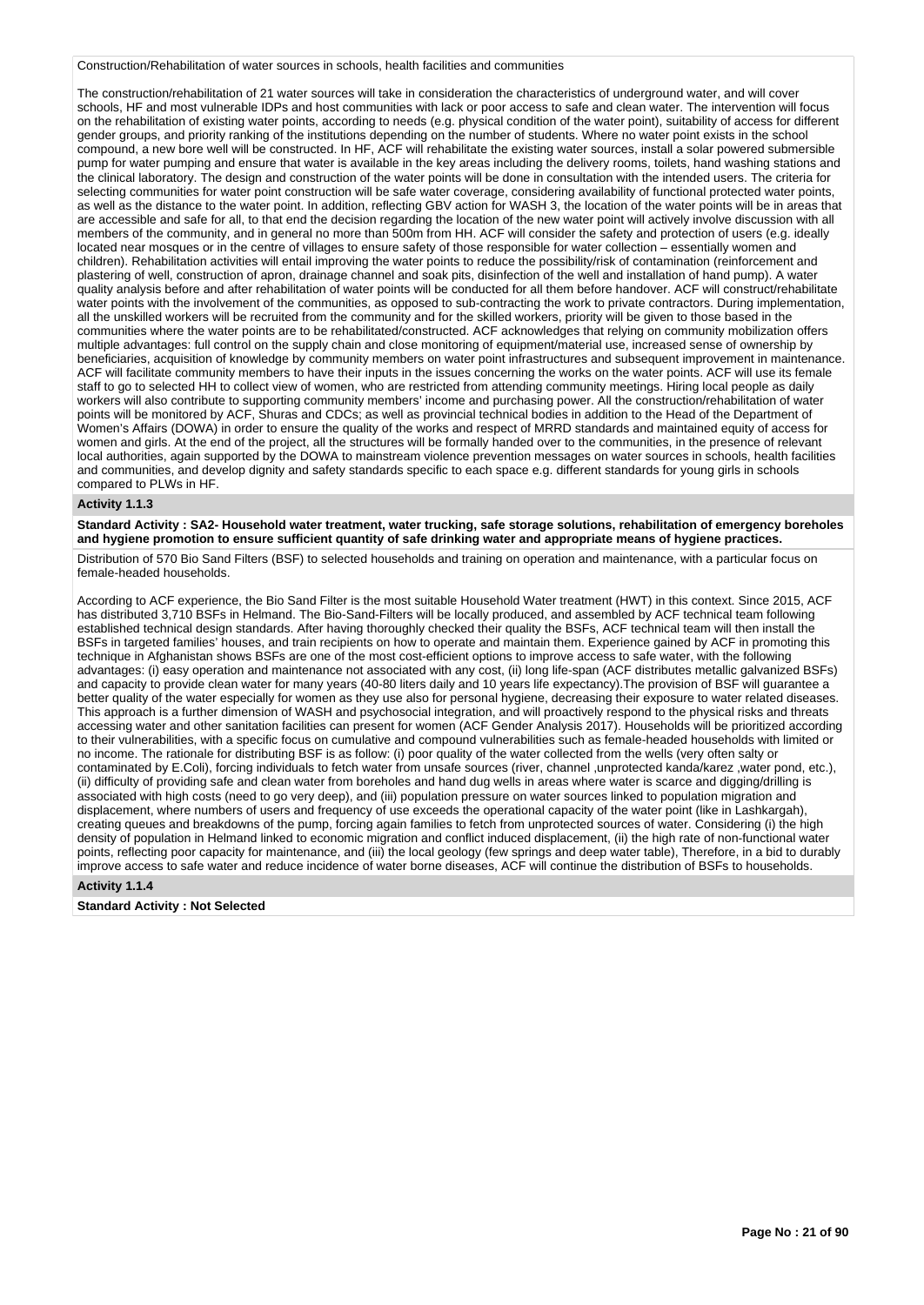Establishment/reinforcement of WSUCs, mechanics and caretakers

ACF will facilitate the establishment and/or support of water committees (one per targeted village or per school supported by the psychosocial officer to ensure different needs are properly voiced with sensitized monitoring and capacity building), who will be responsible for the overall organization, planning, and supervision of the operation and maintenance of the public water points, to promote the sustainability of the intervention. Low maintenance was identified during several ACF WASH surveys as one of the main barriers to accessing safe water for targeted communities. To strengthen the capacity of communities on operation and maintenance of water point, ACF will establish/reinforce the Water and Sanitation Users Committees (WSUCs), ensuring the presence of female members as foreseen by MRRD policies. ACF will coordinate with PRRD and CDC members to ensure that WSUC members are selected from the respective villages the water points are situated. The water committees will be trained on water point management and involved during activities implementation in order to ensure sustainability. The WSUCs will also be supplied with spare parts and tools to guarantee the repair of the hand-pumps. The training will include operation and maintenance of the hand pump, environmental hygiene of the water point, coordination with community members to contribute to the maintenance of the community water point. In schools, guards, cleaners, selected members from the community, the responsible teachers or health facility staff will be trained on the operation and maintenance of the pump. Mechanic and caretakers will be trained according to their competences and technical skills, and equipped with tools for maintenance (broom, bucket, shovel, and trowel - for caretakers) and repair (spanners, hacksaw, glue, sand paper, finishing tools, etc. - for mechanics). Responsible for planning and overseeing maintenance and repair operations, the WSUC will also be equipped with spare parts (PVC pipes and sockets, rods, centralizers, valves and rubbers, etc.) - which donation will be formalized into a Memorandum of Understanding with the Community development Committee (CDC). Under protection, utilising CDC as a means of distribution on GBV with info sharing on available resources within the local community related to GBV proactive (e.g. anti-violence messages available at water points) and reactive support (ACF psychosocial counselling service for GBV cases), sensitizations for disaggregated gender groups on GBV issues related to water access including general workshops on lack of safe WASH causes up to 50% of malnutrition creating burdens for families and communities and specialized sessions for key groups on lack of clean water for PLWs where there is no equal access or balanced distribution of water increases risk for hookworm infestation leading to reduced health and survival rates of both mother and child, and engaging communities on the topic under overall WASH work.

### **Activity 1.1.5**

### **Standard Activity : Not Selected**

Chlorination and water analysis of water points and Bio Sand Filters

The quality of water will be tested at each water point constructed or rehabilitated in the schools and communities, as per MRRD standards and protocols upon completion of the work and before installation of the hand pump. Analysis consists in pH, turbidity (NTU), electroconductivity (µS) and bacteriological tests (E.Coli), sampling three times for each test. The water points will be chlorinated as required and tested one month after the intervention. At household level, ACF team will analyse the quality of water on a sample of BSFs beneficiaries (10%), one month after the installation, using three samples in the inlet (fetched water) and three after the treatment (drinking water), in order to verify the functionality of the BSF and its efficiency as household water treatment device. A total of 99 water samples will be analysed (57 for BSF and 42 samples for water points constructed or rehabilitated).

### **Outcome 2**

Enhanced awareness on hygiene practices in selected vulnerable IDPs and host communities and improvement of sanitation infrastructure in most vulnerable schools of Lashkargah district, Helmand

### **Output 2.1**

# **Description**

Gender sensitized hygiene care practices and hygiene items are delivered in communities, and school levels

# **Assumptions & Risks**

Political stability in the country and in the province

Security remains stable enough for project implementation

No force major natural disasters and disease outbreaks during the project implementation

No major economic crises

No major fluctuation in the exchange rate

Resources are available in the country or can be relatively easily imported

Community members are willing to participate, accept the involvement of women and children, and remain involved at each stage of the project

Relevant national and local authorities approve and support the project implementation

#### **Indicators**

|                                              |                                                        |                                                                                                                          |            | <b>End cycle beneficiaries</b> |                   | End<br>cycle  |
|----------------------------------------------|--------------------------------------------------------|--------------------------------------------------------------------------------------------------------------------------|------------|--------------------------------|-------------------|---------------|
| Code                                         | <b>Cluster</b>                                         | <b>Indicator</b>                                                                                                         | <b>Men</b> | <b>Women</b>                   | <b>Boys Girls</b> | <b>Target</b> |
| Indicator 2.1.1                              | <b>WATER, SANITATION</b><br>AND HYGIENE                | % of completed KAP surveys including gender<br>and age disaggregation                                                    |            |                                |                   | 100           |
|                                              |                                                        | <b>Means of Verification:</b> Questionnaire, trainings database and final reports                                        |            |                                |                   |               |
| Indicator 2.1.2                              | <b>WATER, SANITATION</b><br>AND HYGIENE                | Number of gender sensitized hygiene promotion<br>sessions conducted                                                      |            |                                |                   | 560           |
|                                              | <b>Means of Verification:</b> ACF activity reports     |                                                                                                                          |            |                                |                   |               |
| Indicator 2.1.3                              | <b>PROTECTION</b>                                      | Number of women safely and correctly using the<br>menstrual hygiene kits distributed                                     |            |                                |                   | 2.647         |
| KAP survey Reports,<br>sensitization reports | <b>Means of Verification: ACF distribution Reports</b> |                                                                                                                          |            |                                |                   |               |
| Indicator 2.1.4                              | <b>WATER, SANITATION</b><br><b>AND HYGIENE</b>         | Number of school children in IDPs and host<br>communities (boys and girls) reached through<br>Hygiene promotion sessions |            |                                |                   | 25,061        |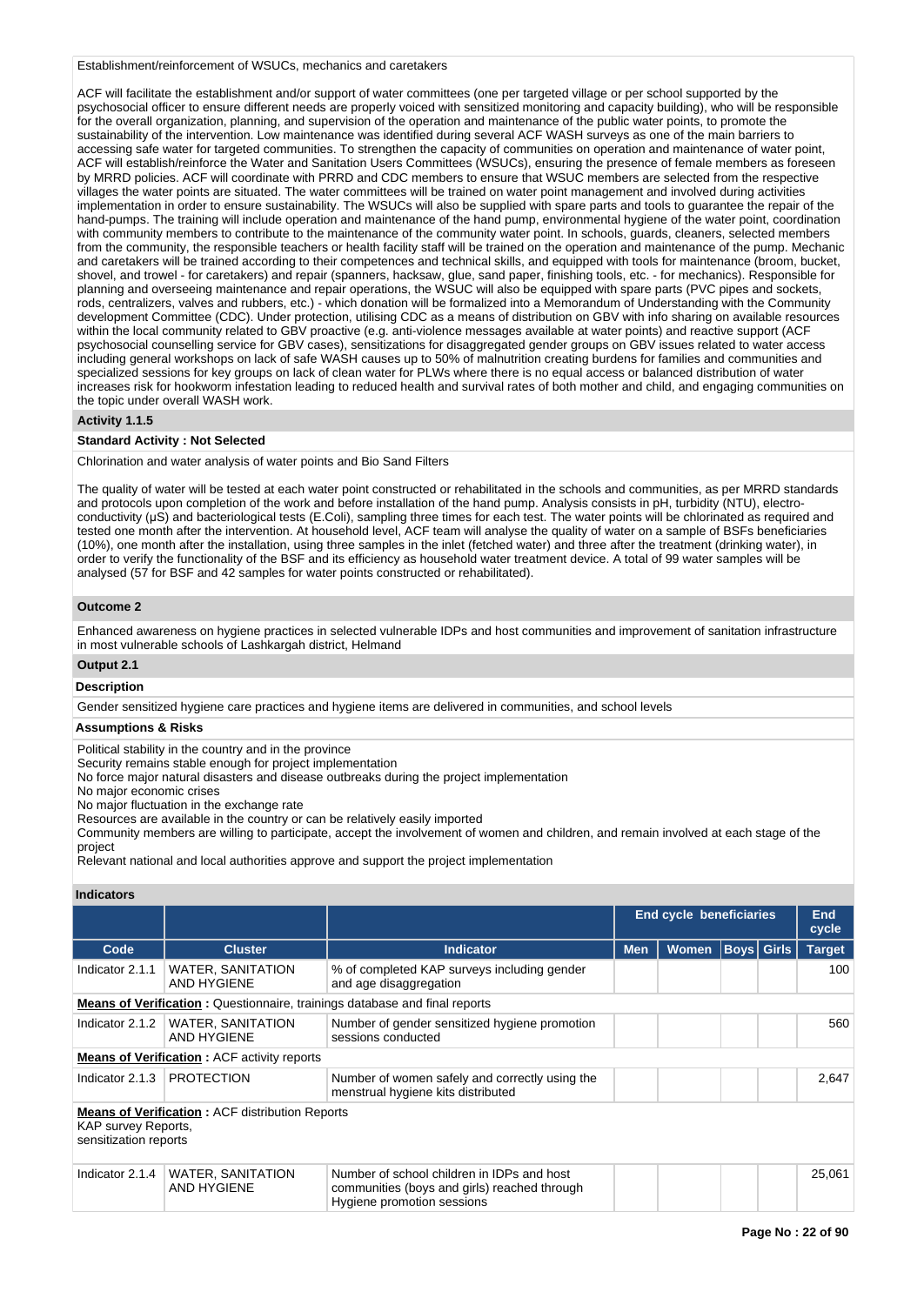|                              | <b>Means of Verification:</b> ACF activity Reports, sensitization reports<br>25,061 children will benefit from this activity : 14,200 girls and 10,861 boys. |                                                                                                                                                                                                                                                                                                                                                                                                                                                                                                                                                                                                                                                                                                                                                                                                                          |    |          |          |          |     |
|------------------------------|--------------------------------------------------------------------------------------------------------------------------------------------------------------|--------------------------------------------------------------------------------------------------------------------------------------------------------------------------------------------------------------------------------------------------------------------------------------------------------------------------------------------------------------------------------------------------------------------------------------------------------------------------------------------------------------------------------------------------------------------------------------------------------------------------------------------------------------------------------------------------------------------------------------------------------------------------------------------------------------------------|----|----------|----------|----------|-----|
|                              | Indicator 2.1.5   WATER, SANITATION<br>AND HYGIENE                                                                                                           | SA2- Number of institutions in need with access to<br>appropriate WASH facilities                                                                                                                                                                                                                                                                                                                                                                                                                                                                                                                                                                                                                                                                                                                                        | 14 | $\Omega$ | $\Omega$ | $\Omega$ | 14  |
|                              | <b>Means of Verification: ACF activity Reports</b>                                                                                                           |                                                                                                                                                                                                                                                                                                                                                                                                                                                                                                                                                                                                                                                                                                                                                                                                                          |    |          |          |          |     |
|                              |                                                                                                                                                              | Please refer to the total number only. Number of men/women/girls/boys is not relevant here.                                                                                                                                                                                                                                                                                                                                                                                                                                                                                                                                                                                                                                                                                                                              |    |          |          |          |     |
| Indicator 2.1.6   PROTECTION |                                                                                                                                                              | Percentage of GBV survivors receiving protection<br>services                                                                                                                                                                                                                                                                                                                                                                                                                                                                                                                                                                                                                                                                                                                                                             |    |          |          |          | 20  |
|                              |                                                                                                                                                              | Means of Verification: ACF activity Reports, referrals to ACF psychosocial counselling team, psychosocial BNF database and reports<br>It is currently estimated based on current interventions that 1 in 5 women are now beginning to raise issues related to GBV under one or<br>more of the following categories through the integrated psychosocial officer in the Nutrition team: denial of resources based on gender,<br>forced marriage, battery against women, and sexual and emotional assault. Based on the socio-cultural responses to GBV and its related<br>language is to be very sensitively introduced into more familiar humanitarian activities. 20% is the minimum percentage that can be<br>sensitively reached while laying the groundwork to reach 100% under targeted activities at a later stage. |    |          |          |          |     |
| Indicator 2.1.7              | <b>PROTECTION</b>                                                                                                                                            | Percentage of integrated activities effectively<br>conducted                                                                                                                                                                                                                                                                                                                                                                                                                                                                                                                                                                                                                                                                                                                                                             |    |          |          |          | 100 |
|                              | programming where integrated feedback is reflected in programming                                                                                            | <b>Means of Verification</b> : Planning sessions, ACF activity Reports, sensitization reports, meeting reports, tracked adaptions made to<br>All activities (100%) under Nutrition, FSL and WASH are integrated with MHCP through different strategies; either with integrated flying<br>officer from the MHCP department in each sector to ensure that WASH, FSL and Nutrition objectives are fulfilled because there is qualitative<br>attention to a minimum mitigate access risks for women and girls with regards these services.                                                                                                                                                                                                                                                                                   |    |          |          |          |     |
| <b>Activities</b>            |                                                                                                                                                              |                                                                                                                                                                                                                                                                                                                                                                                                                                                                                                                                                                                                                                                                                                                                                                                                                          |    |          |          |          |     |

### **Activity 2.1.1**

### **Standard Activity : Not Selected**

Baseline and endline KAP survey to assess the knowledge of sanitation and hygiene practices

During project inception, a KAP survey will be conducted by ACF on a sample of targeted population and in schools to better understand the level of knowledge, attitudes and practices specific to WASH including individual motivations for care practices targeted for increase and those targeted for decrease. This survey will be technically informed by WASH integrated psychosocial officer and will be sensitively carried out on pupils in the schools, and households in targeted villages. Interviews to be held with key informants, and with special attention to issues related to menstrual hygiene (engaging with all gender groups and community leaders). The survey and FGDs will explore water provision and storage, use of latrine and open defecation practice, waste management habits, knowledge of their water borne diseases and vector transmission, handwashing, menstrual hygiene, food and cooking hygiene. At school levels and community level, data will be also collected on the incidence of students missing classes due to diarrhea and at community level, the incidences of diarrhea cases among the under 5. At the end of the project, a final KAP survey will be conducted by ACF on a sample of same targeted population to track changes in their knowledge, attitudes and practices, and the starting of the behavioural change process. There is a notable lack of research on the links between WASH and GBV, therefore, KAP will explore lack of access to WASH and increased vulnerability to physical violence, early marriages, access to education. Due to the characteristics of the assessment, the KAP survey will be focused on women, children and men as they are the main actors on above-mentioned topics and the specific issues on menstrual hygiene. To facilitate the interviewees and due to cultural barriers, the surveyors will mostly be women as in conducting data collection during baselines and endlines, facilitating women and children's participation will promote claimed rights on WASH access and mitigated GBV. Women's involvement and children's involvement in data provision and subsequent decision-making based on this data is critical to their empowerment.

#### **Activity 2.1.2**

#### **Standard Activity : Not Selected**

Provision of gender sensitized hygiene promotion sessions and distribution of menstrual hygiene kits to women

To ensure that the training provided to school teachers, community leaders, Community Development Councils (CDCs) Community health Workers (CHWs) effectively translate into increased outreach of health and hygiene promotion, ACF will work with Lashkargah authorities to supervise, monitor and support aforementioned actors for sensitizing pupils/students and the community members on personal and environmental hygiene in both communities and schools. This will be achieved by active supervision, provision of IEC material, and refresher/on-the-job training. ACF will seek to increase the frequency of outreach of hygiene promotion sessions in schools and at community levels. ACF will also support their effort by delivering radio spot messages. To account for the specific needs of women, ACF will also distribute hygiene kits, which may include menstrual materials (finalised following comprehensive baseline assessment on identified need and cultural acceptance - as a mitigation strategy for violence against women where specific hygiene items not culturally accepted yet distributed can create risk for women at their household level), soap, underwear, and soft cotton box. ACF has been distributing similar kits in many provinces of Afghanistan, along with sensitization around menstruation. While having received positive feedback from women targeted under precedent projects, ACF would like to collect stronger evidence on the impact of providing sensitization around menstruation hygiene, as well as menstrual hygiene kits. The WASH integrated psychosocial officer collaborating strongly with the WASH female Hygiene Expert to carry an in depth evaluation with female beneficiaries of this specific activity; disseminating findings and subsequent best practice to the WASH Cluster and other ACF partners. Reflecting on current gender analysis and past findings, will link directly with key decision makers at the household level (identified during KAP) who can facilitate behaviour changes on sensitive topics like menstruation management. In complement, hygiene promotion for men and children will be carried out through community sessions in mosques and public places on personal hygiene care practices (hand, body and clothes washing), water hygiene (water chain: transport, storage, container washing), environmental hygiene (house and compound cleaning, waste disposal, defecation free). The sessions in the mosques will be conducted by the Mullahs with the support of ACF staff and material (posters and leaflets), during pray sessions according to Muslim religion, and simply monitored in the following months. Leaders and CHPs will carry out community dialogues on topics including the promotion in public places i.e. close to water points, as these one are socialization points, jointly with ACF staff: the involvement of such as persons will promote acceptance by the beneficiaries, and sustainability of any development. ACF will deliver on site formal training to targeted leaders on selected hygiene messages identified in the KAP survey on water chain, excreta and waste management, personal hygiene, and vector transmission. As with other points of community engagement under this project, this point of community contact will also be used to disseminate information and sensitisation on GBV, thus further ensuring the sustainability of key messaging on the issue, and contributing to lifting the 'veil' on GBV.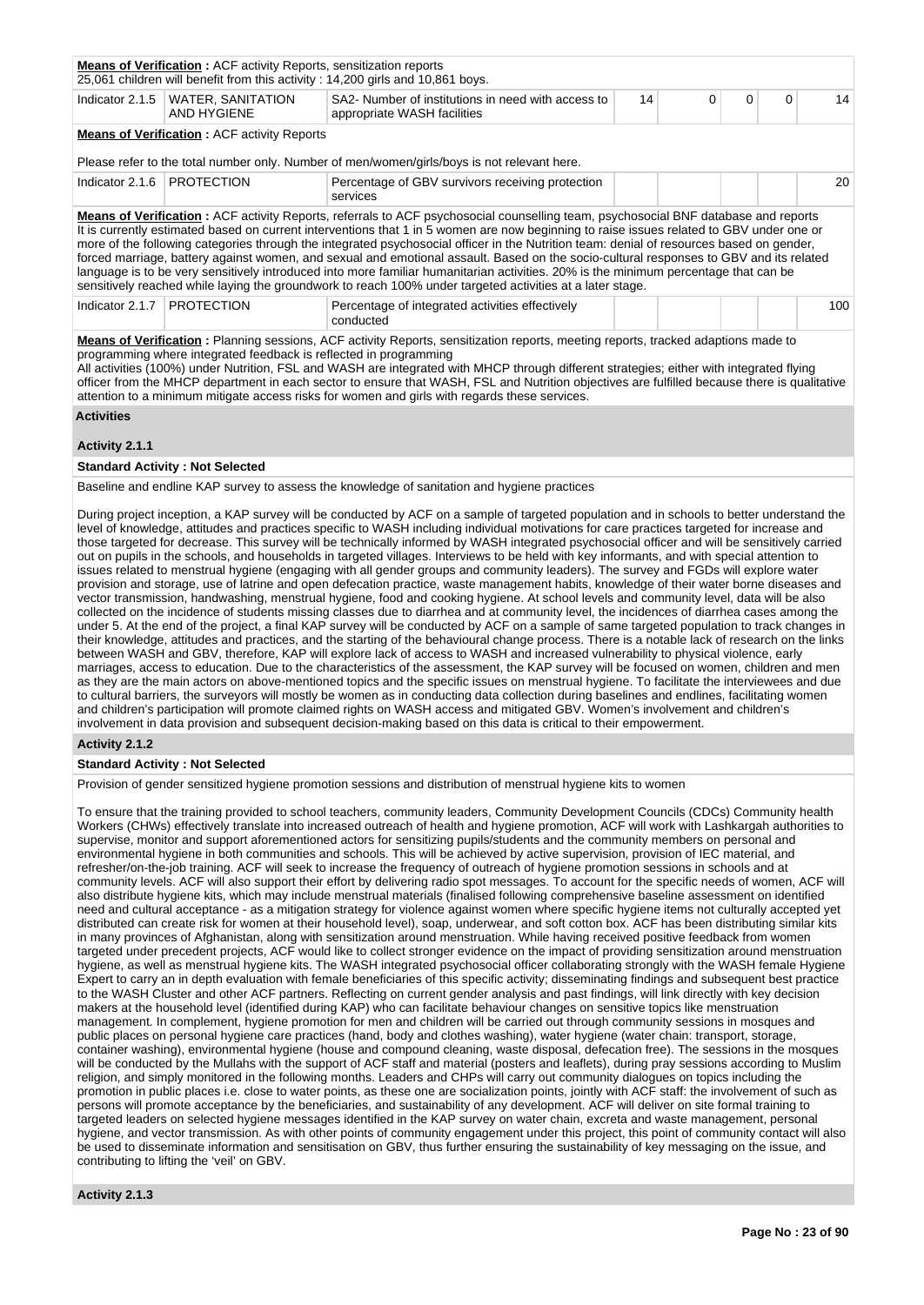#### **Standard Activity : Not Selected**

Conduct Hygiene promotion sessions (for boys and girls) in schools

ACF recognizes that to ensure sustainability of the WASH programs in schools, the involvement of national authorities, community leaders, communities and parents is crucial. ACF will not only construct/rehabilitate WASH facilities in the most vulnerable schools but will also work the provincial department of education to ensure impactful hygiene promotion sessions in the schools. ACF will conduct special sessions and with different styles for each the different age groups. The topics during the various sessions for students will include care practices on safe handling of drinking water, safe disposal of waste water, safe disposal of human excreta, disposal of solid waste, household sanitation and food hygiene and personal hygiene, and be taught using participatory methods where students actively identify the reasons for these care practices and what supports they need at home and community level to have sustainable practice. Integrated WASH and psychosocial programming will also facilitate children's involvement in youth hygiene clubs within and outside the school; in turn supported by community leaders and committees. To support hygiene promotion in the schools, IEC (materials posters and leaflets) will be distributed and followed up, in order to see how they implement hygiene sessions and provide advise where needed. Linking with above activities, special sessions will also be delivered to teachers to deliver Menstrual Hygiene management clues and advices in a sensitive and objective manner as per context of the project area, with follow up OTJ and supervision – addressing the international MHGap on limited follow up to sensitive topics of training leading to limited impact.

### **Activity 2.1.4**

### **Standard Activity : Not Selected**

Construction or rehabilitation of WASH infrastructure in selected crowded schools hosting both IDPs and pupils from host communities and in Nutrition Mobile clinics

Due to the ongoing conflict in Helmand province, most schools have been forced to close and especially the ones in Lashkargah town where the security situation relatively stable, many are crowded because of the influx of IDPs from the conflict area. In May 2017, ACF WASH team conducted a technical assessment in 31 schools and of these 12 schools were identified as most vulnerable this a total population of 40,000 students. The WASH facilities in the 12 schools have dilapidated with non-functional water points, insufficient and dirty toilets, no waste disposal pits and the promotion of hygiene related care practices are needed to avoid an outbreak of diarrhea diseases, worm and respiratory infections. ACF recognizes that poor sanitation and hygiene in schools also affects the wider community. Children who pick infectious agents from schools can bring home pathogens that may lead to household members becoming infected. During the assessment most toilets where full and need emptying, doors were broken and the cubicles where not enough for the student populations. On top of rehabilitating or constructing new water points in the selected schools, ACF intends to rehabilitate or construct new safe excreta disposal facilities to serve the specific needs of all users including young boys and girls, and those with disabilities. ACF will rehabilitate/construct latrines in schools to provide proper sanitation facilities for students and teachers. ACF will ensure that the facilities for girls are safe and comfortable most especially for menstrual hygiene management, which can be are a crucial factor in determining older girls' school attendance and will have enough space for associated changing, cleaning and waste disposal. ACF will run mobile nutrition clinics for treatment of malnutrition in selected villages where the cases are high and the beneficiaries cannot easily access health services. The clinics are housed in households or community centres where there are no WASH facilities and ACF will construct one-cubicle toilets for mothers who attend the clinics. During design of new sanitation facilities or their rehabilitation, integrated WASH and psychosocial teams will facilitate feedback from students and teachers throughout the process. For all newly constructed sanitation facilities for girls and most especially those who have reached the puberty stage plus the female school staff, ACF will ensure that the facilities provide privacy and as per MRRD standards. ACF will also ensure that facilities are all inclusive and accessible to pupils/students with limited mobility. Reliable water points and hand-washing facilities will be fixed near latrines or toilets and areas where food is prepared or eaten, with sensitization sessions delivered by integrated psychosocial officer and soft WASH software expert with beneficiaries linking interconnected care practices (e.g. personal hygiene and food preparation). During the Hygiene promotion sessions in, ACF will encourage students to have soap for hand washing instead of distribution, as this will be more sustainable. During project implementation, ACF will coordinate with the community leaders, teachers and the community to set up committees for maintenance of the sanitation facilities, many of which get full after few months of use. The primary beneficiaries of the proposed intervention are boys and girls not exclusive to those attending schools, and men and women in specific community roles including teachers, parents, and community leaders. The students will benefit from lifesaving interventions aimed at reducing the incidence of diarrheal diseases and warm infection, implemented concurrently at community and school levels.

### **Additional Targets :**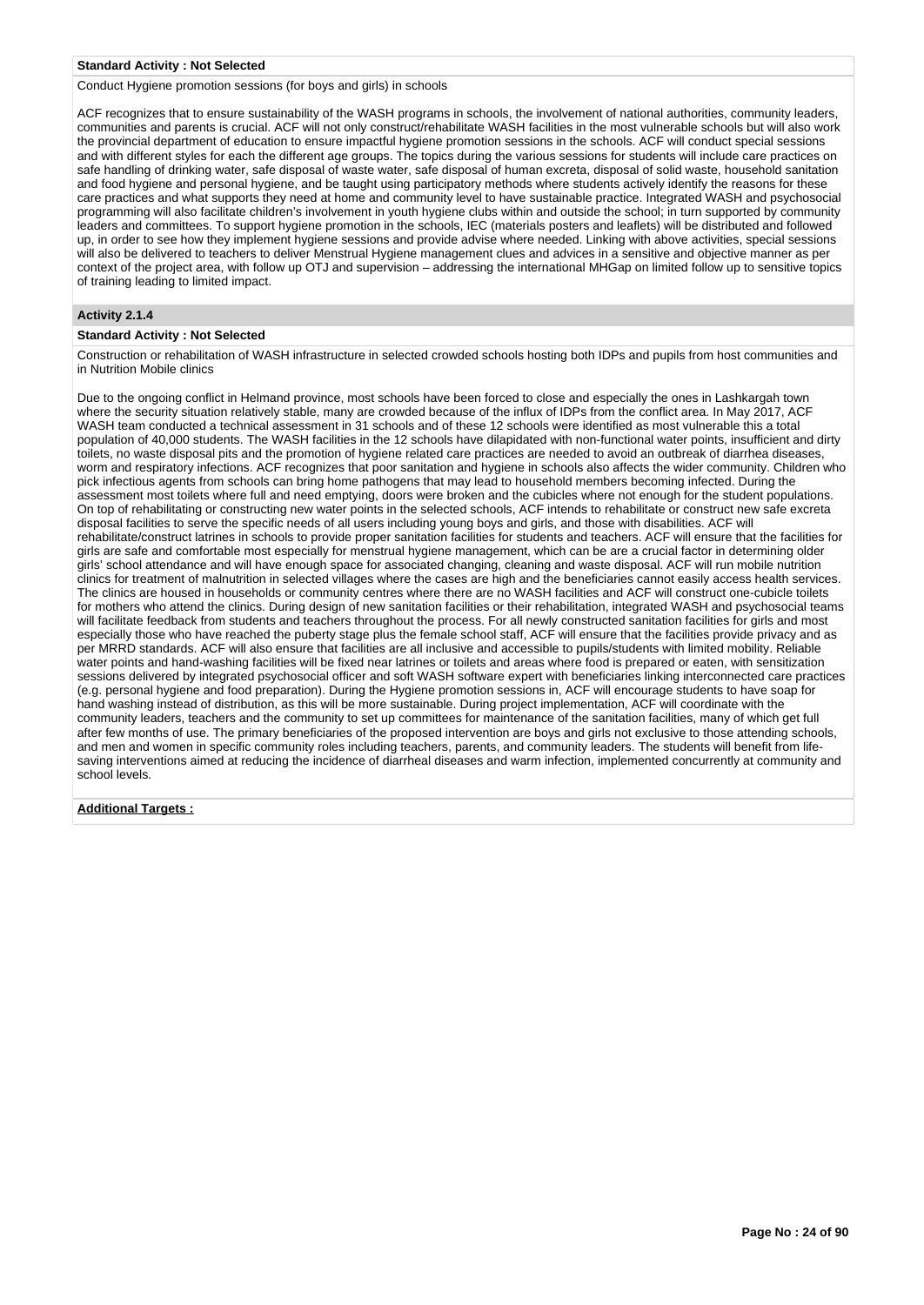| <b>COORDINATION AND COMMON SERVICES.</b>                                                                                                                                                                                                                                      |                                                                                      |                                 |
|-------------------------------------------------------------------------------------------------------------------------------------------------------------------------------------------------------------------------------------------------------------------------------|--------------------------------------------------------------------------------------|---------------------------------|
| <b>Cluster objectives</b>                                                                                                                                                                                                                                                     | Strategic Response Plan (SRP) objectives                                             | <b>Percentage of activities</b> |
| Objective 1: Enabling Action (Assessments)-<br>Strengthen humanitarian actor's response<br>through the coordinated multi-sector<br>assessments to inform humanitarian<br>programing, strategic decision-making and<br>improve understanding of critical<br>humanitarian needs | SO4: Humanitarian conditions in hard-to-<br>access areas of Afghanistan are improved | 100                             |

**Contribution to Cluster/Sector Objectives :** Nutrition surveys and assessments including sex-age disaggregation, gender analysis and individual security risks for gender groups will be implemented in hard to access areas of Afghanistan such as Faryab, Ghazni, Kunar, Kunduz, Nangarhar, Paktika, Uruzgan and Zabul provinces. As per the MoPH's Public Nutrition Department (PND) request, the assessments will cover the entire provinces, which is in line with the sectoral standards. However, SQUEAC surveys will not cover the whole province but only some districts. The districts will be selected by partners and ACF. As for the Rapid SMART, the areas will be selected according to the needs.

Outcomes of surveys will be disseminated to different clusters and different members on prevalence and coverage for nutrition program implementing partners, PND and other government line departments as well as donors to make informed decisions allocating resources and planning for nutrition interventions. The information will support the Nutrition Clusters to highlight the needs and plan response to ensure availability of updated and accurate nutrition and multi-sectoral data through integrated SMART surveys and coverage assessments, ACF will support governmental and non-governmental nutrition partners in the strengthening of data collection and implementation of nutrition surveys, which include multi-sectoral indicators, and in enhancing evaluation in the Cluster priority areas.

Assessments being one of the enabling action in the 2nd CHF call for government and partner agencies to get quality data from hard to access areas. The multi-sectoral assessments (Nutrition, Health, FSL and WASH) not only provide nutrition data but also help other cluster to provide information base for planning and resource allocation.

## **Outcome 1**

Reduced Multi-sectoral assessment data gaps in hard to access areas in Afghanistan

# **Output 1.1**

### **Description**

Strengthening coordinated humanitarian multi-sectoral assessments, data quality, sharing and utilization for humanitarian response planning conducting 8 SMART, 2 Rapid SMARTs and 2 SQUEAC assessments in provinces with hard to reach districts

### **Assumptions & Risks**

Security situation in many of the provinces is volatile at the movement creating access issues. ACF assumes the security situation will improve and allows conducting assessments. ACF will only be able to conduct surveys in provinces where security situation allows and partner BPHS implementers are able to reach majority of population developing access strategies. Based on our existing experiences at least in one province so far, conducting SMART surveys is subject to cooperation of government line ministries/departments at national and provincial levels, ACF assumes line ministries support remains available at all levels. The Nutrition, WASH, Health and FSL Clusters and PND support and facilitate the implementation of the project and partners remain committed throughout the project and actively participate at all stages of implementation.

### **Indicators**

|                 |                                                                |                                                                                                                                                                                                                                                                                                                                                             |            | <b>End cycle beneficiaries</b> |  | <b>End</b><br>cycle |
|-----------------|----------------------------------------------------------------|-------------------------------------------------------------------------------------------------------------------------------------------------------------------------------------------------------------------------------------------------------------------------------------------------------------------------------------------------------------|------------|--------------------------------|--|---------------------|
| Code            | <b>Cluster</b>                                                 | <b>Indicator</b>                                                                                                                                                                                                                                                                                                                                            | <b>Men</b> | Women   Boys   Girls           |  | <b>Target</b>       |
| Indicator 1.1.1 | <b>COORDINATION AND</b><br><b>COMMON SERVICES</b>              | SA2 - Enabling Action (Assessments) - Number of<br>cluster led sector specific needs assessments<br>designed and implemented to enhance<br>humanitarian needs analysis and inform strategic<br>targeting and prioritisation                                                                                                                                 |            |                                |  | 10                  |
|                 |                                                                | Means of Verification: Partnership MoU with BPHS IP and assessment data base                                                                                                                                                                                                                                                                                |            |                                |  |                     |
| Indicator 1.1.2 | <b>NUTRITION</b>                                               | Number of multi-sectoral assessments (SMART)<br>conducted in provinces                                                                                                                                                                                                                                                                                      |            |                                |  | 8                   |
|                 | <b>Means of Verification:</b> Partnership MOU, SMART data base |                                                                                                                                                                                                                                                                                                                                                             |            |                                |  |                     |
| Indicator 1.1.3 | <b>NUTRITION</b>                                               | Number of multi-sectoral assessment (SMART)<br>reports shared with partners                                                                                                                                                                                                                                                                                 |            |                                |  | 8                   |
|                 |                                                                | Means of Verification: SMART Survey Reports AIMWG Minutes// Nutrition Cluster meeting minutes Datasets and database of<br>assessments shared with the AIM-WG with clear disaggregation of Residency status of the assessed population (Host Communities, IDPs,<br>Refugees). Sharing the report with FSL, WASH and Health Cluster. Usage of Report for IPC. |            |                                |  |                     |
| Indicator 1.1.4 | <b>NUTRITION</b>                                               | Number of staff trained on multi-sectoral (SMART)<br>assessment                                                                                                                                                                                                                                                                                             |            |                                |  | 200                 |
|                 |                                                                | Means of Verification: Training attendance lists and certificates; Updated database shared through AIM-WG and Cluster                                                                                                                                                                                                                                       |            |                                |  |                     |
| Indicator 1.1.5 | <b>NUTRITION</b>                                               | Number of Rapid SMART assessments conducted                                                                                                                                                                                                                                                                                                                 |            |                                |  | $\overline{2}$      |
|                 |                                                                | <b>Means of Verification:</b> Partnership MoU with BPHS IP and assessment data base                                                                                                                                                                                                                                                                         |            |                                |  |                     |
| Indicator 1.1.6 | <b>NUTRITION</b>                                               | Number of Rapid SMART assessments report<br>shared                                                                                                                                                                                                                                                                                                          |            |                                |  | $\overline{2}$      |
|                 | <b>Means of Verification:</b> Rapid SMART Assessment report    |                                                                                                                                                                                                                                                                                                                                                             |            |                                |  |                     |
| Indicator 1.1.7 | <b>NUTRITION</b>                                               | Number of staff trained on Rapid SMART<br>assessment                                                                                                                                                                                                                                                                                                        |            |                                |  | 48                  |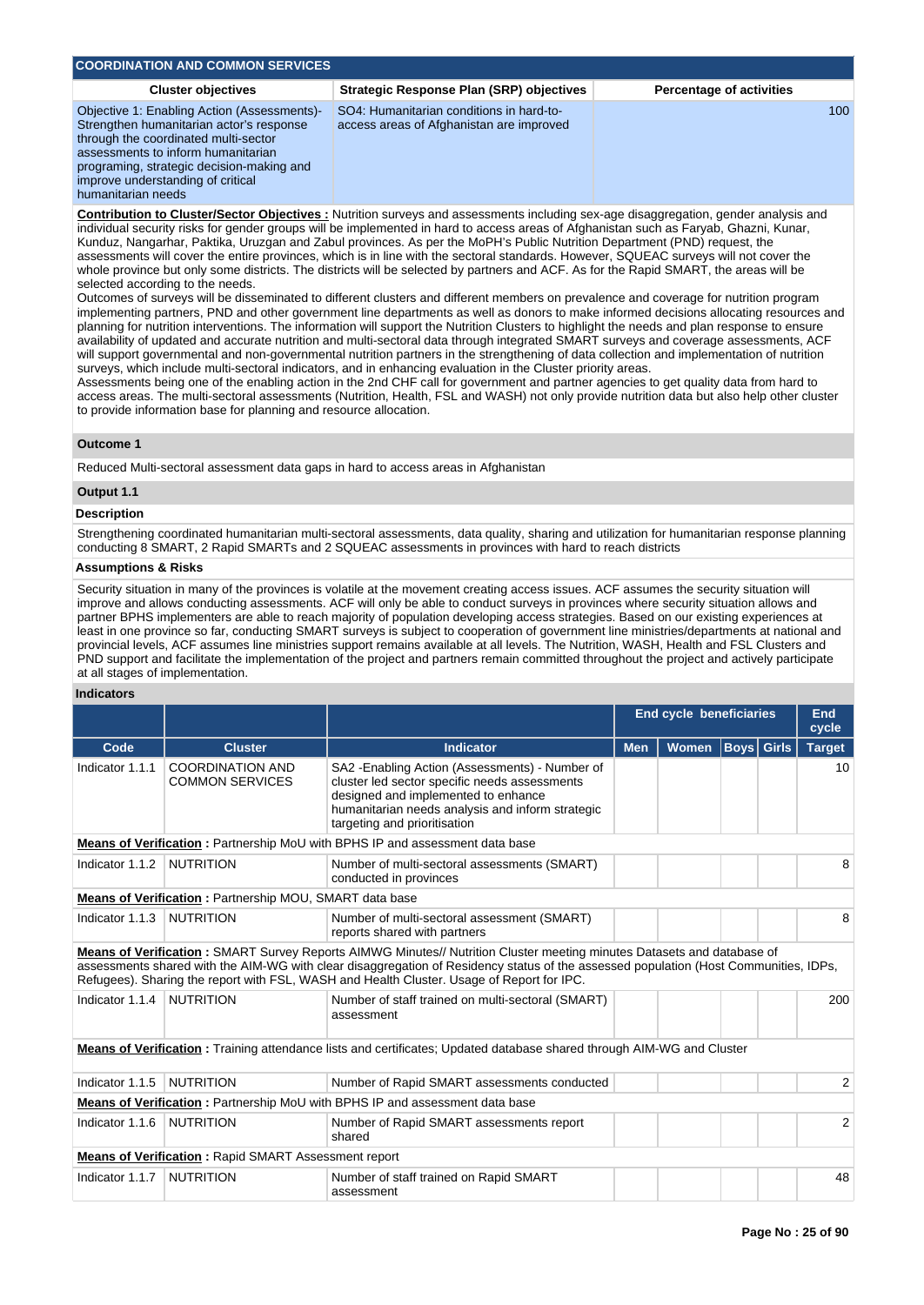#### **Means of Verification :** Training attendance sheet, training reports, photos pre-post test results

#### **Activities**

### **Activity 1.1.1**

#### **Standard Activity : Not Selected**

Identification of 8 provinces for 8 integrated multi-sectoral assessments (SMART) and 2 rapid SMART surveys.

In 8 provinces, Nutrition Cluster partners and selected staff of government authorities, BPHS IPs and NGOs will benefit from capacity building and on-the-job support on integrated and rapid SMART surveys. Integrated SMART surveys include the following components: Anthropocentric data, Emergency Mortality, Morbidity, basic Health indicators, key WASH and FSL indicators. Under the supervisions of Assessment and Information Management Working Group of Nutrition Cluster, these SMART assessments will be conducted in provinces with hard to access districts and areas in close partnerships of BPHS implementing partners that implementing nutrition programs in their respective districts. A partnership MoU will be developed with each provincial level partner, BPHS implementing agencies with specific roles and responsibilities to conduct these assessments in the provinces. A part of the budget will be transferred to these partners to hire data enumerators and facilitate conducting the assessment like training of data enumerators, providing logistic support, and jointing monitoring the data collection process in field with ACF technical team. They will also help in data feeding and then ACF technical team will develop and share reports to AIM-WG and nutrition cluster for partners to use the data in future planning.

#### **Activity 1.1.2**

### **Standard Activity : Not Selected**

Identification and capacity building of BPHS partners on SMART assessments.

These assessments in close coordination with BPHS IPs will help building their capacity to conduct SMART assessment for their respective provinces in future. On-the-job trainings for BPHS staff, NGOs and local Government will develop a pool of experts in these hard to access areas in country to conduct assessments for their respective program when required after this project. ACF targets 200 people, of which 48 women and 152 men, which includes survey supervisors, team leaders and data enumerators. Pre and post tests will be conducted to assess the effectiveness of the training in enhancing technical knowledge of enhancing technical knowledge of trainees authorities on SMART Surveys.

### **Activity 1.1.3**

**Standard Activity : SA2- Enabling Action (Assessments) - Sector specific needs assessments that address current humanitarian data gaps and inform strategic cluster programming approaches. Priority will be given to proposals for humanitarian assessments covering a wide range of actors and their information needs across sectors as well as within the 45 hard to reach districts identified by the ICCT;**

Conduct 8 multi-sectoral assessments (SMART) and 2 Rapid SMART assessments in 8 targeted provinces of Afghanistan.

Implementation of 8 multi-sectoral assessments (Nutrition, WASH, Health and FSL) and 2 Rapid SMART by partner with technical support from ACF as part of its new capacity building strategy, ACF will seek to empower and support partners to take the lead on the process of SMART implementation, from the methodology, questionnaire, sampling to data collection, entry, analysis and preliminary report writing. The 8 multi-sectoral assessments will be implemented in hard to reach provinces and as per the Public Nutrition Department request, they will cover the entire provinces of Faryab, Ghazni, Kunar, Kunduz, Nangarhar, Paktika, Uruzgan and Zabul. As for the Rapid SMART, they will be implemented in hard to reach provinces according to needs identified.

During the previous project, ACF staff was acting as SMART Manager, directly providing training to supervisors and enumerators in the field, although with compulsory participation of senior level partners, field staff in a bid to enhance their capacity. Under the proposed project, ACF will engage the SMART Managers and members of the AIM-WG trained during the previous project to strongly participate to and implement the surveys, with ACF acting as technical backstop. Following the formal training provided to partner's nutrition field staff at central level, ACF will provide field-level practical training to Survey Managers for the implementation of one SMART survey in their province. Capacitated during the formal training, Survey Managers will be supported to take the lead and conduct the 7 days theoretical training for enumerators and supervisors led by the partner Survey Manager, with job shadowing by ACF SMART experts. Partner Survey Manager will also be responsible for planning field work and supervising data collection, including quality checks, and data entry on ENA software. ACF considered that a SMART survey requires the mobilization of 6 supervisors, 6 team leaders, and 12 enumerators (2 enumerators per team, 1 male and 1 female when possible) plus one Public Nutrition Officer/MoPH from each province. The number of staff actually targeted will be verified against attendance lists to the SMART training, and daily worker payment sheets that the partner will provide to ACF at the end of the survey to justify expenses.

### **Activity 1.1.4**

#### **Standard Activity : Not Selected**

Production and dissemination of 8 integrated and 2 rapid SMART Survey reports

Production and dissemination of reports through National and Sub-national Clusters. Processing of shadowing partner's Survey Manager will extend to preliminary report writing for ACF SMART experts will provide continuous hands-on support. Considering the advanced technical knowledge required for writing the full report. ACF will keep the lead on writing the full report, while working in close collaboration and inputs/review/validation with partners. This will ensure timely production and dissemination of the report to the Nutrition Cluster. As co-chair of the AIM-WG, ACF has worked in 2014-17 on establishing quality assurance mechanisms for SMART and Rapid SMART data, the aim is to ensure the existence of a formalized and cluster-approved feedback system and process of validation of nutrition data produced under SMART and Rapid SMARTs by a restricted pool of experts. In line with this approach, and following the current process of validation, results of the SMART and Rapid SMARTs, after validation by ACF and partners, will be presented to the AIM-WG, for review and endorsement. Upon validation by the AIM-WG, reports will be disseminated through the Clusters. For integrated SMART surveys, a preliminary report will be released one week after the completion of the data collection, while the final report will be shared within one month through the AIM-WG. For Rapid SMARTs, the report will be produced and shared within a week. As partners will be more involved than before in report writing (until the preliminary report stage), and will have more ownership of the overall survey, results will be jointly presented to the AIMWG, and to the Cluster by ACF and the partner. Acknowledging the need to channel the results down to the provincial level, ACF will encourage partners to disseminate the report at sub- national level, through the Provincial Clusters and relevant health and nutrition authorities.

**Output 1.2**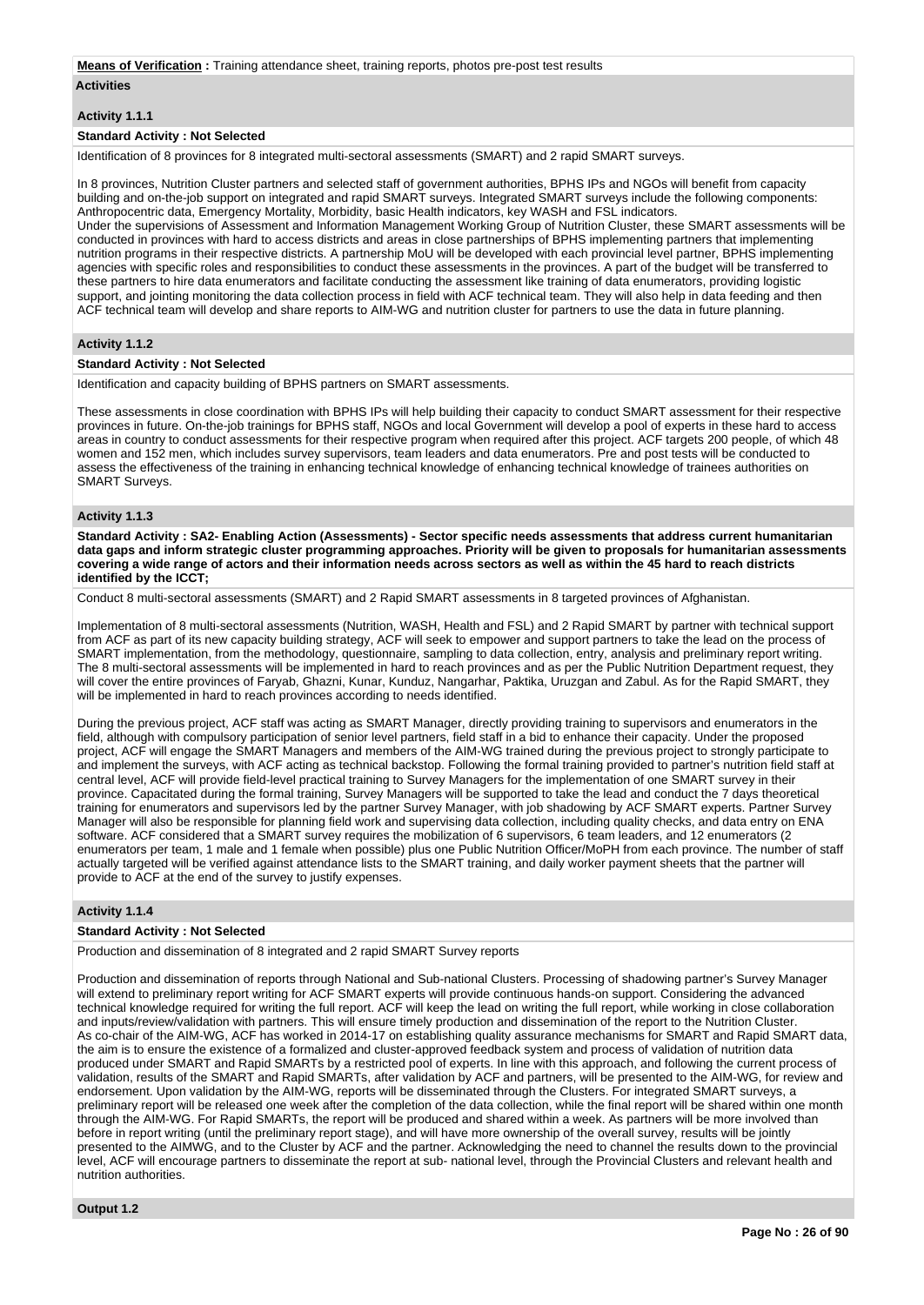### **Description**

Coverage of SAM and MAM services and barriers and boosters for access are evaluated in 2 IMAM programs with very high and low coverage using SQUEAC methodology

### **Assumptions & Risks**

Security does not deteriorate in target areas and allow access to field teams Partners remain committed throughout the project and actively participate to training. AIM-Working Group and nutrition cluster support ACF signing MoUs with BPHS IP MoPH and PND support will be available resolving provincial level departmental facilitation required

### **Indicators**

|                 |                                                                 |                                                                                                                                                                                                                             |            | <b>End cycle beneficiaries</b> |             | <b>End</b><br>cycle |
|-----------------|-----------------------------------------------------------------|-----------------------------------------------------------------------------------------------------------------------------------------------------------------------------------------------------------------------------|------------|--------------------------------|-------------|---------------------|
| Code            | <b>Cluster</b>                                                  | <b>Indicator</b>                                                                                                                                                                                                            | <b>Men</b> | Women                          | Boys  Girls | <b>Target</b>       |
| Indicator 1.2.1 | <b>COORDINATION AND</b><br><b>COMMON SERVICES</b>               | SA2 - Enabling Action (Assessments) - Number of<br>cluster led sector specific needs assessments<br>designed and implemented to enhance<br>humanitarian needs analysis and inform strategic<br>targeting and prioritisation |            |                                |             | 2                   |
|                 | <b>Means of Verification:</b> Partnership MoU. SQUEAC data base |                                                                                                                                                                                                                             |            |                                |             |                     |
| Indicator 1.2.2 | <b>NUTRITION</b>                                                | Number of SQUEAC assessments conducted in<br>provinces                                                                                                                                                                      |            |                                |             | $\overline{2}$      |
|                 | <b>Means of Verification:</b> Partnership MoU. SQUEAC data base |                                                                                                                                                                                                                             |            |                                |             |                     |
| Indicator 1.2.3 | <b>NUTRITION</b>                                                | Number of SQUEAC reports shared with partners                                                                                                                                                                               |            |                                |             | $\mathcal{P}$       |
|                 |                                                                 | <b>Means of Verification:</b> SQUEAC report, minutes of AIM-WG meeting minutes of report presentation and endorsement                                                                                                       |            |                                |             |                     |
| Indicator 1.2.4 | <b>NUTRITION</b>                                                | Number of staff trained on SQUEAC assessment                                                                                                                                                                                |            |                                |             | 50                  |
|                 |                                                                 | Means of Varification . SOUEAC training report participants lists, training evaluation reports, training report                                                                                                             |            |                                |             |                     |

 $\mathsf{N}$ g report participants lists, training evaluation reports, training report **Activities**

# **Activity 1.2.1**

# **Standard Activity : Not Selected**

Identification of priority areas for conducting 2 SQUEAC assessments

2 SQUEAC will be implemented in 2 of the targeted provinces, to allow for compressive analysis of barriers and boosters of IMAM program in targeted provinces and to support informed decision making of the BPHS partner on the ground as to where and how to improve IMAM services within the province. The coverage of SQUEAC (e.g. number of districts) will be discussed bilaterally with partners during project inception, considering access and review of secondary data. The main criteria for selection of a province for SQUEAC assessment will be the existence of both SAM and MAM services in the province. It will be discussed with partners in AIM-WG of nutrition cluster before planning and signing MoU with BPHS IP or any other IMAM program implementing partner. A MOU will be signed with the partner for its respective province SQUEAC arrangement to facilitate the ACF technical team to work with partner organization to conduct the assessment. The MoU will clarify the role and responsibilities of IP and ACF including the financial management of the activity.

### **Activity 1.2.2**

### **Standard Activity : Not Selected**

Identification and capacity building of BPHS partners on SQUEAC assessments

Conduction of capacity building and on-the-job trainings for BPHS staff, NGOs and Government line departments like provincial level staff of PND. ACF targets 50 people, of which 12 women and 38 men. Pre and post tests will be conducted to assess the effectiveness of the training in enhancing technical knowledge of enhancing technical knowledge of trainees authorities on SQUEAC Surveys. The capacity building of partner organizations will involve the partner staff who have attended previous managerial level SQUEAC training organized by ACF with CHF funding. These training of partner staff and data enumerators at provincial level build capacities of local experts to be present in their respective provinces to support nutrition program conducting SQUEAC in future.

#### **Activity 1.2.3**

**Standard Activity : SA2- Enabling Action (Assessments) - Sector specific needs assessments that address current humanitarian data gaps and inform strategic cluster programming approaches. Priority will be given to proposals for humanitarian assessments covering a wide range of actors and their information needs across sectors as well as within the 45 hard to reach districts identified by the ICCT;**

Conduct SQUEAC in the two targeted provinces of Zabul and Uruzgan in support of partners.

Once area of SQUEAC identified in the provinces of Zabul and Uruzgan, MoU signed and partner staff and data enumerators are trained, they will formally start with support of partner organizations and locally hired data enumerators. ACF technical staff will be present in province to train the partner organization's staff and data enumerators and technically support data collection for quality data, monitor the data collection and feeding process as well as work with partner organization to clean and analyze data for first draft report of the each of 2 SQUEACs. Partners will provide logistic support and ACF technical team will be there for technical support of the process as well as building capacities of partner organization to conduct SQUEAC in their respective provinces to monitor barriers and boosters of IMAM program being implemented there.

# **Activity 1.2.4**

### **Standard Activity : Not Selected**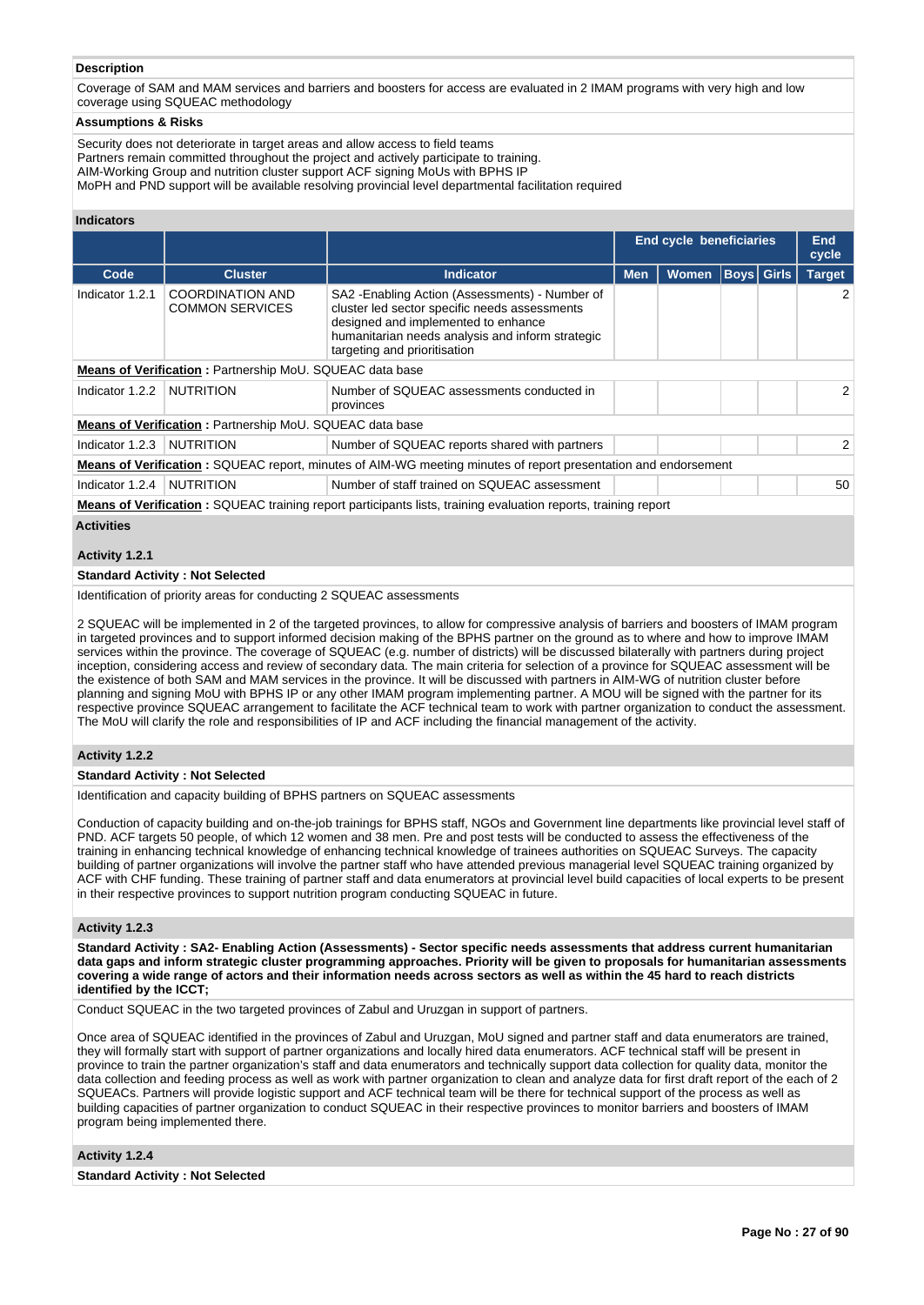Production and dissemination of reports through National and Sub-national Clusters

ACF will be responsible in guiding the trained partner staff in producing the SQUEAC report, with active involvement of the partner for review/validation prior external dissemination. For SQUEAC evaluations, draft report will be released with a month after the completion of the survey, while the full report should be completed within the following month. In an attempt to capacitate partner staff on SQUEAC, and encourage ownership of the findings, results will be presented jointly by ACF and the partner to the AIM-WG, and to the Cluster. As co-chair of the AIM-WG, ACF has supported the establishment of quality assurance mechanisms for SQUEAC; the aim is to ensure the existence of a formalized and cluster-approved feedback system and process of validation of SQUEAC evaluation - by a restricted pool of experts. In line with this approach, and following the current process of validation results of the SQUEAC will be presented to the AIM-WG, for review and endorsement. Upon validation by the AIM-WG, reports will be disseminated through the Cluster. Acknowledging the need to channel down the results to provincial level, ACF will encourage partners to disseminate the report at sub- national level, through the Provincial Clusters and relevant health and nutrition authorities.

### **Additional Targets :**

# **M & R**

### **Monitoring & Reporting plan**

As indicated in the five LFAs, specific standard indicators per cluster directly correlate to CHF cluster specific strategy objectives as well as individual technical indicators. The activities outlined have a corresponding indicator that tracks the quantitative and qualitative contribution to cluster strategies. ACF will develop integrated monitoring tools as needed to collect data as programs are implemented without creating burden on communities. i.e. Mainstreamed protection in WASH and integrated protection within WASH and Nutrition are monitored using specifically designed tools that collect data on the impact of each activity through the targets set within the LFAs. To sort integrated data MEAL and technical teams will use analysis matrix to track 3 outputs: 1) contribution to cluster indicators and strategies comparing set targets to yet to be reached, 2) contribution to technically specific indicators, and 3) the depth and quality of integration and mainstreaming within each activity (Denzin 2000). The collection of data will contribute to communication and reporting to each cluster on each output, adapting output 2 to be more on relevant cluster specific technical details when reporting. As well as uploading to the relevant Reporthubs on the standard indicators per clusters each month, quarterly reporting using the WWW per clusters and the ACF monthly APRs, mapping matrix on locations of activities – following shared drafts of the tools, lessons learned and best practices template, cluster specific field assessment, ACF specific dissemination products, and research learning based papers will all be used to filter and funnel output and outcome reporting to relevant bodies. Nutrition is ACF primary mandate. There has always been a focus on how malnutrition is mitigated using Nutrition and complimentary WASH, FSL and MHCP. This has also been reliant on ACF's nutritional surveillance, which is central to the scope and need of nutritional support and its contributing factors. . Integrated and mainstreamed activities here will be supported under ACF monitoring system, which uses Nutritional surveillance, and Nutrition, WASH, FSL and protection referents. Standard tools are outcome oriented, and include (i) weekly progress reports, indicating achievements vs planned objectives, and (ii) APRs providing programming information including beneficiaries reached - using indicators of the LFA. Baseline on integrated behaviors in multi-sectors will be conducted to design BCC strategies that would contribute in improving the hygiene and nutrition practices. Baseline will provide a measure of the improvements by contrasting its findings with endline. ACF also will collect/analyze nutrition data on daily basis from the targeted villages, baseline information on FS indicators from the proposed targeted prolonged IDP HH and conduct a door-to-door beneficiary selection survey among prolonged IDPs, using HEAT assessment form with further FS indicators. PDM data will be collected to observe changes in FS indicators and the satisfaction and utilization of hygiene kit and BSF distribution. ACF will regularly report to the AIM-WG, ACF will report all cluster specific progresses, achievements, and challenges, identifying further opportunities to contribute to cluster strategies as programs progress and overall maximize humanitarian impact. All reports produced under this project will be shared through the National and Sub-national Clusters, as well as relevant health authorities at Provincial, and District levels. Under the technical guidance of the MEAL and technical departments at the country level, field teams collect data from beneficiaries using HH interview, FGD, transect walk, community based feedback mechanisms and direct observations. To ensure the quality of services delivered, any gaps, needs, or delays observed will be used to improve the programs and inform future programs planning.

#### **Workplan**

| <b>Activitydescription</b>                                                                                                                                                                                                                                                                                                                                                                                                                                                                                                                                                                                                                                                                                                                                                                                                                                                                                                                                                                                                                                                                                                                                                                                                                                                                                                                                                                                                   | Year |  |  |  |  |  |   |  |
|------------------------------------------------------------------------------------------------------------------------------------------------------------------------------------------------------------------------------------------------------------------------------------------------------------------------------------------------------------------------------------------------------------------------------------------------------------------------------------------------------------------------------------------------------------------------------------------------------------------------------------------------------------------------------------------------------------------------------------------------------------------------------------------------------------------------------------------------------------------------------------------------------------------------------------------------------------------------------------------------------------------------------------------------------------------------------------------------------------------------------------------------------------------------------------------------------------------------------------------------------------------------------------------------------------------------------------------------------------------------------------------------------------------------------|------|--|--|--|--|--|---|--|
| Activity 1.1.1: Identification of 8 provinces for 8 integrated multi-sectoral<br>assessments (SMART) and 2 rapid SMART surveys.                                                                                                                                                                                                                                                                                                                                                                                                                                                                                                                                                                                                                                                                                                                                                                                                                                                                                                                                                                                                                                                                                                                                                                                                                                                                                              | 2017 |  |  |  |  |  | x |  |
| In 8 provinces, Nutrition Cluster partners and selected staff of government<br>authorities, BPHS IPs and NGOs will benefit from capacity building and on-the-job<br>support on integrated and rapid SMART surveys. Integrated SMART surveys<br>include the following components: Anthropocentric data, Emergency Mortality,<br>Morbidity, basic Health indicators, key WASH and FSL indicators.<br>Under the supervisions of Assessment and Information Management Working<br>Group of Nutrition Cluster, these SMART assessments will be conducted in<br>provinces with hard to access districts and areas in close partnerships of BPHS<br>implementing partners that implementing nutrition programs in their respective<br>districts. A partnership MoU will be developed with each provincial level partner,<br>BPHS implementing agencies with specific roles and responsibilities to conduct<br>these assessments in the provinces. A part of the budget will be transferred to<br>these partners to hire data enumerators and facilitate conducting the assessment<br>like training of data enumerators, providing logistic support, and jointing monitoring<br>the data collection process in field with ACF technical team. They will also help in<br>data feeding and then ACF technical team will develop and share reports to AIM-<br>WG and nutrition cluster for partners to use the data in future planning. | 2018 |  |  |  |  |  |   |  |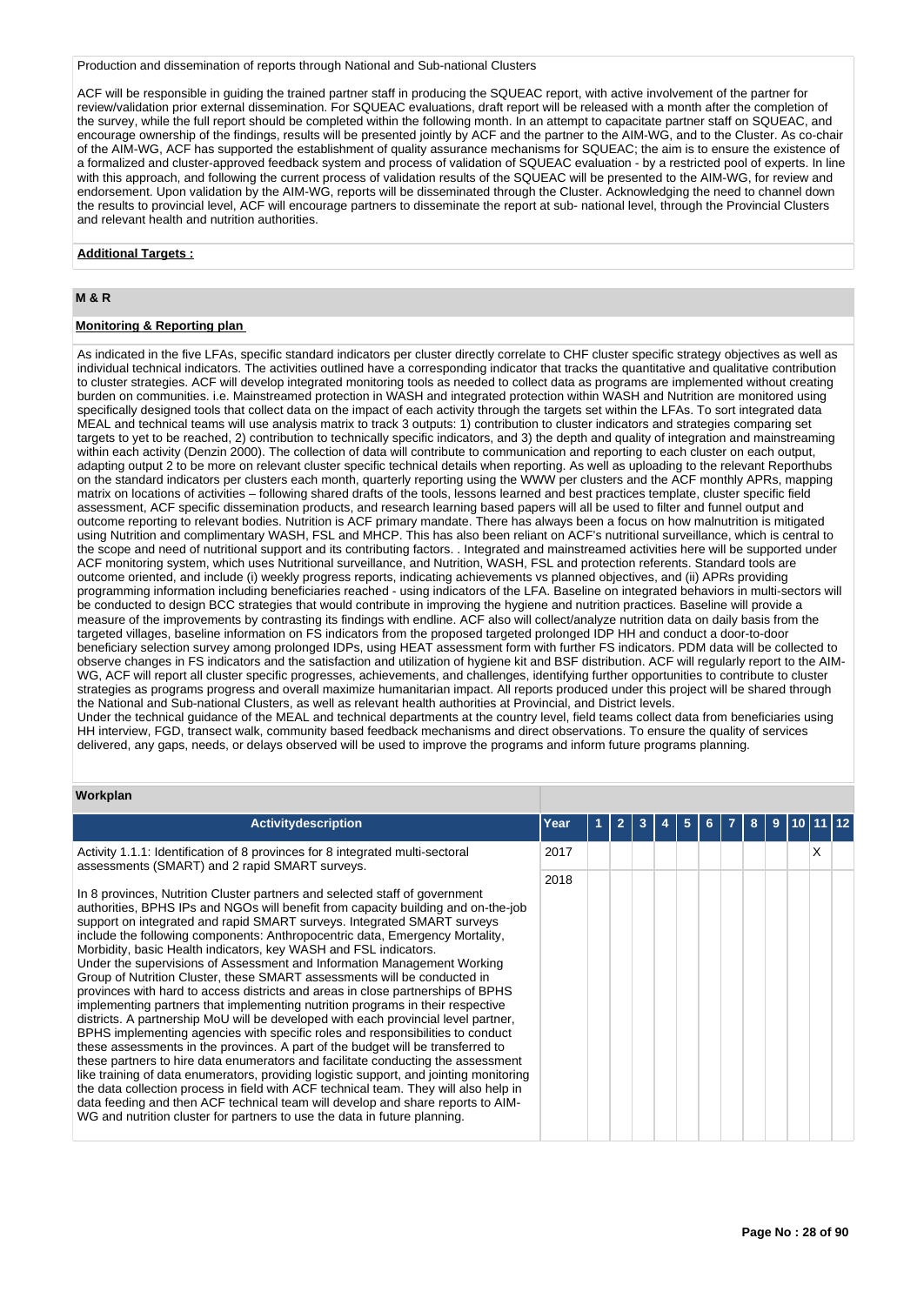| Activity 1.1.1: Mobilization of the communities, selection of sites in schools and<br>villages, and signing of MoU with the respective ministry and with each selected                                                                                                                                                                                                                                                                                                                                                                                                                                                                                                                                                                                                                                                                                                                                                                                                                                                                                                                                                                                                                                                                                                                                                                                                                                                                                                                                                                                                                                                                                                                                                                                                                                                                                                                                                                                                                                                                                                                                                                                                                                                                                                                                                                                                                                                                                                                                                                                                                                     | 2017 |  |  |  |   | х |  |
|------------------------------------------------------------------------------------------------------------------------------------------------------------------------------------------------------------------------------------------------------------------------------------------------------------------------------------------------------------------------------------------------------------------------------------------------------------------------------------------------------------------------------------------------------------------------------------------------------------------------------------------------------------------------------------------------------------------------------------------------------------------------------------------------------------------------------------------------------------------------------------------------------------------------------------------------------------------------------------------------------------------------------------------------------------------------------------------------------------------------------------------------------------------------------------------------------------------------------------------------------------------------------------------------------------------------------------------------------------------------------------------------------------------------------------------------------------------------------------------------------------------------------------------------------------------------------------------------------------------------------------------------------------------------------------------------------------------------------------------------------------------------------------------------------------------------------------------------------------------------------------------------------------------------------------------------------------------------------------------------------------------------------------------------------------------------------------------------------------------------------------------------------------------------------------------------------------------------------------------------------------------------------------------------------------------------------------------------------------------------------------------------------------------------------------------------------------------------------------------------------------------------------------------------------------------------------------------------------------|------|--|--|--|---|---|--|
| villages of Lashkargah district<br>During project inception, a technical assessment of all existing water sources of<br>the selected area will be carried out, in order to acquire deep knowledge about<br>quantity and quality of water available to population, functionality and condition of<br>water points (hand pump, apron, and surrounding area), habits of people with<br>regards to fetching water, water chain and conservation (containers cleanness,<br>transport, water use). In assessing these, due attention will be reflected on women<br>and children's roles as primary collectors of water, the safety of water collection<br>points including shade where there are queues. Facilitated by an integrated<br>psychosocial officer in the WASH sector per base to reflect GBV action for WASH 2<br>- the informed mobilisation of communities and the selection of sites linked to<br>women and girls protection and dignity, ACF will ensure equal participation from<br>different gender groups in the location, design and maintenance of WASH facilities<br>to ensure women are not overburdened with these roles in addition to the typical<br>gender daily calendar, facilitate different gender groups to identify the full scope of<br>risky hygiene practices and their subsequent community appropriate mitigation,<br>and advocate to ensure a gender balance in committees - to be comprised of 50%<br>women. Results of all committee findings, lessons learned from earlier water point<br>constructions, and best practices will be member checked with Health Facility (HF)<br>management staff, schools directors, and community members, and a final<br>dissemination to all groups for last inputs before construction begins.<br>In communities identified as water-stressed, site selection will be done jointly with<br>CDC and PRRD to guarantee full involvement of communities and key focal<br>community engaged authorities including the Department of Women's Affairs,<br>which currently leads in different provinces on interventions for the reduction of<br>GBV, as well as transparency and respect of local culture and norms. Upon<br>selection of sites, a MoU will be signed with each community in order to clarify and<br>acknowledge roles and responsibility of each party to the project with particular<br>focus on clear definitions of integrated roles. Local authorities and technical bodies<br>of Helmand Province (PRRD) will be invited during discussions with the<br>communities regarding the MoU and the project action plan. | 2018 |  |  |  |   |   |  |
| Activity 1.1.1: MoUs with local authorities (DoRR) on project                                                                                                                                                                                                                                                                                                                                                                                                                                                                                                                                                                                                                                                                                                                                                                                                                                                                                                                                                                                                                                                                                                                                                                                                                                                                                                                                                                                                                                                                                                                                                                                                                                                                                                                                                                                                                                                                                                                                                                                                                                                                                                                                                                                                                                                                                                                                                                                                                                                                                                                                              | 2017 |  |  |  |   | X |  |
| ACF will develop and sign a mutual MoU with assigned rules and responsibilities of<br>DoRR and ACF for the selection of beneficiaries and cash distribution.                                                                                                                                                                                                                                                                                                                                                                                                                                                                                                                                                                                                                                                                                                                                                                                                                                                                                                                                                                                                                                                                                                                                                                                                                                                                                                                                                                                                                                                                                                                                                                                                                                                                                                                                                                                                                                                                                                                                                                                                                                                                                                                                                                                                                                                                                                                                                                                                                                               | 2018 |  |  |  |   |   |  |
| Activity 1.1.1: Provision of mainstreamed mobile outreach protection services                                                                                                                                                                                                                                                                                                                                                                                                                                                                                                                                                                                                                                                                                                                                                                                                                                                                                                                                                                                                                                                                                                                                                                                                                                                                                                                                                                                                                                                                                                                                                                                                                                                                                                                                                                                                                                                                                                                                                                                                                                                                                                                                                                                                                                                                                                                                                                                                                                                                                                                              | 2017 |  |  |  |   | X |  |
| There is a notable lack of research on the links between WASH and GBV,<br>therefore, an ACF WASH KAP will also explore lack of access to WASH and<br>increased vulnerability to physical violence, early marriages, access to education.<br>The surveyors will mostly be women, facilitating women and children's participation<br>will promote claimed rights on WASH access and mitigated GBV. Women's<br>involvement and children's involvement in data provision and subsequent decision<br>making based on this data is critical to their empowerment. Informed mobilisation<br>of communities and the selection of sites linked to women and girls protection and<br>dignity, ACF will ensure equal participation from different gender groups in the<br>location, design and maintenance of WASH facilities to ensure women are not<br>overburdened with these roles, facilitate different gender groups to identify the full<br>scope of risky hygiene practices and their subsequent community appropriate<br>mitigation, and advocate to ensure a gender balance in committees. Results of all<br>committee findings including lessons learned and best practices will be member<br>checked with Health Facility management staff, Schools directors, and community<br>members. Water stressed site selections will be coordinated with Department of<br>Women's Affairs which currently leads in different provinces on interventions for<br>the reduction of GBV, we well as transparency and respect of local culture and<br>norms. Training for schoolteachers, community leaders, Community Development<br>Councils and health Workers will lead to increased outreach of health and hygiene<br>promotion, as ACF will work with authorities to supervise, monitor and support<br>aforementioned actors for sensitizing pupils/students and the community members<br>on personal and environmental hygiene in both communities and schools.<br>Supported by active supervision, provision of IEC material, and refresher/on-the-<br>job training. Increasing the frequency of outreach of hygiene promotion sessions in<br>schools and at community levels.                                                                                                                                                                                                                                                                                                                                                                                                                                 | 2018 |  |  |  | Х |   |  |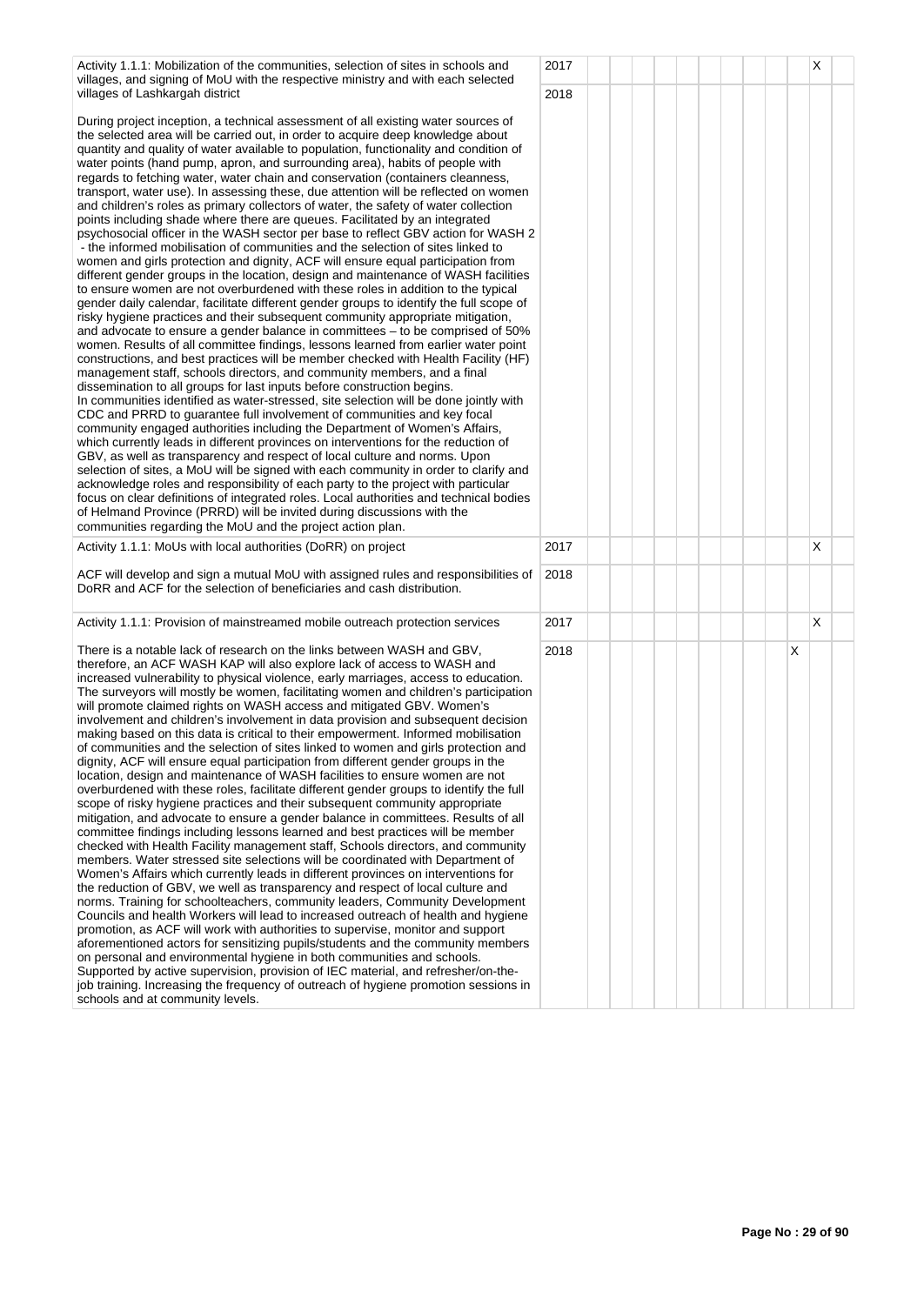Activity 1.1.1: Screening, referral and treatment of SAM and MAM children and malnourished PLW through mobile clinics integrated with psychosocial support and care practices

ACF will directly implement mobile nutrition services in IDP Mukhtar settlement and in other villages outside the camp, composed of one supervisor (medical doctor), two certified Nurses/midwifes, 2 measurers/screeners, 1 for health education and 1 psychosocial officer with the aim of (i) conducting passive case finding of SAM-MAM children (in support to CHWs that ACF will train and supervise), and (ii) delivering SAM, MAM and acute malnutrition PLW treatment at community level integrating psychosocial support and care practices to account for the many barriers including potential social norms acting as barriers (e.g. Mother's in law not supporting exclusive breastfeeding sessions) to accessing such services identified in Helmand.

Mother's in law have been consistently identified during Helmand based GBV workshop and Ghor based Gender Analysis lead by ACF Gender/GBV expert to be consistent triggers in GBV at home level.

Acute malnourished children with medical complications and/or poor appetite who require intensive care it will be referred to an inpatient facility and receive follow up treatment at mobile clinics.

During the consultation child measurement, appetite test, medical consultation, postnatal depression assessment (where needed), assessment of understanding of care practices (where needed), observation of mother-child relationship, distribution of medical and nutritional treatment in line with the national guideline, and referred to any psychoeducation or counselling groups where needed. ACF will be entirely accountable for the performance of this team, and report on the number of children screened, admitted, and OTP and basic general and psychosocial health performance indicators (i.e. number of medical consultations, psychosocial assessments, GBV referrals, cured rate, defaulter rate, progression in care practices, and death rate).

| 2017 |             |                         |                |                         |  |                          |             |                         | $\mathsf{X}^-$ | $\boldsymbol{\mathsf{X}}$ |
|------|-------------|-------------------------|----------------|-------------------------|--|--------------------------|-------------|-------------------------|----------------|---------------------------|
| 2018 | $\mathsf X$ | $\overline{\mathsf{X}}$ | $\overline{X}$ | $\overline{\mathsf{X}}$ |  | $x \mid x \mid x \mid x$ | $\mathsf X$ | $\overline{\mathsf{x}}$ |                |                           |
|      |             |                         |                |                         |  |                          |             |                         |                |                           |
|      |             |                         |                |                         |  |                          |             |                         |                |                           |
|      |             |                         |                |                         |  |                          |             |                         |                |                           |
|      |             |                         |                |                         |  |                          |             |                         |                |                           |
|      |             |                         |                |                         |  |                          |             |                         |                |                           |
|      |             |                         |                |                         |  |                          |             |                         |                |                           |
|      |             |                         |                |                         |  |                          |             |                         |                |                           |
|      |             |                         |                |                         |  |                          |             |                         |                |                           |
|      |             |                         |                |                         |  |                          |             |                         |                |                           |
|      |             |                         |                |                         |  |                          |             |                         |                |                           |
|      |             |                         |                |                         |  |                          |             |                         |                |                           |
|      |             |                         |                |                         |  |                          |             |                         |                |                           |
|      |             |                         |                |                         |  |                          |             |                         |                |                           |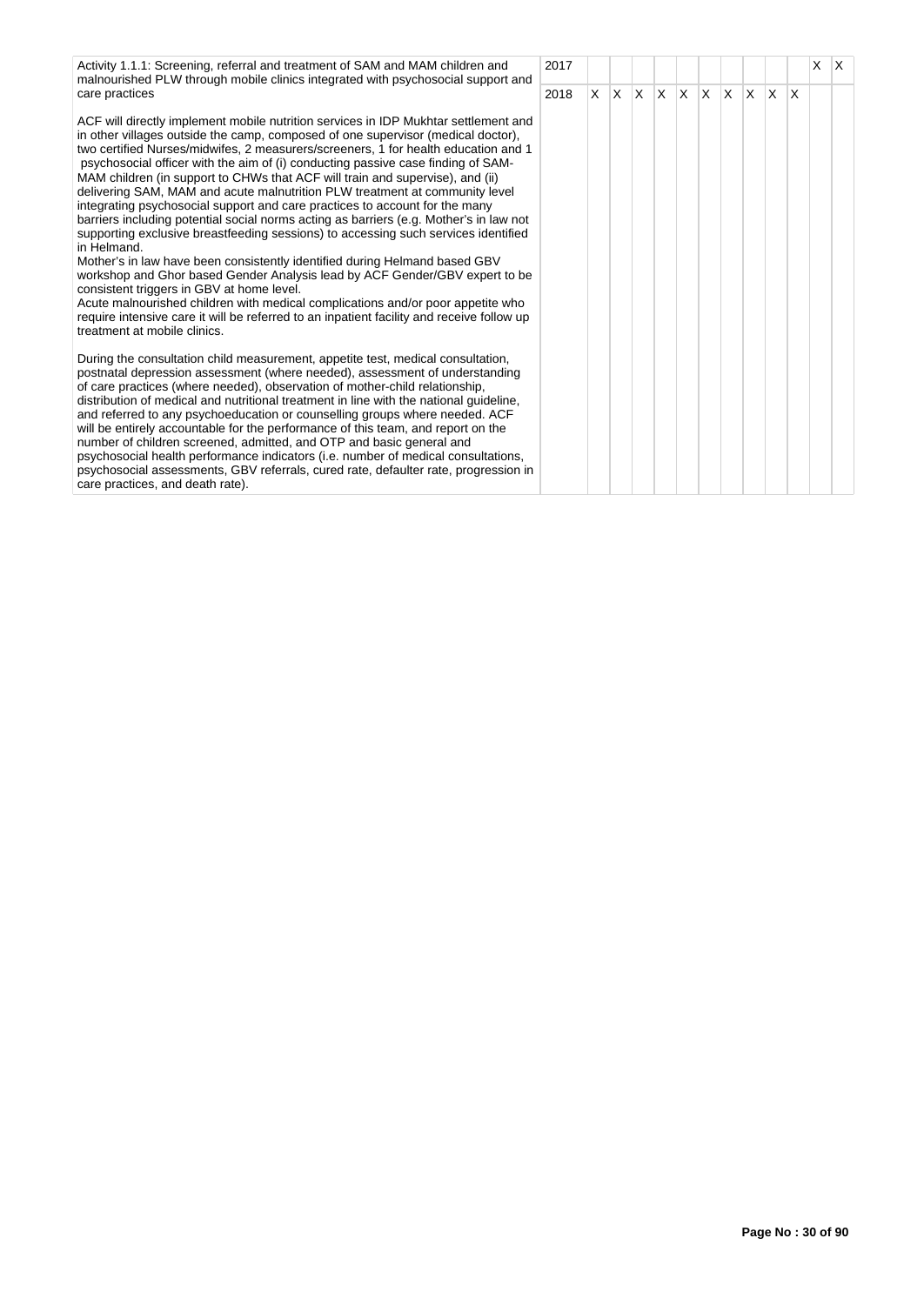| Activity 1.1.2: Construction/Rehabilitation of water sources in schools, health |  |
|---------------------------------------------------------------------------------|--|
| facilities and communities                                                      |  |

The construction/rehabilitation of 21 water sources will take in consideration the characteristics of underground water, and will cover schools, HF and most vulnerable IDPs and host communities with lack or poor access to safe and clean water. The intervention will focus on the rehabilitation of existing water points, according to needs (e.g. physical condition of the water point), suitability of access for different gender groups, and priority ranking of the institutions depending on th number of students. Where no water point exists in the school compound, a new bore well will be constructed. In HF, ACF will rehabilitate the existing water sources, install a solar powered submersible pump for water pumping and ensure that water is available in the key areas including the delivery rooms, toilets, hand washing stations and the clinical laboratory. The design and construction of the water points will be done in consultation with the intended users. The criteria for selecting communities for water point construction will be safe water coverage, considering availability of functional protected water points, as well as the distanc to the water point. In addition, reflecting GBV action for WASH 3, the location of t water points will be in areas that are accessible and safe for all, to that end the decision regarding the location of the new water point will actively involve discussion with all members of the community, and in general no more than 500m from HH. ACF will consider the safety and protection of users (e.g. ideally located near mosques or in the centre of villages to ensure safety of those responsible for water collection – essentially women and children). Rehabilitation activities will entail improving the water points to reduce the possibility/risk of contamination (reinforcement and plastering of well, construction of apron, drainage channel and soak pits, disinfection of the well and installation of hand pump). A water quality analysis before and after rehabilitation of water points will be conducted for all them before handover. ACF will construct/rehabilitate water points with the involvement of the communities, as opposed to sub-contracting the work to private contractors. During implementation, all the unskilled workers will be recruited from the community and for the skilled workers, priority will be given to those based in the communities where the water points are to be rehabilitated/constructed. ACF acknowledges that relying on community mobilization offers multiple advantages: full control on the supply chain and close monitoring of equipment/material use, increased sense of ownership by beneficiaries, acquisition of knowledge by community members on water point infrastructures and subsequent improvement in maintenance. ACF will facilitate community members to have their inputs in the issues concerning the works on the water points. ACF will use its female staff to g to selected HH to collect view of women, who are restricted from attending community meetings. Hiring local people as daily workers will also contribute to supporting community members' income and purchasing power. All the construction/rehabilitation of water points will be monitored by ACF, Shuras and CDCs; as well as provincial technical bodies in addition to the Head of the Department of Women's Affairs (DOWA) in order to ensure the quality of the work and respect of MRRD standards and maintained equity of access for women and girls. At the end of the project, all the structures will be formally handed over to th communities, in the presence of relevant local authorities, again supported by the DOWA to mainstream violence prevention messages on water sources in schools, health facilities and communities, and develop dignity and safety standards speci to each space e.g. different standards for young girls in schools compared to PLV in HF.

Activity 1.1.2: Identification and capacity building of BPHS partners on SMART assessments.

These assessments in close coordination with BPHS IPs will help building their capacity to conduct SMART assessment for their respective provinces in future. On-the-job trainings for BPHS staff, NGOs and local Government will develop a pool of experts in these hard to access areas in country to conduct assessments for their respective program when required after this project. ACF targets 200 people, of which 48 women and 152 men, which includes survey supervisors, tea leaders and data enumerators. Pre and post tests will be conducted to assess the effectiveness of the training in enhancing technical knowledge of enhancing technical knowledge of trainees authorities on SMART Surveys.

Activity 1.1.2: Integrated IMNCI services for children through mobile clinics

The mobile teams will also provide medical treatment for children affected by common and basic illnesses who do not need to be referred to an inpatient facility, and engage the local partner in order to facilitate the referral of children needing admission in therapeutic feeding units or pediatric wards. From the actual project Helmand, an average of 2 consultations per child per year will be done.

|                                                                                                                                      | 2017 |                         |                         |                         |                         |                         |                         |                         |                         |                         |   |                         | $\overline{\mathsf{x}}$ |
|--------------------------------------------------------------------------------------------------------------------------------------|------|-------------------------|-------------------------|-------------------------|-------------------------|-------------------------|-------------------------|-------------------------|-------------------------|-------------------------|---|-------------------------|-------------------------|
|                                                                                                                                      | 2018 | $\overline{\mathsf{X}}$ |                         |                         |                         | $\overline{\mathsf{x}}$ | $\overline{\mathsf{x}}$ | $\overline{\mathsf{x}}$ |                         |                         |   |                         |                         |
| <sup>I</sup>                                                                                                                         |      |                         |                         |                         |                         |                         |                         |                         |                         |                         |   |                         |                         |
| S                                                                                                                                    |      |                         |                         |                         |                         |                         |                         |                         |                         |                         |   |                         |                         |
| ٦e                                                                                                                                   |      |                         |                         |                         |                         |                         |                         |                         |                         |                         |   |                         |                         |
| e                                                                                                                                    |      |                         |                         |                         |                         |                         |                         |                         |                         |                         |   |                         |                         |
|                                                                                                                                      |      |                         |                         |                         |                         |                         |                         |                         |                         |                         |   |                         |                         |
|                                                                                                                                      |      |                         |                         |                         |                         |                         |                         |                         |                         |                         |   |                         |                         |
| e:<br>he                                                                                                                             |      |                         |                         |                         |                         |                         |                         |                         |                         |                         |   |                         |                         |
|                                                                                                                                      |      |                         |                         |                         |                         |                         |                         |                         |                         |                         |   |                         |                         |
| n<br>I<br>r                                                                                                                          |      |                         |                         |                         |                         |                         |                         |                         |                         |                         |   |                         |                         |
|                                                                                                                                      |      |                         |                         |                         |                         |                         |                         |                         |                         |                         |   |                         |                         |
| d                                                                                                                                    |      |                         |                         |                         |                         |                         |                         |                         |                         |                         |   |                         |                         |
|                                                                                                                                      |      |                         |                         |                         |                         |                         |                         |                         |                         |                         |   |                         |                         |
| te                                                                                                                                   |      |                         |                         |                         |                         |                         |                         |                         |                         |                         |   |                         |                         |
| n                                                                                                                                    |      |                         |                         |                         |                         |                         |                         |                         |                         |                         |   |                         |                         |
|                                                                                                                                      |      |                         |                         |                         |                         |                         |                         |                         |                         |                         |   |                         |                         |
|                                                                                                                                      |      |                         |                         |                         |                         |                         |                         |                         |                         |                         |   |                         |                         |
| Ì.                                                                                                                                   |      |                         |                         |                         |                         |                         |                         |                         |                         |                         |   |                         |                         |
| e<br>go                                                                                                                              |      |                         |                         |                         |                         |                         |                         |                         |                         |                         |   |                         |                         |
|                                                                                                                                      |      |                         |                         |                         |                         |                         |                         |                         |                         |                         |   |                         |                         |
|                                                                                                                                      |      |                         |                         |                         |                         |                         |                         |                         |                         |                         |   |                         |                         |
| <s< td=""><td></td><td></td><td></td><td></td><td></td><td></td><td></td><td></td><td></td><td></td><td></td><td></td><td></td></s<> |      |                         |                         |                         |                         |                         |                         |                         |                         |                         |   |                         |                         |
| e                                                                                                                                    |      |                         |                         |                         |                         |                         |                         |                         |                         |                         |   |                         |                         |
| )<br>S,<br>fic                                                                                                                       |      |                         |                         |                         |                         |                         |                         |                         |                         |                         |   |                         |                         |
| Vs                                                                                                                                   |      |                         |                         |                         |                         |                         |                         |                         |                         |                         |   |                         |                         |
|                                                                                                                                      | 2017 |                         |                         |                         |                         |                         |                         |                         |                         |                         |   |                         | X                       |
|                                                                                                                                      | 2018 | X                       |                         |                         |                         |                         |                         |                         |                         |                         |   |                         |                         |
|                                                                                                                                      |      |                         |                         |                         |                         |                         |                         |                         |                         |                         |   |                         |                         |
|                                                                                                                                      |      |                         |                         |                         |                         |                         |                         |                         |                         |                         |   |                         |                         |
| ım<br>e                                                                                                                              |      |                         |                         |                         |                         |                         |                         |                         |                         |                         |   |                         |                         |
|                                                                                                                                      |      |                         |                         |                         |                         |                         |                         |                         |                         |                         |   |                         |                         |
|                                                                                                                                      |      |                         |                         |                         |                         |                         |                         |                         |                         |                         |   |                         |                         |
|                                                                                                                                      | 2017 |                         |                         |                         |                         |                         |                         |                         |                         |                         |   | $\overline{\mathsf{x}}$ | $\overline{\mathsf{x}}$ |
| y,                                                                                                                                   | 2018 | $\mathsf X$             | $\overline{\mathsf{x}}$ | $\overline{\mathsf{X}}$ | $\overline{\mathsf{x}}$ | $\overline{\mathsf{x}}$ | $\overline{\mathsf{X}}$ | $\overline{\mathsf{x}}$ | $\overline{\mathsf{X}}$ | $\overline{\mathsf{x}}$ | X |                         |                         |
| $\mathsf{in}$                                                                                                                        |      |                         |                         |                         |                         |                         |                         |                         |                         |                         |   |                         |                         |
|                                                                                                                                      |      |                         |                         |                         |                         |                         |                         |                         |                         |                         |   |                         |                         |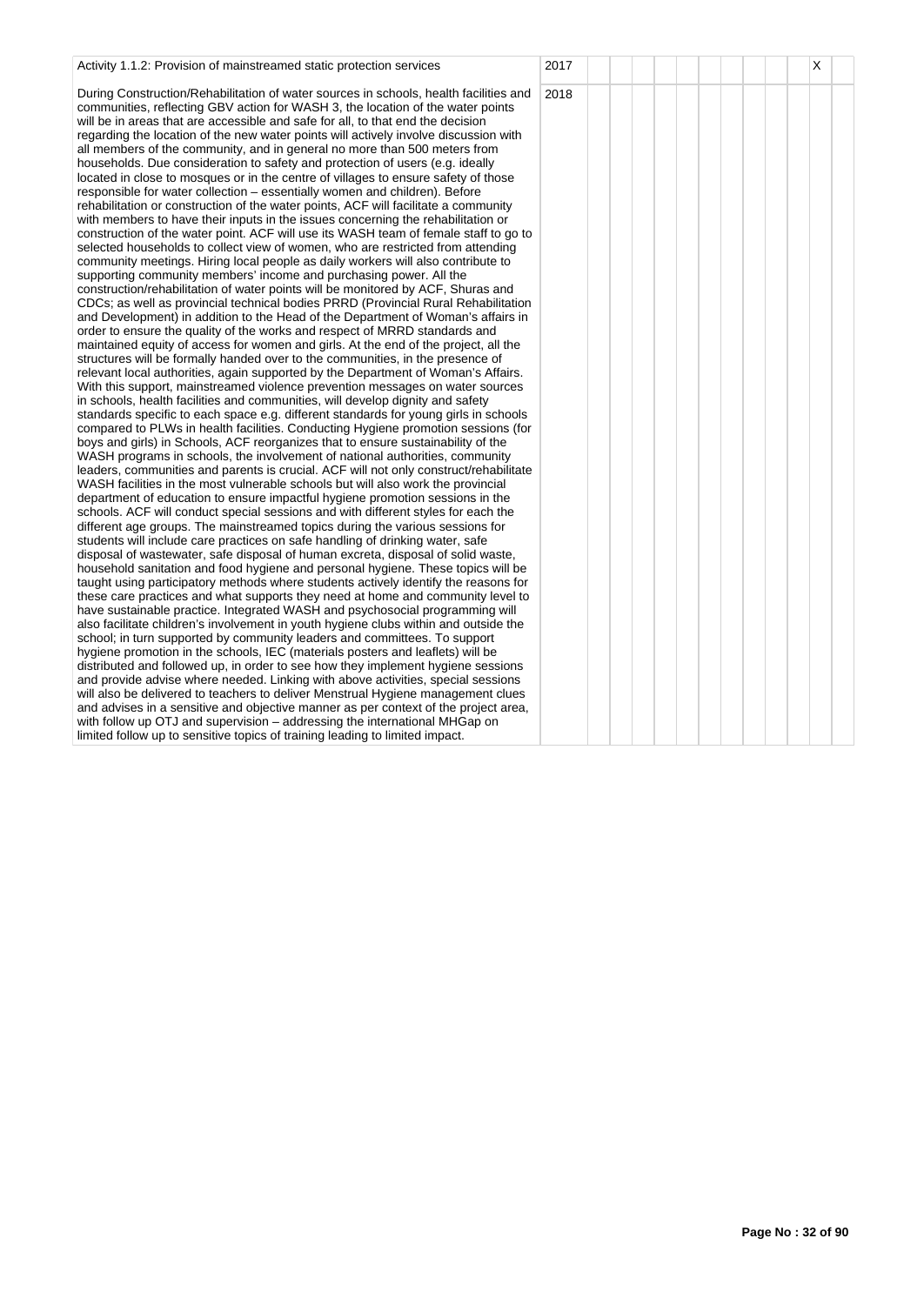| Activity 1.1.2: Selection and registration of food insecure beneficiaries based on                                                                                                                                                                                                                                                                                                                                                                                                                                                                                                                                                                                                                                                                                                                                                                                                                                                                                                                                                                                                                                                                                                                                                                                                                                                                                                                                                                                                                                                                                                                        | 2017 |              |     |  |  |  | X |
|-----------------------------------------------------------------------------------------------------------------------------------------------------------------------------------------------------------------------------------------------------------------------------------------------------------------------------------------------------------------------------------------------------------------------------------------------------------------------------------------------------------------------------------------------------------------------------------------------------------------------------------------------------------------------------------------------------------------------------------------------------------------------------------------------------------------------------------------------------------------------------------------------------------------------------------------------------------------------------------------------------------------------------------------------------------------------------------------------------------------------------------------------------------------------------------------------------------------------------------------------------------------------------------------------------------------------------------------------------------------------------------------------------------------------------------------------------------------------------------------------------------------------------------------------------------------------------------------------------------|------|--------------|-----|--|--|--|---|
| assigned criteria<br>Having identified the need for cash assistance, in response ACF will start the<br>process of screening the prolonged IDPs households and selecting the most<br>vulnerable and eligible prolonged IDPs households for this assistance. The<br>process will be started with screening internal lists (as part of the ERM project).<br>ACF team will do cross check individually, through household visit and<br>administration of HEAT questionnaire based on which ACF will extract the final list<br>of beneficiary households. The cash assistance will be delivered for food insecure<br>prolonged IDPs households' targeted based on vulnerability criteria. To target the<br>prolonged food insecure conflict induced IDPs households who have been staying<br>in Helmand, ACF will apply vulnerably scoring technical using weigh for each<br>vulnerability criteria identified. Then the data collection will be carried out on paper<br>and enter into excel data base, analysis and scoring will be conducted to identify<br>the eligible beneficiaries.<br>The pre identified criteria for selecting prolonged vulnerable households is as<br>followings:<br>1. Status (displaced for more than 6 months up to 2 years),<br>2. Size and composition of the family (large households with more than 8<br>members)<br>3. Female/disabled/headed households<br>4. Households with no working age adults<br>5. Sources of income (no income or earning main income from either borrowing,<br>casual unskilled non-construction labor, begging, casual construction labor, small | 2018 | $\mathsf{X}$ | ΙX. |  |  |  |   |
| business, or others non-specified jobs used as proxy indicator for poverty)<br>6. Households with more than 2 children under 5 years old                                                                                                                                                                                                                                                                                                                                                                                                                                                                                                                                                                                                                                                                                                                                                                                                                                                                                                                                                                                                                                                                                                                                                                                                                                                                                                                                                                                                                                                                  |      |              |     |  |  |  |   |
| 7. Household with more than 1 pregnant woman<br>8. High rCSI of 18 or above scores/ or using more than one food base coping                                                                                                                                                                                                                                                                                                                                                                                                                                                                                                                                                                                                                                                                                                                                                                                                                                                                                                                                                                                                                                                                                                                                                                                                                                                                                                                                                                                                                                                                               |      |              |     |  |  |  |   |
| strategy                                                                                                                                                                                                                                                                                                                                                                                                                                                                                                                                                                                                                                                                                                                                                                                                                                                                                                                                                                                                                                                                                                                                                                                                                                                                                                                                                                                                                                                                                                                                                                                                  |      |              |     |  |  |  |   |
| 9. Household with poor food consumption score<br>10. Households living in shelter with mud walls and tarpaulin roof, or households<br>living in tents                                                                                                                                                                                                                                                                                                                                                                                                                                                                                                                                                                                                                                                                                                                                                                                                                                                                                                                                                                                                                                                                                                                                                                                                                                                                                                                                                                                                                                                     |      |              |     |  |  |  |   |
| 11. Household with less than 3 weeks food stock                                                                                                                                                                                                                                                                                                                                                                                                                                                                                                                                                                                                                                                                                                                                                                                                                                                                                                                                                                                                                                                                                                                                                                                                                                                                                                                                                                                                                                                                                                                                                           |      |              |     |  |  |  |   |
| 12. Households with more than 1 elderly person<br>13. Households with more than 1 disabled person<br>14. Households with more than 1 chronically ill person                                                                                                                                                                                                                                                                                                                                                                                                                                                                                                                                                                                                                                                                                                                                                                                                                                                                                                                                                                                                                                                                                                                                                                                                                                                                                                                                                                                                                                               |      |              |     |  |  |  |   |
|                                                                                                                                                                                                                                                                                                                                                                                                                                                                                                                                                                                                                                                                                                                                                                                                                                                                                                                                                                                                                                                                                                                                                                                                                                                                                                                                                                                                                                                                                                                                                                                                           |      |              |     |  |  |  |   |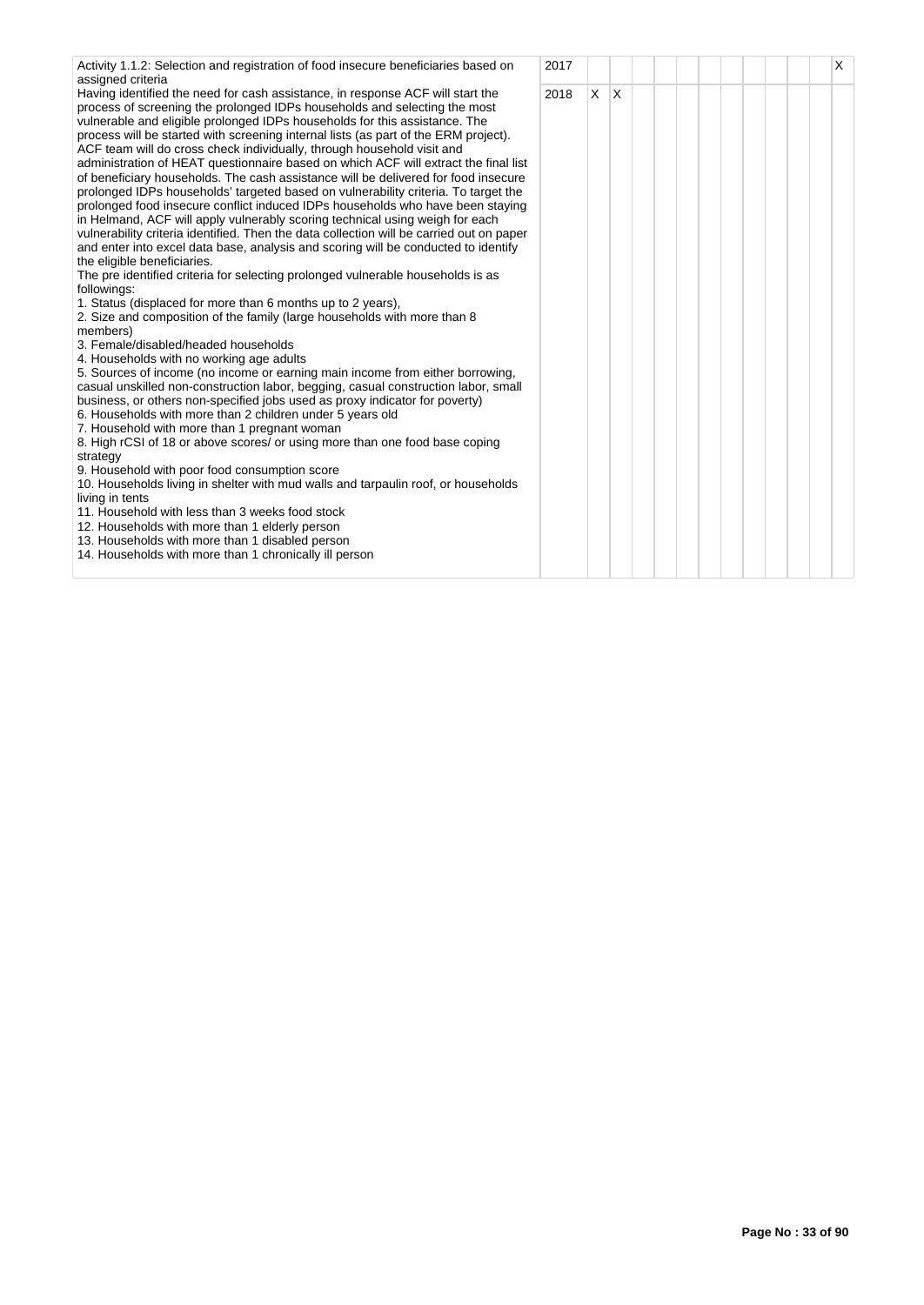Activity 1.1.3: Cash assistance to food insecure prolonged IDP HH in Lashkargah district, Helmand province

Once the eligible beneficiaries based on vulnerability scoring techniques are identified for this intervention, ACF will disburse the cash in two months. The market systems continue to function in targeted area of Helmand. Cash has been proven an effective tool to deliver aid in a way that empowers vulnerable people to meet their needs with mainstreamed protection supported by an integrated psychosocial officer to ensure more flexibility, dignity and choice. In addition, cash transfer programming supports local markets and stimulate trade. ACF has advocated for the use of cash transfers as an emergency response and have been appropriate and successful due to its suitability in terms of community acceptance, market access and capacities, and availability of various transfer mechanisms. However, ACF is aware and commits to mitigate risks women and girls where cash is distributed.

ACF has a long experience and experienced staff in CBI sector. Moreover, ACF implemented numerous projects in different provinces of Afghanistan. In order to avoid duplication, ACF will consult and coordinate with DoRR and active NGOs in Helmand. Furthermore, ACF has maintained and strengthened regular coordination and communication with OCHA regional offices, regional/national clusters and other partners working in Helmand.

The new field staff to be recruited will undergo series of training and orientations on the project objectives and technical inputs, including protection in emergency and mainstreamed protection in FSL. ACF will hire female staff to be engaged in the fieldwork and conduct the beneficiary verification and post distribution monitoring surveys (PDM will be led by an independent MEAL unit, with the assistance of female project staff) to mitigate exposure to risks for women and girls during data collection thus ensuring the female voice is represented and integrated to program activities. Traditional beliefs are very strong in the rural population in Helmand, male staff cannot survey and contact female member of households. ACF has been conducting market surveillance under ERM and CHF project in Helmand province concerning supply and price conditions that has confirmed the availability of food and NFIs. As items were found to be available in sufficient quantity and at affordable prices. Lashkargah, being the province capitals, host a major market that continues to function even during massive conflict around Lashkargah city. This led to the adoption of a CBI approach for the IDPs against in-kind assistance. The CBI modality chosen for this intervention is DIRECT CASH to be provided to the beneficiaries using the existing Hawala system. There will be two tranches for cash distribution for each beneficiary household selected: The cash distribution will take place after beneficiaries are identified based on assigned vulnerability criteria and vulnerability scoring techniques. ACF has aligned the amount to the FSAC standard package of 2,100 Kcal/person/day (i.e.180 USD per HH for a total of 2 months covered). The cash will be distributed in two installments covering their 2 months food needs. 1,000 food insecure prolonged conflict IDPs households of Helmand will benefit from this UCT activity. Delivery of cash to the beneficiaries will be through the existing Hawala system (with presence of ACF staffs), an informal remittance system, prevalent and effective in the country and in Helmand province. ACF has been using the Hawala system since 2008. A distribution plan will be developed to include the scheduling, cash distribution points taking careful consideration on security, mitigate risks, and not to disrupt market prices. ACF will be conducting monthly price monitoring on the markets to monitor the impact of the intervention and potential inflation of prices.

|                | 2017 |                         |                         |  |  |  |  |  |
|----------------|------|-------------------------|-------------------------|--|--|--|--|--|
|                | 2018 | $\overline{\mathsf{x}}$ | $\overline{\mathsf{x}}$ |  |  |  |  |  |
| ı              |      |                         |                         |  |  |  |  |  |
| $\overline{a}$ |      |                         |                         |  |  |  |  |  |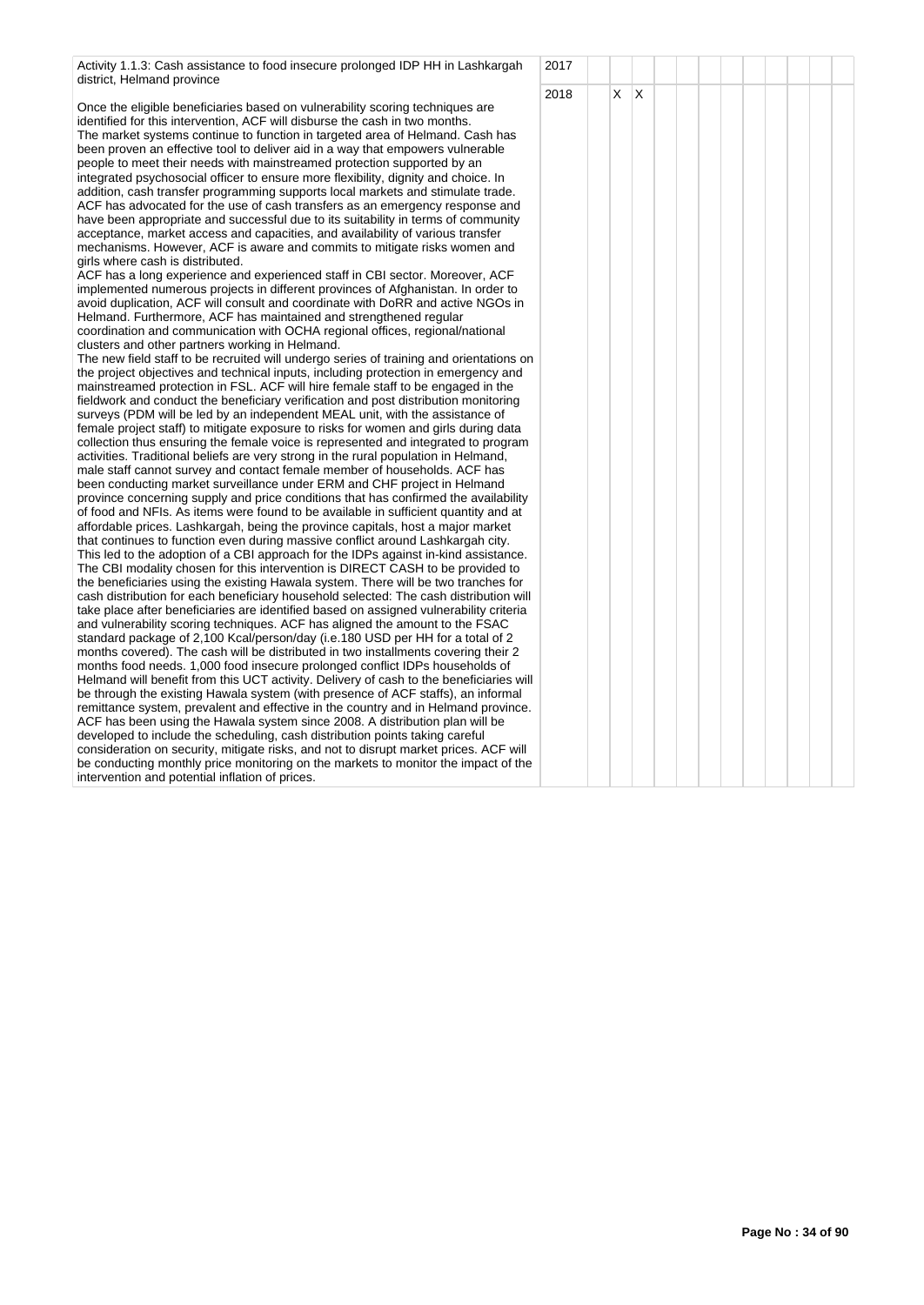Activity 1.1.3: Conduct 8 multi-sectoral assessments (SMART) and 2 Rapid SMART assessments in 8 targeted provinces of Afghanistan.

Implementation of 8 multi-sectoral assessments (Nutrition, WASH, Health and FSL) and 2 Rapid SMART by partner with technical support from ACF as part of its new capacity building strategy, ACF will seek to empower and support partners to take the lead on the process of SMART implementation, from the methodology, questionnaire, sampling to data collection, entry, analysis and preliminary report writing. The 8 multi-sectoral assessments will be implemented in hard to reach provinces and as per the Public Nutrition Department request, they will cover the entire provinces of Faryab, Ghazni, Kunar, Kunduz, Nangarhar, Paktika, Uruzgan and Zabul. As for the Rapid SMART, they will be implemented in hard to reach provinces according to needs identified.

During the previous project, ACF staff was acting as SMART Manager, directly providing training to supervisors and enumerators in the field, although with compulsory participation of senior level partners, field staff in a bid to enhance their capacity. Under the proposed project, ACF will engage the SMART Managers and members of the AIM-WG trained during the previous project to strongly participate to and implement the surveys, with ACF acting as technical backstop. Following the formal training provided to partner's nutrition field staff at central level, ACF will provide field-level practical training to Survey Managers for the implementation of one SMART survey in their province. Capacitated during the formal training, Survey Managers will be supported to take the lead and conduct the 7 days theoretical training for enumerators and supervisors led by the partner Survey Manager, with job shadowing by ACF SMART experts. Partner Survey Manager will also be responsible for planning field work and supervising data collection, including quality checks, and data entry on ENA software. ACF considered that a SMART survey requires the mobilization of 6 supervisors, 6 team leaders, and 12 enumerators (2 enumerators per team, 1 male and 1 female when possible) plus one Public Nutrition Officer/MoPH from each province. The number of staff actually targeted will be verified against attendance lists to the SMART training, and daily worker payment sheets that the partner will provide to ACF at the end of the survey to justify expenses.

Activity 1.1.3: Distribution of 570 Bio Sand Filters (BSF) to selected households and training on operation and maintenance, with a particular focus on femaleheaded households.

According to ACF experience, the Bio Sand Filter is the most suitable Household Water treatment (HWT) in this context. Since 2015, ACF has distributed 3,710 BSFs in Helmand. The Bio-Sand-Filters will be locally produced, and assembled by ACF technical team following established technical design standards. After having thoroughly checked their quality the BSFs, ACF technical team will then install the BSFs in targeted families' houses, and train recipients on how to operate and maintain them. Experience gained by ACF in promoting this technique in Afghanistan shows BSFs are one of the most cost-efficient options to improve access to safe water, with the following advantages: (i) easy operation and maintenance not associated with any cost, (ii) long life-span (ACF distributes metallic galvanized BSFs) and capacity to provide clean water for many years (40- 80 liters daily and 10 years life expectancy). The provision of BSF will guarantee a better quality of the water especially for women as they use also for personal hygiene, decreasing their exposure to water related diseases. This approach is a further dimension of WASH and psychosocial integration, and will proactively respond to the physical risks and threats accessing water and other sanitation facilities can present for women (ACF Gender Analysis 2017). Households will be prioritized according to their vulnerabilities, with a specific focus on cumulative and compound vulnerabilities such as female-headed households with limited or no income. The rationale for distributing BSF is as follow: (i) poor quality of the water collected from the wells (very often salty or contaminated by E.Coli), forcing individuals to fetch water from unsafe sources (river, channel ,unprotected kanda/karez ,water pond, etc.), (ii) difficulty of providing safe and clean water from boreholes and hand dug wells in areas where water is scarce and digging/drilling is associated with high costs (need to go very deep), and (iii) population pressure on water sources linked to population migration and displacement, where numbers of users and frequency of use exceeds the operational capacity of the water point (like in Lashkargah), creating queues and breakdowns of the pump, forcing again families to fetch from unprotected sources of water. Considering (i) the high density of population in Helmand linked to economic migration and conflict induced displacement, (ii) the high rate of non-functional water points, reflecting poor capacity for maintenance, and (iii) the local geology (few springs and deep water table), Therefore, in a bid to durably improve access to safe water and reduce incidence of water borne diseases, ACF will continue the distribution of BSFs to households.

| 2017 |                |                         |                |                         |            |                         |  |  |  |
|------|----------------|-------------------------|----------------|-------------------------|------------|-------------------------|--|--|--|
| 2018 |                | $\overline{\mathsf{x}}$ | $\mathsf X^-$  | $\overline{\mathsf{x}}$ | $x \mid x$ | $\overline{\mathsf{x}}$ |  |  |  |
| 2017 |                |                         |                |                         |            |                         |  |  |  |
| 2018 | $\overline{X}$ | $\overline{\mathsf{x}}$ | $\overline{X}$ | $\mathsf X$             |            |                         |  |  |  |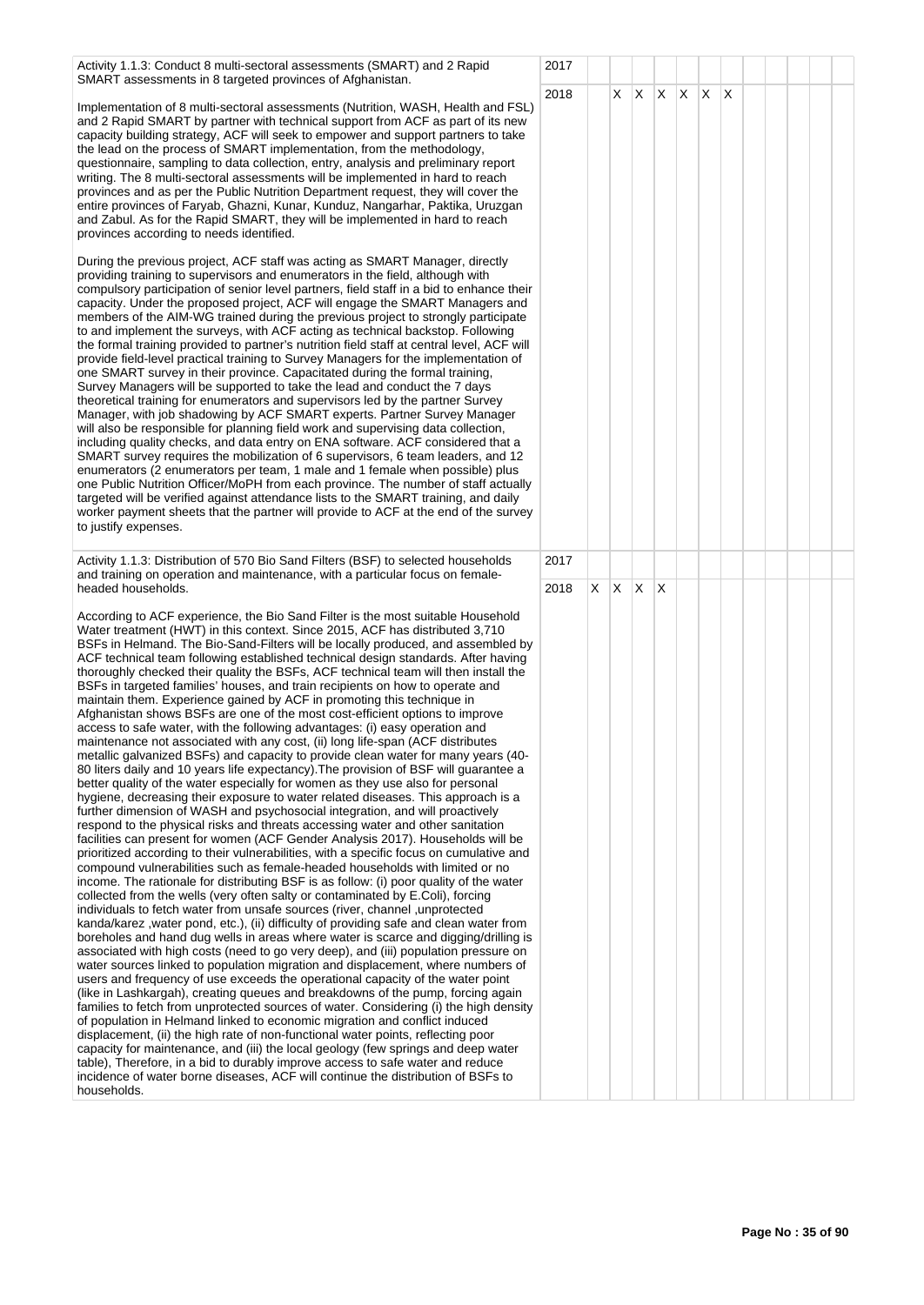| Activity 1.1.3: IYCF message given through mobile clinics                                                                                                                                                                                                                                                                                                                                                                                                                                                                                                                                                                                                                                                                                                                                                                                                                                                                                                                                                                                                                                                                                                                                                                                                                                                                                                                                                                                                                                                                                                                                                                                                                                                                                                                                                                                                                                                                                                                                                                                                                                                                                                                                                                                                                                                                                                                                                                                                                                                                                                                                                                                                                                                                                                                                                                                                                                                                                                                                                                                                                                                                                                                                                                                   | 2017 |    |              |              |   |    |   |                 |   |              |              | $X \mid X$ |   |
|---------------------------------------------------------------------------------------------------------------------------------------------------------------------------------------------------------------------------------------------------------------------------------------------------------------------------------------------------------------------------------------------------------------------------------------------------------------------------------------------------------------------------------------------------------------------------------------------------------------------------------------------------------------------------------------------------------------------------------------------------------------------------------------------------------------------------------------------------------------------------------------------------------------------------------------------------------------------------------------------------------------------------------------------------------------------------------------------------------------------------------------------------------------------------------------------------------------------------------------------------------------------------------------------------------------------------------------------------------------------------------------------------------------------------------------------------------------------------------------------------------------------------------------------------------------------------------------------------------------------------------------------------------------------------------------------------------------------------------------------------------------------------------------------------------------------------------------------------------------------------------------------------------------------------------------------------------------------------------------------------------------------------------------------------------------------------------------------------------------------------------------------------------------------------------------------------------------------------------------------------------------------------------------------------------------------------------------------------------------------------------------------------------------------------------------------------------------------------------------------------------------------------------------------------------------------------------------------------------------------------------------------------------------------------------------------------------------------------------------------------------------------------------------------------------------------------------------------------------------------------------------------------------------------------------------------------------------------------------------------------------------------------------------------------------------------------------------------------------------------------------------------------------------------------------------------------------------------------------------------|------|----|--------------|--------------|---|----|---|-----------------|---|--------------|--------------|------------|---|
| The current majority of admissions into nutrition programs are children aged 2<br>years or less. There is a gap on the successful dissemination of key messages on<br>the 1,000 days (7 ENA, including IYCF). ACF integrated programming will<br>strengthen the methodology for dissemination through more participatory and<br>psychosocial methods and the purposive targeting of key groups including<br>husbands, fathers and mothers-in-law as a mitigation strategy against GBV at<br>household level where otherwise the mother trained would be entirely responsible<br>for transferring knowledge to the household and sustaining IYCF related household<br>behavior change. These messages will be delivered during specialized<br>psychoeducation sessions on care practices during mobile clinic activity.<br>The messages will include topics on maternal and personal health care, infant and<br>young child feeding including exclusive breastfeeding, and health care<br>complemented with corresponding topics on mother self-care (using this specific<br>module as a means of distribution on GBV awareness), mother-child attachment,<br>balance food preparation and person and home hygiene. A system of messages,<br>building on previous sessions, will be organized every week targeting all<br>caretakers accessible including those with the child independent form IMCI<br>consultation or nutrition program.<br>Addressing the Mental Health Gap in education and training from a global mental<br>health and psychosocial services (MHPSS) perspective, during follow up, if the<br>mother requests or indicates further supports/training is needed. Or if integrated<br>Health, Nutrition and Psychosocial team identify additional or ongoing need, further<br>appropriate support by specialized education will be provided. Where the ongoing<br>need or additional need is rapidly contributing to infant's reduced or stagnant<br>weight, the infant will be referred to the therapeutic feeding unit at the hospital<br>immediately, while the mother is supported.                                                                                                                                                                                                                                                                                                                                                                                                                                                                                                                                                                                                                                                                                                                                                                                                                                                                                                                                                                                                                                                                                                                                   | 2018 | X. |              | $X \times X$ |   | X. |   | $X$ $X$ $X$ $X$ |   |              | $\mathsf{X}$ |            |   |
| Activity 1.1.4: Establishment/reinforcement of WSUCs, mechanics and caretakers                                                                                                                                                                                                                                                                                                                                                                                                                                                                                                                                                                                                                                                                                                                                                                                                                                                                                                                                                                                                                                                                                                                                                                                                                                                                                                                                                                                                                                                                                                                                                                                                                                                                                                                                                                                                                                                                                                                                                                                                                                                                                                                                                                                                                                                                                                                                                                                                                                                                                                                                                                                                                                                                                                                                                                                                                                                                                                                                                                                                                                                                                                                                                              | 2017 |    |              |              |   |    |   |                 |   |              |              |            |   |
| ACF will facilitate the establishment and/or support of water committees (one per<br>targeted village or per school supported by the psychosocial officer to ensure<br>different needs are properly voiced with sensitized monitoring and capacity<br>building), who will be responsible for the overall organization, planning, and<br>supervision of the operation and maintenance of the public water points, to<br>promote the sustainability of the intervention. Low maintenance was identified<br>during several ACF WASH surveys as one of the main barriers to accessing safe<br>water for targeted communities. To strengthen the capacity of communities on<br>operation and maintenance of water point, ACF will establish/reinforce the Water<br>and Sanitation Users Committees (WSUCs), ensuring the presence of female<br>members as foreseen by MRRD policies. ACF will coordinate with PRRD and CDC<br>members to ensure that WSUC members are selected from the respective villages<br>the water points are situated. The water committees will be trained on water point<br>management and involved during activities implementation in order to ensure<br>sustainability. The WSUCs will also be supplied with spare parts and tools to<br>guarantee the repair of the hand-pumps. The training will include operation and<br>maintenance of the hand pump, environmental hygiene of the water point,<br>coordination with community members to contribute to the maintenance of the<br>community water point. In schools, guards, cleaners, selected members from the<br>community, the responsible teachers or health facility staff will be trained on the<br>operation and maintenance of the pump. Mechanic and caretakers will be trained<br>according to their competences and technical skills, and equipped with tools for<br>maintenance (broom, bucket, shovel, and trowel - for caretakers) and repair<br>(spanners, hacksaw, glue, sand paper, finishing tools, etc. - for mechanics).<br>Responsible for planning and overseeing maintenance and repair operations, the<br>WSUC will also be equipped with spare parts (PVC pipes and sockets, rods,<br>centralizers, valves and rubbers, etc.) - which donation will be formalized into a<br>Memorandum of Understanding with the Community development Committee<br>(CDC). Under protection, utilising CDC as a means of distribution on GBV with info<br>sharing on available resources within the local community related to GBV proactive<br>(e.g. anti-violence messages available at water points) and reactive support (ACF<br>psychosocial counselling service for GBV cases), sensitizations for disaggregated<br>gender groups on GBV issues related to water access including general workshops<br>on lack of safe WASH causes up to 50% of malnutrition creating burdens for<br>families and communities and specialized sessions for key groups on lack of clean<br>water for PLWs where there is no equal access or balanced distribution of water<br>increases risk for hookworm infestation leading to reduced health and survival<br>rates of both mother and child, and engaging communities on the topic under<br>overall WASH work. | 2018 |    |              |              | X | Χ  | Х |                 |   |              |              |            |   |
| Activity 1.1.4: Implementation of integrated programming                                                                                                                                                                                                                                                                                                                                                                                                                                                                                                                                                                                                                                                                                                                                                                                                                                                                                                                                                                                                                                                                                                                                                                                                                                                                                                                                                                                                                                                                                                                                                                                                                                                                                                                                                                                                                                                                                                                                                                                                                                                                                                                                                                                                                                                                                                                                                                                                                                                                                                                                                                                                                                                                                                                                                                                                                                                                                                                                                                                                                                                                                                                                                                                    | 2017 |    |              |              |   |    |   |                 |   |              |              |            | X |
| Mental Health and Care Practices (MHCP) department will conduct coordinated<br>implementation of integrated programming with psychosocial and care practices<br>components and conduct trainings and program design support for any<br>implementing actor on psychosocial counselling services including the support for<br>integrated psychosocial officer in Water, Sanitation and Hygiene (WASH),<br>Emergency, Monitoring, Evaluation, Accountability and Learning (MEAL) and Food<br>Security and Livelihood (FSL) departments.                                                                                                                                                                                                                                                                                                                                                                                                                                                                                                                                                                                                                                                                                                                                                                                                                                                                                                                                                                                                                                                                                                                                                                                                                                                                                                                                                                                                                                                                                                                                                                                                                                                                                                                                                                                                                                                                                                                                                                                                                                                                                                                                                                                                                                                                                                                                                                                                                                                                                                                                                                                                                                                                                                        | 2018 | X. | $\mathsf{X}$ | $\mathsf{X}$ | X | X  | X | $\mathsf{X}$    | X | $\mathsf{X}$ | $\times$     |            |   |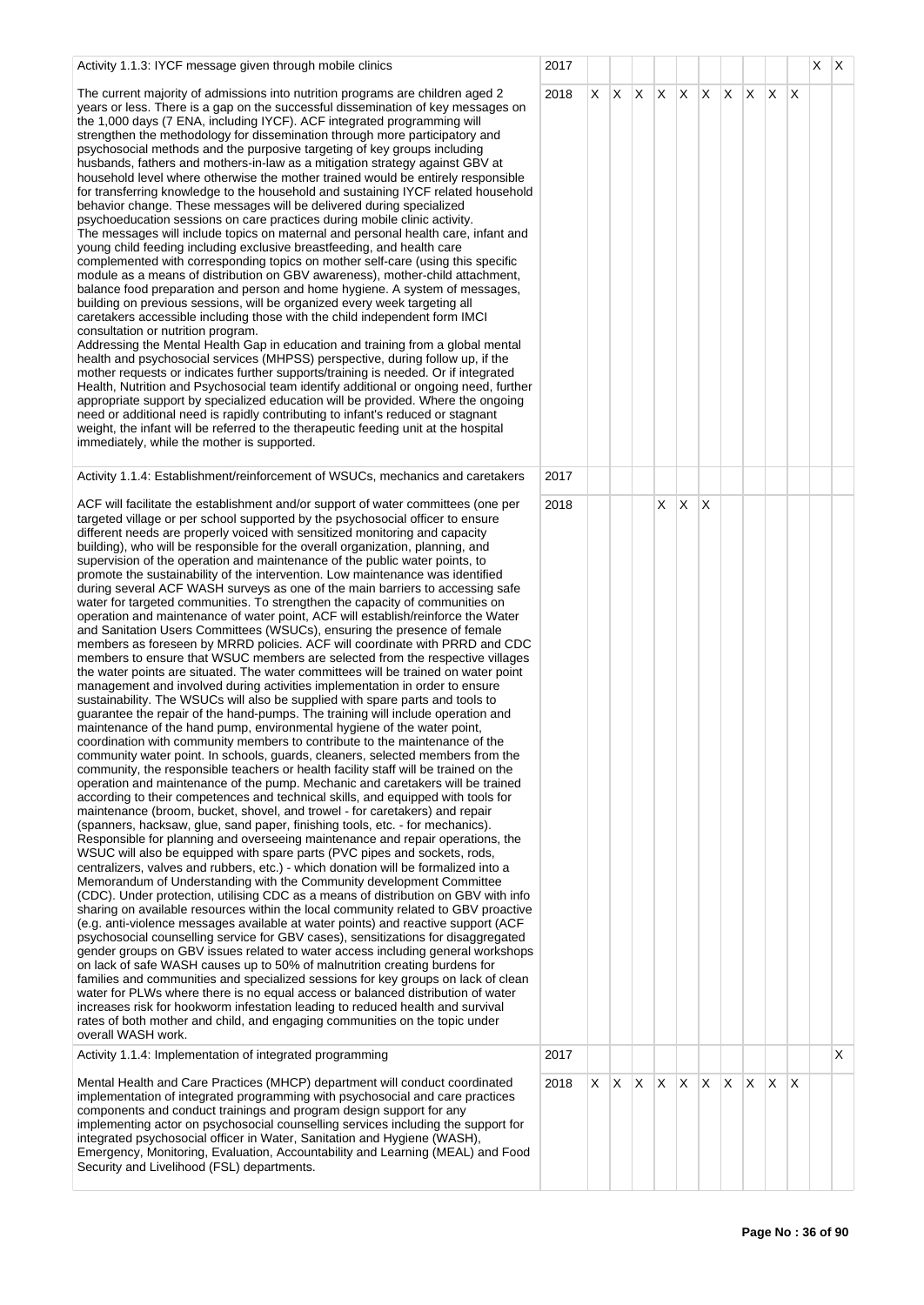| Activity 1.1.4: Post cash distribution monitoring survey                                                                                                                                                                                                                                                                                                                                                                                                                                                                                                                                                                                                                                                                                                                                                                                                                                                                                                                                                                                                                                                                                                                                                                                                                                                                                                                                                                                                                                                                                                                                                                                                                                                                                                                                                                                                                                                                                                                                                                                                                    | 2017 |    |              |   |   |    |   |  |  |
|-----------------------------------------------------------------------------------------------------------------------------------------------------------------------------------------------------------------------------------------------------------------------------------------------------------------------------------------------------------------------------------------------------------------------------------------------------------------------------------------------------------------------------------------------------------------------------------------------------------------------------------------------------------------------------------------------------------------------------------------------------------------------------------------------------------------------------------------------------------------------------------------------------------------------------------------------------------------------------------------------------------------------------------------------------------------------------------------------------------------------------------------------------------------------------------------------------------------------------------------------------------------------------------------------------------------------------------------------------------------------------------------------------------------------------------------------------------------------------------------------------------------------------------------------------------------------------------------------------------------------------------------------------------------------------------------------------------------------------------------------------------------------------------------------------------------------------------------------------------------------------------------------------------------------------------------------------------------------------------------------------------------------------------------------------------------------------|------|----|--------------|---|---|----|---|--|--|
| One month after the distribution of cash, ACF MEAL team will carry a Post Cash<br>Distribution Monitoring on a representative, randomly selected sample of<br>beneficiaries in the area of the project. An independent MEAL unit will lead post-<br>distribution monitoring, with the assistance of female project staff. The PDM will<br>assess beneficiary satisfaction towards (i) the quantity of cash received, (ii) the<br>timeliness of the distribution, (iii) the organization of the distribution, (iii) the cash<br>usage, (iv) complaints and concern of beneficiaries. Results will be used to<br>evaluate the quality of targeting (the level of use of the cash can be used as proxy<br>indicator to understand whether the project effectively targeted the most vulnerable<br>prolonged IDPs households), effectiveness of the intervention in responding to<br>priority needs of targeted families (same comment), and support a short lesson<br>learnt document to serve for future implementation of similar project.<br>For PDM, 106 beneficiaries, representing 10% of the targeted beneficiaries as<br>representative sample, will be selected for the interview. The sample size was<br>drawn using a confidence level of 95% and a confidence interval of 9. This is the<br>minimum percentage that ACF will include in the sampling for the PDMs to be<br>conducted.<br>A baseline survey will be conducted during the beneficiary selection in order to<br>determine the current food security situation and conditions of the population. A<br>Final survey together with PDM will be undertaken to compare with the baseline<br>data, and to measure the impact of the project on beneficiaries. The baseline and<br>final survey will contains food security indicators (i.e. FCS, rCSI and food stock).                                                                                                                                                                                                                                      | 2018 | X. | $\mathsf{X}$ |   |   |    |   |  |  |
| ACF has already started utilizing the PDM tool recently created by the Afghanistan<br>Cash Voucher Working Group, endorsed by the ICC, and will submit a PDM report<br>to the CHF and further sharing with the Afghanistan Cash Voucher Working Group<br>and the Clusters.                                                                                                                                                                                                                                                                                                                                                                                                                                                                                                                                                                                                                                                                                                                                                                                                                                                                                                                                                                                                                                                                                                                                                                                                                                                                                                                                                                                                                                                                                                                                                                                                                                                                                                                                                                                                  |      |    |              |   |   |    |   |  |  |
| Activity 1.1.4: Production and dissemination of 8 integrated and 2 rapid SMART<br>Survey reports                                                                                                                                                                                                                                                                                                                                                                                                                                                                                                                                                                                                                                                                                                                                                                                                                                                                                                                                                                                                                                                                                                                                                                                                                                                                                                                                                                                                                                                                                                                                                                                                                                                                                                                                                                                                                                                                                                                                                                            | 2017 |    |              |   |   |    |   |  |  |
| Production and dissemination of reports through National and Sub-national<br>Clusters. Processing of shadowing partner's Survey Manager will extend to<br>preliminary report writing for ACF SMART experts will provide continuous hands-on<br>support. Considering the advanced technical knowledge required for writing the full<br>report. ACF will keep the lead on writing the full report, while working in close<br>collaboration and inputs/review/validation with partners. This will ensure timely<br>production and dissemination of the report to the Nutrition Cluster.<br>As co-chair of the AIM-WG, ACF has worked in 2014-17 on establishing quality<br>assurance mechanisms for SMART and Rapid SMART data, the aim is to ensure<br>the existence of a formalized and cluster-approved feedback system and process<br>of validation of nutrition data produced under SMART and Rapid SMARTs by a<br>restricted pool of experts. In line with this approach, and following the current<br>process of validation, results of the SMART and Rapid SMARTs, after validation by<br>ACF and partners, will be presented to the AIM-WG, for review and endorsement.<br>Upon validation by the AIM-WG, reports will be disseminated through the Clusters.<br>For integrated SMART surveys, a preliminary report will be released one week<br>after the completion of the data collection, while the final report will be shared<br>within one month through the AIM-WG. For Rapid SMARTs, the report will be<br>produced and shared within a week. As partners will be more involved than before<br>in report writing (until the preliminary report stage), and will have more ownership<br>of the overall survey, results will be jointly presented to the AIMWG, and to the<br>Cluster by ACF and the partner. Acknowledging the need to channel the results<br>down to the provincial level, ACF will encourage partners to disseminate the report<br>at sub- national level, through the Provincial Clusters and relevant health and<br>nutrition authorities. | 2018 | X. | X.           | X | X | X. | X |  |  |
| Activity 1.1.5: Chlorination and water analysis of water points and Bio Sand Filters                                                                                                                                                                                                                                                                                                                                                                                                                                                                                                                                                                                                                                                                                                                                                                                                                                                                                                                                                                                                                                                                                                                                                                                                                                                                                                                                                                                                                                                                                                                                                                                                                                                                                                                                                                                                                                                                                                                                                                                        | 2017 |    |              |   |   |    |   |  |  |
| The quality of water will be tested at each water point constructed or rehabilitated<br>in the schools and communities, as per MRRD standards and protocols upon<br>completion of the work and before installation of the hand pump. Analysis consists<br>in pH, turbidity (NTU), electro-conductivity $(\mu S)$ and bacteriological tests (E.Coli),<br>sampling three times for each test. The water points will be chlorinated as required<br>and tested one month after the intervention. At household level, ACF team will<br>analyse the quality of water on a sample of BSFs beneficiaries (10%), one month<br>after the installation, using three samples in the inlet (fetched water) and three after<br>the treatment (drinking water), in order to verify the functionality of the BSF and its<br>efficiency as household water treatment device. A total of 99 water samples will be<br>analysed (57 for BSF and 42 samples for water points constructed or rehabilitated).                                                                                                                                                                                                                                                                                                                                                                                                                                                                                                                                                                                                                                                                                                                                                                                                                                                                                                                                                                                                                                                                                      | 2018 |    | X.           | X |   | XX |   |  |  |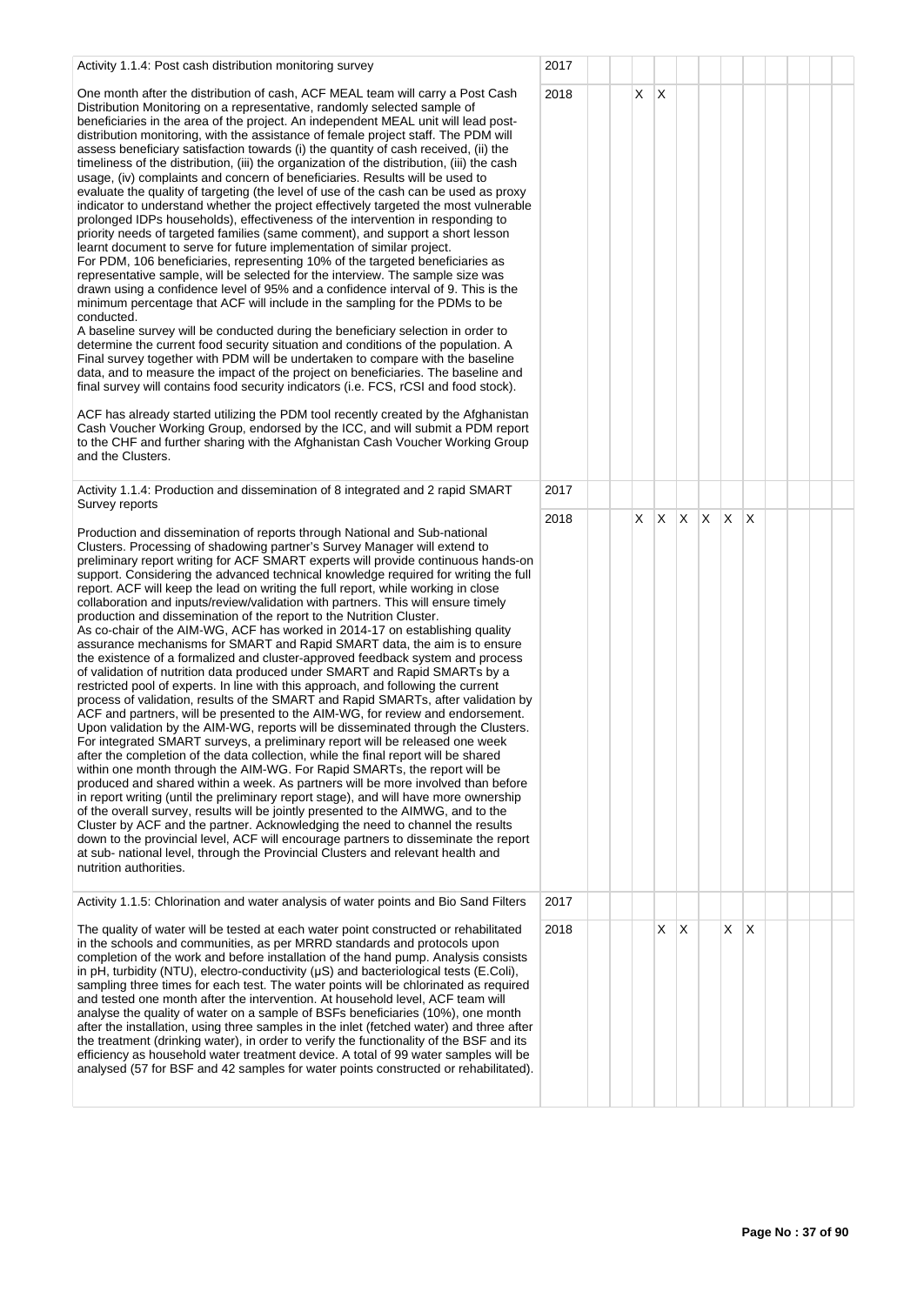| Activity 1.1.5: Conducting psychosocial education and/or counselling sessions                                                                                                                                                                                                                                                                                                                                                                                                                                                                                                                                                                                                                                                                                                                                                                                                                                                                                                                                                                                                                                                                                                                                                                                                                                                                                                                                        | 2017 |   |     |                         |              |              |     |              |     |              |   |    | X            |
|----------------------------------------------------------------------------------------------------------------------------------------------------------------------------------------------------------------------------------------------------------------------------------------------------------------------------------------------------------------------------------------------------------------------------------------------------------------------------------------------------------------------------------------------------------------------------------------------------------------------------------------------------------------------------------------------------------------------------------------------------------------------------------------------------------------------------------------------------------------------------------------------------------------------------------------------------------------------------------------------------------------------------------------------------------------------------------------------------------------------------------------------------------------------------------------------------------------------------------------------------------------------------------------------------------------------------------------------------------------------------------------------------------------------|------|---|-----|-------------------------|--------------|--------------|-----|--------------|-----|--------------|---|----|--------------|
| Workshops employing adult education models will roll out staged modules on<br>psychosocial and care practices, and protection to local partners and/or<br>coordinated agencies operating in the area. To maximize learning and<br>development for participants, numbers of participants per workshop will be capped<br>at 20 participants per group, with a ratio of 2 trainers to 20 participants.<br>To support the move of the theoretical training content to practical application at<br>field level, ACF master trainers will also train all APA managers in a two-day<br>orientation training on the core components partner, coordinated and ACF staff are<br>inducted on. On-the-job mentoring and support for facilities and healthcare<br>providers who have received training will then be implemented. Each facility where<br>the partner is providing psychosocial counselling that has been trained will be<br>visited at least twice for comprehensive post-training follow-up, mentoring and on-<br>the-job training during the project. Following post training visits and midline project<br>evaluation (as part of a broader monitoring, evaluation, learning and accountability<br>plan), ACF master trainers will also organize refresher trainings for a percentage of<br>trained staff targeting those who receive the lowest marks during post-training<br>visits across the two provinces. | 2018 | X | ΙX. | $\mathsf{X} \mathsf{X}$ |              | $\mathsf{X}$ | IX. | $\mathsf{X}$ | IX. | $\mathsf{X}$ | X |    |              |
| In addition, where cases of GBV are identified, a response team integrated within<br>the Health team made up of psychosocial counselling staff managed by the<br>psychosocial coordinating officer will provide group and individual counselling at<br>field level securely with best practice responses including 1) warmth and<br>acceptance, 2) emotional and practical support within a safe environment, 3)<br>technical understanding of psychological impact of GBV, 4) validation on all<br>reactions – no reaction is wrong or maladaptive, 5) believing the story, 6)<br>confidentiality, 7) technical support on medical and legal supports, and 5) control<br>over their process and choice. This team will also link with advocacy and<br>accompaniment to clinics, police, court, referral to other agencies and finally<br>coordination with those agencies and partners completing workshops with ACF<br>(this coordination list is not limited to these actors and may include any actors<br>under the World Health Organization/ Ministry of Public Health (WHO/MoPH)<br>upcoming capacity building of Health Facility staff on GBV).<br>GBV is defined here as violence that involves men, women, boys and girls where<br>the violence is perpetrated because the target belongs to the gender group e.g.                                                                                         |      |   |     |                         |              |              |     |              |     |              |   |    |              |
| she is beaten because she is a woman, or the violence affects a particular gender<br>groups disproportionately e.g. during a conflict, victim ratio is 20:80 men to women.<br>WHO Classifications of GBV include Rape, Sexual assault, Physical assault,<br>Forced marriage, Denial of resources, and/or Psychological/emotional abuse.                                                                                                                                                                                                                                                                                                                                                                                                                                                                                                                                                                                                                                                                                                                                                                                                                                                                                                                                                                                                                                                                              |      |   |     |                         |              |              |     |              |     |              |   |    |              |
| Activity 1.1.5: Monthly market monitoring survey                                                                                                                                                                                                                                                                                                                                                                                                                                                                                                                                                                                                                                                                                                                                                                                                                                                                                                                                                                                                                                                                                                                                                                                                                                                                                                                                                                     | 2017 |   |     |                         |              |              |     |              |     |              |   | X. | $\mathsf{X}$ |
| ACF will be conducting monthly price monitoring on the markets to monitor the<br>impact of the intervention and potential inflation of prices.<br>ACF has been conducting market surveillance under ERM and CHF project in<br>Helmand province with regards to supply and price conditions which has confirmed<br>the availability of food and NFIs. As items were found to be available in sufficient<br>quantity and at affordable prices. Lashkargah, being the province capitals, host a<br>major market that continues to function even during massive conflict around<br>Lashkargah city. This led to the adoption of a Cash Based Intervention approach<br>for the IDPs against in-kind assistance.                                                                                                                                                                                                                                                                                                                                                                                                                                                                                                                                                                                                                                                                                                           | 2018 | X | ΙX. | <sup>X</sup>            | <sup>X</sup> |              |     |              |     |              |   |    |              |
|                                                                                                                                                                                                                                                                                                                                                                                                                                                                                                                                                                                                                                                                                                                                                                                                                                                                                                                                                                                                                                                                                                                                                                                                                                                                                                                                                                                                                      |      |   |     |                         |              |              |     |              |     |              |   |    |              |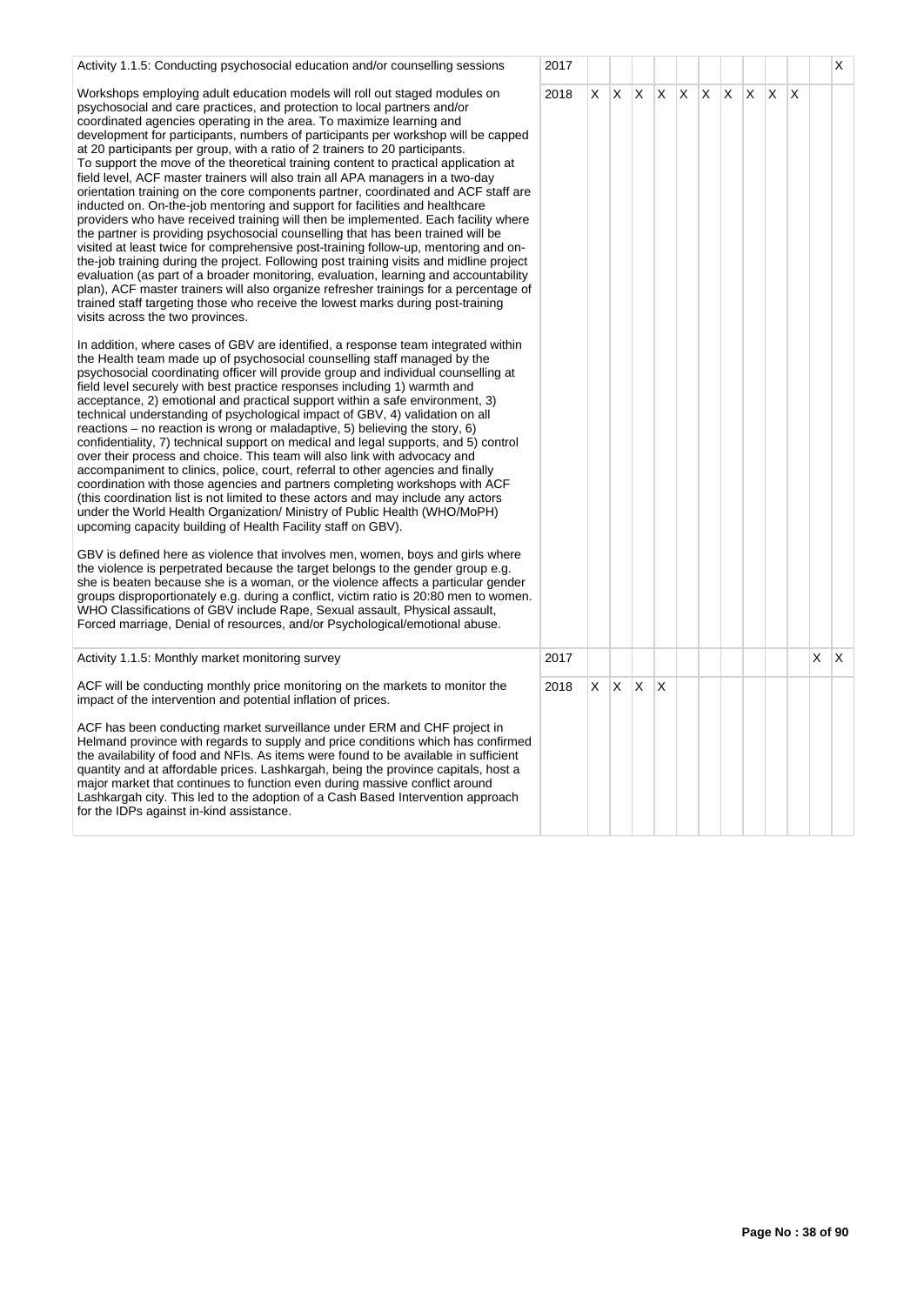| Activity 1.1.6: 7 Essential Nutrition Actions (ENA) are given by promoters through                                                                                                                                                                                                                                                                                                                                                                                                                                                                                                                                                                                                                                                                                                                                                                                                                                                                                                                                                                                                                                                                                                                                                                                                                                                                                                                                                                                                                                                                                                                                                                                                                                                                                                                                                                                                                                                                                                                                                                                                                                                                                                                                                                                                                                                                                                                                                                                                                                                                                                                                                                                                                                                                                                                                                                                                                                                                                                                                                                                                                                                                                                                                                                                                                                                                              | 2017 |    |     |                         |  |              |              |   | X | ΙX |
|-----------------------------------------------------------------------------------------------------------------------------------------------------------------------------------------------------------------------------------------------------------------------------------------------------------------------------------------------------------------------------------------------------------------------------------------------------------------------------------------------------------------------------------------------------------------------------------------------------------------------------------------------------------------------------------------------------------------------------------------------------------------------------------------------------------------------------------------------------------------------------------------------------------------------------------------------------------------------------------------------------------------------------------------------------------------------------------------------------------------------------------------------------------------------------------------------------------------------------------------------------------------------------------------------------------------------------------------------------------------------------------------------------------------------------------------------------------------------------------------------------------------------------------------------------------------------------------------------------------------------------------------------------------------------------------------------------------------------------------------------------------------------------------------------------------------------------------------------------------------------------------------------------------------------------------------------------------------------------------------------------------------------------------------------------------------------------------------------------------------------------------------------------------------------------------------------------------------------------------------------------------------------------------------------------------------------------------------------------------------------------------------------------------------------------------------------------------------------------------------------------------------------------------------------------------------------------------------------------------------------------------------------------------------------------------------------------------------------------------------------------------------------------------------------------------------------------------------------------------------------------------------------------------------------------------------------------------------------------------------------------------------------------------------------------------------------------------------------------------------------------------------------------------------------------------------------------------------------------------------------------------------------------------------------------------------------------------------------------------------|------|----|-----|-------------------------|--|--------------|--------------|---|---|----|
| the community HH by HH (house to house approach)<br>1000 days (including IYCF messages), Nutrition cluster and PND are working<br>towards harmonization of approaches to IYCF promotion. While ENA is one of the<br>recommended approaches, it would be worthwhile to highlight that ENA will be<br>implemented in harmony with national IYCF strategy (work in progress) and<br>counseling package and not in parallel.<br>ACF recognizes a cultural barrier significant in limiting humanitarian access to the<br>majority of primary care givers; female members of the household whole<br>household role includes the responsibility for children (ACF Gender Analysis 2017)<br>who often cannot leave their homes without permission from the head of the family<br>- husband, father/father in law or at times mother in law. The transmission of the<br>1000 days message and how it can contribute to reducing emergency needs by the<br>use of door-to-door promoters. The promoters will be females to transmit<br>messages to the females at household (HH) level, further sensitizing information<br>transmission, and will be technically trained on sensitivity and whole household<br>engagement where possible by the integrated psychosocial officer within ACF<br>Nutrition team. Community Health Workers and Family Health Action Groups are at<br>the forefront of the MoPH community outreach strategy, and have a key role to<br>play in the expansion of coverage of nutrition services. Acknowledging this, ACF<br>will seek to enhance their capacity to conduct screening and referral (for<br>Community Health Workers), and promotion of Essential Nutrition Actions (for<br>Family Health Action Groups), as well as ensure active supervision/monitoring -<br>seen as instrumental to boost their motivation and performance. While supporting<br>Community Health Supervisors (CHS) to monitor CHWs and FHAGs, ACF will also<br>get directly involved into supervising them.<br>As part of its integrated approach, ACF will also be working with CHWs and<br>FHAGs, HF staff and community leaders on GBV, core care practices, hygiene<br>education and WASH-related topics. The aim is to foster broader understanding of<br>targeted child illnesses, and the linkages between the two (i.e. the vicious diarrhea-<br>malnutrition cycle) and between care practices that can either exacerbate or<br>mitigate targeted child illnesses. Community base nutrition program (CBNP)<br>recently reviewed by the PND will be used to train the CHW and FHAG. Working<br>through these actors, as well as community leaders, possess the advantages of<br>strengthening (i) recognition of community members who are perceived as<br>legitimate sources of knowledge and skill in passing on such key nutrition<br>messages, (ii) adaptability of the messages to local circumstances and norms;<br>linked with other activities above, community actors are in best position to tailor the<br>messages to their specific audience ensuring messages are processed,<br>understood and applied correctly at a fundamental level, and (iii) outreach through<br>these different actors to facilitate ACF's humanitarian access to reach a larger<br>percentage of the community than direct ACF to Community sensitization allows. | 2018 | X. | IX. | $ X $ $ X $ $ X $ $ X $ |  | $\mathsf{X}$ | $\mathsf{X}$ | X |   |    |
| Activity 1.1.6: Establish beneficiary and stakeholder feedback and complaint                                                                                                                                                                                                                                                                                                                                                                                                                                                                                                                                                                                                                                                                                                                                                                                                                                                                                                                                                                                                                                                                                                                                                                                                                                                                                                                                                                                                                                                                                                                                                                                                                                                                                                                                                                                                                                                                                                                                                                                                                                                                                                                                                                                                                                                                                                                                                                                                                                                                                                                                                                                                                                                                                                                                                                                                                                                                                                                                                                                                                                                                                                                                                                                                                                                                                    | 2017 |    |     |                         |  |              |              |   |   |    |
| mechanism                                                                                                                                                                                                                                                                                                                                                                                                                                                                                                                                                                                                                                                                                                                                                                                                                                                                                                                                                                                                                                                                                                                                                                                                                                                                                                                                                                                                                                                                                                                                                                                                                                                                                                                                                                                                                                                                                                                                                                                                                                                                                                                                                                                                                                                                                                                                                                                                                                                                                                                                                                                                                                                                                                                                                                                                                                                                                                                                                                                                                                                                                                                                                                                                                                                                                                                                                       | 2018 | X. | ΙX. |                         |  |              |              |   |   |    |
| As a part of its general policy, ACF will establish a feedback mechanism to enable<br>beneficiaries to make a suggestion or make complaints. ACF will introduce a range<br>of ways that is contextually feasible including introduction of a telephone complaint<br>line, feedback e-mail address for stakeholder and beneficiaries, and interviews with<br>beneficiaries. MEAL Department will oversee and the establishment and/or<br>management of the feedback mechanism to ensure that a more formalized system<br>of asking, receiving, processing and responding to the feedback and complaints is,<br>independently, in place.<br>The feedback mechanism well be clearly communicated to staffs, communities and<br>government institutions about why ACF has a feedback mechanism, what it is for<br>and how it works. As such, information sharing about the feedback mechanism will<br>be integrated into the community mobilization of the project. Similarly, MEAL<br>Department will communicate with the target groups about their right to complain<br>and raise their concern how we work. The department will also discuss what<br>constitutes an ACF related and non-ACF related feedback/complaints and how<br>ACF will deal with feedback and complaints.<br>In addition, ACF MEAL department will conduct regular individual face-to-face<br>meeting during monitoring visits at community levels. This will allow beneficiaries<br>with no access to phone or being illiterate to provide their feedback.<br>As with all feedback mechanisms established, every effort will be made to prevent<br>harm and unintended negative consequences on those making complaints, protect<br>confidentiality and encourage reporting of complaints and concerns in a safe<br>environment.                                                                                                                                                                                                                                                                                                                                                                                                                                                                                                                                                                                                                                                                                                                                                                                                                                                                                                                                                                                                                                                                                                                                                                                                                                                                                                                                                                                                                                                                                                                                                          |      |    |     |                         |  |              |              |   |   |    |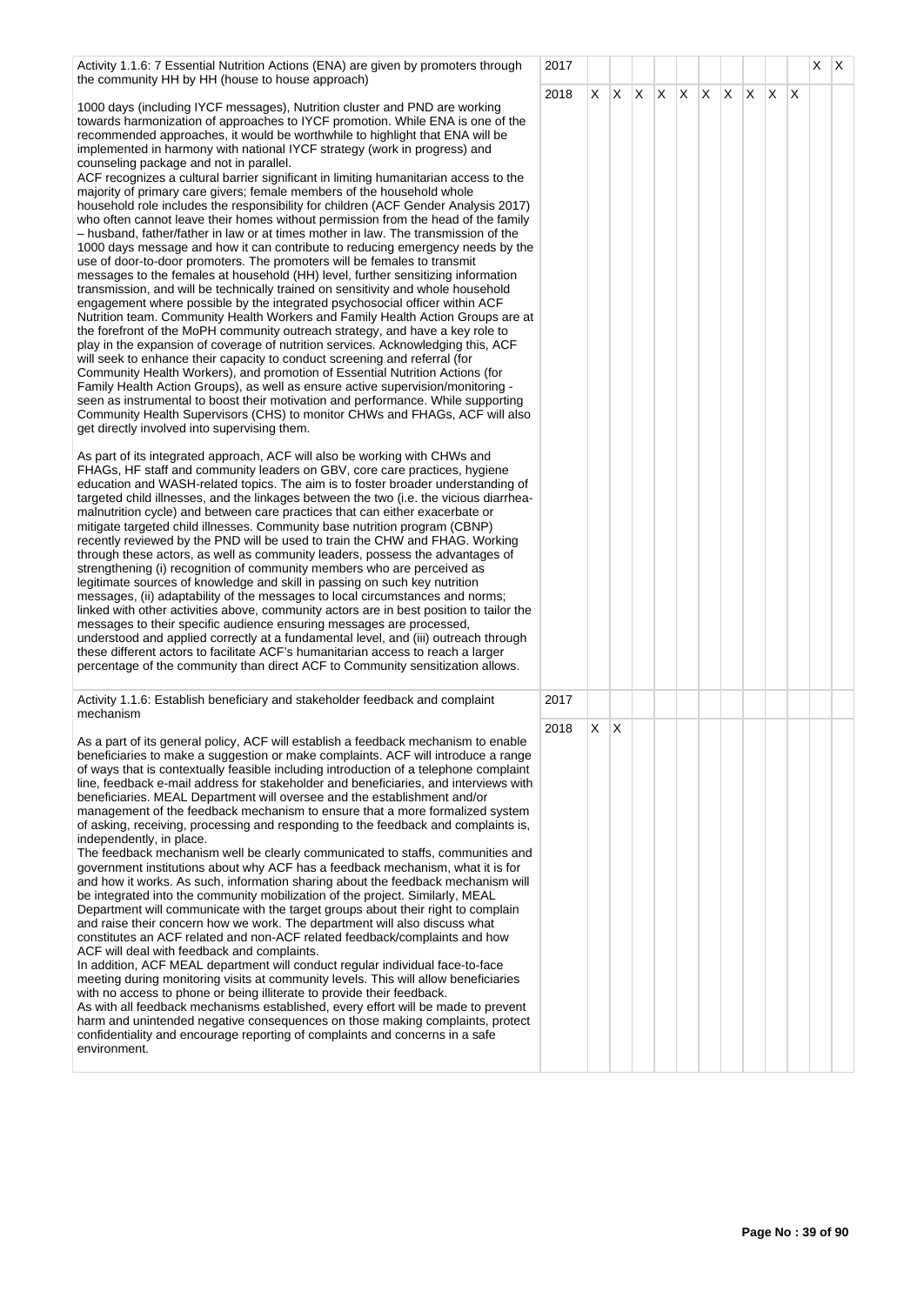| Activity 1.1.7: Screening through Mother led MUAC strategy                                                                                                                                                                                                                                                                                                                                                                                                                                                                                                                                                                                                                                                                                                                                                                                                                                                                                                                                                                                                                                                                                                                                                                                                                                                                                                                                                                                                                                                                                                                                                                                                                                                                                                                                                                                                                                                                                                                                                                                                                                                                                                                                                                                                                                                                                                                                                                                                                                                                                                                                                                                                                                                                                                                                                                                                                                                                                                                                                                                                                                                                                                                                                                                                             | 2017 |    |         |    |    |              |              |    |          |              |     | X  |
|------------------------------------------------------------------------------------------------------------------------------------------------------------------------------------------------------------------------------------------------------------------------------------------------------------------------------------------------------------------------------------------------------------------------------------------------------------------------------------------------------------------------------------------------------------------------------------------------------------------------------------------------------------------------------------------------------------------------------------------------------------------------------------------------------------------------------------------------------------------------------------------------------------------------------------------------------------------------------------------------------------------------------------------------------------------------------------------------------------------------------------------------------------------------------------------------------------------------------------------------------------------------------------------------------------------------------------------------------------------------------------------------------------------------------------------------------------------------------------------------------------------------------------------------------------------------------------------------------------------------------------------------------------------------------------------------------------------------------------------------------------------------------------------------------------------------------------------------------------------------------------------------------------------------------------------------------------------------------------------------------------------------------------------------------------------------------------------------------------------------------------------------------------------------------------------------------------------------------------------------------------------------------------------------------------------------------------------------------------------------------------------------------------------------------------------------------------------------------------------------------------------------------------------------------------------------------------------------------------------------------------------------------------------------------------------------------------------------------------------------------------------------------------------------------------------------------------------------------------------------------------------------------------------------------------------------------------------------------------------------------------------------------------------------------------------------------------------------------------------------------------------------------------------------------------------------------------------------------------------------------------------------|------|----|---------|----|----|--------------|--------------|----|----------|--------------|-----|----|
| Mothers with children under 5 years old will be trained on how to conduct the<br>measurement of MUAC and edema as early detection signs of malnutrition.<br>Training mothers on early warning signs of health issues has a strong evidence<br>base, specifically for ACF and the successful sustainable treatment of malnutrition;<br>the demand and coverage of the nutrition program increases. The rationale for<br>ACF aiming to teach mothers how to perform MUAC is to achieve an early<br>diagnosis of SAM, which if acted upon in a timely manner would decrease mortality<br>and morbidity related to malnutrition, reduce program costs due to shorter<br>treatment times, lower the proportion of children requiring expensive in-patient care<br>for SAM with complications.<br>The aim is to keep the structure at community level, going through CHW and<br>FHAG. They will be trained on the mother strategy and it will be the first step.<br>Instead of the CHW go house to house doing screening (which in reality is not<br>done), the mother will come to see the CHW and FHAG to receive confirmation of<br>the diagnostic and if it is not the case to receive a refreshment on the MUAC and<br>edema technique.<br>For the mothers, the training will focus on three key execution strategies (i) training<br>of mothers through door to door visits by Family Hygiene Action Groups members<br>and (ii) organized group training of mothers during mass community sensitization<br>and demonstration exercises in the settlements for WASH and nutrition messages<br>(e.g. cooking demonstrations) (iii) use of media to pass messages to maintain the<br>regularity of the screening activities (radio spot messages and posters). In order to<br>minimize false referrals by mothers ACF will establish a control mechanism where<br>there will be a multi-step screening and identification of malnourished cases before<br>admission to the nutrition program. The first step being the mother's screening of<br>their own child, the second step if possible the mother will see the CHW or FHAG<br>of the villages to confirm the detection and refer to the mobile clinic or HF and the<br>third step is the verification of the child's MUAC and WHZ by a screener from the<br>mobile team before admission to the program. The ability of mothers to assess the<br>nutrition status of their children is also considered to have a positive deviance<br>effect on the community's understanding and appreciation of the nutrition program.<br>ACF expects that by mothers gaining knowledge on how to the nutrition status of<br>their own children coupled with key sensitization on IYCF and proper hygiene they<br>will understand better the importance of proper nutrition and diet as a measure of<br>avoiding their children from being malnourished. This in effect will influence the<br>mothers feeding practices and lead to adoption of better feeding practices and<br>improved health seeing behavior.<br>At the mobile clinics and at the community a regular evaluation on the quality of<br>MUAC screening will be done. If the quality screening done by the mother is low, a<br>refreshment training will be done. | 2018 |    | $X$ $X$ | X. | X. | $\mathsf{X}$ | $\mathsf{X}$ | X. | X.       | $\mathsf{X}$ | ΙX. |    |
| Activity 1.1.8: Cooking demonstration for mothers/caregivers of children U2                                                                                                                                                                                                                                                                                                                                                                                                                                                                                                                                                                                                                                                                                                                                                                                                                                                                                                                                                                                                                                                                                                                                                                                                                                                                                                                                                                                                                                                                                                                                                                                                                                                                                                                                                                                                                                                                                                                                                                                                                                                                                                                                                                                                                                                                                                                                                                                                                                                                                                                                                                                                                                                                                                                                                                                                                                                                                                                                                                                                                                                                                                                                                                                            | 2017 |    |         |    |    |              |              |    |          |              |     | X  |
| More than 80% of admissions to OPD are between 6 and 24 months (ACF program 2018<br>in Lashkagah). As a measure of sustainable intervention in this area and to be able<br>to effectively support the primary caregiver whose role is solely linked to<br>malnutrition management at the household/family level, ACF will actively<br>implement cooking demonstrations in coordination with the cooking<br>demonstrations implemented by the BPHS, as recommended by the Public<br>Nutrition Department (PND). Where possible, ACF will partner with the BPHS on a<br>series of the same demonstration to ensure coherency and consistency in<br>messaging. Cooking demonstrations will emphasize on the complementary feeding<br>from 6 to 24 months following exclusive breastfeeding, thus reinforcing this core<br>message also. It will demonstrate how to prepare a complementary feeding with<br>available seasonal food on the market-using balanced diet recipes suited to the<br>developmental stage of the child. More specifically, a number of cooking<br>demonstrations will be conducted for mothers of children under 2 years old under<br>MAM treatment during to their IMCI consultation. During the demonstration,<br>psychosocial health education session will also be integrated. At the mobile clinic<br>level, at each site, cooking demonstrations will be conducted once a month and<br>purposive targeting will ensure that each caretaker supported under different<br>components of this program in the program will benefit from the demonstration.<br>The demonstration will be adapted to the seasonal food, covering the 4 seasons<br>and the needs on micronutrient. All feedback will be incorporated into adapting the<br>suitability of the cooking demonstrations to each target audience to build a<br>sustainable environment to facilitate the targeted sustainable behavior changes<br>and mitigate any GBV triggers as previously discussed potentially found in<br>focusing all knowledge transfer on one mother per household without support<br>mother in law.                                                                                                                                                                                                                                                                                                                                                                                                                                                                                                                                                                                                                                                                                                                                                                                                                                                                                                                                                                                                                                                                                                                                                           |      | X. | X.      | X. | X. | $\times$     | X.           | X. | <b>X</b> | $\mathsf{X}$ | ΙX. |    |
| Activity 1.1.9: Radio messages                                                                                                                                                                                                                                                                                                                                                                                                                                                                                                                                                                                                                                                                                                                                                                                                                                                                                                                                                                                                                                                                                                                                                                                                                                                                                                                                                                                                                                                                                                                                                                                                                                                                                                                                                                                                                                                                                                                                                                                                                                                                                                                                                                                                                                                                                                                                                                                                                                                                                                                                                                                                                                                                                                                                                                                                                                                                                                                                                                                                                                                                                                                                                                                                                                         | 2017 |    |         |    |    |              |              |    |          |              |     | X. |
| In link with the different activities addressed above, the team will organize radio<br>broadcast. The different topics will address messages on detection and prevention<br>of malnutrition.<br>They will include detection by MUAC, IYCF, maternal health, micronutrients, care<br>practice messages.                                                                                                                                                                                                                                                                                                                                                                                                                                                                                                                                                                                                                                                                                                                                                                                                                                                                                                                                                                                                                                                                                                                                                                                                                                                                                                                                                                                                                                                                                                                                                                                                                                                                                                                                                                                                                                                                                                                                                                                                                                                                                                                                                                                                                                                                                                                                                                                                                                                                                                                                                                                                                                                                                                                                                                                                                                                                                                                                                                 | 2018 | X  | IX.     | X  | X  | X            | X.           | X. | X.       | ΙX.          | ΙX. |    |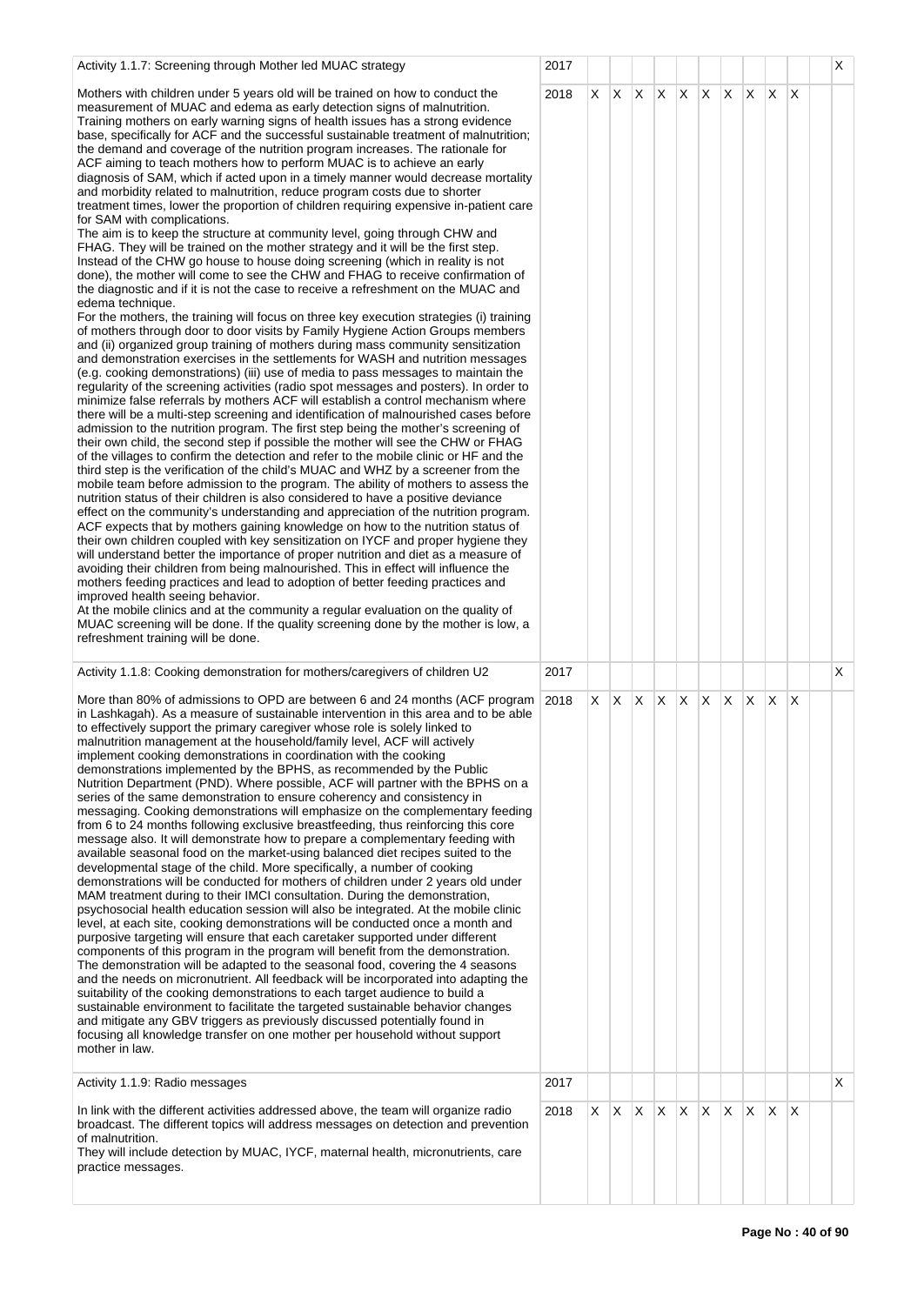| Activity 1.2.1: Identification of priority areas for conducting 2 SQUEAC<br>assessments                                                                                                                                                                                                                                                                                                                                                                                                                                                                                                                                                                                                                                                                                                                                                                                                                                                                                                                                                                                                                                                                                                                                                                                                                                                                                                  | 2017 |   |   |   |   |   |  |  | X |
|------------------------------------------------------------------------------------------------------------------------------------------------------------------------------------------------------------------------------------------------------------------------------------------------------------------------------------------------------------------------------------------------------------------------------------------------------------------------------------------------------------------------------------------------------------------------------------------------------------------------------------------------------------------------------------------------------------------------------------------------------------------------------------------------------------------------------------------------------------------------------------------------------------------------------------------------------------------------------------------------------------------------------------------------------------------------------------------------------------------------------------------------------------------------------------------------------------------------------------------------------------------------------------------------------------------------------------------------------------------------------------------|------|---|---|---|---|---|--|--|---|
| 2 SQUEAC will be implemented in 2 of the targeted provinces, to allow for<br>compressive analysis of barriers and boosters of IMAM program in targeted<br>provinces and to support informed decision making of the BPHS partner on the<br>ground as to where and how to improve IMAM services within the province. The<br>coverage of SQUEAC (e.g. number of districts) will be discussed bilaterally with<br>partners during project inception, considering access and review of secondary<br>data. The main criteria for selection of a province for SQUEAC assessment will be<br>the existence of both SAM and MAM services in the province. It will be discussed<br>with partners in AIM-WG of nutrition cluster before planning and signing MoU with<br>BPHS IP or any other IMAM program implementing partner. A MOU will be signed<br>with the partner for its respective province SQUEAC arrangement to facilitate the<br>ACF technical team to work with partner organization to conduct the assessment.<br>The MoU will clarify the role and responsibilities of IP and ACF including the<br>financial management of the activity.                                                                                                                                                                                                                                             | 2018 |   |   |   |   |   |  |  |   |
| Activity 1.2.2: Identification and capacity building of BPHS partners on SQUEAC<br>assessments                                                                                                                                                                                                                                                                                                                                                                                                                                                                                                                                                                                                                                                                                                                                                                                                                                                                                                                                                                                                                                                                                                                                                                                                                                                                                           | 2017 |   |   |   |   |   |  |  |   |
| Conduction of capacity building and on-the-job trainings for BPHS staff, NGOs and<br>Government line departments like provincial level staff of PND. ACF targets 50<br>people, of which 12 women and 38 men. Pre and post tests will be conducted to<br>assess the effectiveness of the training in enhancing technical knowledge of<br>enhancing technical knowledge of trainees authorities on SQUEAC Surveys. The<br>capacity building of partner organizations will involve the partner staff who have<br>attended previous managerial level SQUEAC training organized by ACF with CHF<br>funding. These training of partner staff and data enumerators at provincial level<br>build capacities of local experts to be present in their respective provinces to<br>support nutrition program conducting SQUEAC in future.                                                                                                                                                                                                                                                                                                                                                                                                                                                                                                                                                            | 2018 | X |   |   |   |   |  |  |   |
| Activity 1.2.3: Conduct SQUEAC in the two targeted provinces of Zabul and<br>Uruzgan in support of partners.                                                                                                                                                                                                                                                                                                                                                                                                                                                                                                                                                                                                                                                                                                                                                                                                                                                                                                                                                                                                                                                                                                                                                                                                                                                                             | 2017 |   |   |   |   |   |  |  |   |
| Once area of SQUEAC identified in the provinces of Zabul and Uruzgan, MoU<br>signed and partner staff and data enumerators are trained, they will formally start<br>with support of partner organizations and locally hired data enumerators. ACF<br>technical staff will be present in province to train the partner organization's staff<br>and data enumerators and technically support data collection for quality data,<br>monitor the data collection and feeding process as well as work with partner<br>organization to clean and analyze data for first draft report of the each of 2<br>SQUEACs. Partners will provide logistic support and ACF technical team will be<br>there for technical support of the process as well as building capacities of partner<br>organization to conduct SQUEAC in their respective provinces to monitor barriers<br>and boosters of IMAM program being implemented there.                                                                                                                                                                                                                                                                                                                                                                                                                                                                    | 2018 |   | X |   | X |   |  |  |   |
| Activity 1.2.4: Production and dissemination of reports through National and Sub-<br>national Clusters                                                                                                                                                                                                                                                                                                                                                                                                                                                                                                                                                                                                                                                                                                                                                                                                                                                                                                                                                                                                                                                                                                                                                                                                                                                                                   | 2017 |   |   |   |   |   |  |  |   |
| ACF will be responsible in guiding the trained partner staff in producing the<br>SQUEAC report, with active involvement of the partner for review/validation prior<br>external dissemination. For SQUEAC evaluations, draft report will be released with<br>a month after the completion of the survey, while the full report should be<br>completed within the following month. In an attempt to capacitate partner staff on<br>SQUEAC, and encourage ownership of the findings, results will be presented<br>jointly by ACF and the partner to the AIM-WG, and to the Cluster. As co-chair of<br>the AIM-WG, ACF has supported the establishment of quality assurance<br>mechanisms for SQUEAC; the aim is to ensure the existence of a formalized and<br>cluster-approved feedback system and process of validation of SQUEAC<br>evaluation - by a restricted pool of experts. In line with this approach, and following<br>the current process of validation results of the SQUEAC will be presented to the<br>AIM-WG, for review and endorsement. Upon validation by the AIM-WG, reports will<br>be disseminated through the Cluster. Acknowledging the need to channel down the<br>results to provincial level, ACF will encourage partners to disseminate the report at<br>sub- national level, through the Provincial Clusters and relevant health and nutrition<br>authorities. | 2018 |   |   | X |   | X |  |  |   |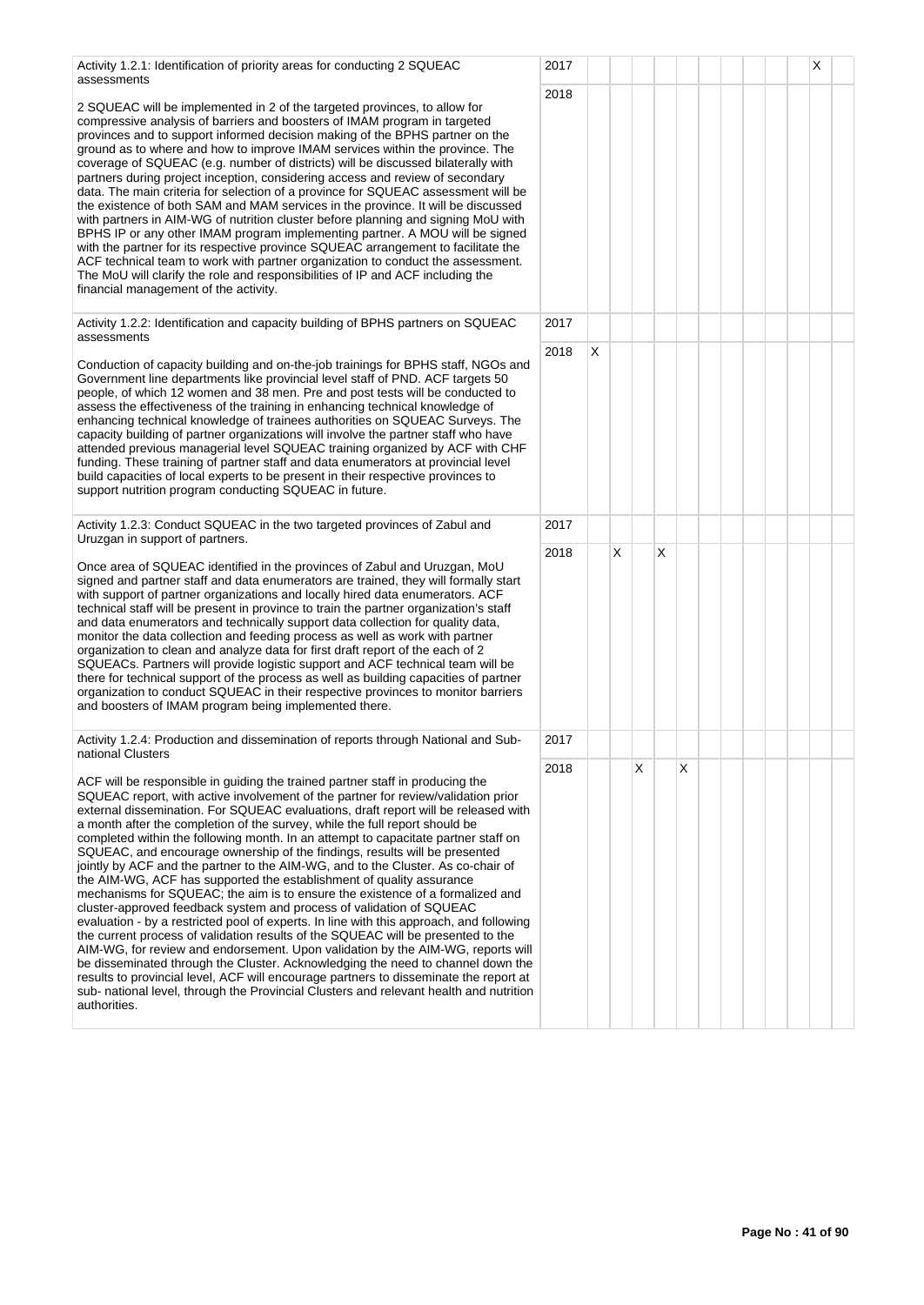Activity 2.1.1: Baseline and endline KAP survey to assess the knowledge of sanitation and hygiene practices

During project inception, a KAP survey will be conducted by ACF on a sample of targeted population and in schools to better understand the level of knowledge, attitudes and practices specific to WASH including individual motivations for care practices targeted for increase and those targeted for decrease. This survey will be technically informed by WASH integrated psychosocial officer and will be sensitively carried out on pupils in the schools, and households in targeted villages. Interviews to be held with key informants, and with special attention to issues related to menstrual hygiene (engaging with all gender groups and community leaders). The survey and FGDs will explore water provision and storage, use of latrine and open defecation practice, waste management habits, knowledge of their water borne diseases and vector transmission, handwashing, menstrual hygiene, food and cooking hygiene. At school levels and community level, data will be also collected on the incidence of students missing classes due to diarrhea and at community level, the incidences of diarrhea cases among the under 5. At the end of the project, a final KAP survey will be conducted by ACF on a sample of same targeted population to track changes in their knowledge, attitudes and practices, and the starting of the behavioural change process. There is a notable lack of research on the links between WASH and GBV, therefore, KAP will explore lack of access to WASH and increased vulnerability to physical violence, early marriages, access to education. Due to the characteristics of the assessment, the KAP survey will be focused on women, children and men as they are the main actors on above-mentioned topics and the specific issues on menstrual hygiene. To facilitate the interviewees and due to cultural barriers, the surveyors will mostly be women as in conducting data collection during baselines and endlines, facilitating women and children's participation will promote claimed rights on WASH access and mitigated GBV. Women's involvement and children's involvement in data provision and subsequent decision-making based on this data is critical to their empowerment.

Activity 2.1.1: Integrated protection services within mobile outreach services During screening and treatment of PLW affected by malnutrition through mobile clinic integrated with psychosocial support and care practices ACF will directly implement mobile nutrition services in IDP Mukhtar settlement and in other villages outside the camp. The intervention team will be composed of 1 supervisor (medical doctor), 2 certified Nurses/midwifes, 2 measurers/screeners, 1 for health education and 1 flying psychosocial officer with the aim of delivering SAM, MAM and acute malnutrition PLW treatment at community level. The flying officer will integrate psychosocial support and care practices to account for the many barriers including potential social norms acting as barriers e.g. Mother's in law not supporting exclusive breastfeeding sessions have been consistently identified during Helmand based GBV workshop and Ghor based Gender Analysis lead by ACF Gender/GBV expert to be consistent triggers in GBV at home level. During the consultation child measurement, appetite test, medical consultation, postnatal depression assessment (where needed), assessment of understanding of care practices (where needed), observation of mother-child relationship, distribution of medical and nutritional treatment in line with the national guideline, and referred to any psychoeducation or counselling groups including ACF's counselling team and he broader services available. Integrated services will also address gaps in current standalone nutrition interventions. There is a gap on the successful dissemination of key messages on the 1000 days. ACF using integrated programming will strengthen the methodology for dissemination through more participatory and psychosocial methods and the purposive targeting key groups including husbands, fathers and mothers-in-law as a mitigation strategy against GBV at household level where otherwise the mother trained would be entirely responsible for transferring knowledge to the HH and sustaining IYCF related household behavior change. These messages will be delivered during specialized psychoeducation sessions on care practices during mobile clinic activity. They will include the topics on maternal and personal health care, IYCF including exclusive breastfeeding, and health care complimented with corresponding topics on mother self-care (using this specific module as a means of distribution on GBV awareness), mother-child attachment, food preparation and person and home hygiene. A system of messages, building on previous sessions, will be organized every week targeting all caretakers accessible including those with the child independent form IMNCI consultation or nutrition program. Addressing the Mental Health Gap in education and training from a global mental health and psychosocial services (MHPSS) perspective, during follow up, if the mother requests or indicates further supports/training is needed, or if integrated, Nutrition and Psychosocial team identify additional or ongoing need, further appropriate support by specialized education will be provided. Where the ongoing or additional need is rapidly contributing to infant reduced or stagnant weight, the infant will be referred to the therapeutic feeding unit at the hospital immediately, while the mother is supported.

| $\epsilon$                      | 2017<br>2018 |                         |                         |             |                         |                         |                         |                         |                         | $\overline{\mathsf{x}}$ | X |  |
|---------------------------------|--------------|-------------------------|-------------------------|-------------|-------------------------|-------------------------|-------------------------|-------------------------|-------------------------|-------------------------|---|--|
| $\overline{\phantom{a}}$        |              |                         |                         |             |                         |                         |                         |                         |                         |                         |   |  |
|                                 | 2017         |                         |                         |             |                         |                         |                         |                         |                         |                         |   |  |
| ธ<br>ป<br>า<br>ļ<br>d<br>/<br>i | 2018         | $\overline{\mathsf{x}}$ | $\overline{\mathsf{x}}$ | $\mathsf X$ | $\overline{\mathsf{x}}$ | $\overline{\mathsf{x}}$ | $\overline{\mathsf{x}}$ | $\overline{\mathsf{x}}$ | $\overline{\mathsf{x}}$ | $\mathsf{x}$            |   |  |
| ,<br>I                          |              |                         |                         |             |                         |                         |                         |                         |                         |                         |   |  |
| <sup>1</sup>                    |              |                         |                         |             |                         |                         |                         |                         |                         |                         |   |  |
|                                 |              |                         |                         |             |                         |                         |                         |                         |                         |                         |   |  |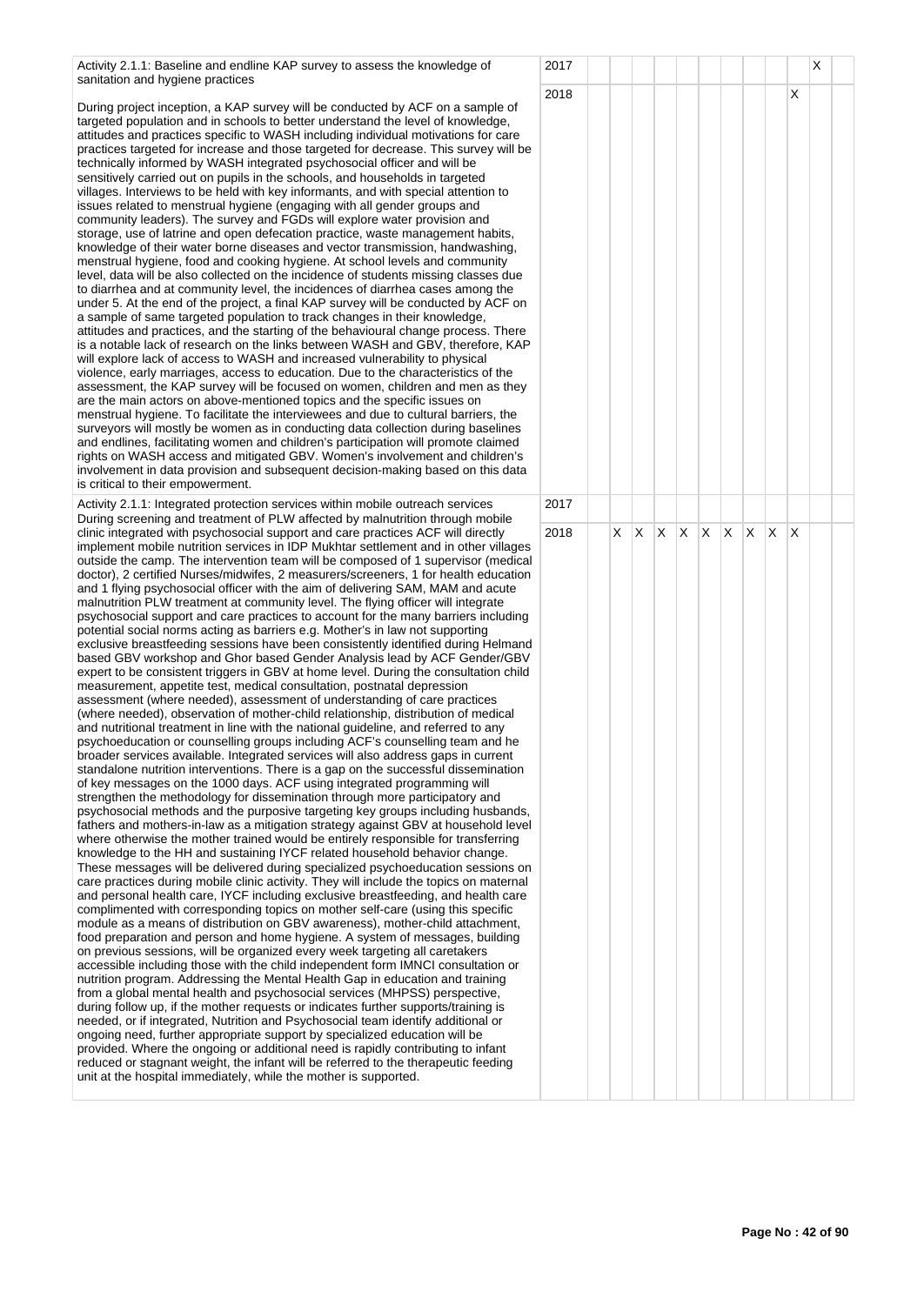Activity 2.1.2: Implementation of GBV action for WASH 2 through the use of formative research

In addition to the PSS counsellors and mainstreamed actions, a flying team of psychosocial officers will promote qualitative interactions with beneficiaries including specific GBV actions. In the WASH sector, the flying officer will implement GBV action for WASH 2 - the informed mobilisation of communities and the selection of sites linked to women and girls' protection and dignity. This officer will respond to GBV related socio cultural issues related to blocked access to resources identified in ongoing Nutrition activities in the province. The flying PSS officer within the WASH team will reach out to female community members at house-to-house level with female WASH promotors to ensure equal participation from different gender groups in the location, design and maintenance of WASH facilities. To ensure women are not overburdened with additional roles gender daily calendars will be generated as part of a broader formative research to identify barriers to mobilisation, facilitate different gender groups to identify the full scope o risky hygiene practices and their subsequent community appropriate mitigation, and conduct sensitisations with community leaders and Mullahs to advocate for an authentic gender balance in committees participation. In communities identified as water-stressed, the flying officer will promote site selection in coordination with CDC and PRRD to guarantee full involvement of communities and key focal community engaged authorities including the Department of Women's Affairs, which currently leads in different provinces on interventions for the reduction of GBV, we well as transparency and respect of local culture and norms. In this way, GBV is proactively reduced by ensuring sites selected do not present GBV related risks for women, girls or boys.

Activity 2.1.2: Provision of gender sensitized hygiene promotion sessions and distribution of menstrual hygiene kits to women

To ensure that the training provided to school teachers, community leaders, Community Development Councils (CDCs) Community health Workers (CHWs) effectively translate into increased outreach of health and hygiene promotion, ACF will work with Lashkargah authorities to supervise, monitor and support aforementioned actors for sensitizing pupils/students and the community members on personal and environmental hygiene in both communities and schools. This will be achieved by active supervision, provision of IEC material, and refresher/on-thejob training. ACF will seek to increase the frequency of outreach of hygiene promotion sessions in schools and at community levels. ACF will also support their effort by delivering radio spot messages. To account for the specific needs of women, ACF will also distribute hygiene kits, which may include menstrual materials (finalised following comprehensive baseline assessment on identified need and cultural acceptance - as a mitigation strategy for violence against women where specific hygiene items not culturally accepted yet distributed can create risk for women at their household level), soap, underwear, and soft cotton box. ACF has been distributing similar kits in many provinces of Afghanistan, along with sensitization around menstruation. While having received positive feedback from women targeted under precedent projects, ACF would like to collect stronger evidence on the impact of providing sensitization around menstruation hygiene, as well as menstrual hygiene kits. The WASH integrated psychosocial officer collaborating strongly with the WASH female Hygiene Expert to carry an in depth evaluation with female beneficiaries of this specific activity; disseminating findings and subsequent best practice to the WASH Cluster and other ACF partners. Reflecting on current gender analysis and past findings, will link directly with key decision makers at the household level (identified during KAP) who can facilitate behaviour changes on sensitive topics like menstruation management. In complement, hygiene promotion for men and children will be carried out through community sessions in mosques and public places on personal hygiene care practices (hand, body and clothes washing), water hygiene (water chain: transport, storage, container washing), environmental hygiene (house and compound cleaning, waste disposal, defecation free). The sessions in the mosques will be conducted by the Mullahs with the support of ACF staff and material (posters and leaflets), during pray sessions according to Muslim religion, and simply monitored in the following months. Leaders and CHPs will carry out community dialogues on topics including the promotion in public places i.e. close to water points, as these one are socialization points, jointly with ACF staff: the involvement of such as persons will promote acceptance by the beneficiaries, and sustainability of any development. ACF will deliver on site formal training to targeted leaders on selected hygiene messages identified in the KAP survey on water chain, excreta and waste management, personal hygiene, and vector transmission. As with other points of community engagement under this project, this point of community contact will also be used to disseminate information and sensitisation on GBV, thus further ensuring the sustainability of key messaging on the issue, and contributing to lifting the 'veil' on GBV.

|                               | 2018 |                         | $\overline{X}$          |                         |                         |                         |                         |                         |                         |                         |             |  |  |
|-------------------------------|------|-------------------------|-------------------------|-------------------------|-------------------------|-------------------------|-------------------------|-------------------------|-------------------------|-------------------------|-------------|--|--|
| $\overline{\phantom{a}}$<br>f |      |                         |                         | $\mathsf X$             | $\overline{\mathsf{x}}$ | $\overline{\mathsf{x}}$ | $\overline{\mathsf{x}}$ | $\overline{\mathsf{X}}$ | $\mathsf X$             | $\overline{\mathsf{x}}$ | $\mathsf X$ |  |  |
|                               | 2017 |                         |                         |                         |                         |                         |                         |                         |                         |                         |             |  |  |
| $\overline{a}$<br>ò           | 2018 | $\overline{\mathsf{X}}$ | $\overline{\mathsf{X}}$ | $\overline{\mathsf{X}}$ | $\overline{\mathsf{X}}$ | $\overline{\mathsf{x}}$ | $\overline{X}$          | $\overline{\mathsf{X}}$ | $\overline{\mathsf{x}}$ |                         |             |  |  |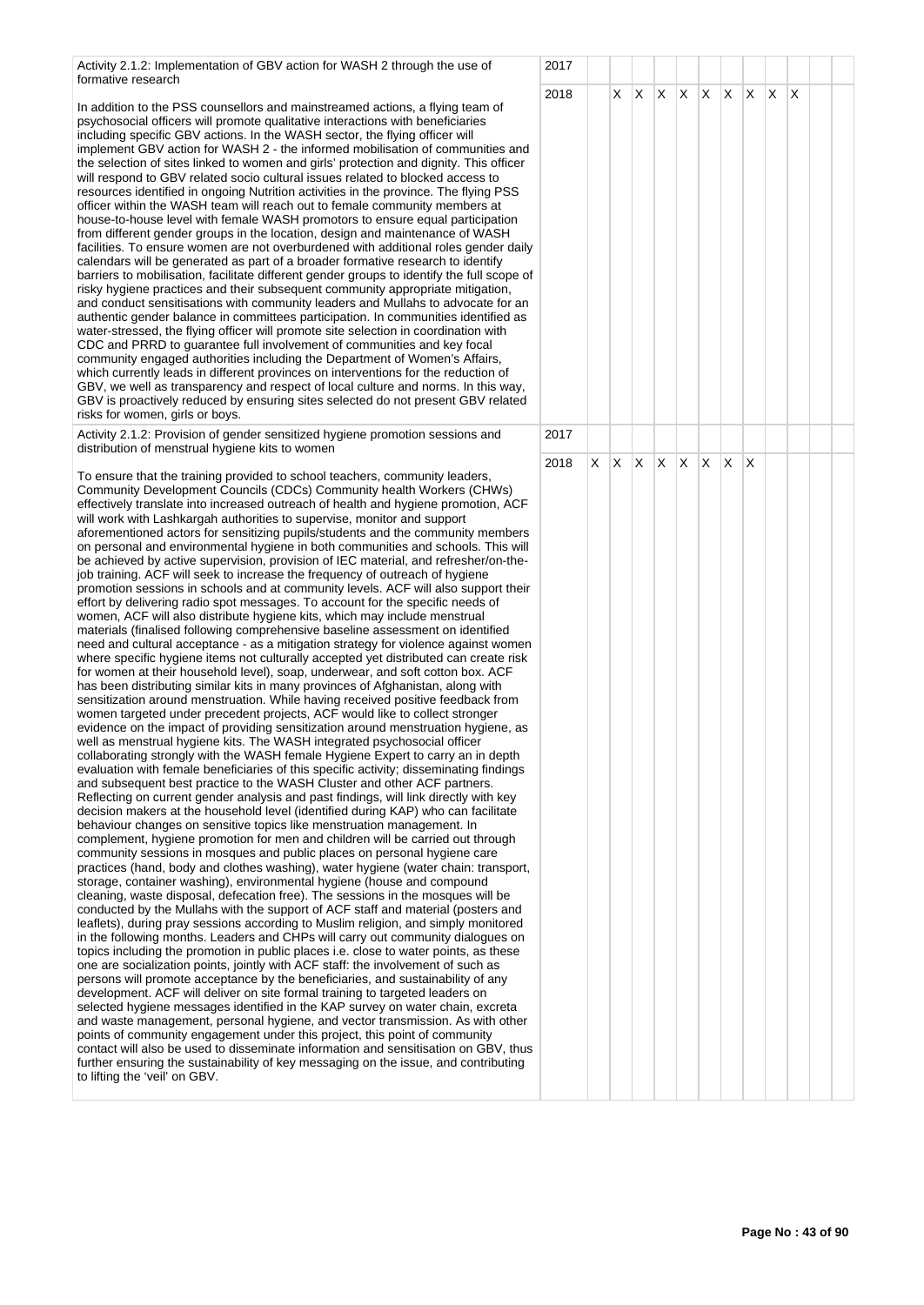| Activity 2.1.3: Conduct GBV focused formative research using<br>construction/rehabilitation of water sources in schools, health facilities and<br>communities as a means of introduction                                                                                                                                                                                                                                                                                                                                                                                                                                                                                                                                                                                                                                                                                                                                                                                                                                                                                                                                                                                                                                                                                                                                                                                                                                                                                                                                                                                                                                                                                                                                                                                                                                                 | 2017<br>2018 | X |    |   | X. | X        | X   |              |     |  |  |
|------------------------------------------------------------------------------------------------------------------------------------------------------------------------------------------------------------------------------------------------------------------------------------------------------------------------------------------------------------------------------------------------------------------------------------------------------------------------------------------------------------------------------------------------------------------------------------------------------------------------------------------------------------------------------------------------------------------------------------------------------------------------------------------------------------------------------------------------------------------------------------------------------------------------------------------------------------------------------------------------------------------------------------------------------------------------------------------------------------------------------------------------------------------------------------------------------------------------------------------------------------------------------------------------------------------------------------------------------------------------------------------------------------------------------------------------------------------------------------------------------------------------------------------------------------------------------------------------------------------------------------------------------------------------------------------------------------------------------------------------------------------------------------------------------------------------------------------|--------------|---|----|---|----|----------|-----|--------------|-----|--|--|
| In addition, reflecting GBV action for WASH 3, the location of the water points will<br>be in areas that are accessible and safe for all, to that end the decision regarding<br>the location of the new water points will actively involve discussion with all<br>members of the community, and in general no more than 500 meters from<br>households. In addition, reflecting GBV action for WASH 3, the location of the<br>water points will be in areas that are accessible and safe for women and girls, to<br>that end the decision regarding the location of water points will be identified<br>through formative research where female participation is central. This formative<br>research will focus on GBV and all related issues within the province. Female led<br>analysis of barriers to safe access to water points as well as sanitation facilities will<br>identify determinants to GBV risks, and identify solutions to minimise distress at<br>community level in past WASH actions in other emergencies where women and<br>girls have reported latrines as areas for GBV and conflicts at water sources. ACF's<br>flying PSS officer within the WASH team of female staff to go to selected<br>households to collect views of women, who are restricted from attending<br>community meetings to enable women's participation in bodies that can oversee<br>proper use and maintenance of WASH facilities. The flying Support PSS officer<br>positioned within WASH will support qualitative interactions and facilitate sensitized<br>responses through focus formative research including focus group discussions;<br>key informant interviews and iterative analyses overall leading to informed<br>behaviour change communications; women to women engagement and male to<br>male engagement                      |              |   |    |   |    |          |     |              |     |  |  |
| Activity 2.1.3: Conduct Hygiene promotion sessions (for boys and girls) in schools                                                                                                                                                                                                                                                                                                                                                                                                                                                                                                                                                                                                                                                                                                                                                                                                                                                                                                                                                                                                                                                                                                                                                                                                                                                                                                                                                                                                                                                                                                                                                                                                                                                                                                                                                       | 2017         |   |    |   |    |          |     |              |     |  |  |
| ACF recognizes that to ensure sustainability of the WASH programs in schools, the<br>involvement of national authorities, community leaders, communities and parents<br>is crucial. ACF will not only construct/rehabilitate WASH facilities in the most<br>vulnerable schools but will also work the provincial department of education to<br>ensure impactful hygiene promotion sessions in the schools. ACF will conduct<br>special sessions and with different styles for each the different age groups. The<br>topics during the various sessions for students will include care practices on safe<br>handling of drinking water, safe disposal of waste water, safe disposal of human<br>excreta, disposal of solid waste, household sanitation and food hygiene and<br>personal hygiene, and be taught using participatory methods where students<br>actively identify the reasons for these care practices and what supports they need<br>at home and community level to have sustainable practice. Integrated WASH and<br>psychosocial programming will also facilitate children's involvement in youth<br>hygiene clubs within and outside the school; in turn supported by community<br>leaders and committees. To support hygiene promotion in the schools, IEC<br>(materials posters and leaflets) will be distributed and followed up, in order to see<br>how they implement hygiene sessions and provide advise where needed. Linking<br>with above activities, special sessions will also be delivered to teachers to deliver<br>Menstrual Hygiene management clues and advices in a sensitive and objective<br>manner as per context of the project area, with follow up OTJ and supervision -<br>addressing the international MHGap on limited follow up to sensitive topics of<br>training leading to limited impact. | 2018         |   | X. | X | X. | $\times$ | IX. | $\mathsf{X}$ | ΙX. |  |  |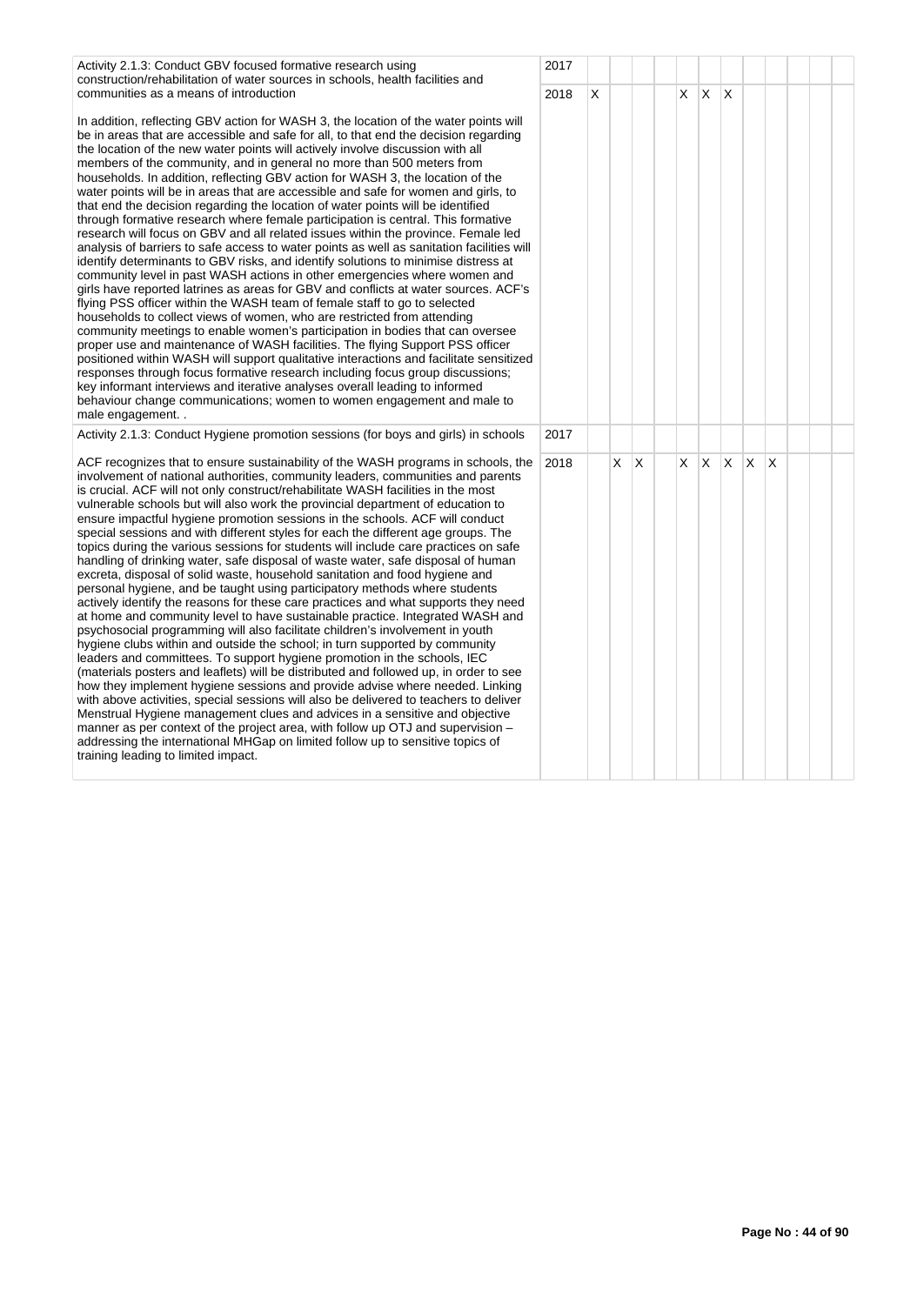Activity 2.1.4: Construction or rehabilitation of WASH infrastructure in selected crowded schools hosting both IDPs and pupils from host communities and in Nutrition Mobile clinics

Due to the ongoing conflict in Helmand province, most schools have been forced to close and especially the ones in Lashkargah town where the security situation relatively stable, many are crowded because of the influx of IDPs from the conflict area. In May 2017, ACF WASH team conducted a technical assessment in 31 schools and of these 12 schools were identified as most vulnerable this a total population of 40,000 students. The WASH facilities in the 12 schools have dilapidated with non-functional water points, insufficient and dirty toilets, no waste disposal pits and the promotion of hygiene related care practices are needed to avoid an outbreak of diarrhea diseases, worm and respiratory infections. ACF recognizes that poor sanitation and hygiene in schools also affects the wider community. Children who pick infectious agents from schools can bring home pathogens that may lead to household members becoming infected. During the assessment most toilets where full and need emptying, doors were broken and the cubicles where not enough for the student populations. On top of rehabilitating or constructing new water points in the selected schools, ACF intends to rehabilitate or construct new safe excreta disposal facilities to serve the specific needs of all users including young boys and girls, and those with disabilities. ACF will rehabilitate/construct latrines in schools to provide proper sanitation facilities for students and teachers. ACF will ensure that the facilities for girls are safe and comfortable most especially for menstrual hygiene management, which can be are a crucial factor in determining older girls' school attendance and will have enough space for associated changing, cleaning and waste disposal. ACF will run mobile nutrition clinics for treatment of malnutrition in selected villages where the cases are high and the beneficiaries cannot easily access health services. The clinics are housed in households or community centres where there are no WASH facilities and ACF will construct one-cubicle toilets for mothers who attend the clinics. During design of new sanitation facilities or their rehabilitation, integrated WASH and psychosocial teams will facilitate feedback from students and teachers throughout the process. For all newly constructed sanitation facilities for girls and most especially those who have reached the puberty stage plus the female school staff, ACF will ensure that the facilities provide privacy and as per MRRD standards. ACF will also ensure that facilities are all inclusive and accessible to pupils/students with limited mobility. Reliable water points and hand-washing facilities will be fixed near latrines or toilets and areas where food is prepared or eaten, with sensitization sessions delivered by integrated psychosocial officer and soft WASH software expert with beneficiaries linking interconnected care practices (e.g. personal hygiene and food preparation). During the Hygiene promotion sessions in, ACF will encourage students to have soap for hand washing instead of distribution, as this will be more sustainable. During project implementation, ACF will coordinate with the community leaders, teachers and the community to set up committees for maintenance of the sanitation facilities, many of which get full after few months of use. The primary beneficiaries of the proposed intervention are boys and girls not exclusive to those attending schools, and men and women in specific community roles including teachers, parents, and community leaders. The students will benefit from life-saving interventions aimed at reducing the incidence of diarrheal diseases and warm infection, implemented concurrently at community and school levels.

Activity 2.1.4: Implementation of proactive and reactive strategies using establishment/reinforcement of WSUCs, mechanics and caretakers as means of distribution

ACF flying officer within the WASH team in collaboration with the psychosocial counselling team will utilise WSUCs (and CDCs) as a means of distribution on GBV. This integrated team will disseminate information on all agencies available resources within the local community related to GBV. This team will also facilitate proactive design and/or jointly selecting with members of the affected population regarding GBV anti violence messages from the cloud repository on IEC materials available for Asia Foundation and Women for women international. These messages will be made available at water points, focus groups, health facilities, the Department of Women's Affairs and other locations where groups gather, with messages aligned to different gender communication levels e.g. more visually orientated and simplified communication strategies for children. Similarly, the establishment of WSUCs can provide a community supported and sensitized distribution mechanism for reactive support to GBV cases. WSUCs will introduce psychosocial counselling services for GBV cases, sensitization sessions for disaggregated gender groups on GBV issues related to water access including general workshops on social and cultural issues in personal and community hygiene that can lead to GBV and related protection concerns for different community members.

|                      | 2017 |                         |                         |                         |                         |                         |                         |  |  | $\overline{\mathsf{x}}$ |
|----------------------|------|-------------------------|-------------------------|-------------------------|-------------------------|-------------------------|-------------------------|--|--|-------------------------|
|                      | 2018 | $\overline{\mathsf{x}}$ | $\overline{\mathsf{x}}$ | $\overline{\mathsf{x}}$ | $\overline{\mathsf{x}}$ | $\overline{\mathsf{x}}$ |                         |  |  |                         |
| $\mathsf{C}$         |      |                         |                         |                         |                         |                         |                         |  |  |                         |
|                      |      |                         |                         |                         |                         |                         |                         |  |  |                         |
|                      |      |                         |                         |                         |                         |                         |                         |  |  |                         |
|                      |      |                         |                         |                         |                         |                         |                         |  |  |                         |
|                      |      |                         |                         |                         |                         |                         |                         |  |  |                         |
|                      |      |                         |                         |                         |                         |                         |                         |  |  |                         |
| $\overline{a}$       |      |                         |                         |                         |                         |                         |                         |  |  |                         |
|                      |      |                         |                         |                         |                         |                         |                         |  |  |                         |
|                      |      |                         |                         |                         |                         |                         |                         |  |  |                         |
|                      |      |                         |                         |                         |                         |                         |                         |  |  |                         |
| $\ddot{\phantom{0}}$ |      |                         |                         |                         |                         |                         |                         |  |  |                         |
| è                    |      |                         |                         |                         |                         |                         |                         |  |  |                         |
|                      |      |                         |                         |                         |                         |                         |                         |  |  |                         |
|                      |      |                         |                         |                         |                         |                         |                         |  |  |                         |
|                      |      |                         |                         |                         |                         |                         |                         |  |  |                         |
|                      |      |                         |                         |                         |                         |                         |                         |  |  |                         |
|                      |      |                         |                         |                         |                         |                         |                         |  |  |                         |
|                      |      |                         |                         |                         |                         |                         |                         |  |  |                         |
| f                    |      |                         |                         |                         |                         |                         |                         |  |  |                         |
|                      |      |                         |                         |                         |                         |                         |                         |  |  |                         |
| 3                    |      |                         |                         |                         |                         |                         |                         |  |  |                         |
| s                    |      |                         |                         |                         |                         |                         |                         |  |  |                         |
|                      |      |                         |                         |                         |                         |                         |                         |  |  |                         |
|                      |      |                         |                         |                         |                         |                         |                         |  |  |                         |
|                      | 2017 |                         |                         |                         |                         |                         |                         |  |  |                         |
|                      | 2018 |                         |                         |                         | $\overline{\mathsf{x}}$ | $\overline{\mathsf{x}}$ | $\overline{\mathsf{x}}$ |  |  |                         |
|                      |      |                         |                         |                         |                         |                         |                         |  |  |                         |
|                      |      |                         |                         |                         |                         |                         |                         |  |  |                         |
|                      |      |                         |                         |                         |                         |                         |                         |  |  |                         |
| e                    |      |                         |                         |                         |                         |                         |                         |  |  |                         |
|                      |      |                         |                         |                         |                         |                         |                         |  |  |                         |
|                      |      |                         |                         |                         |                         |                         |                         |  |  |                         |
|                      |      |                         |                         |                         |                         |                         |                         |  |  |                         |
|                      |      |                         |                         |                         |                         |                         |                         |  |  |                         |
|                      |      |                         |                         |                         |                         |                         |                         |  |  |                         |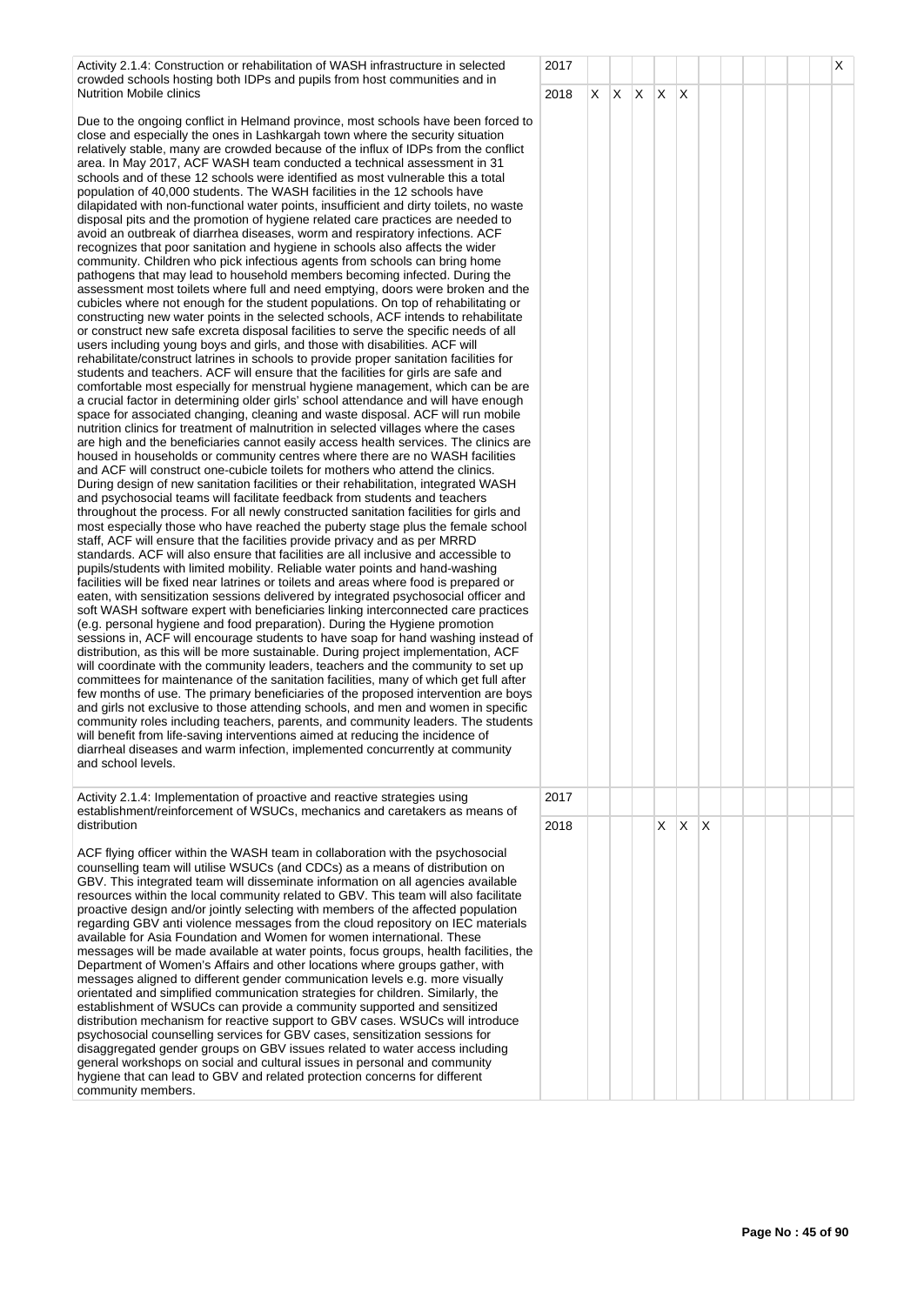| Activity 2.1.5: Provision of gender sensitized hygiene promotion sessions and                                                                                                                                                                                                                                                                                                                                                                                                                                                                                                                                                                                                                                                                                                                                                                                                                                                                                                                                                                                                                                                                                                                                                                                                                                                                                                                                                                                                                                                                                                                                                                                                                                                                                                                                                                                                                                                                                                                                                                                                                                                                                                                                                                                                                                                                                                                                                                                                                                                                                                                                                                                                                                                                                                                                                                                                                                                                                                                                                                                                                                                                                                                                                                                                                                                                                                                                                                                                                                                                                                                                                                                                                                    | 2017 |    |                         |              |    |     |     |    |          | Χ | ΙX |
|------------------------------------------------------------------------------------------------------------------------------------------------------------------------------------------------------------------------------------------------------------------------------------------------------------------------------------------------------------------------------------------------------------------------------------------------------------------------------------------------------------------------------------------------------------------------------------------------------------------------------------------------------------------------------------------------------------------------------------------------------------------------------------------------------------------------------------------------------------------------------------------------------------------------------------------------------------------------------------------------------------------------------------------------------------------------------------------------------------------------------------------------------------------------------------------------------------------------------------------------------------------------------------------------------------------------------------------------------------------------------------------------------------------------------------------------------------------------------------------------------------------------------------------------------------------------------------------------------------------------------------------------------------------------------------------------------------------------------------------------------------------------------------------------------------------------------------------------------------------------------------------------------------------------------------------------------------------------------------------------------------------------------------------------------------------------------------------------------------------------------------------------------------------------------------------------------------------------------------------------------------------------------------------------------------------------------------------------------------------------------------------------------------------------------------------------------------------------------------------------------------------------------------------------------------------------------------------------------------------------------------------------------------------------------------------------------------------------------------------------------------------------------------------------------------------------------------------------------------------------------------------------------------------------------------------------------------------------------------------------------------------------------------------------------------------------------------------------------------------------------------------------------------------------------------------------------------------------------------------------------------------------------------------------------------------------------------------------------------------------------------------------------------------------------------------------------------------------------------------------------------------------------------------------------------------------------------------------------------------------------------------------------------------------------------------------------------------|------|----|-------------------------|--------------|----|-----|-----|----|----------|---|----|
| distribution of menstrual hygiene kits to women and girls<br>Distribution of menstrual hygiene kits with beneficiaries will also be facilitated by<br>the flying psychosocial officer in WASH and Nutrition teams to address issues of<br>stigma hosting of women's support groups conducted prior to distribution of<br>menstrual hygiene kits; and assessment and analysis' contribution to local social,<br>cultural and institutional context. This distribution directly accesses the female<br>population, which are directly affected by stigma triggered GBV in relation to<br>menstruation. This activity will therefore reflect outcomes and findings of the<br>formative research in relation to choice of sanitary protection as a personal<br>decision, influence of cultural acceptability and user preferences. It is critical that<br>this programme will support women and girls by involving them in the planning<br>discussions and decisions about the materials and/or products to be supported,<br>facilitated by the integrated PSS officer within WASH. At the same time, the GBV<br>counselling group who will respond to any psychological barriers identified to using<br>sanitary products will also support this activity. ACF has been distributing similar<br>kits in many province of Afghanistan, along with sensitization around menstruation.<br>While having received positive feedback from women targeted under precedent<br>projects, ACF would like to collect stronger evidence on the impact of providing<br>sensitization around menstruation hygiene, as well as hygiene kits. The WASH<br>integrated psychosocial officer collaborating strongly with the WASH female<br>Hygiene Expert to carry an in depth evaluation with female beneficiaries of this<br>specific activity; disseminating findings and subsequent best practice to the WASH<br>Cluster and other ACF partners. Reflecting on current gender analysis and past<br>findings, will link directly with key decision makers at the household level (identified<br>during KAP) who can facilitate behaviour changes on sensitive topics like<br>menstruation management. As with other points of community engagement under<br>this project, this point of community contact will also be used to disseminate<br>information and sensitisation on GBV, thus further ensuring the sustainability of key<br>messaging on the issue, and contributing to lifting the 'veil' on GBV. To account for<br>the hygiene needs of men and women, ACF will also distribute standard hygiene<br>kits following comprehensive baseline assessment on cultural acceptance and<br>hygiene need of kit items. While this is not a GBV dignity kit distribution, as a<br>mitigation strategy for violence against women, hygiene kits following the WASH<br>cluster approved content, will be distributed following sensitization and promotion<br>with community leaders, WSUCs and household members. WASH integrated<br>psychosocial officer collaborating strongly with WASH female Hygiene Expert will<br>do in depth evaluation with female beneficiaries of this specific activity;<br>disseminating findings and subsequent best practice with relevant stakeholders.<br>Reflecting on current gender analysis and past findings, will link directly with key<br>decision makers at the household level (identified during KAP) who can facilitate<br>behaviour changes on sensitive topics like menstruation. This point of community<br>contact will also be used to disseminate information and sensitisation on GBV<br>including psychosocial counselling groups, thus further ensuring the sustainability | 2018 | X. | X X X                   | $\mathsf{X}$ | X. | IX. | IX. | X. | $\times$ |   |    |
| of key messaging on key issues for women and girls.<br>Activity 2.1.6: Conduct Hygiene promotion sessions (for boys and girls) in schools                                                                                                                                                                                                                                                                                                                                                                                                                                                                                                                                                                                                                                                                                                                                                                                                                                                                                                                                                                                                                                                                                                                                                                                                                                                                                                                                                                                                                                                                                                                                                                                                                                                                                                                                                                                                                                                                                                                                                                                                                                                                                                                                                                                                                                                                                                                                                                                                                                                                                                                                                                                                                                                                                                                                                                                                                                                                                                                                                                                                                                                                                                                                                                                                                                                                                                                                                                                                                                                                                                                                                                        | 2017 |    |                         |              |    |     |     |    |          |   |    |
| ACF recognizes that to ensure sustainability of the WASH programs in schools, the<br>involvement of national authorities, community leaders, communities and parents<br>is crucial. ACF will not only construct/rehabilitate WASH facilities in the most<br>vulnerable schools but will also work the provincial department of education to<br>ensure impactful hygiene promotion sessions in the schools. ACF will conduct<br>special sessions and with different styles for each the different age groups. The<br>topics during the various sessions for students will include care practices on safe<br>handling of drinking water, safe disposal of waste water, safe disposal of human<br>excreta, disposal of solid waste, household sanitation and food hygiene and<br>personal hygiene, and be taught using participatory methods where students<br>actively identify the reasons for these care practices and what supports they need<br>at home and community level to have sustainable practice. Integrated WASH and<br>psychosocial programming will also facilitate children's involvement in youth<br>hygiene clubs within and outside the school; in turn supported by community<br>leaders and committees. To support hygiene promotion in the schools, IEC<br>(materials posters and leaflets) will be distributed and followed up, in order to see<br>how they implement hygiene sessions and provide advise where needed. Linking<br>with above activities, special sessions will also be delivered to teachers to deliver<br>Menstrual Hygiene management clues and advises in a sensitive and objective<br>manner as per context of the project area, with follow up OTJ and supervision -<br>addressing the international MHGap on limited follow up to sensitive topics of<br>training leading to limited impact.                                                                                                                                                                                                                                                                                                                                                                                                                                                                                                                                                                                                                                                                                                                                                                                                                                                                                                                                                                                                                                                                                                                                                                                                                                                                                                                                                                                                                                                                                                                                                                                                                                                                                                                                                                                                                                                                         | 2018 |    | $X$ $X$ $X$ $X$ $X$ $X$ |              |    |     |     | X  |          |   |    |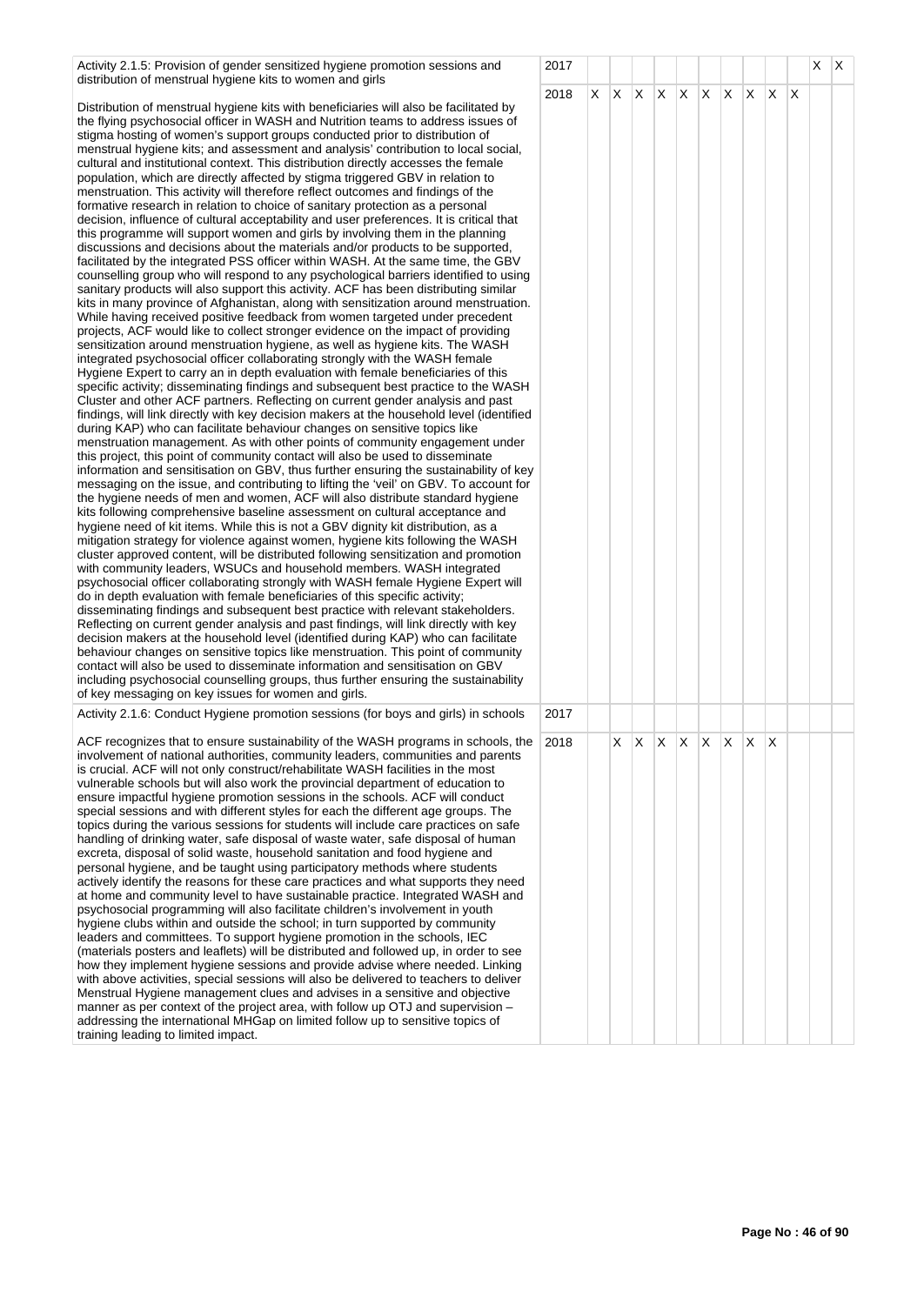| Activity 2.1.7: Mobile outreach protection services to women, men, girls and boys:<br>Conducting psychosocial education at health facility and community levels                                                                                                                                                                                                                                                                                                                                                                                                                                                                                                                                                                                                                                                                                                                                                                                                                                                                                                                                                                                                                                                                                                                                                                                                                                                                                                                                                                                                                                                                                                                                                                                                                                                                                                                                                                                                                                                                                                                                                                                                                                                                  | 2017 |          |                 |  |             |     |     |              |              | X.       | $\mathsf{X}$ |
|----------------------------------------------------------------------------------------------------------------------------------------------------------------------------------------------------------------------------------------------------------------------------------------------------------------------------------------------------------------------------------------------------------------------------------------------------------------------------------------------------------------------------------------------------------------------------------------------------------------------------------------------------------------------------------------------------------------------------------------------------------------------------------------------------------------------------------------------------------------------------------------------------------------------------------------------------------------------------------------------------------------------------------------------------------------------------------------------------------------------------------------------------------------------------------------------------------------------------------------------------------------------------------------------------------------------------------------------------------------------------------------------------------------------------------------------------------------------------------------------------------------------------------------------------------------------------------------------------------------------------------------------------------------------------------------------------------------------------------------------------------------------------------------------------------------------------------------------------------------------------------------------------------------------------------------------------------------------------------------------------------------------------------------------------------------------------------------------------------------------------------------------------------------------------------------------------------------------------------|------|----------|-----------------|--|-------------|-----|-----|--------------|--------------|----------|--------------|
| Workshops employing adult education models will roll out staged modules on<br>psychosocial and care practices, and protection to local civic organizations and/or<br>coordinated agencies operating in the area. To maximize learning and<br>development for participants, numbers of participants per workshop will be capped<br>at 20 participants per group, with a ratio of 2 trainers to 20 participants. To support<br>the move of the theoretical training content to practical application at field level,<br>ACF master trainers will also train all civil organizations in a two-day orientation<br>training on the core components partner, coordinated and ACF staff are inducted<br>on. On-the-job mentoring and support for facilities and healthcare providers who<br>have received training will then be implemented. Each facility who have received<br>training will be visited at least twice for comprehensive post-training follow-up,<br>mentoring and on-the-job training during the project. Following post training visits<br>and midline project evaluation (as part of a broader monitoring, evaluation, learning<br>and accountability plan), ACF master trainers will also organize refresher trainings<br>for a percentage of trained staff targeting those who receive the lowest marks<br>during post-training visits across the two provinces. The mothers/mothers in law<br>will meet in open area and in a big group prior to and following sessions to discuss<br>their expectations and experiences of the demonstrations with adequate time for<br>open secure discussion to ensure transfer of knowledge and as a comprehensive<br>effort to sustain food preparation practices without creating risks for women and<br>simultaneously being responsive to any protection concerns; all feedback will be<br>incorporated into adapting the suitability of the cooking demonstrations to each<br>target audience to build a sustainable environment to facilitate the targeted<br>sustainable behavior changes and mitigate any GBV triggers as previously<br>discussed potentially found in focusing all knowledge transfer on one mother per<br>household without support mother in law. | 2018 |          | $X$ $X$ $X$ $X$ |  | X X         | IX. | ΙX. | $\mathsf{X}$ | $\mathsf{X}$ |          |              |
| Activity 2.1.8: Mobile outreach protection services to women, men, girls and boys:<br>Conducting psychosocial counselling for GBV and other protection concerns                                                                                                                                                                                                                                                                                                                                                                                                                                                                                                                                                                                                                                                                                                                                                                                                                                                                                                                                                                                                                                                                                                                                                                                                                                                                                                                                                                                                                                                                                                                                                                                                                                                                                                                                                                                                                                                                                                                                                                                                                                                                  | 2017 |          |                 |  |             |     |     |              |              | $\times$ | $\mathsf{I}$ |
| Where cases of GBV are identified, a response team integrated within the Nutrition<br>team made up of psychosocial counselling staff managed by the psychosocial<br>coordinating officer will provide group and individual counselling at field level<br>securely with best practice response including 1) warmth and acceptance, 2)<br>emotional and practical support within a safe environment, 3) technical<br>understanding of psychological impact of GBV, 4) validation on all reactions – no<br>reaction is wrong or maladaptive, 5) believing the story, 6) confidentiality, 7)<br>technical support on medical and legal supports, and 5) control over their process<br>and choice. This team will also link with advocacy and accompaniment to clinics,                                                                                                                                                                                                                                                                                                                                                                                                                                                                                                                                                                                                                                                                                                                                                                                                                                                                                                                                                                                                                                                                                                                                                                                                                                                                                                                                                                                                                                                               | 2018 | $\times$ | X X X           |  | $X$ $X$ $X$ |     | ΙX. | $\mathsf{X}$ | ΙX           |          |              |

# **OTHER INFO**

### **Accountability to Affected Populations**

building of Health Facility staff on GBV).

police, court, referral to other agencies and finally coordination with those agencies and partners completing workshops with ACF (this coordination list is not limited to these actors and may include any actors under the WHO/MoPH upcoming capacity

ACF will foster accountability to affected populations through provision of timely and detailed information to respondents to the survey on the purpose of the assessments, and what use ACF will make of the results. As much as possible, ACF will encourage partners to provide a feedback to the communities on the results of the surveys, although acknowledging the many challenges to actually do so, in terms of access, resources needed, and workload. Sharing of results with regional cluster coordination meeting forums will also be considered to ensure that the necessary actions are taken to the benefit of the communities.

ACF will ensure constant and timely dissemination of results from the multi-sectoral assessments, to ensure that they are available to be used in program design at provincial level (case load estimation, target calculations) and at National level. ACF will advocate and closely work with the relevant stakeholders to ensure that the data and findings are utilized for the identification of humanitarian needs, also thanks to the use of HRP, HNO and IPC classification, to prioritize needs and allocate resources based on evidence.

Feedback and Complaint: Under the leadership of the Monitoring. Evaluation, Accountability and Learning team, which reports to the Country Management team, this mechanism brings together a set of methods to collect, handle, and report on beneficiary feedback and complaints (e.g. tool box, hotline, email, temporary complaint desks, beneficiary satisfaction surveys, etc.), in a bid to enhance accountability towards beneficiaries, and improve relevance, quality and outcome of the projects implemented.

Participation: ACF implements its project following a participative approach, which allows targeted communities to influence/contribute to the definition of the program, identification of beneficiaries (although with a strong verification process by ACF), and monitoring of the project (through regular community meetings as well as the to-be-established Feedback and Complaint Mechanism).

Design, Monitoring and Evaluation: All projects are designed and implemented in adherence to the principle of "Do no harm": in the province of Helmand. ACF had on several occasions, as part of its ERM project, to cancel some distributions after assessing that they could cause more harm than good to beneficiaries in a context of highly fluctuating and conflicting local power dynamics.

### **Implementation Plan**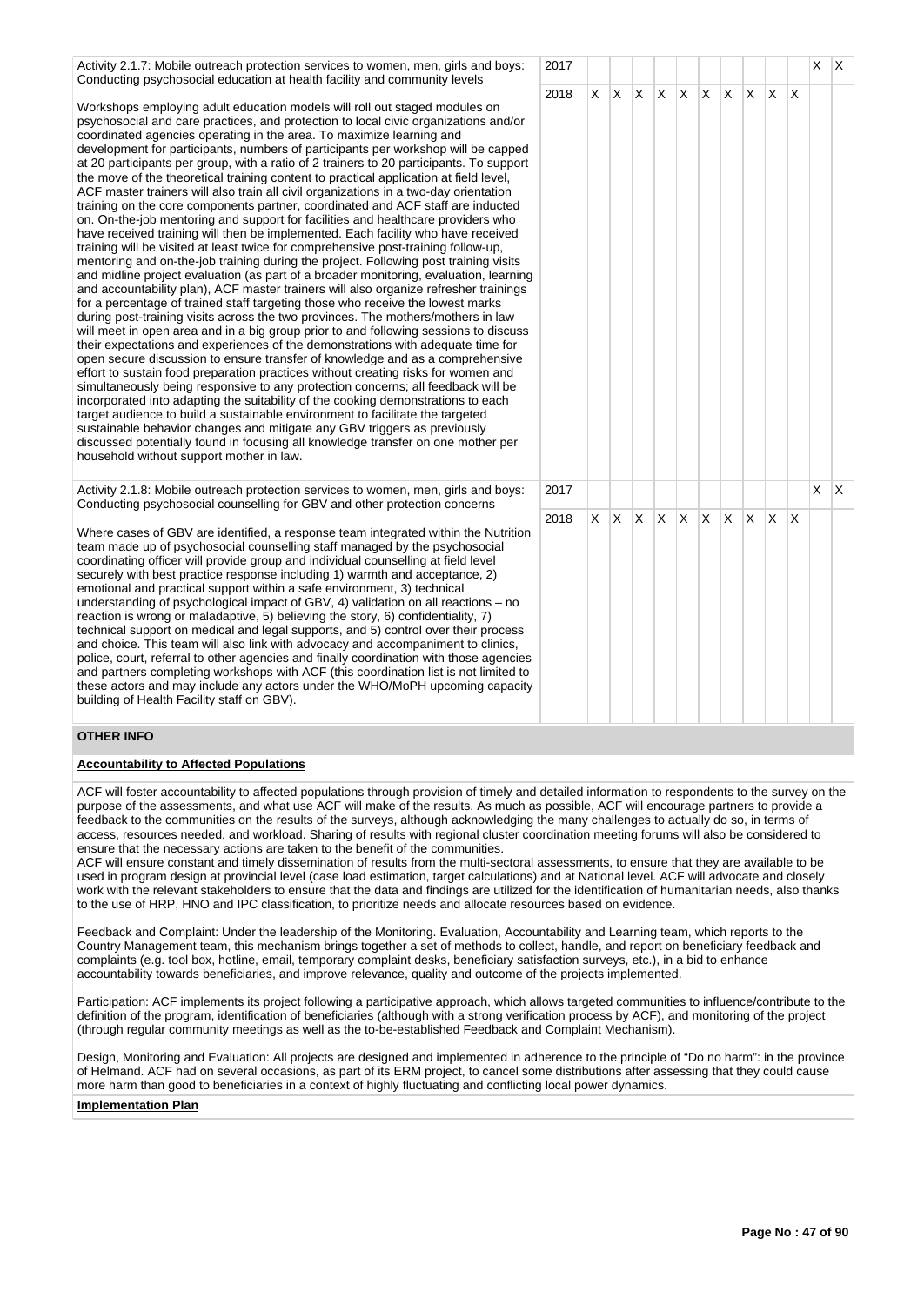ACF will directly implement the project, only the assessments will be implemented by BPHS IPs. For nutrition screening, ACF will dedicate a team of 2 trained screeners to escort the ERM assessment teams. The HHs flagged by the ERM team as comporting U5 children or PLWs will be referred by the screening team to the nearby mobile clinics. Beyond the anthropomorphic measurements, the team will gather information from caretakers and/or head of HHs in terms of knowledge about availability of services, treatment for illnesses, frequency of visit to HF, and awareness about referral mechanisms in the province. The screening team will include at least 1 female staff to ensure access to HHs. For the mobile teams, 10 villages will be identified through discussions with local leaders and Public Health Department, as well as from ACF's own findings during the KAP survey and ERM screening findings. The KAP survey will be led by the Community Mobilization team with support of ACF MEAL team in Kabul and WASH expert.

2 mobile teams each composed of 1 medical supervisor, 2 nurses and 2 screeners, 2 community promoters (CP), 2 nurses/midwives (for MAM), with a least 2 female staffs among the team will be deployed in selected villages. Supervised by the Nutrition PM and Deputy Nutrition PM will deliver a mobile IMAM service for villages by weekly basis visits treating SAM, MAM and PLW, providing curative consultations for children basic illnesses, screening and admitting new SAM, MAM cases, and following up cases. The estimated caseload is 1,353 SAM children, 2,706 MAM children and 1,270 PLW over 11 months. Based on this, ACF will request supplies of RUTF, RUSF Super Cereal and Micronutrient tablets. For complicated cases that need to be referred to the Provincial Hospital for admission in the TFU, ACF will cover the transport cost for caretakers. The Community Mobilization team will be composed of 2 CP, both skilled and trained in nutrition, health, and hygiene, and supervised by a Deputy PM and a PM. They will mobilize key actors of the BPHS system through provision of training, equipment and incentive. The MHCP activities will be conducted by 2 psychosocial counselors in each mobile team and sectorial experts. The WASH activities both hardware and software will be led by a WASH PM, Deputy PM, building site supervisors (engineers), and CP. Rehabilitation of boreholes at schools and HF will be conducted by Engineers with support of unskilled and skilled laborers. Construction of the boreholes will be implemented by private local contractor who will be selected under ACF procurement procedures. The BSS will monitor the borehole construction regularly and follow the work is done according to the specification and ACF quality standard. The hygiene promotion session will be designed based on the finding of the KAP survey and will be conducted by the CP. BSF and hygiene kit for women will be distributed and post distribution will be conducted. Water quality analysis will be conducted for BSF and water points rehabilitated to ensure the quality of the water. The FS activity will be implemented by 3 staffs (1 supervisor, 2 field officers). The team will conduct registration of the beneficiaries using the HEAT assessment tools and eligible beneficiaries with high vulnerability score will be selected. The cash distribution will be conducted by the Hawala dealer selected according to the logistic procedures. PDM will be conducted a month after the first distribution.

ACF will take lead conducting the 8 SMART, 2 Rapid SMART and 2 SQUEAC assessments in coordination with BPHS IPs in their respective provinces. ACF will be in charge of operational and financial management and donor reporting. ACF team of experts will support the implementation, provide technical support and build partner capacities. BPHS IPs will take the responsibility of implementation of the assessments to enhance their capacity, to ensure that skills and expertise remain sustainable.

**Coordination with other Organizations in project area**

| Name of the organization                                         | Areas/activities of collaboration and rationale                                                                                                                                                                                                                                                                                                                                                                                                                                                                                                                                                                                    |
|------------------------------------------------------------------|------------------------------------------------------------------------------------------------------------------------------------------------------------------------------------------------------------------------------------------------------------------------------------------------------------------------------------------------------------------------------------------------------------------------------------------------------------------------------------------------------------------------------------------------------------------------------------------------------------------------------------|
| Ministry of Public Health                                        | ACF will sign a Memorandum of Understanding with the MoPH at<br>capital level to delineate clearly duties, rights and responsibilities in<br>the implementation of the project. ACF will involve the MoPH at<br>provincial level in the organization and coordination of activities, and<br>will share the results of all surveys, assessment and progress<br>reports.                                                                                                                                                                                                                                                             |
| <b>UNICEF</b>                                                    | ACF will sign a Memorandum of Understanding with UNICEF for<br>supply of RUTF                                                                                                                                                                                                                                                                                                                                                                                                                                                                                                                                                      |
| <b>WFP</b>                                                       | ACF will sign MoU with WFP for the supply of RUSF, Supper Cereal<br>and Micronutrient                                                                                                                                                                                                                                                                                                                                                                                                                                                                                                                                              |
| Directorate of Refugees and Returnees and Directorate of Economy | ACF staff have been coordinating closely with DoRR in Lashkargah,<br>who is coordinating NGOs activities in the field of emergency<br>response to IDPs and returnees. ACF is a registered NGO by the<br>Ministry of Economy. Reporting on ACF strategy, project objectives<br>and outputs are provided on regular basis to the national and local<br>authorities.                                                                                                                                                                                                                                                                  |
| Clusters                                                         | ACF will be coordinating with the Clusters, and sharing updates<br>about its intervention in monthly meetings. ACF will follow the FSAC<br>Cluster recommendations regarding the amount of cash to be<br>distributed.                                                                                                                                                                                                                                                                                                                                                                                                              |
| <b>BPHS</b> implementers                                         | ACF will continue close coordination at capital and provincial level<br>with BPHS implementers from planning stage up to sharing report for<br>assessments. The BPHS implementers in the targeted provinces are:<br>- AADA in Faryab and Nangarhar - ORCD/ MMRCA in Ghazni - PUI<br>in Kunar - OHPM in Kunduz and Paktika - Cordaid/AHDS in Uruzgan<br>- ORCD in Zabul.                                                                                                                                                                                                                                                            |
| <b>IRC</b>                                                       | IRC is operational in Helmand province. ACF will be coordinating<br>with IRC as well, to avoid any duplication of intervention. IRC is<br>currently part of the joint assessment team and involved in the<br>provision of cash and NFI assistance to recently displaced IDPs, as<br>well as income generating activities for IDPs and host communities.<br>ACF will continue to coordinate with IRC to ensure that overlap of<br>activities is avoided and to optimize the use of resources from both<br>agencies, as we have successfully been doing as part of our<br>collaboration in the response for recently displaced IDPs. |
| <b>OCHA</b>                                                      | As the leader of the interagency joint assessment team in Helmand,<br>ACF coordinates with OCHA regional office in Kandahar on a daily<br>basis and acts a focal point and representative to channel all<br>discussions and challenges arising during assessment and<br>distribution processes for IDP response. Notable and sustained<br>progresses have been made through an efficient relationship with<br>OCHA in terms of coordinating and harmonizing response in spite of<br>the different mandates and capacity of participating agencies.                                                                                 |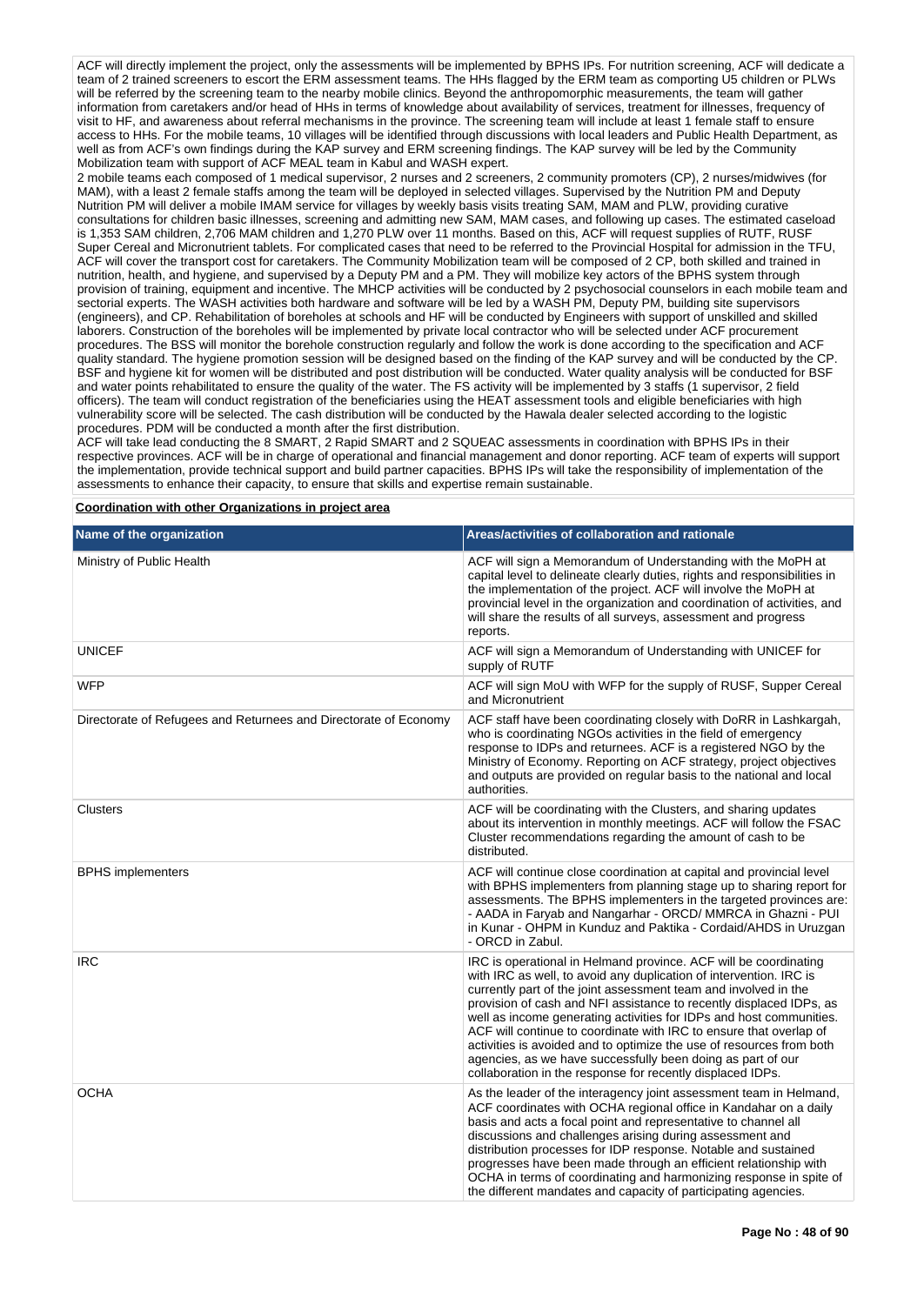A: Neutral Impact on environment with No mitigation

# **Gender Marker Of The Project**

1-The project is designed to contribute in some limited way to gender equality

### **Justify Chosen Gender Marker Code**

At the beginning of the project implementation, ACF will assess through FGDs the behavior of the women on hygiene practices and sanitation, and the advantages or constraints related to the local culture (health seeking behavior, IYCF practices, who is going to fetch water, differences in facilities use, menstrual hygiene practices and behavior). The information will be used to identify the gaps in term of gender equity and addressed during the implementation of the activities through some key messages as above mentioned, in order to highlight the women discrimination. At the end of the project, FGDs will be held to understand the reception of these messages by women and the change in behavior and practices. The women are subjected to discrimination especially during the menstrual period, when they are isolated from the other members of the family: because of the local culture, this period is considered as a disease and a shame. In this manner, they are not allowed to talk or to inform the members about menstruation and they suffer for the consequences: they are using unsafe and unclean old clothes with risk of infections, they cannot go to hospital in case of serious pain or problems, and they do not have a correct diet and proper hygiene.

ACF will apply multiple direct and mainstreamed protection strategies to ensure Gender will be factored in during the beneficiary selection phase, in criteria definition and selection of beneficiaries. Specifically, gender-specific vulnerability criteria have been defined for beneficiary selection such as IDP HHs headed by women, children, elderly, having children under five, and persons with disabilities. In addition, the HH needs assessment collects gender and age disaggregated data that allows beneficiary selection to be informed by specific vulnerabilities associated with different genders and ages to be targeted. Women headed HHs are at the top of the priority list during the selection process.

The project contributes to gender equality in the following ways;

1. ACF will overall apply an age, gender and diversity lens to assessments, targeting, implementation, monitoring and accountability, to ensure that key vulnerability groups with specific needs are identified.

2. Traditional believes are very strong in the rural population in Helmand, therefore an integrated female psychosocial officer in liaison with female and male community facilitators will ensure female-headed HHs are surveyed with security and confidentiality; and that the assessment creates no risk for the HHs (see protection links below).

3. During cash distribution, the distribution plan will include distribution points most accessible to women (and children who may accompany them) and elderly. When present at the distribution site, these at-risk categories of beneficiaries will be prioritized during distribution schedule through a separate queuing line system. They will also be allowed to register their official representatives should they physically not be capable of attending distribution sites

4. During the first allocation CHF project intervention and market, assessment ensured that direct cash modality and delivery mechanism selection has no risk for all the beneficiaries, specifically women, and direct cash distribution is also relevant for all vulnerable groups. 5. Post Distribution Monitoring and Coping Strategy Indexes will seek to represent female and male beneficiaries equally to ensure adequate gender balance monitoring; ACF notes this will be a challenge to fulfill in culturally conservative areas.

6. ACF will establish an accountability mechanism, to ensure that beneficiaries know how to raise their complaint and feedback, specifically for women/children headed household beneficiaries.

During PDM, 50% of female headed HHs will be assessed in order to get detailed information of program impact and their further vulnerability on this group.

#### **Protection Mainstreaming**

ACF program implementation strategies envision the need of humanitarian protection and systematically assess different contexts to mainstream protection in its program interventions. The main protection consideration activities are presented as follows:

Avoid causing harm: In improving access to safe water, ACF will seek to prevent the pulling effect, and avoid attracting more individuals. This will be done through extensive discussion with community leaders, to better understand and anticipate potential harming effect of increasing access to safe water in an area of massive displacements. ACF will disseminate clear selection criteria for beneficiary selection communicated to communities and their leaders so they clearly understand the selection process to avoid jealousy and causing tensions within communities we work in. In addition, protection mitigations associated with specific gender groups targeted including women (with their children at times), the elderly and disabled are mainstreamed by ensuring: Cash distribution sites under this project will be systematically assessed to ensure they are physically safe and accessible for all gender groups, including ensuring separate locations for women were required to minimize travel distances, visibility and duration of distribution, as these features common to humanitarian distribution can create risk for attack, sexual assault and robbery. In accordance with local cultural norms, women present for distributions will also be prioritized to further minimize time spent at the distribution. Due consideration will also be given to the environment through which beneficiaries including women will travel following distribution of cash

Equality: In providing integrated health, nutrition, hygiene and sanitation promotion at community level, ACF will seek to ensure equality in participation to decision-making and to the integrated promotion sessions. In implementing the project, ACF will pay particular attention to the needs of women and girls, especially in the selection of water point sites (which should ensure safety and security of women as they fetch water), and tailoring of the integrated promotion messages and implementation to their specific needs (i.e. menstrual hygiene) and capacities to participate in hygiene promotion sessions (house to house visits).

Participation and empowerment: All the sites will be selected with community leaders including CDCs, Shuras, and Mullah, taking into consideration local norms and women opinion (as the primary responsible for water). In a bid to empower communities on hygiene and sanitation, ACF will also seek to actively involve and empower community leaders, mullahs, FHAGs and CHWs, through provision of training, supportive supervision, and distribution of IEC materials. ACF uses participatory approaches to ensure community ownership, prevent harm and promote sustainability of activities/benefits. As such, ACF tries to promote participation of project beneficiaries, target communities, local governance and government entities in the development of beneficiary selection criteria and identification of the most vulnerable segments of the target communities throughout all stage of project implementation. As well as those activities already mentioned (disaggregated data, secure distribution points etc.), ACF will facilitate the establishment of a FSL community based committee supported by the integrated psychosocial officer to ensure consultation with community members at need assessment, distribution and follow up. In linking disaggregation and security assessments of distribution points, ACF will consults area stakeholders and past beneficiaries as well as the FSL committee before selecting a distribution point, identifying one or more central distribution point in residential areas of beneficiaries.

## **Country Specific Information**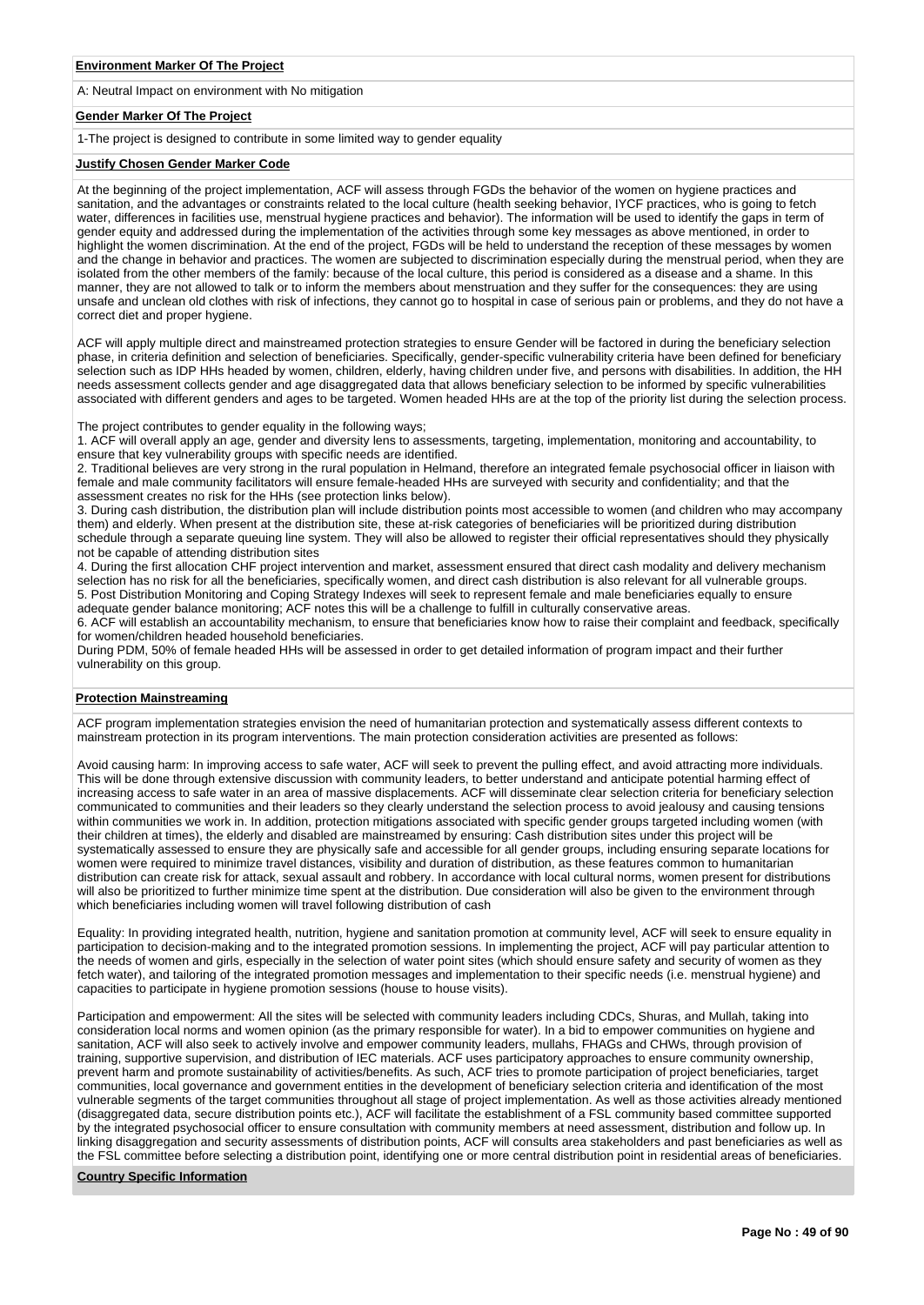# **Safety and Security**

Helmand is one of provinces with the highest attack incidents reported in the last three months (May to July 2017). Intensive fighting and contest ongoing between the ANSF and the AOGs for territorial expansion or maintaining previous hold positions, which constrained the expansion and access to areas beyond the frontlines. The security situation in Helmand is volatile, however, ACF continued to maintain its neutrality and the field team have built strong relationship with beneficiaries to ensure community acceptance and to minimize threats and risks. Moreover, to guarantee the safety and security of its staffs, ACF prioritize local recruitment, validates field movement on a daily basis, closely follow up movements and provide the teams necessary means of communication to allow rapid action where required.This strategy has, over the past years, proven successful in supporting the delivery of emergency assistance to the needy population while ensuring safety of staffs and beneficiaries. ACF will vigilantly following the evolution of the security situation regularly updating the SOP. The ongoing armed conflict and the presence of IED on all roads outside Lashkargah is now preventing a geographic expansion to surrounding and remote districts of the Province, hence ACF intervention is limited in vicinity of Lashkargah where safety and security of staffs and assets is ensured. In the implementation of Cash Based Intervention, ACF has extensive experience and strictly follows its CBI guidelines and protocols. The use of Hawala, preparation of cash distribution plan and design (including schedules, distribution points, and sensitization), and post cash distribution monitoring (survey focused on generating feedback on how cash was distributed, cash usage, and identification of other risks) are among the safety that ACF utilizes for any cash based interventions. The use of the Hawala system in actual cash distribution is by far effective approach thereby minimizing security risks.

Under this CHF project, ACF will also deploy national and expatriate teams in areas where the mission does not have any operational presence. For this reason, ACF heavily relies on partners, and its internal security network (e.g. INSO, other International NGOs), including partnership work with the BPHS partners in areas where ACF does not have permanent presence. Those data will help in preparation of the formal security assessment based on ACF's 'Field Security Assessment. Checklist & guidelines" (attached). Key actors in the communities are identified through security mapping and contacted in order to get their approval and their support in negotiating access to field sites and population. Behavior and strict observance of deontology are considered as key to gain and maintain acceptance of the population. Depending on the outcome of those assessments, ACF will allow or not the presence of staff in the hard to reach and underserved areas. To overcome this challenge, every expatriate position is seconded with a national one. Once in the province, ACF team complies with the security rules and guidance of partner hosting staff, whether National or International NGO. ACF has long experience in assessing and accessing the provinces outside of its permanent basics. As a leading partner in ECHO's Emergency Respond Mechanism, we often work in new locations and, hence, we have well-tested access, assessment and local recruitment tools and mechanisms. The model is being used currently in nutrition surveys, most of which are conducted outside the ACF's permanent presence areas (i.e. in Hard to reach and underserved areas) in partnership with the other NGOs (BPHS implementers).

In order to reduce the risks, ACF and the partners will prepare and submit the Security & Risk Analysis to the HFU by the end of October. Rapid nutrition assessments will be located in provinces and districts which will be decided on the basis of needs and access.

# **Access**

Based on the previous experience in conducting assessments in different provinces of Afghanistan, ACF has found that the main challenge to access is insecurity. Over the years, ACF has gradually adapted its access strategy to optimize its field presence and effectively conduct the assessments. ACF has re-organized its selection strategy and based it on the following principles: (i) A thorough joint security assessment is conducted on villages instead of districts as previously practiced. It is important to mention that taking into consideration the geographical challenge to manage to access the whole province, ACF and its BPHS partners conduct the security assessment from district level to village level. This change has positively contributed to an increased field access for the assessment teams. (ii) The selection of the locations to be assessed is done jointly with the BPHS partners and PND based on clear prioritization criteria based on need. The BPHS partner is expected to work closely with ACF to ensure that access to the entire province is achieved before conducting the assessments. In addition, in provinces where access is difficult, ACF encourages the partner to recruit enumerators from the targeted districts, to foster access and acceptance by communities. To support this approach, ACF covers the enumerators' transport costs from their area of origin to the capital where the training is organized (including for mahram). Experience from previous projects has also revealed the importance of proper community mobilization and prior planning of the assessments to ensure proper access and increase the scope and acceptance of the teams to conduct the surveys in insecure areas.

The foundation of ACF access strategy lies in the principle of acceptance. Building on almost 2.5 years in Helmand provinces, ACF possesses sound understanding of local dynamics, strong local networks, and an approach which relies on local elders and where needed local commanders to foster/secure acceptance of ACF as humanitarian actor in the area delivering essential services in humanitarian sectors, adherence with the do no harm principle. In Helmand province, ACF has developed a clear and detailed access strategy taking into account elements of context, the main stakeholders and powerbrokers, our knowledge of and experience in the areas, the type of programming we can implement by type of area etc. This document guides our intervention approach and is always taken into account before designing new projects. In Helmand, the bulk of households displaced by the conflict have relocated within the central Lashkargah district, perceived as secure environment and unlikely to witness levels of fighting comparable to districts that they fled initially. This perimeter where IDPs are taking refuge has further shrunk since August 2016 where the conflict reached some of the central police districts of Lashkargah city. ACF currently enjoys unfettered access in this area, and has developed a strong network of community leaders through its ongoing programming in WASH, Food security and nutrition projects. Beyond access, they have also proven to be a reliable source of information on movements of IDPs and thus enabled ACF to ensure optimal coverage in areas where several waves of households have been displaced, and disseminated within host communities and IDP households which had already been assessed and assisted. Before establishing any partnership, ACF run the due diligence process, based on its own partnership tool. This is to ensure the partner is reliable and ready to obey the humanitarian principles. In addition, due to the nature of the intervention areas (hard to reach and underserved), the partners will be asked to submit their risk registers. ACF may support them in achieving these requirements, if necessary. This will be the initial step for joint security mapping and Field Security Assessment, as described above and in the Safety and Security section.

#### **BUDGET**

expatriate taxes paid in Afghanistan.

| Code | <b>Budget Line Description</b>                                                                                                                                                                                                                                                                                                                                                                                                                                                                                                                    |  | D / S Quantity Unit | cost | Duration  %<br><b>Recurran charged</b><br>ce | <b>to CHF</b> | <b>Total Cost</b> |  |  |
|------|---------------------------------------------------------------------------------------------------------------------------------------------------------------------------------------------------------------------------------------------------------------------------------------------------------------------------------------------------------------------------------------------------------------------------------------------------------------------------------------------------------------------------------------------------|--|---------------------|------|----------------------------------------------|---------------|-------------------|--|--|
|      | 1. Staff and Other Personnel Costs                                                                                                                                                                                                                                                                                                                                                                                                                                                                                                                |  |                     |      |                                              |               |                   |  |  |
| 1.1  | S<br>5,668<br>12<br>16.67<br>11.339.39<br><b>Country Director</b><br>.56                                                                                                                                                                                                                                                                                                                                                                                                                                                                          |  |                     |      |                                              |               |                   |  |  |
|      | Represent ACF (i.e. other international agencies, local organisations, local governments, Embassies, media, donors, etc.) in the<br>country.<br>Guarantee the definition and implementation of an efficient system of monitoring and evaluation for the different humanitarian<br>programmes directly executed or with partners. Ensure the security management for the country team. Manage the execution of<br>strategic planning (approval and execution of projects and programmes) and operative planning. The unit cost includes the salary |  |                     |      |                                              |               |                   |  |  |

and social security according to ACF contract (ACF France, US or Spain) and level, a scarcity bonus of 200 euro and the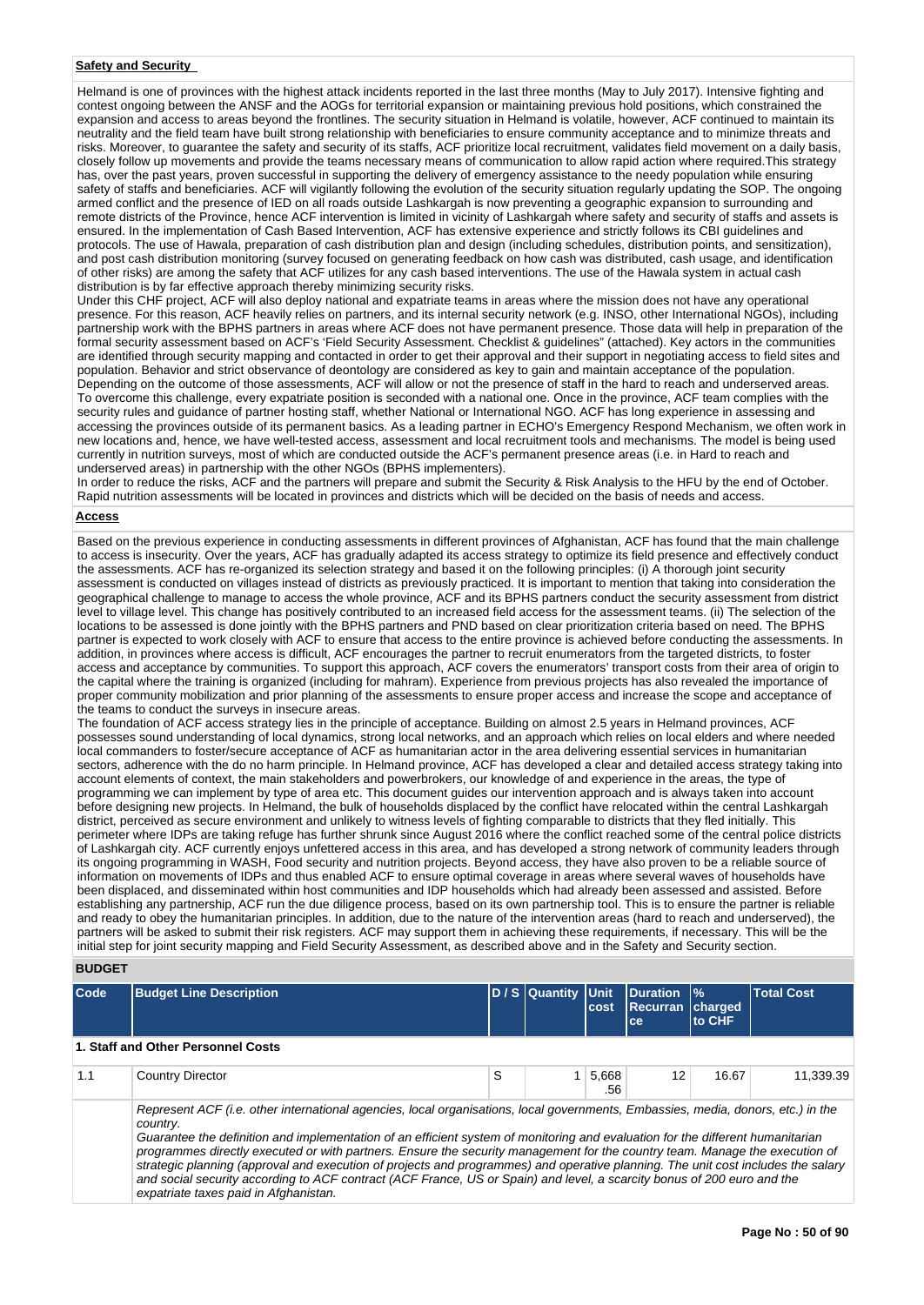| 1.2  | Deputy Country Director Program                                                                                                                                                                                                                                                                                                                                                                                                                                                                                                                                                    | D           |                | $1 \mid 4,713$<br>.63 | 12 | 16.67  | 9,429.15   |  |  |  |  |
|------|------------------------------------------------------------------------------------------------------------------------------------------------------------------------------------------------------------------------------------------------------------------------------------------------------------------------------------------------------------------------------------------------------------------------------------------------------------------------------------------------------------------------------------------------------------------------------------|-------------|----------------|-----------------------|----|--------|------------|--|--|--|--|
|      | Coordinate technical country strategy and ensure operational supervision of projects from proposal, implementation, monitoring<br>to reporting. Represent and liaise for operational strategy and program related issues to donors, authorities, UN, NGOs. Analyze<br>the Humanitarian needs and follow-up on management of program budgets. The unit cost includes the salary and social security<br>according to ACF contract (ACF France, US or Spain) and level, a scarcity bonus of 200 euro and the expatriate taxes paid in<br>Afghanistan.                                 |             |                |                       |    |        |            |  |  |  |  |
| 1.3  | Support Heads of Department                                                                                                                                                                                                                                                                                                                                                                                                                                                                                                                                                        | S           |                | $3 \mid 4,257$<br>.96 | 12 | 16.67  | 25,552.86  |  |  |  |  |
|      | The support HoD are Finance, logistics and Human Resources HoDs. for more details please refer to the uploaded BoQ. Small<br>variances between BoQs and budget lines are due to rounding                                                                                                                                                                                                                                                                                                                                                                                           |             |                |                       |    |        |            |  |  |  |  |
| 1.4  | Programs Heads of Department                                                                                                                                                                                                                                                                                                                                                                                                                                                                                                                                                       | S           |                | 3 4,257<br>.96        | 12 | 25.00  | 38,321.64  |  |  |  |  |
|      | The program expatriate HoD are WASH, Nutrition and MHCP HoDs. for more details please refer to the uploaded BoQ. Small<br>variances between BoQs and budget lines are due to rounding                                                                                                                                                                                                                                                                                                                                                                                              |             |                |                       |    |        |            |  |  |  |  |
| 1.5  | <b>Grant Reporting Officer</b>                                                                                                                                                                                                                                                                                                                                                                                                                                                                                                                                                     | $\mathsf S$ | 1 <sup>1</sup> | 3,775<br>.00          | 12 | 16.67  | 7,551.51   |  |  |  |  |
|      | Facilitating timely and quality reporting, advise and train field teams in the elaboration of reporting documents and internal<br>monitoring tools, develop ACF proposals that correspond to donor guidelines and internal policies, ensuring that the questions<br>and comments from donors are handled properly. The unit cost includes the salary and social security according to ACF contract<br>(ACF France, US or Spain) and level, a scarcity bonus of 200 euro and the expatriate taxes paid in Afghanistan.                                                              |             |                |                       |    |        |            |  |  |  |  |
| 1.6  | Southern Region Field expatriate team                                                                                                                                                                                                                                                                                                                                                                                                                                                                                                                                              | D           |                | $2 \mid 4,258$<br>.00 | 12 | 25.00  | 25,548.00  |  |  |  |  |
|      | The expatriate Helmand team is composed of the Field coordinator and the Field Manager. for more details please refer to the<br>uploaded BoQ.<br>Small variances between BoQs and budget lines are due to rounding                                                                                                                                                                                                                                                                                                                                                                 |             |                |                       |    |        |            |  |  |  |  |
| 1.7  | Expatriate benefits, allowance etc.                                                                                                                                                                                                                                                                                                                                                                                                                                                                                                                                                | S           |                | 27.82 813.5           | 12 | 20.41  | 55,429.92  |  |  |  |  |
|      | These costs are including Housing (only the national staff working for the expatriates guesthouse in Kabul), per diem and living<br>allowance, benefits (break flight ticket+break allowance+winter allowance) as well as a child allowance.<br>For more details please refer to the uploaded BoQ.<br>Small variances between BoQs and budget lines are due to rounding.                                                                                                                                                                                                           |             |                |                       |    |        |            |  |  |  |  |
| 1.8  | <b>FSL Team Kabul</b>                                                                                                                                                                                                                                                                                                                                                                                                                                                                                                                                                              | D           |                | $2 \mid 1,773$<br>.36 | 12 | 16.67  | 7,094.86   |  |  |  |  |
|      | Composed of the FSL HoD and FSL Deputy HoD, for more details. please refer to the uploaded BoQ.<br>Small variances between BoQs and budget lines are due to rounding                                                                                                                                                                                                                                                                                                                                                                                                               |             |                |                       |    |        |            |  |  |  |  |
| 1.9  | <b>Nutrition Team Kabul</b>                                                                                                                                                                                                                                                                                                                                                                                                                                                                                                                                                        | D           |                | $1 \mid 1,580$<br>.00 | 12 | 16.67  | 3,160.63   |  |  |  |  |
|      | The Deputy Nutrition HoD provides technical support to the project staff, organize evaluations, survey the medical and nutritional<br>situation and represent ACF. Salary includes basic salary, medical insurance, transport allowance, housing allowance and<br>seniority (7% of basic salary). Grade: SM2Q as senior manager position Level 2 Grade 2                                                                                                                                                                                                                           |             |                |                       |    |        |            |  |  |  |  |
| 1.10 | MEAL Team Kabul                                                                                                                                                                                                                                                                                                                                                                                                                                                                                                                                                                    | $\mathsf S$ |                | 2 1,415 <br>.27       | 12 | 16.67  | 5,662.21   |  |  |  |  |
|      | Composed of the MEAL HoD and M&E and data management supervisor, for more details please refer to the uploaded BoQ.<br>Small variances between BoQs and budget lines are due to rounding                                                                                                                                                                                                                                                                                                                                                                                           |             |                |                       |    |        |            |  |  |  |  |
| 1.11 | WASH Team Kabul                                                                                                                                                                                                                                                                                                                                                                                                                                                                                                                                                                    | D           |                | 4 1,443<br>.72        | 12 | 16.67  | 11,552.07  |  |  |  |  |
|      | Composed of the Wash deputy HoD, WASH Expert - hardware<br>WASH expert - software and Laboratory technician. For more details please refer to the uploaded BoQ.<br>Small variances between BoQs and budget lines are due to rounding                                                                                                                                                                                                                                                                                                                                               |             |                |                       |    |        |            |  |  |  |  |
| 1.12 | <b>MHCP Team Kabul</b>                                                                                                                                                                                                                                                                                                                                                                                                                                                                                                                                                             | D           |                | $1 \mid 1,442$<br>.00 | 12 | 16.67  | 2,884.58   |  |  |  |  |
|      | The MHCP HoD provides technical support to integrated project staff, including support on mental health and psychosocial<br>assessments, and supervise implementation of counselling and psychoeducational activities. To support coordination with all key<br>stakeholders on mental health, psychosocial and protection activities including clusters, partners and government offices. Salary<br>includes basic salary, medical insurance, transport allowance, housing allowance and seniority (7% of basic salary). Grade:<br>SM2J as senior manager position Level 2 Grade 1 |             |                |                       |    |        |            |  |  |  |  |
| 1.13 | Surveillance Team Kabul                                                                                                                                                                                                                                                                                                                                                                                                                                                                                                                                                            | D           |                | 8.63 1,591<br>.46     | 9  | 90.00  | 111,247.83 |  |  |  |  |
|      | please refer to the uploaded BoQ.<br>Small variances between BoQs and budget lines are due to rounding                                                                                                                                                                                                                                                                                                                                                                                                                                                                             |             |                |                       |    |        |            |  |  |  |  |
| 1.14 | WASH Team Helmand                                                                                                                                                                                                                                                                                                                                                                                                                                                                                                                                                                  | D           |                | 11.2 638.2<br>1       | 12 | 100.00 | 85,775.42  |  |  |  |  |
|      | please refer to the uploaded BoQ.<br>Small variances between BoQs and budget lines are due to rounding                                                                                                                                                                                                                                                                                                                                                                                                                                                                             |             |                |                       |    |        |            |  |  |  |  |
| 1.15 | FSL Team Helmand                                                                                                                                                                                                                                                                                                                                                                                                                                                                                                                                                                   | D           |                | 3   477.2<br>1        | 6  | 100.00 | 8,589.78   |  |  |  |  |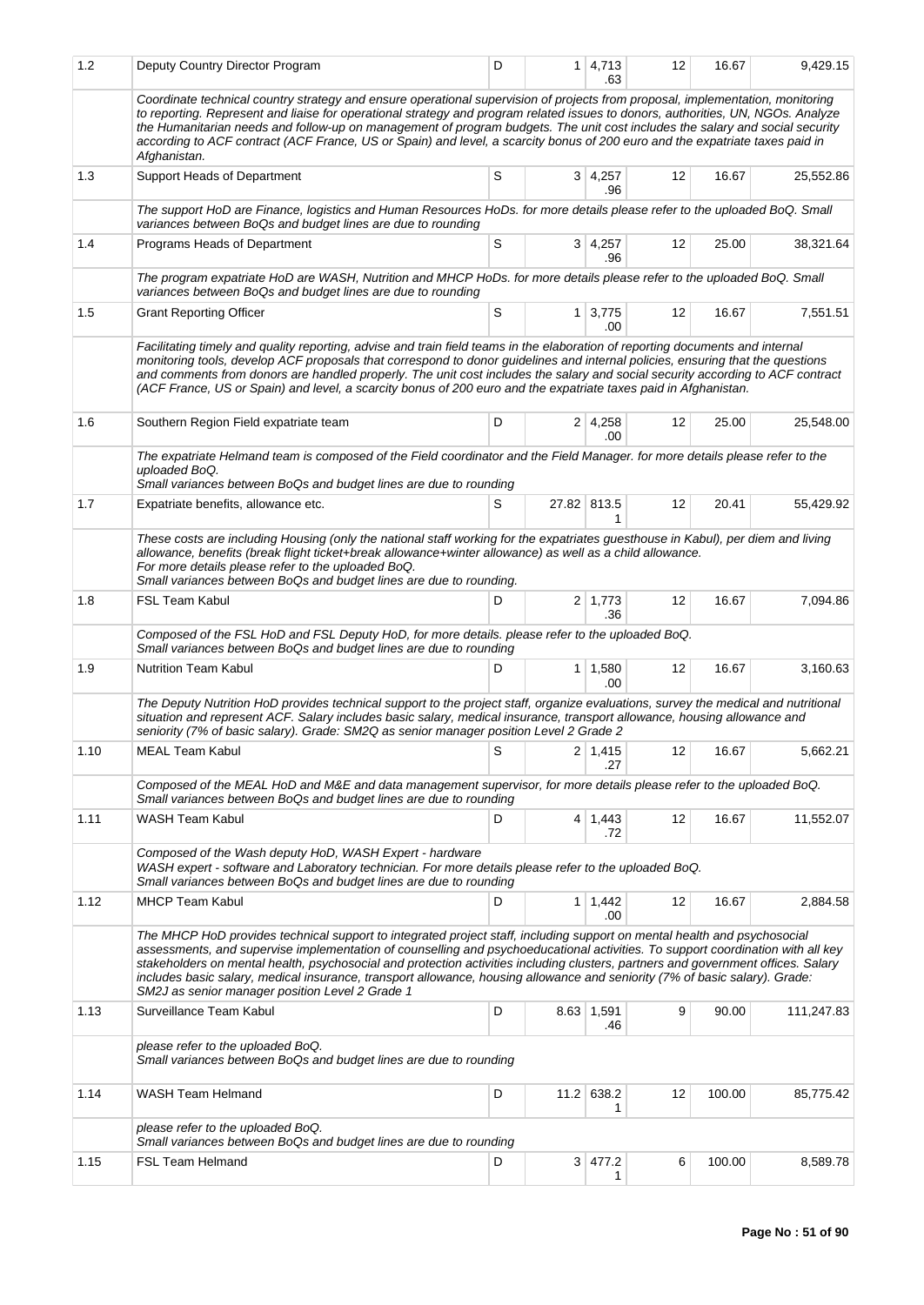|      | please refer to the uploaded BoQ.<br>Small variances between BoQs and budget lines are due to rounding                                                                                                                                                                                                                                                                                                                                                                   |   |                |                  |    |        |            |  |  |  |  |  |  |
|------|--------------------------------------------------------------------------------------------------------------------------------------------------------------------------------------------------------------------------------------------------------------------------------------------------------------------------------------------------------------------------------------------------------------------------------------------------------------------------|---|----------------|------------------|----|--------|------------|--|--|--|--|--|--|
| 1.16 | <b>MHCP Team Helmand</b>                                                                                                                                                                                                                                                                                                                                                                                                                                                 | D |                | 11 738.9<br>9    | 10 | 100.00 | 81,288.90  |  |  |  |  |  |  |
|      | please refer to the uploaded BoQ.<br>Small variances between BoQs and budget lines are due to rounding                                                                                                                                                                                                                                                                                                                                                                   |   |                |                  |    |        |            |  |  |  |  |  |  |
| 1.17 | <b>Nutrition Team Helmand</b>                                                                                                                                                                                                                                                                                                                                                                                                                                            | D |                | 11.88 605.4<br>2 | 19 | 87.50  | 119,573.48 |  |  |  |  |  |  |
|      | please refer to the uploaded BoQ.<br>Small variances between BoQs and budget lines are due to rounding                                                                                                                                                                                                                                                                                                                                                                   |   |                |                  |    |        |            |  |  |  |  |  |  |
| 1.18 | <b>MEAL Team Helmand</b>                                                                                                                                                                                                                                                                                                                                                                                                                                                 | D | 3 <sup>1</sup> | 555.7<br>7       | 12 | 83.33  | 16,672.43  |  |  |  |  |  |  |
|      | please refer to the uploaded BoQ.<br>Small variances between BoQs and budget lines are due to rounding                                                                                                                                                                                                                                                                                                                                                                   |   |                |                  |    |        |            |  |  |  |  |  |  |
| 1.19 | <b>Coordination Support Team</b>                                                                                                                                                                                                                                                                                                                                                                                                                                         | S |                | 52 605.2<br>6    | 12 | 16.67  | 62,959.63  |  |  |  |  |  |  |
|      | please refer to the uploaded BoQ.<br>Small variances between BoQs and budget lines are due to rounding                                                                                                                                                                                                                                                                                                                                                                   |   |                |                  |    |        |            |  |  |  |  |  |  |
| 1.20 | <b>Helmand Support Team</b>                                                                                                                                                                                                                                                                                                                                                                                                                                              | S |                | 22.5 471.3<br>1  | 12 | 41.67  | 53,026.62  |  |  |  |  |  |  |
|      | please refer to the uploaded BoQ.<br>Small variances between BoQs and budget lines are due to rounding                                                                                                                                                                                                                                                                                                                                                                   |   |                |                  |    |        |            |  |  |  |  |  |  |
| 1.21 | <b>ACF Staff Training</b>                                                                                                                                                                                                                                                                                                                                                                                                                                                | 1 | 10.00          | 2,233.00         |    |        |            |  |  |  |  |  |  |
|      | please refer to the uploaded BoQ                                                                                                                                                                                                                                                                                                                                                                                                                                         |   |                |                  |    |        |            |  |  |  |  |  |  |
|      | <b>Section Total</b>                                                                                                                                                                                                                                                                                                                                                                                                                                                     |   |                | 744,893.91       |    |        |            |  |  |  |  |  |  |
|      | 2. Supplies, Commodities, Materials                                                                                                                                                                                                                                                                                                                                                                                                                                      |   |                |                  |    |        |            |  |  |  |  |  |  |
| 2.1  | Technical assessment/survey/workshop                                                                                                                                                                                                                                                                                                                                                                                                                                     | D |                | 3   1,090<br>.22 | 1  | 100.00 | 3,270.66   |  |  |  |  |  |  |
|      | Baseline and end-line survey and technical assessments (in total 3 survey/assessment) will be conducted during the project.<br>Project kick off and orientation meetings will be organised for with the field team, provincial leaders and community leaders and<br>part of introducing the project and project team to the community entry strategy.<br>Please refer to the uploaded BoQ.<br>Small variances between BoQs and budget lines are due to rounding          |   |                |                  |    |        |            |  |  |  |  |  |  |
| 2.2  | Hygiene sensitization at community level                                                                                                                                                                                                                                                                                                                                                                                                                                 | D |                | 14 3,584         | 1  | 100.00 | 50,176.28  |  |  |  |  |  |  |
|      | Hygiene promotion and sensitization sessions are organised at community level for all community members and community<br>leaders and these will be in small groups of men and women in 14 villages.<br>Please refer to the uploaded BoQ.<br>Small variances between BoQs and budget lines are due to rounding                                                                                                                                                            |   |                | .02              |    |        |            |  |  |  |  |  |  |
| 2.3  | Construction of new water points in community and schools                                                                                                                                                                                                                                                                                                                                                                                                                | D |                | 5 3,731<br>.85   | 1  | 100.00 | 18,659.25  |  |  |  |  |  |  |
|      | The construction of these new water points in 5 villages will include new construction of a lined hand dug wells, installation of<br>hand pumps and construction of apron an drainage as per National standards, and this will be done in selected schools and<br>communities depending on the needs. Please refer to the uploaded BoQ.<br>Small variances between BoQs and budget lines are due to rounding                                                             |   |                |                  |    |        |            |  |  |  |  |  |  |
| 2.4  | Water points rehabilitation in the community and school                                                                                                                                                                                                                                                                                                                                                                                                                  | D |                | 16 681.6<br>2    | 1  | 100.00 | 10,905.92  |  |  |  |  |  |  |
|      | 16 Selected water points that are dilapidated will be rehabilitated and rehabilitation unit cost includes repairing of the hand pump,<br>deepening of the wells that run dry in the dry season, repairing of damaged drainage and apron and ensuring that the water<br>points are all inclusive.<br>Please refer to the uploaded BoQ.<br>Small variances between BoQs and budget lines are due to rounding                                                               |   |                |                  |    |        |            |  |  |  |  |  |  |
| 2.5  | Training of water points mechanics and caretakers on<br>operation and maintenance including Toolkits and spare parts<br>distribution to Mechanics                                                                                                                                                                                                                                                                                                                        | D | 21             | 108.1<br>0       | 1  | 100.00 | 2,270.10   |  |  |  |  |  |  |
|      | All part of sustainability, selected members of the community will be trained during 21 sessions on operation and maintenance of<br>the water points and a set of tools for repairing of the water point will be given to the Water users committees to ensure that the<br>mechanics regularly maintain the water points and attend to any break downs timely.<br>Please refer to the uploaded BoQ.<br>Small variances between BoQs and budget lines are due to rounding |   |                |                  |    |        |            |  |  |  |  |  |  |
| 2.6  | Distribution of Bio Sand Filters to selected IDPs with training<br>on operation and maintenance of BSF                                                                                                                                                                                                                                                                                                                                                                   | D |                | 590 40.00        | 1  | 100.00 | 23,600.00  |  |  |  |  |  |  |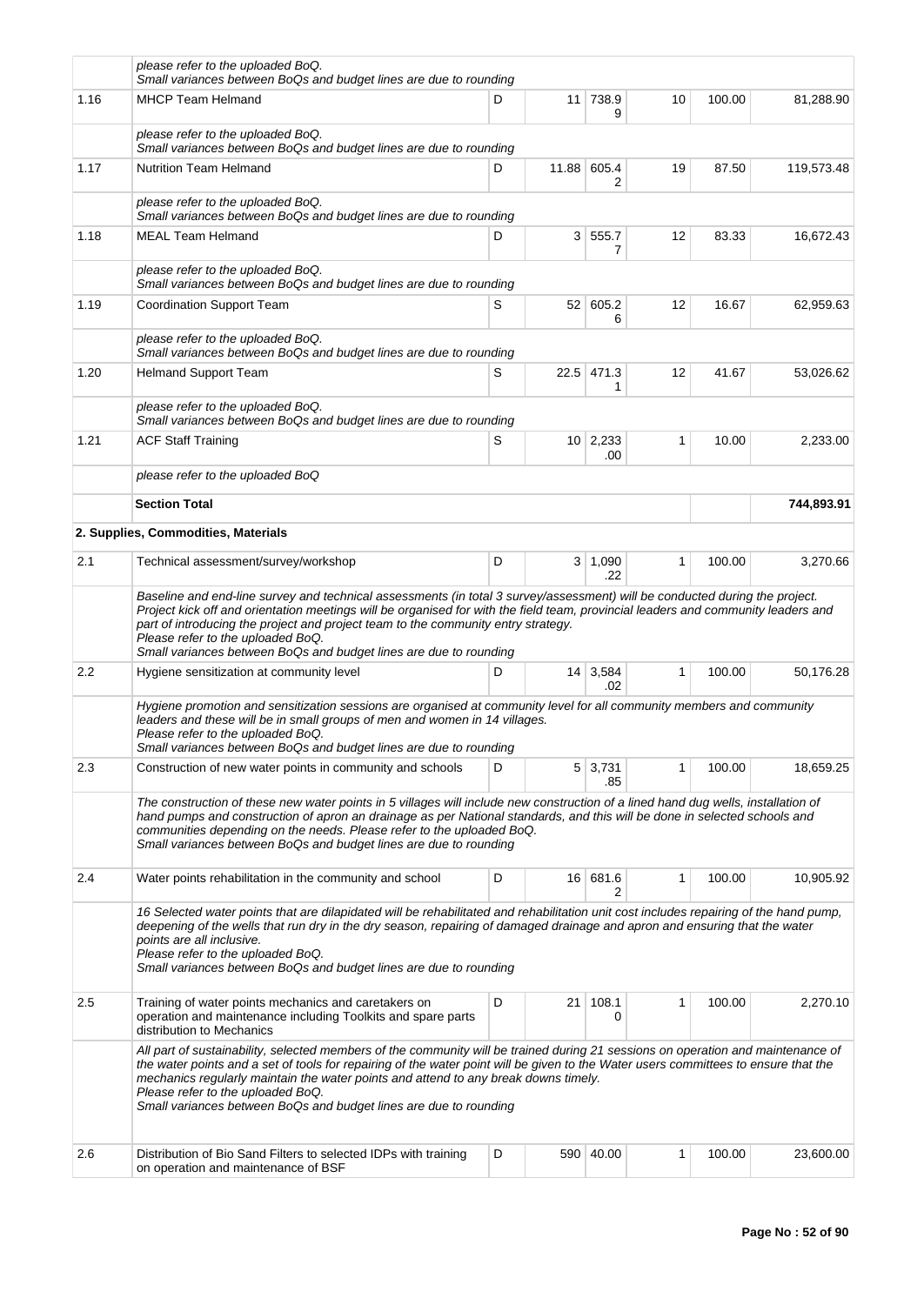|      | The unit const includes the fabrication of the BSF from galvanized iron, sand, gravel sieving, thermos and a storage container.<br>590 BSF will be distributed to families with poor access to safe drinking water and all the beneficiaries will be trained on the<br>setting up of the BSF and its operation and maintenance.<br>Please refer to the uploaded BoQ.<br>Small variances between BoQs and budget lines are due to rounding                                                                                                                                        |   |   |                        |              |        |            |
|------|----------------------------------------------------------------------------------------------------------------------------------------------------------------------------------------------------------------------------------------------------------------------------------------------------------------------------------------------------------------------------------------------------------------------------------------------------------------------------------------------------------------------------------------------------------------------------------|---|---|------------------------|--------------|--------|------------|
| 2.7  | Latrine construction in target schools and Nutrition Mobile<br>clinics                                                                                                                                                                                                                                                                                                                                                                                                                                                                                                           | D |   | 8 5,036<br>.03         | $\mathbf{1}$ | 100.00 | 40,288.24  |
|      | 8 sets of new toilets in schools with high population and insufficient facilties be constructed and toilets will ensure gender<br>separation and will be all inclusive. The unit cost includes excavation, lining of the pit, slabbing, superstructure and roofing. All<br>toilets will be fixed with hand washing stations and a privacy wall. The same applies to nutrition Mobile clinics.<br>Please refer to the uploaded BoQ.<br>Small variances between BoQs and budget lines are due to rounding                                                                          |   |   |                        |              |        |            |
| 2.8  | Chlorination and water analysis                                                                                                                                                                                                                                                                                                                                                                                                                                                                                                                                                  | D |   | 16 70.24               | $\mathbf{1}$ | 100.00 | 1,123.84   |
|      | All 16 water points will be chlorinated before they are handed over to the community. Water samples will be collected before and<br>after rehabilitation to ensure that water quality meets the required standards. Water samples from selected BSFs will taken and<br>analysed as part of quality monitoring. The testing will be for bacterial tests, conductivity and turbidity.<br>Please refer to the uploaded BoQ.<br>Small variances between BoQs and budget lines are due to rounding                                                                                    |   |   |                        |              |        |            |
| 2.9  | Cash bases Intervention                                                                                                                                                                                                                                                                                                                                                                                                                                                                                                                                                          | D |   | 1000 180.0<br>0        | $\mathbf{1}$ | 100.00 | 180,000.00 |
|      | Cash assistance to 1,000 food insecure prolonged IDP households in Lashkargah district, in two instalments through the Hawala<br>system covering their 2 months food needs. ACF has aligned the amount to the FSAC standard package of 2,100<br>Kcal/person/day (i.e.180 USD per Household).<br>Please refer to the uploaded BoQ.                                                                                                                                                                                                                                                |   |   |                        |              |        |            |
| 2.10 | Post Distribution Monitoring                                                                                                                                                                                                                                                                                                                                                                                                                                                                                                                                                     | D | 1 | 673.0<br>0             | $\mathbf{1}$ | 100.00 | 673.00     |
|      | One month after the distribution of cash, ACF MEAL team will carry a PDM on a representative, randomly selected sample of<br>beneficiaries in the area of the project. An independent MEAL unit will lead post-distribution monitoring, with the assistance of<br>female project staff. The PDM will assess beneficiary satisfaction towards (i) the quantity of cash received, (ii) the timeliness of<br>the distribution, (iii) the organization of the distribution, (iii) the cash usage, (iv) complaints and concern of beneficiaries.<br>Please refer to the uploaded BoQ. |   |   |                        |              |        |            |
| 2.11 | Stationery for Staff Training / Capacity Building Protection<br>activities                                                                                                                                                                                                                                                                                                                                                                                                                                                                                                       | D |   | $1 \mid 131.0$<br>0    | $\mathbf{1}$ | 100.00 | 131.00     |
|      | We will buy some stationnary specifically for protection training and capacity building sessions. BoQ can be provided upon<br>request.                                                                                                                                                                                                                                                                                                                                                                                                                                           |   |   |                        |              |        |            |
| 2.12 | <b>Psychosocial Counseling Assessment &amp; Sessions materials</b>                                                                                                                                                                                                                                                                                                                                                                                                                                                                                                               | D |   | 1 716.0<br>0           | 1            | 100.00 | 716.00     |
|      | Some stationery and materials will be bought for protection assessments and sessions.<br>Please refer to the uploaded BoQ.                                                                                                                                                                                                                                                                                                                                                                                                                                                       |   |   |                        |              |        |            |
| 2.13 | Deployment of mobile team for direct treatment of malnutrition<br>and basic illnesses                                                                                                                                                                                                                                                                                                                                                                                                                                                                                            | D |   | $2 \mid 12,68$<br>9.61 | 1            | 100.00 | 25,379.22  |
|      | Two mobile teams will be deployed covering 10 sites, conduct screening of under 5 year old children, and treat SAM children.<br>More over the mobile team activity includes treating of MAM children, IMNCI and Acute Malnourished PLW. The teams will also<br>provide health education, IYCF messages and psychosocial counseling to mothers and caretakers.<br>Please refer to the uploaded BoQ.<br>Small variances between BoQs and budget lines are due to rounding                                                                                                          |   |   |                        |              |        |            |
| 2.14 | Community activity                                                                                                                                                                                                                                                                                                                                                                                                                                                                                                                                                               | D |   | $1 \mid 17,97$<br>5.32 | 1            | 100.00 | 17,975.32  |
|      | Promotion of the 1000 days (including Infant and Young Child Feeding - IYCF) and micronutrient supplementation, Integrated<br>Management of new natal and child illness.<br>Please refer to the uploaded BoQ.<br>Small variances between BoQs and budget lines are due to rounding                                                                                                                                                                                                                                                                                               |   |   |                        |              |        |            |
| 2.15 | Cooking demonstration for mothers with under 2 years children   D<br>and Pregnant Lactating Women                                                                                                                                                                                                                                                                                                                                                                                                                                                                                |   |   | $2 \mid 966.1$<br>8    | 1            | 100.00 | 1,932.36   |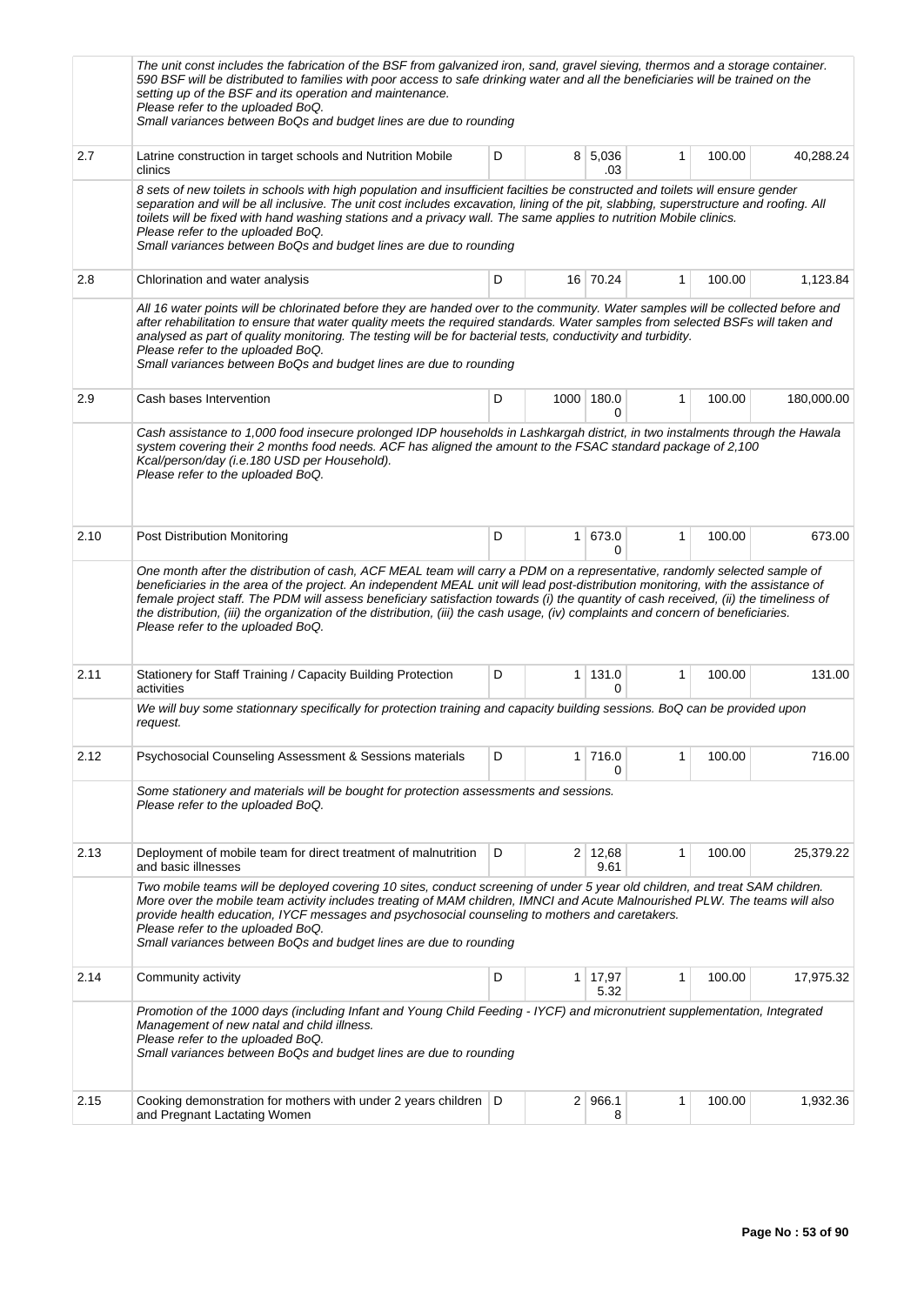|              | ACF will actively implement cooking demonstrations in coordination with the cooking demonstrations implemented by the BPHS,<br>as recommended by the Public Nutrition Department (PND). Cooking demonstrations will emphasize on the complementary<br>feeding from 6 to 24 months following exclusive breastfeeding, thus reinforcing this core message also. It will demonstrate how to<br>prepare a complementary feeding with available seasonal food on the market-using balanced diet recipes suited to the<br>developmental stage of the child. More specifically, a number of cooking demonstrations will be conducted for mothers of children<br>under 2 years old under MAM treatment during to their IMCI consultation. the mobile clinics will ensure the cooking<br>demonstrations for 11 months.<br>Please refer to the uploaded BoQ.<br>Small variances between BoQs and budget lines are due to rounding |   |              |                       |              |        |            |
|--------------|-------------------------------------------------------------------------------------------------------------------------------------------------------------------------------------------------------------------------------------------------------------------------------------------------------------------------------------------------------------------------------------------------------------------------------------------------------------------------------------------------------------------------------------------------------------------------------------------------------------------------------------------------------------------------------------------------------------------------------------------------------------------------------------------------------------------------------------------------------------------------------------------------------------------------|---|--------------|-----------------------|--------------|--------|------------|
| 2.16         | Radio Broadcast for nutrition messages prevention                                                                                                                                                                                                                                                                                                                                                                                                                                                                                                                                                                                                                                                                                                                                                                                                                                                                       | D |              | $3 \mid 1,076$<br>.03 | 1            | 100.00 | 3,228.09   |
|              | The team will organize radio broadcast. The different topics will address messages on detection and prevention of malnutrition.<br>They will include detection by MUAC, IYCF, maternal health, micronutrients, care practice messages. 3 broadcasts will be heard<br>every day for 3 months.<br>Please refer to the uploaded BoQ.<br>Small variances between BoQs and budget lines are due to rounding                                                                                                                                                                                                                                                                                                                                                                                                                                                                                                                  |   |              |                       |              |        |            |
| 2.17         | Shelter for waiting area and health education                                                                                                                                                                                                                                                                                                                                                                                                                                                                                                                                                                                                                                                                                                                                                                                                                                                                           | D |              | 7 632.4<br>6          | $\mathbf{1}$ | 100.00 | 4,427.22   |
| 2.18         | Tents deployment for the mobile clinics present in 7 areas. This includes construction materials, daily workers allowance for the<br>installment and maintenance.<br>Please refer to the uploaded BoQ.<br>Small variances between BoQs and budget lines are due to rounding<br>Implementation of SMART & SQUEAC (ACF)<br>These costs represent the accommodation costs of the ACF team in provinces where the partners cannot provide<br>accommodations plus some materials for the ACF surveillance team during the whole project.                                                                                                                                                                                                                                                                                                                                                                                     | D |              | $2 \mid 1,396$<br>.69 | $\mathbf{1}$ | 100.00 | 2,793.38   |
|              | Please refer to the uploaded BoQ.<br>Small variances between BoQs and budget lines are due to rounding                                                                                                                                                                                                                                                                                                                                                                                                                                                                                                                                                                                                                                                                                                                                                                                                                  |   |              |                       |              |        |            |
|              | <b>Section Total</b>                                                                                                                                                                                                                                                                                                                                                                                                                                                                                                                                                                                                                                                                                                                                                                                                                                                                                                    |   |              |                       |              |        | 387,549.88 |
| 3. Equipment |                                                                                                                                                                                                                                                                                                                                                                                                                                                                                                                                                                                                                                                                                                                                                                                                                                                                                                                         |   |              |                       |              |        |            |
| 3.1          | Laptop                                                                                                                                                                                                                                                                                                                                                                                                                                                                                                                                                                                                                                                                                                                                                                                                                                                                                                                  | S |              | 5 654.0<br>0          | $\mathbf{1}$ | 100.00 | 3,270.00   |
|              | 5 laptops needed for the activities implementation/Unit cost estimated according to our price list for low performance unit                                                                                                                                                                                                                                                                                                                                                                                                                                                                                                                                                                                                                                                                                                                                                                                             |   |              |                       |              |        |            |
| 3.2          | Photocopier                                                                                                                                                                                                                                                                                                                                                                                                                                                                                                                                                                                                                                                                                                                                                                                                                                                                                                             | S | $\mathbf{1}$ | 700.0<br>0            | 1            | 100.00 | 700.00     |
|              | 1 photocopier will be purchased on this project                                                                                                                                                                                                                                                                                                                                                                                                                                                                                                                                                                                                                                                                                                                                                                                                                                                                         |   |              |                       |              |        |            |
| 3.3          | Camera                                                                                                                                                                                                                                                                                                                                                                                                                                                                                                                                                                                                                                                                                                                                                                                                                                                                                                                  | D |              | 3 300.0<br>0          | 1            | 100.00 | 900.00     |
|              | 3 cameras will be bought for this project, 1 for FSL activities, 2 for Surveillance activities                                                                                                                                                                                                                                                                                                                                                                                                                                                                                                                                                                                                                                                                                                                                                                                                                          |   |              |                       |              |        |            |
| 3.4          | tablette                                                                                                                                                                                                                                                                                                                                                                                                                                                                                                                                                                                                                                                                                                                                                                                                                                                                                                                | D |              | 3 218.0<br>0          | $\mathbf{1}$ | 100.00 | 654.00     |
|              | 3 tablettes will be purchased for this project for the FSL activities                                                                                                                                                                                                                                                                                                                                                                                                                                                                                                                                                                                                                                                                                                                                                                                                                                                   |   |              |                       |              |        |            |
|              | <b>Section Total</b>                                                                                                                                                                                                                                                                                                                                                                                                                                                                                                                                                                                                                                                                                                                                                                                                                                                                                                    |   |              |                       |              |        | 5,524.00   |
|              | 4. Contractual Services                                                                                                                                                                                                                                                                                                                                                                                                                                                                                                                                                                                                                                                                                                                                                                                                                                                                                                 |   |              |                       |              |        |            |
| 4.1          | Program Car Rental Protection for psychosocial counselors                                                                                                                                                                                                                                                                                                                                                                                                                                                                                                                                                                                                                                                                                                                                                                                                                                                               | D | 1            | 460.0<br>0            | 10           | 100.00 | 4,600.00   |
|              | We will be renting 1 car at base level for the transport of the psycho-social counselors during 10 months.<br>The cars will be used in implementing Protection activities in different village of Lashkar Gah district.<br>Each sector has specific objective to address and requires specifically dedicate vehicle. On the other hand due high insecurity<br>situation vehicle remain stand by while the team is working in the field.                                                                                                                                                                                                                                                                                                                                                                                                                                                                                 |   |              |                       |              |        |            |
| 4.2          | Program Car Rental WASH                                                                                                                                                                                                                                                                                                                                                                                                                                                                                                                                                                                                                                                                                                                                                                                                                                                                                                 | D | 4            | 460.0<br>0            | 9            | 100.00 | 16,560.00  |
|              | We will be renting 4 cars at base level for WASH activities during 9 months.<br>The cars will be sued in implementing WASH activities in the different villages of Lashkar Gah district.<br>Each sector has specific objective to address and requires specifically dedicate vehicle. On the other hand due high insecurity<br>situation vehicle remain stand by while the team is working in the field.                                                                                                                                                                                                                                                                                                                                                                                                                                                                                                                |   |              |                       |              |        |            |
| 4.3          | Program Car Rental FSL                                                                                                                                                                                                                                                                                                                                                                                                                                                                                                                                                                                                                                                                                                                                                                                                                                                                                                  | D |              | 3 460.0<br>0          | 5            | 100.00 | 6,900.00   |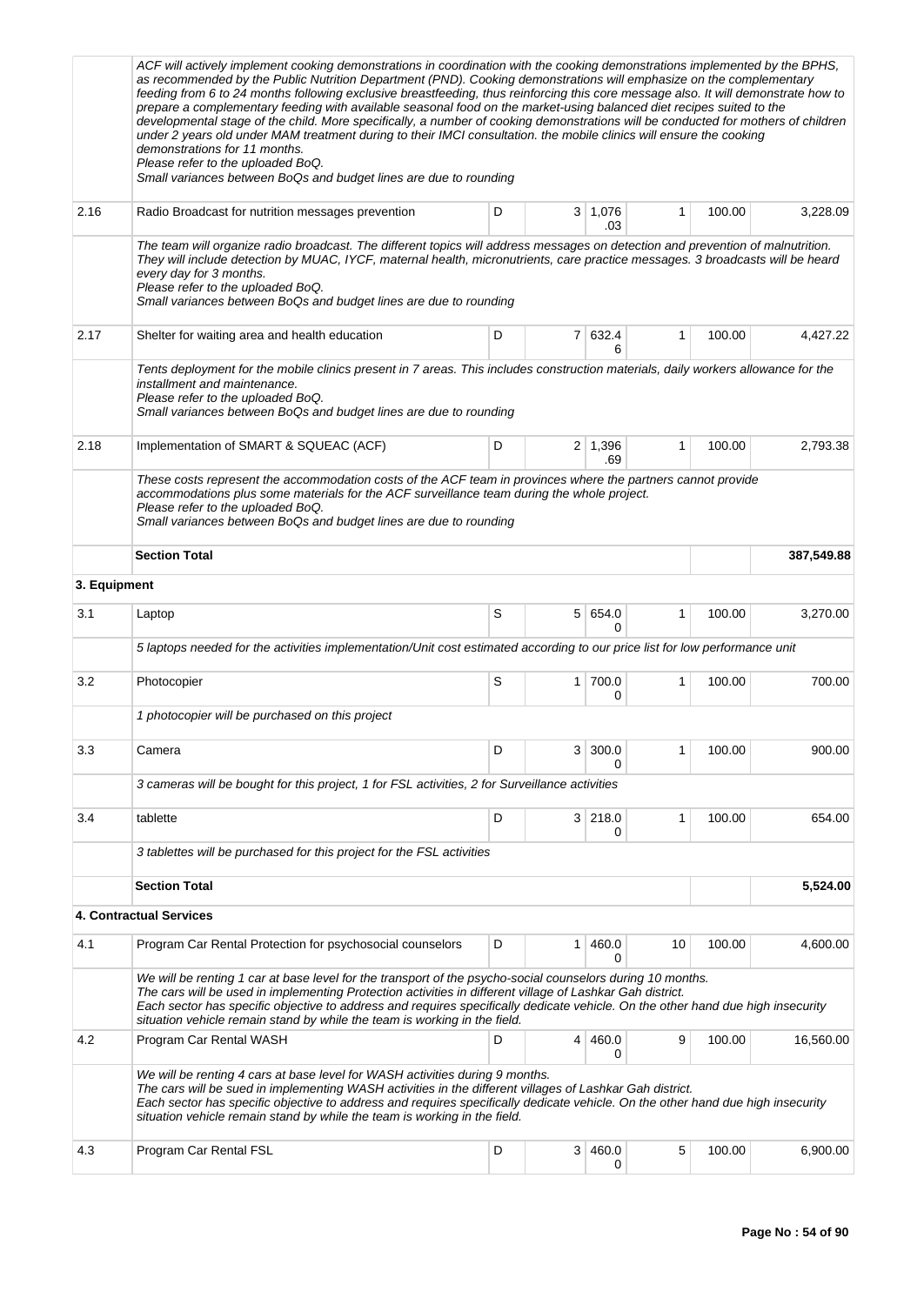|                                                            | We will be renting 3 cars at base level for FSL activities during 5 months. The cars will be used in implementing FSL activities in<br>different villages of Lashkar Gah district.<br>Each sector has specific objective to address and requires specifically dedicate vehicle. On the other hand due high insecurity<br>situation vehicle remain stand by while the team is working in the field.                                                                                                                                                    |                               |              |                     |    |        |            |  |  |  |
|------------------------------------------------------------|-------------------------------------------------------------------------------------------------------------------------------------------------------------------------------------------------------------------------------------------------------------------------------------------------------------------------------------------------------------------------------------------------------------------------------------------------------------------------------------------------------------------------------------------------------|-------------------------------|--------------|---------------------|----|--------|------------|--|--|--|
| 4.4                                                        | Program Car Rental Nutrition                                                                                                                                                                                                                                                                                                                                                                                                                                                                                                                          | D                             |              | 5 441.0<br>0        | 12 | 100.00 | 26,460.00  |  |  |  |
|                                                            | We will be renting 5 cars at base level for nutrition activities during 5 months. The cars will be used in implementing Nutrition<br>activities in different village of Laskhar Gah district.<br>Each sector has specific objective to address and requires specifically dedicate vehicle. On the other hand due high insecurity<br>situation vehicle remain stand by while the team is working in the field.                                                                                                                                         |                               |              |                     |    |        |            |  |  |  |
|                                                            | <b>Section Total</b>                                                                                                                                                                                                                                                                                                                                                                                                                                                                                                                                  |                               |              |                     |    |        | 54,520.00  |  |  |  |
|                                                            |                                                                                                                                                                                                                                                                                                                                                                                                                                                                                                                                                       |                               |              |                     |    |        |            |  |  |  |
| 5.1                                                        | International Freight                                                                                                                                                                                                                                                                                                                                                                                                                                                                                                                                 | S                             | 1            | 2,000<br>.00        | 1  | 100.00 | 2,000.00   |  |  |  |
|                                                            | Average cost for documents & material shipment to/from HQ. All the original hard copies of the project documents (programmatic<br>and administrative: contracts, MoUs, invoices, payments etc.) need to be shipped to ACF HQ in Paris at the end of the<br>implementation to be archived for future audits, history, and reference. Beside archiving and audit reasons, considering<br>Afghanistan security context, we consider it safer to keep original confidential documentation in Paris rather than in Kabul, and<br>ACF policy reflects this. |                               |              |                     |    |        |            |  |  |  |
| 5. Travel<br>5.2<br>5.3<br>5.4<br>5.5<br>6.1<br>6.2<br>6.3 | <b>National Freight Nutrition</b>                                                                                                                                                                                                                                                                                                                                                                                                                                                                                                                     | S<br>2 299.0<br>1<br>$\Omega$ |              |                     |    |        |            |  |  |  |
|                                                            | Average cost for transport of nutrition materials from coordination to the base. 2 transport are planned for this project                                                                                                                                                                                                                                                                                                                                                                                                                             |                               |              |                     |    |        |            |  |  |  |
|                                                            | National Freight Surveillance                                                                                                                                                                                                                                                                                                                                                                                                                                                                                                                         | S                             | 1            | 224.0<br>$\Omega$   | 12 | 100.00 | 2,688.00   |  |  |  |
|                                                            | Average cost for transport of surveillance materials from coordination to different provinces the surveillance assessments will<br>take place. One transport of materials will happen per assessment so 12 in total (8 SMART, 2 Rapid SMART and 2 SQUEAC)                                                                                                                                                                                                                                                                                             |                               |              |                     |    |        |            |  |  |  |
|                                                            | <b>UNHAS Flight</b>                                                                                                                                                                                                                                                                                                                                                                                                                                                                                                                                   | S                             |              | 3 400.0<br>$\Omega$ | 12 | 100.00 | 14,400.00  |  |  |  |
|                                                            | Average of 3 round trip per month (2 for surveillance team going to various provinces and 1 for other coordination<br>support/program staff going to support the base) on this project. Monthly cost estimated according to the average cost flight<br>tickets to each destination by UNHAS                                                                                                                                                                                                                                                           |                               |              |                     |    |        |            |  |  |  |
|                                                            | Travel-International/National                                                                                                                                                                                                                                                                                                                                                                                                                                                                                                                         | S                             |              | $1.9$ 1,298<br>.91  | 12 | 21.15  | 6,263.60   |  |  |  |
|                                                            | These are the international flights for the expatriates to come and leave the country at the beginning and end of mission. We are<br>also including the national flights of the 2 expatriates based in the province of Ghor for them to arrive and leave their base at the<br>beginning and the end of the mission.<br>Please refer to the uploaded BoQ.<br>Small variances between BoQs and budget lines are due to rounding.                                                                                                                        |                               |              |                     |    |        |            |  |  |  |
|                                                            | <b>Section Total</b>                                                                                                                                                                                                                                                                                                                                                                                                                                                                                                                                  |                               |              |                     |    |        | 25,949.60  |  |  |  |
|                                                            | 6. Transfers and Grants to Counterparts                                                                                                                                                                                                                                                                                                                                                                                                                                                                                                               |                               |              |                     |    |        |            |  |  |  |
|                                                            | SMART assessments implementation and training by partner                                                                                                                                                                                                                                                                                                                                                                                                                                                                                              | D                             | 595.31 31.60 |                     | 8  | 100.00 | 150,494.37 |  |  |  |
|                                                            | Partnerships to be implemented in 8 provinces including allowances, transport and material expenses. 2 sessions planned during<br>7 days (training) and 10 days (data collection), each with a total of 56 participants.<br>Please refer to the uploaded BoQ.<br>Small variances between BoQs and budget lines are due to rounding                                                                                                                                                                                                                    |                               |              |                     |    |        |            |  |  |  |
|                                                            | Rapid SMART assessments implementation and training by<br>partner                                                                                                                                                                                                                                                                                                                                                                                                                                                                                     | D                             | 236.97       | 23.46               | 2  | 100.00 | 11,118.63  |  |  |  |
|                                                            | Partnerships to be implemented in 2 provinces including allowances, transport and material expenses. 1 session planned during 7<br>days for 24 participants. Please refer to the uploaded BoQ.<br>Small variances between BoQs and budget lines are due to rounding                                                                                                                                                                                                                                                                                   |                               |              |                     |    |        |            |  |  |  |
|                                                            | SQUEAC assessments implementation and training by partner                                                                                                                                                                                                                                                                                                                                                                                                                                                                                             | D                             | 344.23 39.62 |                     | 2  | 100.00 | 27,276.79  |  |  |  |
|                                                            | Partnerships to be implemented in 2 provinces including allowances, transport and material expenses. Please refer to the<br>uploaded BoQ.<br>Small variances between BoQs and budget lines are due to rounding                                                                                                                                                                                                                                                                                                                                        |                               |              |                     |    |        |            |  |  |  |
|                                                            | <b>Section Total</b>                                                                                                                                                                                                                                                                                                                                                                                                                                                                                                                                  |                               |              |                     |    |        | 188,889.79 |  |  |  |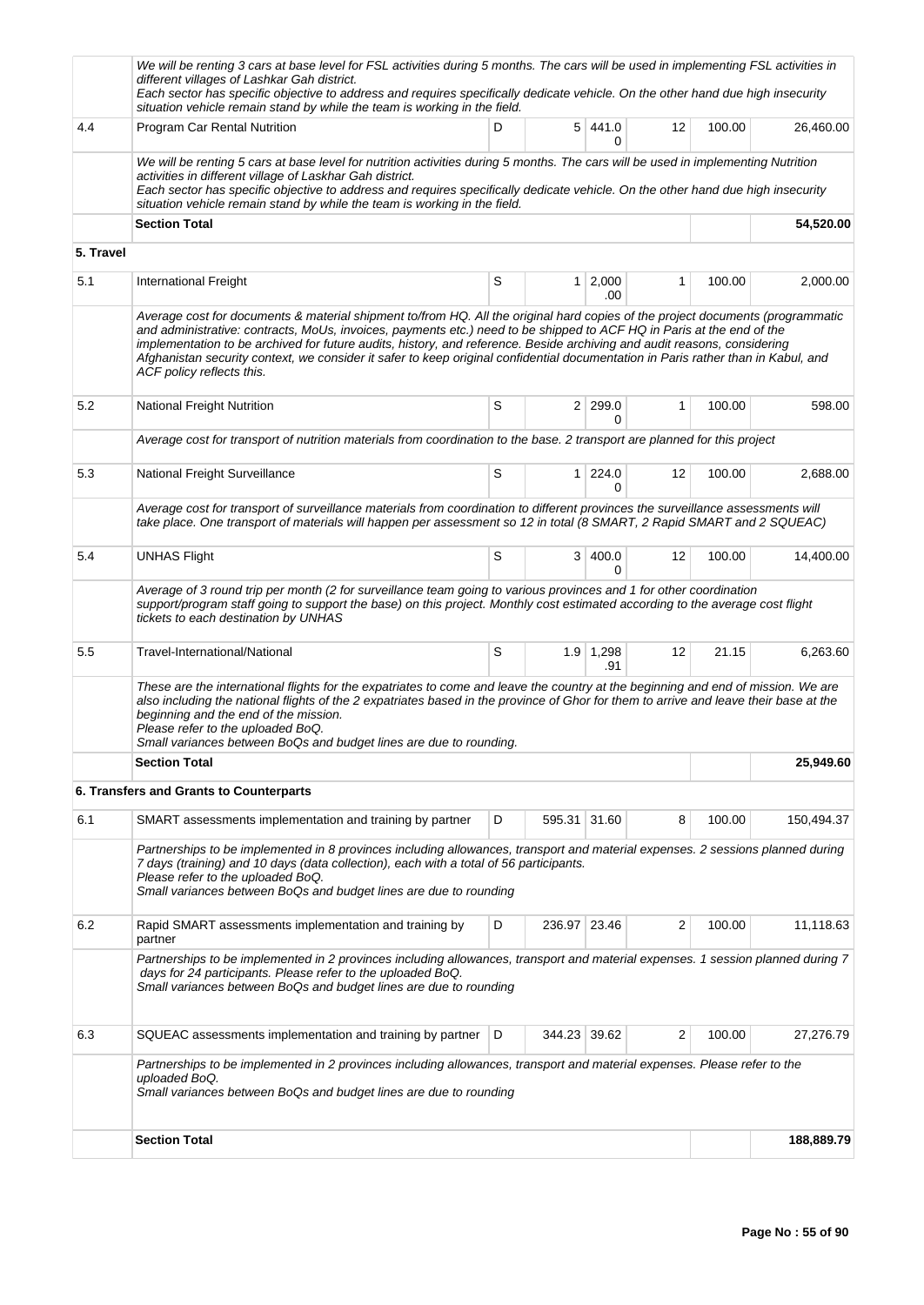|      | 7. General Operating and Other Direct Costs                                                                                                                                                                                                                               |   |                 |                       |                   |        |           |  |  |  |  |  |  |  |
|------|---------------------------------------------------------------------------------------------------------------------------------------------------------------------------------------------------------------------------------------------------------------------------|---|-----------------|-----------------------|-------------------|--------|-----------|--|--|--|--|--|--|--|
| 7.1  | <b>Coordination Vehicles Running Costs</b>                                                                                                                                                                                                                                | S | 12 <sup>2</sup> | 430.0<br>U.           | 12                | 16.67  | 10,322.06 |  |  |  |  |  |  |  |
|      | 2 months of vehicle fleet allocated on this project (out of 12 months for global project). The Cost estimated according to our actual<br>expenses of the 12 vehicle running costs, car depreciation, insurance and maintenance.                                           |   |                 |                       |                   |        |           |  |  |  |  |  |  |  |
| 7.2  | <b>Helmand Vehicles Running Costs</b>                                                                                                                                                                                                                                     | S |                 | 1 673.0<br>0          | $12 \overline{ }$ | 41.67  | 3,365.27  |  |  |  |  |  |  |  |
|      | 5 months of vehicle fleet allocated on this project (out of 12 months for global project). The Cost estimated according to our actual<br>expenses of the 1 vehicle running costs, insurance and maintenance and one support car rental.                                   |   |                 |                       |                   |        |           |  |  |  |  |  |  |  |
| 7.3  | Hawala fees                                                                                                                                                                                                                                                               | S | 1 <sup>1</sup>  | 180,0<br>00.00        | 1                 | 2.50   | 4,500.00  |  |  |  |  |  |  |  |
|      | The Hawala is charging us 2.5% of fees for each distribution in Helmand province as per our new contract with them.                                                                                                                                                       |   |                 |                       |                   |        |           |  |  |  |  |  |  |  |
| 7.4  | Security & Energy Equipment                                                                                                                                                                                                                                               | S |                 | $1 \, 5,000$<br>.00   | $\mathbf{1}$      | 100.00 | 5,000.00  |  |  |  |  |  |  |  |
|      | Given the wide variety of locations in which ACF implements activities, this fund will be allocated to last minute and unplanned<br>security-related needs and will be needed for base security and energy improvement.                                                   |   |                 |                       |                   |        |           |  |  |  |  |  |  |  |
| 7.5  | <b>Office Rental Kabul</b>                                                                                                                                                                                                                                                | S | 1 <sup>1</sup>  | 5,294<br>.00          | 12                | 16.67  | 10,590.12 |  |  |  |  |  |  |  |
|      | 2 months of Office rental are allocated on this project (out of 12 months for global project. The Cost is estimated according to our<br>actual expenses                                                                                                                   |   |                 |                       |                   |        |           |  |  |  |  |  |  |  |
| 7.6  | Storage Kabul                                                                                                                                                                                                                                                             | S | 1 <sup>1</sup>  | 800.0<br>$\Omega$     | 12                | 16.67  | 1.600.32  |  |  |  |  |  |  |  |
|      | 2 months of storage rental are allocated on this project (out of 12 months for global project. The Cost is estimated according to<br>our actual expenses                                                                                                                  |   |                 |                       |                   |        |           |  |  |  |  |  |  |  |
| 7.7  | Office Running costs Kabul                                                                                                                                                                                                                                                | S |                 | $11.14$ 4,023<br>.60  | 1                 | 16.67  | 7,471.98  |  |  |  |  |  |  |  |
|      | 2 months of office running costs are allocated on this project (out of 12 months for global project. The Cost is estimated according<br>to our actual expenses.<br>Please refer to the uploaded BoQ.<br>Small variances between BoQs and budget lines are due to rounding |   |                 |                       |                   |        |           |  |  |  |  |  |  |  |
| 7.8  | Stationnaries and small equipment Kabul office                                                                                                                                                                                                                            | S |                 | $1 \mid 1,905$<br>.00 | 12                | 16.67  | 3,810.76  |  |  |  |  |  |  |  |
|      | 2 months of office stationnaires costs are allocated on this project (out of 12 months for global project. The Cost is estimated<br>according to our actual expenses                                                                                                      |   |                 |                       |                   |        |           |  |  |  |  |  |  |  |
| 7.9  | <b>Financial services Kabul</b>                                                                                                                                                                                                                                           | S | 1 <sup>1</sup>  | 1,744<br>.00          | 12                | 16.67  | 3.488.70  |  |  |  |  |  |  |  |
|      | 2 months of financial services are allocated on this project (out of 12 months for global project. The Cost is estimated according to<br>our actual expenses                                                                                                              |   |                 |                       |                   |        |           |  |  |  |  |  |  |  |
| 7.10 | Mobile consumption Kabul                                                                                                                                                                                                                                                  | S |                 | $1 \mid 1,793$<br>.00 | 12                | 16.67  | 3,586.72  |  |  |  |  |  |  |  |
|      | 2 months of mobile consumption are allocated on this project (out of 12 months for global project. The Cost is estimated<br>according to our actual expenses                                                                                                              |   |                 |                       |                   |        |           |  |  |  |  |  |  |  |
| 7.11 | Internet Kabul                                                                                                                                                                                                                                                            | S | 1 <sup>1</sup>  | 674.0<br>$\Omega$     | 12                | 16.67  | 1,348.27  |  |  |  |  |  |  |  |
|      | 2 months of internet consumption are allocated on this project (out of 12 months for global project. The Cost is estimated<br>according to our actual expenses                                                                                                            |   |                 |                       |                   |        |           |  |  |  |  |  |  |  |
| 7.12 | Satellite phone consumption Kabul                                                                                                                                                                                                                                         | S | 1               | 436.0<br>0            | 12                | 16.67  | 872.17    |  |  |  |  |  |  |  |
|      | 2 months of satellite phone consumption are allocated on this project (out of 12 months for global project. The Cost is estimated<br>according to our actual expenses                                                                                                     |   |                 |                       |                   |        |           |  |  |  |  |  |  |  |
| 7.13 | Computer and Equipment maintenance Kabul                                                                                                                                                                                                                                  | S | 1               | 299.0<br><sup>0</sup> | 12                | 16.67  | 598.12    |  |  |  |  |  |  |  |
|      | 2 months of Computer and Equipment maintenance are allocated on this project (out of 12 months for global project. The Cost is<br>estimated according to our actual expenses                                                                                              |   |                 |                       |                   |        |           |  |  |  |  |  |  |  |
| 7.14 | <b>Office Rental Helmand</b>                                                                                                                                                                                                                                              | S |                 | $1 \mid 1,000$<br>.00 | 12                | 41.67  | 5,000.40  |  |  |  |  |  |  |  |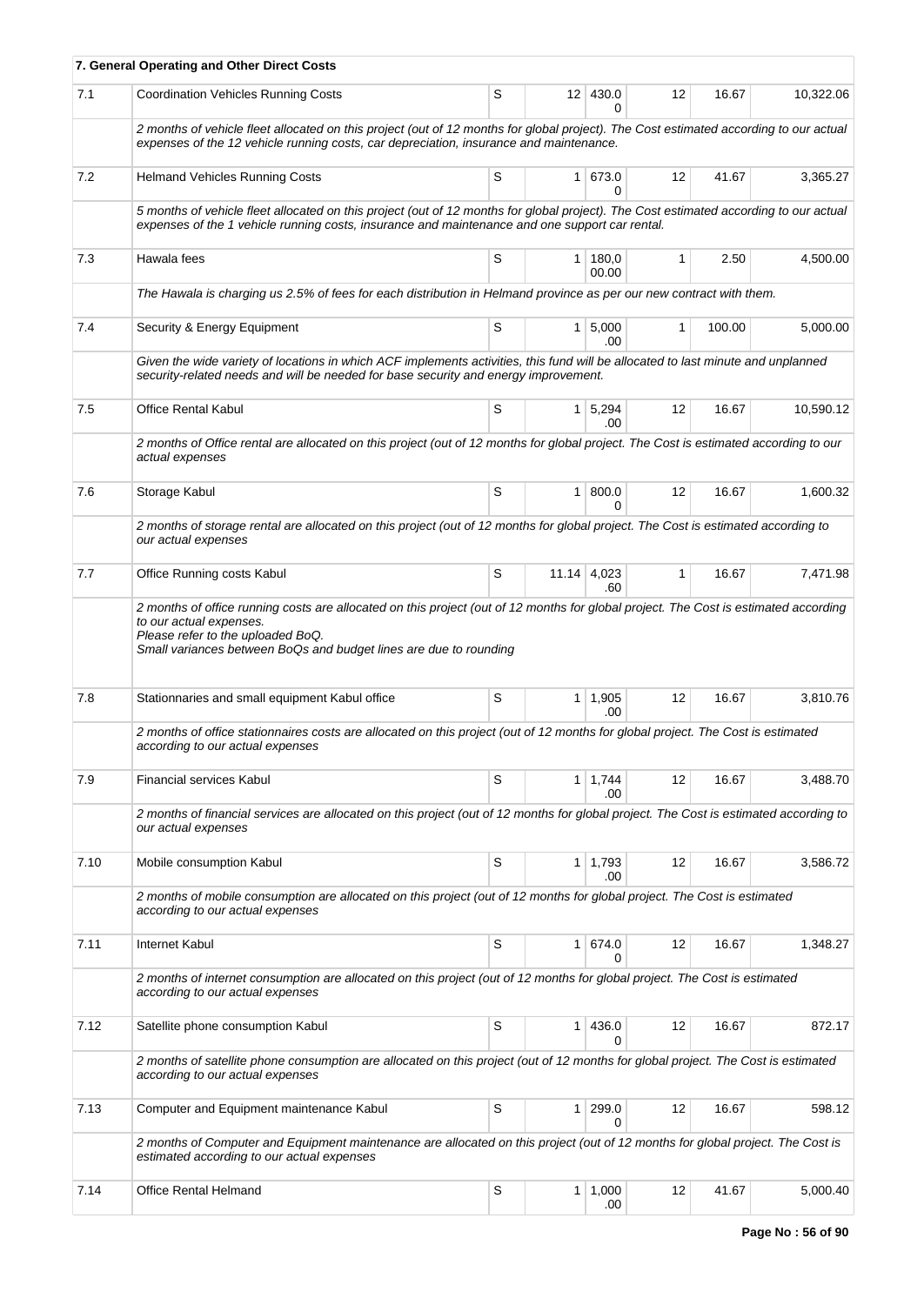|                            | 5 months of Office rental are allocated on this project (out of 12 months for global project. The Cost is estimated according to our<br>actual expenses                                         |    |                |                       |    |       |              |  |  |  |
|----------------------------|-------------------------------------------------------------------------------------------------------------------------------------------------------------------------------------------------|----|----------------|-----------------------|----|-------|--------------|--|--|--|
| 7.15                       | Office Repair/Maintenance/Construction Helmand                                                                                                                                                  | S  | 1 <sup>1</sup> | 100.0<br>$\Omega$     | 12 | 41.67 | 500.04       |  |  |  |
|                            | 5 months of Office rehabilitation are allocated on this project (out of 12 months for global project. The Cost is estimated according<br>to our actual expenses                                 |    |                |                       |    |       |              |  |  |  |
| 7.16                       | Office Running costs Helmand                                                                                                                                                                    | S  |                | $1 \mid 1,633$<br>.00 | 12 | 41.67 | 8,165.65     |  |  |  |
|                            | 5 months of office running costs are allocated on this project (out of 12 months for global project. The Cost is estimated according<br>to our actual expenses                                  |    |                |                       |    |       |              |  |  |  |
| 7.17                       | Stationnaries and small equipment Helmand office                                                                                                                                                | 12 | 41.67          | 745.06                |    |       |              |  |  |  |
|                            | 5 months of office stationnaires costs are allocated on this project (out of 12 months for global project. The Cost is estimated<br>according to our actual expenses                            |    |                |                       |    |       |              |  |  |  |
| 7.18                       | <b>Financial services Helmand</b>                                                                                                                                                               | S  |                | 1 299.0<br>0          | 12 | 41.67 | 1,495.12     |  |  |  |
|                            | 5 months of financial services are allocated on this project (out of 12 months for global project. The Cost is estimated according to<br>our actual expenses                                    |    |                |                       |    |       |              |  |  |  |
| 7.19                       | Mobile consumption Helmand                                                                                                                                                                      | S  |                | 1 52.00               | 12 | 41.67 | 260.02       |  |  |  |
|                            | 5 months of mobile consumption are allocated on this project (out of 12 months for global project. The Cost is estimated<br>according to our actual expenses                                    |    |                |                       |    |       |              |  |  |  |
| 7.20                       | Internet Helmand                                                                                                                                                                                | S  |                | $1 \mid 1,050$<br>.00 | 12 | 41.67 | 5,250.42     |  |  |  |
|                            | 5 months of internet consumption are allocated on this project (out of 12 months for global project. The Cost is estimated<br>according to our actual expenses                                  |    |                |                       |    |       |              |  |  |  |
| 7.21                       | Satellite phone consumption Helmand                                                                                                                                                             | S  |                | $1 \, 218.0$<br>0     | 12 | 41.67 | 1,090.09     |  |  |  |
|                            | 5 months of satellite phone consumption are allocated on this project (out of 12 months for global project. The Cost is estimated<br>according to our actual expenses                           |    |                |                       |    |       |              |  |  |  |
| 7.22                       | Computer and Equipment maintenance Helmand                                                                                                                                                      | S  |                | 1 75.00               | 12 | 41.67 | 375.03       |  |  |  |
|                            | 5 months of Computer and Equipment maintenance are allocated on this project (out of 12 months for global project. The Cost is<br>estimated according to our actual expenses                    |    |                |                       |    |       |              |  |  |  |
| 7.23                       | Guesthouse rent and charges for the expatriates                                                                                                                                                 | S  |                | 11.09 1,023<br>.10    | 12 | 20.00 | 27,230.83    |  |  |  |
|                            | These costs are including the rent and charges of the Guesthouse of the expatriates.<br>Please refer to the uploaded BoQ.<br>Small variances between BoQs and budget lines are due to rounding. |    |                |                       |    |       |              |  |  |  |
|                            | <b>Section Total</b>                                                                                                                                                                            |    |                |                       |    |       | 106,667.15   |  |  |  |
| <b>SubTotal</b>            |                                                                                                                                                                                                 |    | 3,139.67       |                       |    |       | 1,513,994.33 |  |  |  |
| Direct                     |                                                                                                                                                                                                 |    |                |                       |    |       | 1,115,330.80 |  |  |  |
| Support<br><b>PSC Cost</b> |                                                                                                                                                                                                 |    |                |                       |    |       | 398,663.53   |  |  |  |
| <b>PSC Cost Percent</b>    |                                                                                                                                                                                                 |    |                |                       |    |       | 7.00         |  |  |  |
| <b>PSC Amount</b>          |                                                                                                                                                                                                 |    |                |                       |    |       | 105,979.60   |  |  |  |
| <b>Total Cost</b>          |                                                                                                                                                                                                 |    |                |                       |    |       | 1,619,973.93 |  |  |  |
|                            | <b>Project Locations</b>                                                                                                                                                                        |    |                |                       |    |       |              |  |  |  |

| Location | Estimated   Estimated number of beneficiaries<br>percentage<br>of budget<br>for each<br><b>location</b> | for each location                  |  | <b>Activity Name</b> |
|----------|---------------------------------------------------------------------------------------------------------|------------------------------------|--|----------------------|
|          |                                                                                                         | Men   Women   Boys   Girls   Total |  |                      |
|          |                                                                                                         |                                    |  |                      |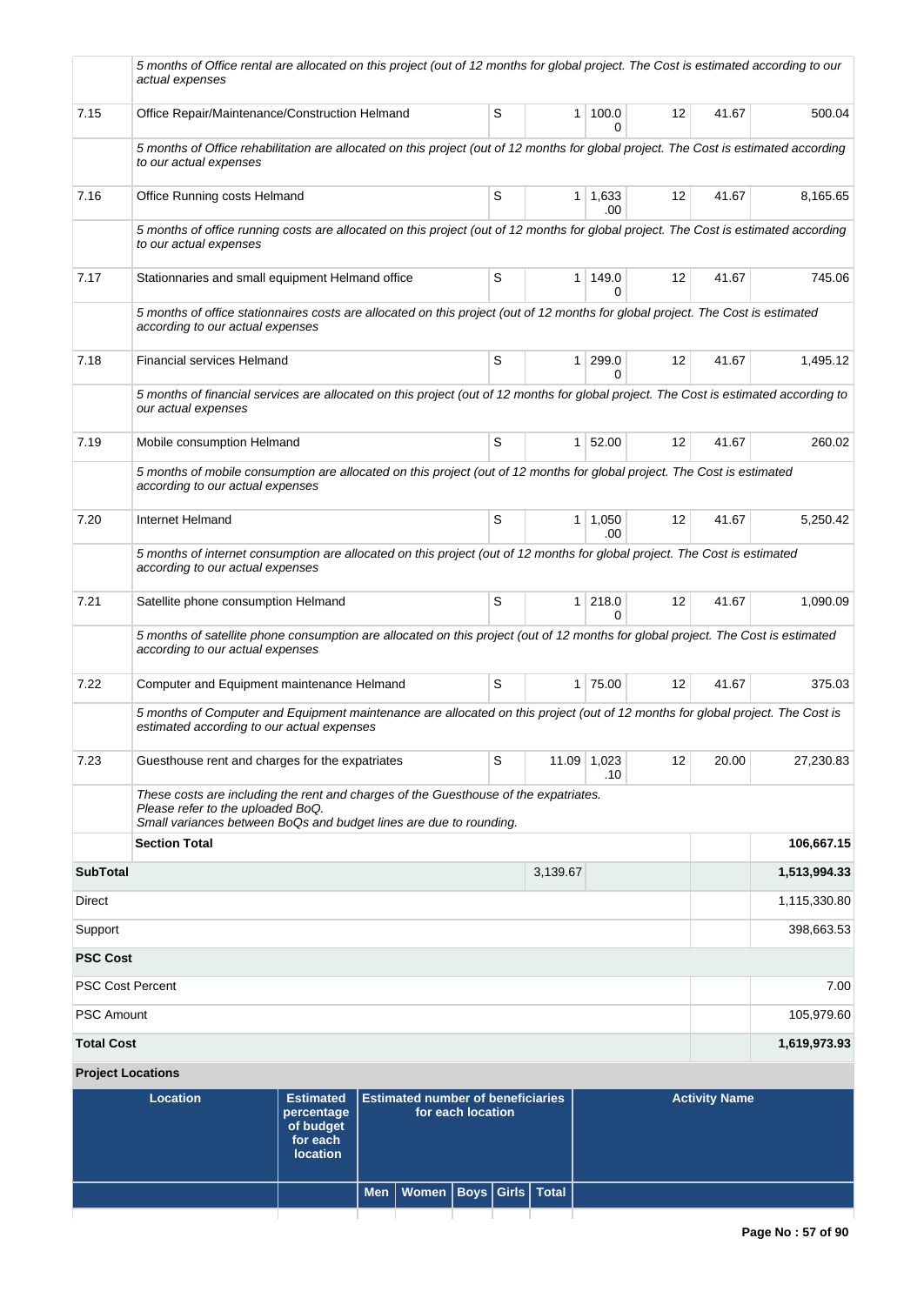| Nangarhar | 2 | 19 | 6 |  | 25 Activity 1.1.1 : Identification of 8 provinces for 8<br>integrated multi-sectoral assessments (SMART)<br>and 2 rapid SMART surveys.                                                                                                                                                                                                                                                                                                                                                                                                                                                                                                                                                                                                                                                                                                                                                                                                                                                                                                                                                                                                                                                                                                                                                                                                                                                                                                                             |
|-----------|---|----|---|--|--------------------------------------------------------------------------------------------------------------------------------------------------------------------------------------------------------------------------------------------------------------------------------------------------------------------------------------------------------------------------------------------------------------------------------------------------------------------------------------------------------------------------------------------------------------------------------------------------------------------------------------------------------------------------------------------------------------------------------------------------------------------------------------------------------------------------------------------------------------------------------------------------------------------------------------------------------------------------------------------------------------------------------------------------------------------------------------------------------------------------------------------------------------------------------------------------------------------------------------------------------------------------------------------------------------------------------------------------------------------------------------------------------------------------------------------------------------------|
|           |   |    |   |  | In 8 provinces, Nutrition Cluster partners and<br>selected staff of government authorities, BPHS<br>IPs and NGOs will benefit from capacity building<br>and on-the-job support on integrated and rapid<br>SMART surveys. Integrated SMART surveys<br>include the following components:<br>Anthropocentric data, Emergency Mortality,<br>Morbidity, basic Health indicators, key WASH<br>and FSL indicators.<br>Under the supervisions of Assessment and<br>Information Management Working Group of<br>Nutrition Cluster, these SMART assessments will<br>be conducted in provinces with hard to access<br>districts and areas in close partnerships of BPHS<br>implementing partners that implementing<br>nutrition programs in their respective districts. A<br>partnership MoU will be developed with each<br>provincial level partner, BPHS implementing<br>agencies with specific roles and responsibilities<br>to conduct these assessments in the provinces.<br>A part of the budget will be transferred to these<br>partners to hire data enumerators and facilitate<br>conducting the assessment like training of data<br>enumerators, providing logistic support, and<br>jointing monitoring the data collection process in<br>field with ACF technical team. They will also help<br>in data feeding and then ACF technical team will<br>develop and share reports to AIM-WG and<br>nutrition cluster for partners to use the data in<br>future planning. |
|           |   |    |   |  | Activity 1.1.2 : Identification and capacity building<br>of BPHS partners on SMART assessments.                                                                                                                                                                                                                                                                                                                                                                                                                                                                                                                                                                                                                                                                                                                                                                                                                                                                                                                                                                                                                                                                                                                                                                                                                                                                                                                                                                    |
|           |   |    |   |  | These assessments in close coordination with<br>BPHS IPs will help building their capacity to<br>conduct SMART assessment for their respective<br>provinces in future. On-the-job trainings for<br>BPHS staff, NGOs and local Government will<br>develop a pool of experts in these hard to access<br>areas in country to conduct assessments for their<br>respective program when required after this<br>project. ACF targets 200 people, of which 48<br>women and 152 men, which includes survey<br>supervisors, team leaders and data enumerators.<br>Pre and post tests will be conducted to assess<br>the effectiveness of the training in enhancing<br>technical knowledge of enhancing technical<br>knowledge of trainees authorities on SMART<br>Surveys.                                                                                                                                                                                                                                                                                                                                                                                                                                                                                                                                                                                                                                                                                                  |
|           |   |    |   |  | Activity 1.1.3 : Conduct 8 multi-sectoral<br>assessments (SMART) and 2 Rapid SMART<br>assessments in 8 targeted provinces of<br>Afghanistan.                                                                                                                                                                                                                                                                                                                                                                                                                                                                                                                                                                                                                                                                                                                                                                                                                                                                                                                                                                                                                                                                                                                                                                                                                                                                                                                       |
|           |   |    |   |  | Implementation of 8 multi-sectoral assessments<br>(Nutrition, WASH, Health and FSL) and 2 Rapid<br>SMART by partner with technical support from<br>ACF as part of its new capacity building strategy,<br>ACF will seek to empower and support partners<br>to take the lead on the process of SMART<br>implementation, from the methodology,<br>questionnaire, sampling to data collection, entry,<br>analysis and preliminary report writing. The 8<br>multi-sectoral assessments will be implemented<br>in hard to reach provinces and as per the Public<br>Nutrition Department request, they will cover the<br>entire provinces of Faryab, Ghazni, Kunar,<br>Kunduz, Nangarhar, Paktika, Uruzgan and Zabul.<br>As for the Rapid SMART, they will be<br>implemented in hard to reach provinces<br>according to needs identified.                                                                                                                                                                                                                                                                                                                                                                                                                                                                                                                                                                                                                                 |
|           |   |    |   |  | During the previous project, ACF staff was acting<br>as SMART Manager, directly providing training to<br>supervisors and enumerators in the field,<br>although with compulsory participation of senior<br>level partners, field staff in a bid to enhance their                                                                                                                                                                                                                                                                                                                                                                                                                                                                                                                                                                                                                                                                                                                                                                                                                                                                                                                                                                                                                                                                                                                                                                                                    |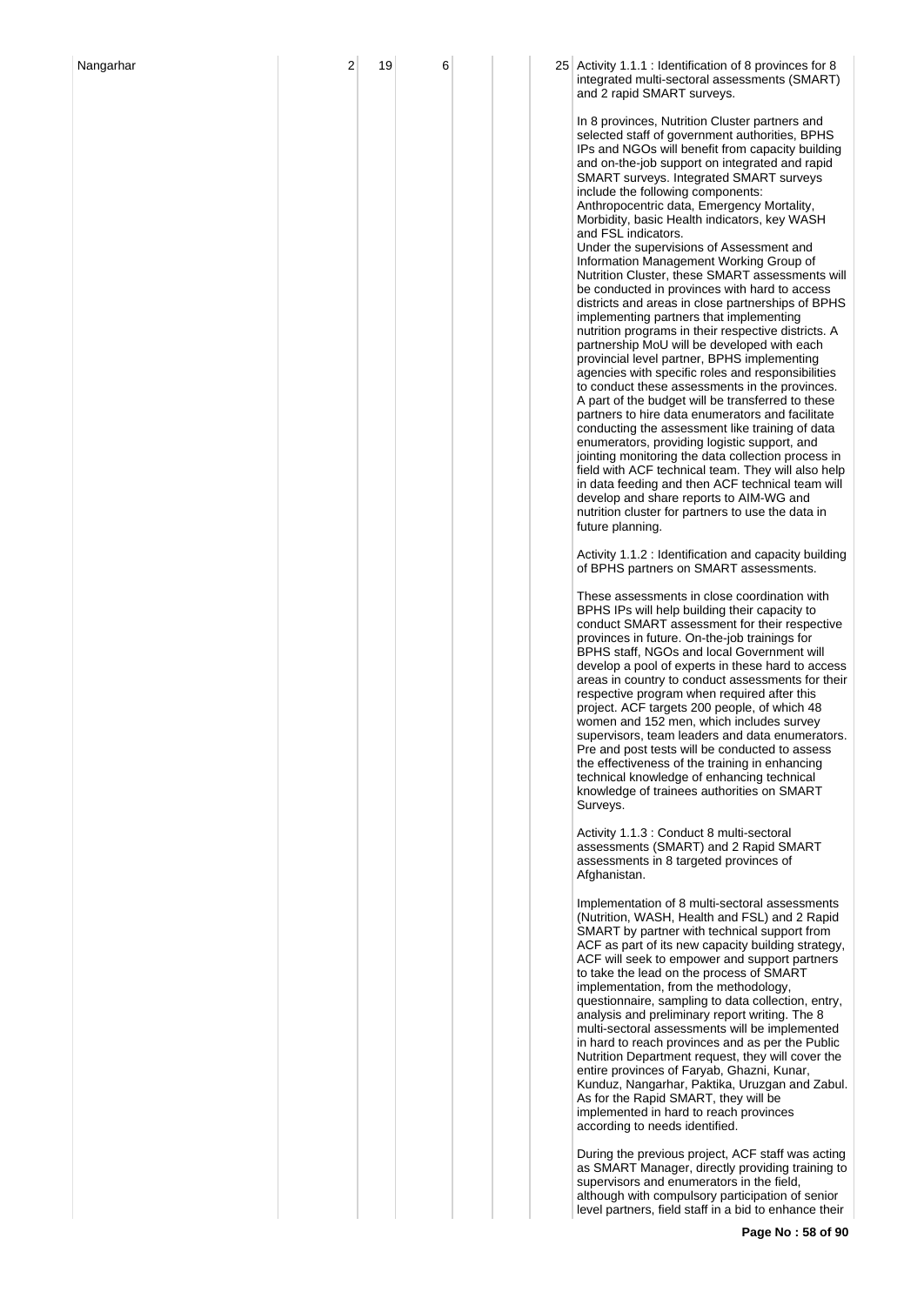| provide to ACF at the end of the survey to justify |
|----------------------------------------------------|
|----------------------------------------------------|

Activity 1.1.4 : Production and dissemination of 8 integrated and 2 rapid SMART Survey reports

|                |    |   |  | Production and dissemination of reports through<br>National and Sub-national Clusters. Processing<br>of shadowing partner's Survey Manager will<br>extend to preliminary report writing for ACF<br>SMART experts will provide continuous hands-on<br>support. Considering the advanced technical<br>knowledge required for writing the full report.<br>ACF will keep the lead on writing the full report,<br>while working in close collaboration and<br>inputs/review/validation with partners. This will<br>ensure timely production and dissemination of<br>the report to the Nutrition Cluster.<br>As co-chair of the AIM-WG, ACF has worked in<br>2014-17 on establishing quality assurance<br>mechanisms for SMART and Rapid SMART<br>data, the aim is to ensure the existence of a<br>formalized and cluster-approved feedback<br>system and process of validation of nutrition data<br>produced under SMART and Rapid SMARTs by<br>a restricted pool of experts. In line with this<br>approach, and following the current process of<br>validation, results of the SMART and Rapid<br>SMARTs, after validation by ACF and partners,<br>will be presented to the AIM-WG, for review and<br>endorsement. Upon validation by the AIM-WG,<br>reports will be disseminated through the<br>Clusters. For integrated SMART surveys, a<br>preliminary report will be released one week after<br>the completion of the data collection, while the<br>final report will be shared within one month<br>through the AIM-WG. For Rapid SMARTs, the<br>report will be produced and shared within a<br>week. As partners will be more involved than<br>before in report writing (until the preliminary<br>report stage), and will have more ownership of<br>the overall survey, results will be jointly<br>presented to the AIMWG, and to the Cluster by<br>ACF and the partner. Acknowledging the need to<br>channel the results down to the provincial level,<br>ACF will encourage partners to disseminate the<br>report at sub- national level, through the<br>Provincial Clusters and relevant health and<br>nutrition authorities. |  |
|----------------|----|---|--|-----------------------------------------------------------------------------------------------------------------------------------------------------------------------------------------------------------------------------------------------------------------------------------------------------------------------------------------------------------------------------------------------------------------------------------------------------------------------------------------------------------------------------------------------------------------------------------------------------------------------------------------------------------------------------------------------------------------------------------------------------------------------------------------------------------------------------------------------------------------------------------------------------------------------------------------------------------------------------------------------------------------------------------------------------------------------------------------------------------------------------------------------------------------------------------------------------------------------------------------------------------------------------------------------------------------------------------------------------------------------------------------------------------------------------------------------------------------------------------------------------------------------------------------------------------------------------------------------------------------------------------------------------------------------------------------------------------------------------------------------------------------------------------------------------------------------------------------------------------------------------------------------------------------------------------------------------------------------------------------------------------------------------------------------------------------------------------------------------------------------------------|--|
| $\overline{2}$ | 19 | 6 |  | 25 Activity 1.1.1 : Identification of 8 provinces for 8<br>integrated multi-sectoral assessments (SMART)<br>and 2 rapid SMART surveys.                                                                                                                                                                                                                                                                                                                                                                                                                                                                                                                                                                                                                                                                                                                                                                                                                                                                                                                                                                                                                                                                                                                                                                                                                                                                                                                                                                                                                                                                                                                                                                                                                                                                                                                                                                                                                                                                                                                                                                                            |  |

Ghazni

In 8 provinces, Nutrition Cluster partners and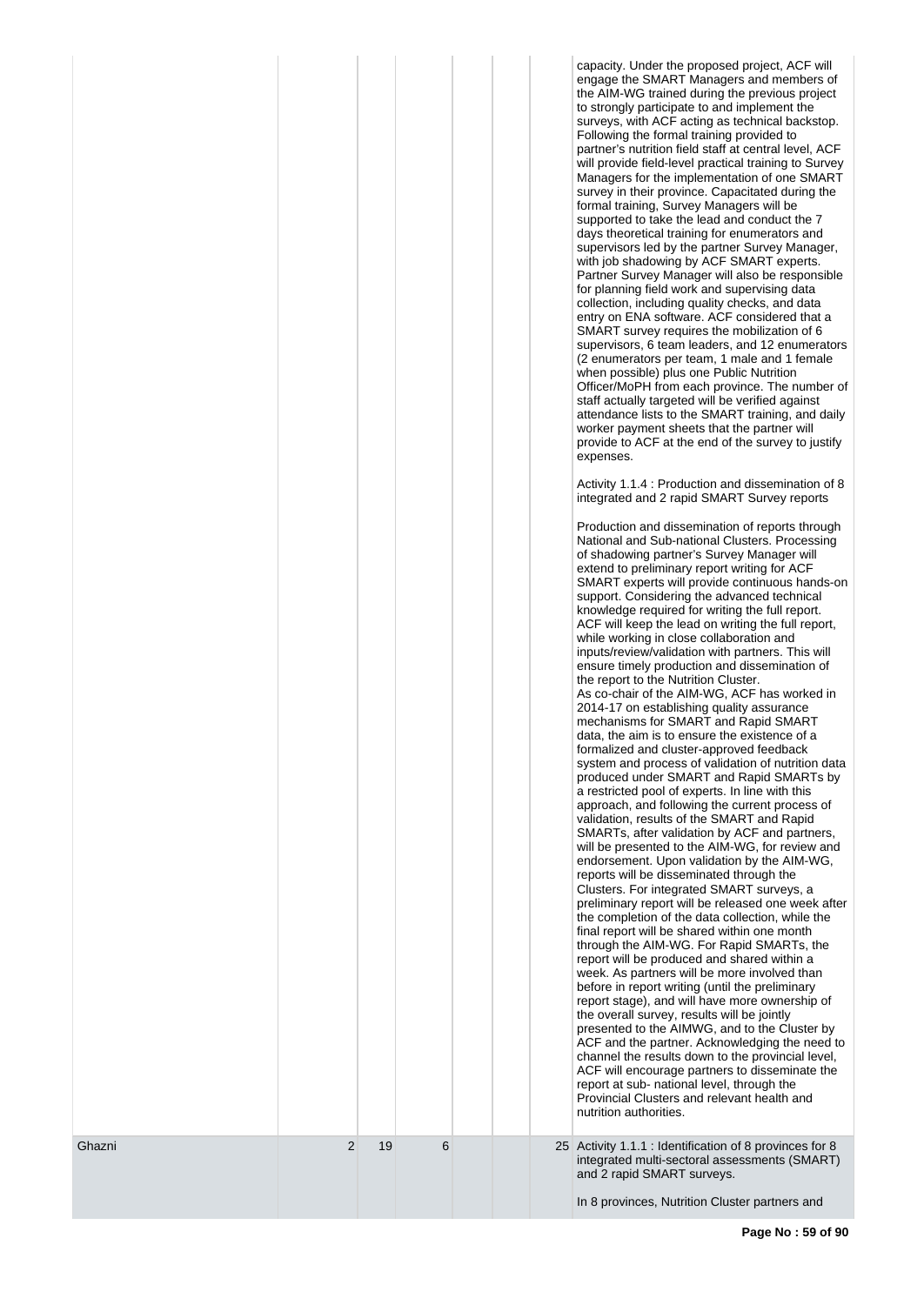selected staff of government authorities, BPHS IPs and NGOs will benefit from capacity building and on-the-job support on integrated and rapid SMART surveys. Integrated SMART surveys include the following components: Anthropocentric data, Emergency Mortality, Morbidity, basic Health indicators, key WASH and FSL indicators.

Under the supervisions of Assessment and Information Management Working Group of Nutrition Cluster, these SMART assessments will be conducted in provinces with hard to access districts and areas in close partnerships of BPHS implementing partners that implementing nutrition programs in their respective districts. A partnership MoU will be developed with each provincial level partner, BPHS implementing agencies with specific roles and responsibilities to conduct these assessments in the provinces. A part of the budget will be transferred to these partners to hire data enumerators and facilitate conducting the assessment like training of data enumerators, providing logistic support, and jointing monitoring the data collection process in field with ACF technical team. They will also help in data feeding and then ACF technical team will develop and share reports to AIM-WG and nutrition cluster for partners to use the data in future planning.

Activity 1.1.2 : Identification and capacity building of BPHS partners on SMART assessments.

These assessments in close coordination with BPHS IPs will help building their capacity to conduct SMART assessment for their respective provinces in future. On-the-job trainings for BPHS staff, NGOs and local Government will develop a pool of experts in these hard to access areas in country to conduct assessments for their respective program when required after this project. ACF targets 200 people, of which 48 women and 152 men, which includes survey supervisors, team leaders and data enumerators. Pre and post tests will be conducted to assess the effectiveness of the training in enhancing technical knowledge of enhancing technical knowledge of trainees authorities on SMART Surveys.

Activity 1.1.3 : Conduct 8 multi-sectoral assessments (SMART) and 2 Rapid SMART assessments in 8 targeted provinces of Afghanistan.

Implementation of 8 multi-sectoral assessments (Nutrition, WASH, Health and FSL) and 2 Rapid SMART by partner with technical support from ACF as part of its new capacity building strategy, ACF will seek to empower and support partners to take the lead on the process of SMART implementation, from the methodology, questionnaire, sampling to data collection, entry, analysis and preliminary report writing. The 8 multi-sectoral assessments will be implemented in hard to reach provinces and as per the Public Nutrition Department request, they will cover the entire provinces of Faryab, Ghazni, Kunar, Kunduz, Nangarhar, Paktika, Uruzgan and Zabul. As for the Rapid SMART, they will be implemented in hard to reach provinces according to needs identified.

During the previous project, ACF staff was acting as SMART Manager, directly providing training to supervisors and enumerators in the field, although with compulsory participation of senior level partners, field staff in a bid to enhance their capacity. Under the proposed project, ACF will engage the SMART Managers and members of the AIM-WG trained during the previous project to strongly participate to and implement the surveys, with ACF acting as technical backstop.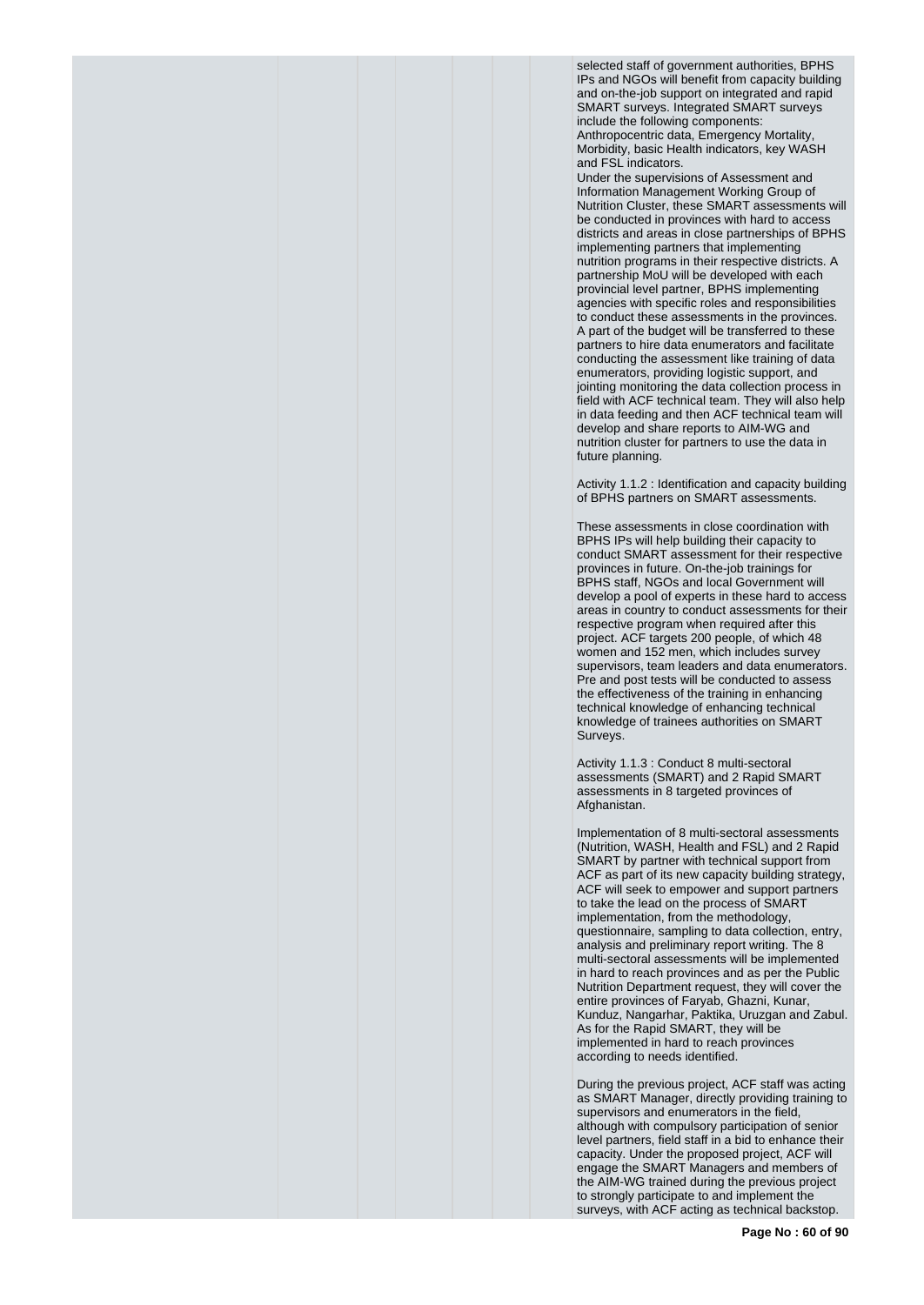Following the formal training provided to partner's nutrition field staff at central level, ACF will provide field-level practical training to Survey Managers for the implementation of one SMART survey in their province. Capacitated during the formal training, Survey Managers will be supported to take the lead and conduct the 7 days theoretical training for enumerators and supervisors led by the partner Survey Manager, with job shadowing by ACF SMART experts. Partner Survey Manager will also be responsible for planning field work and supervising data collection, including quality checks, and data entry on ENA software. ACF considered that a SMART survey requires the mobilization of 6 supervisors, 6 team leaders, and 12 enumerators ( 2 enumerators per team, 1 male and 1 female when possible) plus one Public Nutrition Officer/MoPH from each province. The number of staff actually targeted will be verified against attendance lists to the SMART training, and daily worker payment sheets that the partner will provide to ACF at the end of the survey to justify expenses.

Activity 1.1.4 : Production and dissemination of 8 integrated and 2 rapid SMART Survey reports

|   |    |   |  | Production and dissemination of reports through<br>National and Sub-national Clusters. Processing<br>of shadowing partner's Survey Manager will<br>extend to preliminary report writing for ACF<br>SMART experts will provide continuous hands-on<br>support. Considering the advanced technical<br>knowledge required for writing the full report.<br>ACF will keep the lead on writing the full report,<br>while working in close collaboration and<br>inputs/review/validation with partners. This will<br>ensure timely production and dissemination of<br>the report to the Nutrition Cluster.<br>As co-chair of the AIM-WG, ACF has worked in<br>2014-17 on establishing quality assurance<br>mechanisms for SMART and Rapid SMART<br>data, the aim is to ensure the existence of a<br>formalized and cluster-approved feedback<br>system and process of validation of nutrition data<br>produced under SMART and Rapid SMARTs by<br>a restricted pool of experts. In line with this<br>approach, and following the current process of<br>validation, results of the SMART and Rapid<br>SMARTs, after validation by ACF and partners,<br>will be presented to the AIM-WG, for review and<br>endorsement. Upon validation by the AIM-WG,<br>reports will be disseminated through the<br>Clusters. For integrated SMART surveys, a<br>preliminary report will be released one week after<br>the completion of the data collection, while the<br>final report will be shared within one month<br>through the AIM-WG. For Rapid SMARTs, the<br>report will be produced and shared within a<br>week. As partners will be more involved than<br>before in report writing (until the preliminary<br>report stage), and will have more ownership of<br>the overall survey, results will be jointly<br>presented to the AIMWG, and to the Cluster by<br>ACF and the partner. Acknowledging the need to<br>channel the results down to the provincial level,<br>ACF will encourage partners to disseminate the<br>report at sub- national level, through the<br>Provincial Clusters and relevant health and<br>nutrition authorities. |
|---|----|---|--|-----------------------------------------------------------------------------------------------------------------------------------------------------------------------------------------------------------------------------------------------------------------------------------------------------------------------------------------------------------------------------------------------------------------------------------------------------------------------------------------------------------------------------------------------------------------------------------------------------------------------------------------------------------------------------------------------------------------------------------------------------------------------------------------------------------------------------------------------------------------------------------------------------------------------------------------------------------------------------------------------------------------------------------------------------------------------------------------------------------------------------------------------------------------------------------------------------------------------------------------------------------------------------------------------------------------------------------------------------------------------------------------------------------------------------------------------------------------------------------------------------------------------------------------------------------------------------------------------------------------------------------------------------------------------------------------------------------------------------------------------------------------------------------------------------------------------------------------------------------------------------------------------------------------------------------------------------------------------------------------------------------------------------------------------------------------------------------------------------------------------------------|
| 2 | 19 | 6 |  | 25 Activity 1.1.1 : Identification of 8 provinces for 8<br>integrated multi-sectoral assessments (SMART)<br>and 2 rapid SMART surveys.<br>In 8 provinces, Nutrition Cluster partners and<br>selected staff of government authorities, BPHS<br>IPs and NGOs will benefit from capacity building<br>and on-the-job support on integrated and rapid<br><b>SMART surveys. Integrated SMART surveys</b><br>include the following components:                                                                                                                                                                                                                                                                                                                                                                                                                                                                                                                                                                                                                                                                                                                                                                                                                                                                                                                                                                                                                                                                                                                                                                                                                                                                                                                                                                                                                                                                                                                                                                                                                                                                                           |

Kunar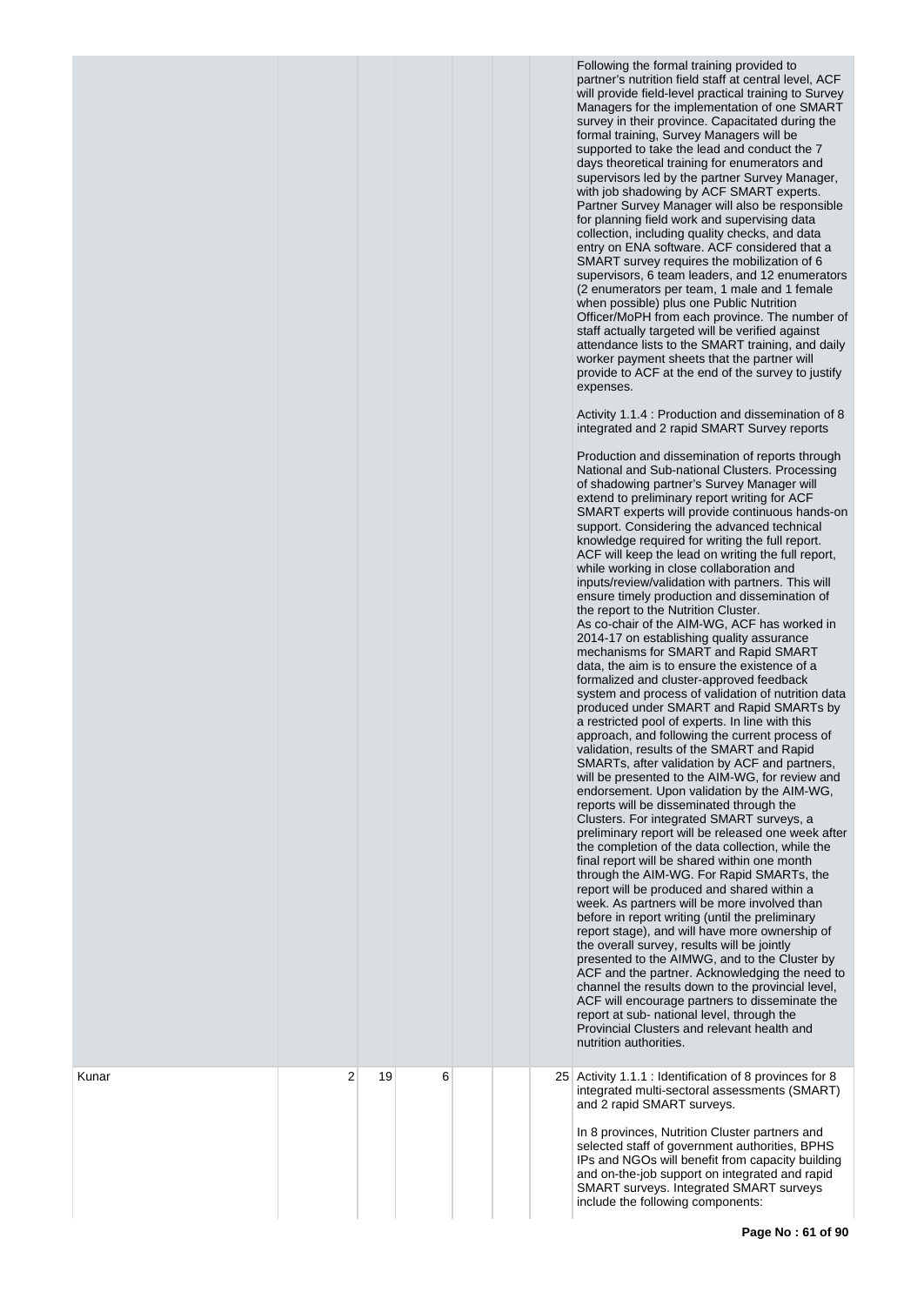Anthropocentric data, Emergency Mortality, Morbidity, basic Health indicators, key WASH and FSL indicators.

Under the supervisions of Assessment and Information Management Working Group of Nutrition Cluster, these SMART assessments will be conducted in provinces with hard to access districts and areas in close partnerships of BPHS implementing partners that implementing nutrition programs in their respective districts. A partnership MoU will be developed with each provincial level partner, BPHS implementing agencies with specific roles and responsibilities to conduct these assessments in the provinces. A part of the budget will be transferred to these partners to hire data enumerators and facilitate conducting the assessment like training of data enumerators, providing logistic support, and jointing monitoring the data collection process in field with ACF technical team. They will also help in data feeding and then ACF technical team will develop and share reports to AIM-WG and nutrition cluster for partners to use the data in future planning.

Activity 1.1.2 : Identification and capacity building of BPHS partners on SMART assessments.

These assessments in close coordination with BPHS IPs will help building their capacity to conduct SMART assessment for their respective provinces in future. On-the-job trainings for BPHS staff, NGOs and local Government will develop a pool of experts in these hard to access areas in country to conduct assessments for their respective program when required after this project. ACF targets 200 people, of which 48 women and 152 men, which includes survey supervisors, team leaders and data enumerators. Pre and post tests will be conducted to assess the effectiveness of the training in enhancing technical knowledge of enhancing technical knowledge of trainees authorities on SMART Surveys.

Activity 1.1.3 : Conduct 8 multi-sectoral assessments (SMART) and 2 Rapid SMART assessments in 8 targeted provinces of Afghanistan.

Implementation of 8 multi-sectoral assessments (Nutrition, WASH, Health and FSL) and 2 Rapid SMART by partner with technical support from ACF as part of its new capacity building strategy, ACF will seek to empower and support partners to take the lead on the process of SMART implementation, from the methodology, questionnaire, sampling to data collection, entry, analysis and preliminary report writing. The 8 multi-sectoral assessments will be implemented in hard to reach provinces and as per the Public Nutrition Department request, they will cover the entire provinces of Faryab, Ghazni, Kunar, Kunduz, Nangarhar, Paktika, Uruzgan and Zabul. As for the Rapid SMART, they will be implemented in hard to reach provinces according to needs identified.

During the previous project, ACF staff was acting as SMART Manager, directly providing training to supervisors and enumerators in the field, although with compulsory participation of senior level partners, field staff in a bid to enhance their capacity. Under the proposed project, ACF will engage the SMART Managers and members of the AIM-WG trained during the previous project to strongly participate to and implement the surveys, with ACF acting as technical backstop. Following the formal training provided to partner's nutrition field staff at central level, ACF will provide field-level practical training to Survey Managers for the implementation of one SMART survey in their province. Capacitated during the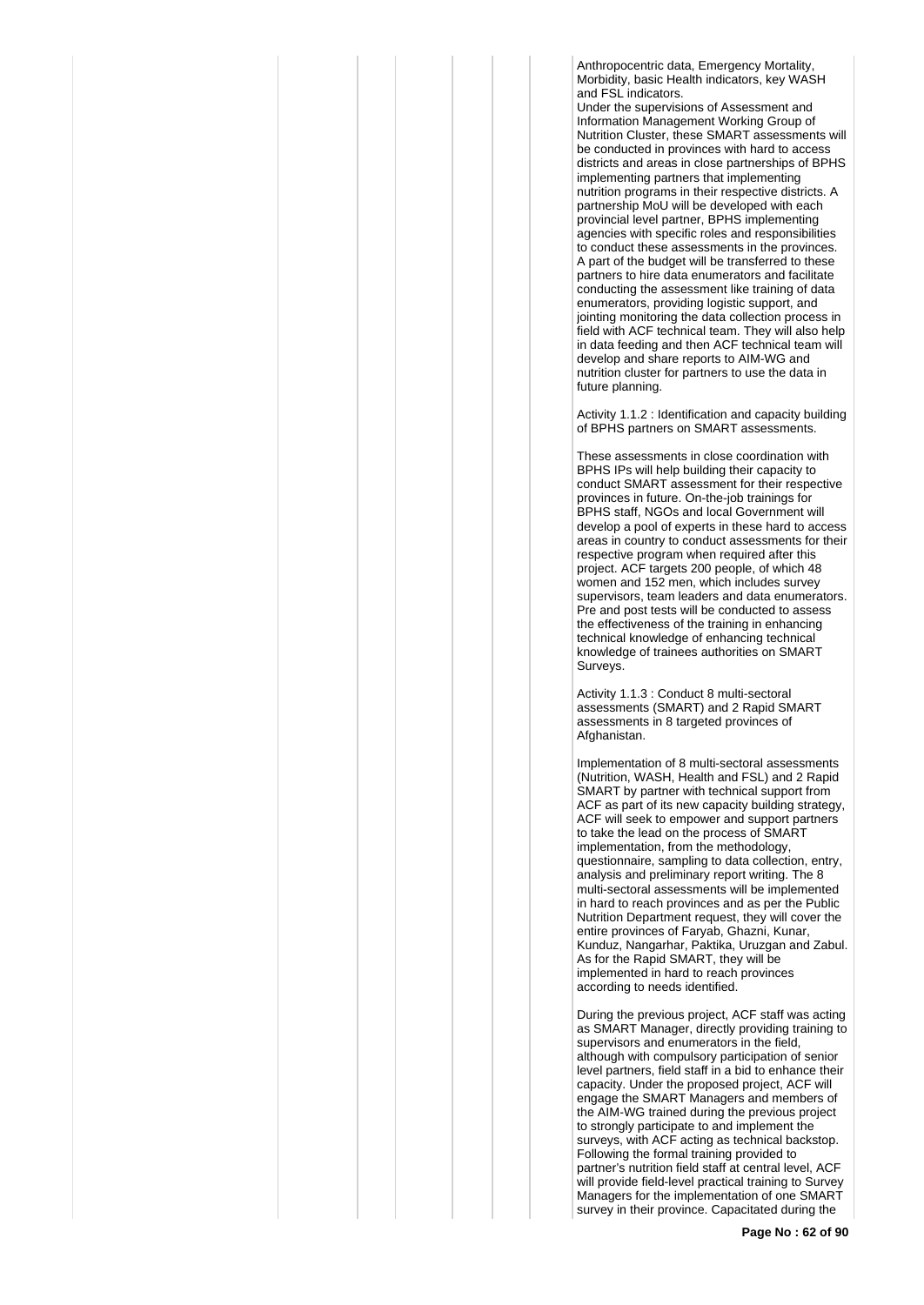|        |   |    |   |  | formal training, Survey Managers will be<br>supported to take the lead and conduct the 7<br>days theoretical training for enumerators and<br>supervisors led by the partner Survey Manager,<br>with job shadowing by ACF SMART experts.<br>Partner Survey Manager will also be responsible<br>for planning field work and supervising data<br>collection, including quality checks, and data<br>entry on ENA software. ACF considered that a<br>SMART survey requires the mobilization of 6<br>supervisors, 6 team leaders, and 12 enumerators<br>(2 enumerators per team, 1 male and 1 female<br>when possible) plus one Public Nutrition<br>Officer/MoPH from each province. The number of<br>staff actually targeted will be verified against<br>attendance lists to the SMART training, and daily<br>worker payment sheets that the partner will<br>provide to ACF at the end of the survey to justify<br>expenses.<br>Activity 1.1.4 : Production and dissemination of 8<br>integrated and 2 rapid SMART Survey reports<br>Production and dissemination of reports through<br>National and Sub-national Clusters. Processing<br>of shadowing partner's Survey Manager will<br>extend to preliminary report writing for ACF<br>SMART experts will provide continuous hands-on<br>support. Considering the advanced technical<br>knowledge required for writing the full report.<br>ACF will keep the lead on writing the full report,<br>while working in close collaboration and<br>inputs/review/validation with partners. This will<br>ensure timely production and dissemination of<br>the report to the Nutrition Cluster.<br>As co-chair of the AIM-WG, ACF has worked in<br>2014-17 on establishing quality assurance<br>mechanisms for SMART and Rapid SMART<br>data, the aim is to ensure the existence of a<br>formalized and cluster-approved feedback<br>system and process of validation of nutrition data<br>produced under SMART and Rapid SMARTs by<br>a restricted pool of experts. In line with this<br>approach, and following the current process of<br>validation, results of the SMART and Rapid<br>SMARTs, after validation by ACF and partners,<br>will be presented to the AIM-WG, for review and<br>endorsement. Upon validation by the AIM-WG,<br>reports will be disseminated through the<br>Clusters. For integrated SMART surveys, a<br>preliminary report will be released one week after<br>the completion of the data collection, while the<br>final report will be shared within one month<br>through the AIM-WG. For Rapid SMARTs, the<br>report will be produced and shared within a<br>week. As partners will be more involved than<br>before in report writing (until the preliminary<br>report stage), and will have more ownership of<br>the overall survey, results will be jointly<br>presented to the AIMWG, and to the Cluster by<br>ACF and the partner. Acknowledging the need to<br>channel the results down to the provincial level,<br>ACF will encourage partners to disseminate the<br>report at sub- national level, through the<br>Provincial Clusters and relevant health and<br>nutrition authorities. |
|--------|---|----|---|--|-------------------------------------------------------------------------------------------------------------------------------------------------------------------------------------------------------------------------------------------------------------------------------------------------------------------------------------------------------------------------------------------------------------------------------------------------------------------------------------------------------------------------------------------------------------------------------------------------------------------------------------------------------------------------------------------------------------------------------------------------------------------------------------------------------------------------------------------------------------------------------------------------------------------------------------------------------------------------------------------------------------------------------------------------------------------------------------------------------------------------------------------------------------------------------------------------------------------------------------------------------------------------------------------------------------------------------------------------------------------------------------------------------------------------------------------------------------------------------------------------------------------------------------------------------------------------------------------------------------------------------------------------------------------------------------------------------------------------------------------------------------------------------------------------------------------------------------------------------------------------------------------------------------------------------------------------------------------------------------------------------------------------------------------------------------------------------------------------------------------------------------------------------------------------------------------------------------------------------------------------------------------------------------------------------------------------------------------------------------------------------------------------------------------------------------------------------------------------------------------------------------------------------------------------------------------------------------------------------------------------------------------------------------------------------------------------------------------------------------------------------------------------------------------------------------------------------------------------------------------------------------------------------------------------------------------------------------------------------------------------------------------------------------------------------------------------------------------------------------------------------------------------------------------|
| Kunduz | 2 | 19 | 6 |  | 25 Activity 1.1.1 : Identification of 8 provinces for 8<br>integrated multi-sectoral assessments (SMART)<br>and 2 rapid SMART surveys.<br>In 8 provinces, Nutrition Cluster partners and<br>selected staff of government authorities, BPHS<br>IPs and NGOs will benefit from capacity building<br>and on-the-job support on integrated and rapid<br>SMART surveys. Integrated SMART surveys<br>include the following components:<br>Anthropocentric data, Emergency Mortality,<br>Morbidity, basic Health indicators, key WASH<br>and FSL indicators.<br>Under the supervisions of Assessment and<br>Information Management Working Group of                                                                                                                                                                                                                                                                                                                                                                                                                                                                                                                                                                                                                                                                                                                                                                                                                                                                                                                                                                                                                                                                                                                                                                                                                                                                                                                                                                                                                                                                                                                                                                                                                                                                                                                                                                                                                                                                                                                                                                                                                                                                                                                                                                                                                                                                                                                                                                                                                                                                                                                      |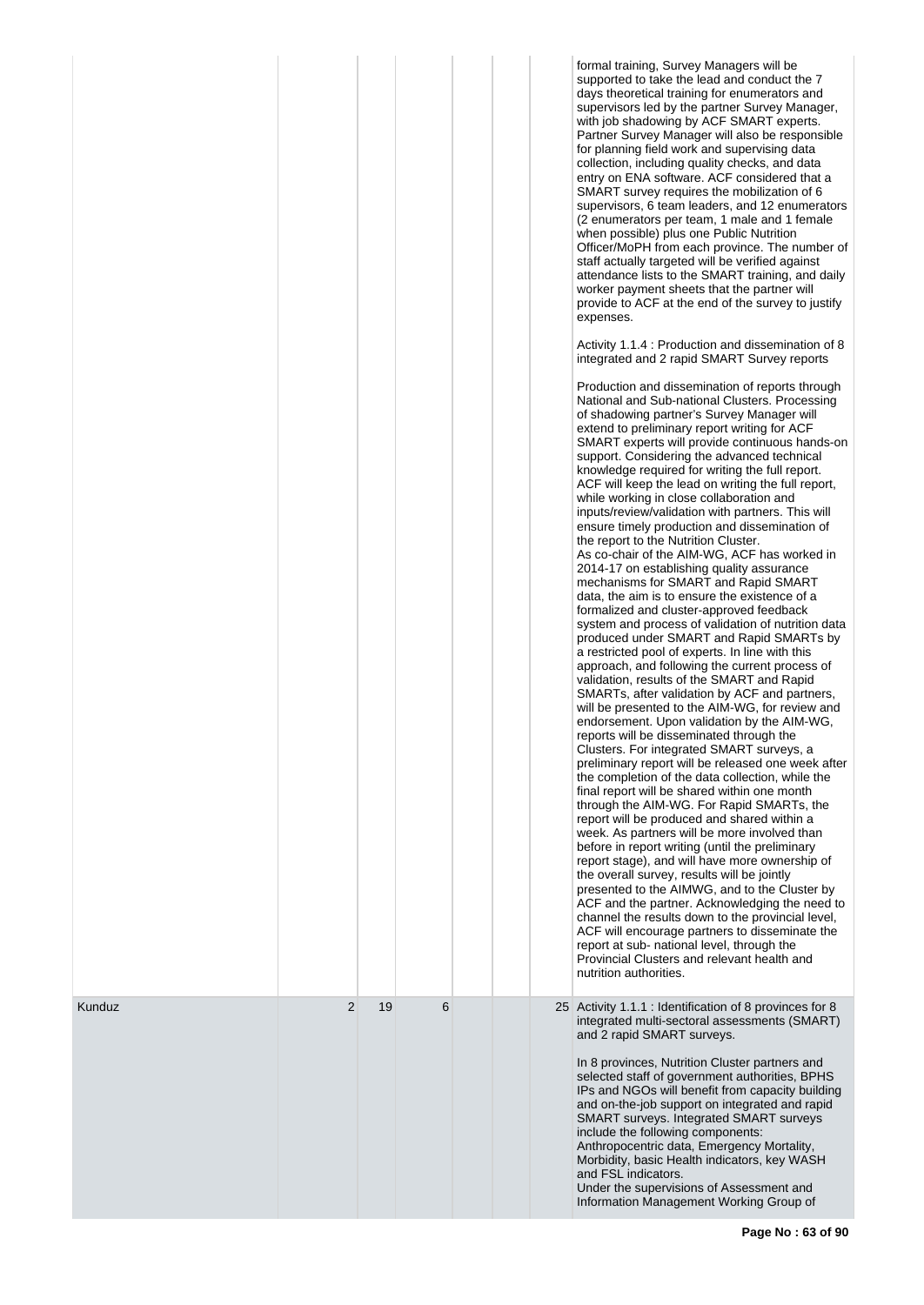Nutrition Cluster, these SMART assessments will be conducted in provinces with hard to access districts and areas in close partnerships of BPHS implementing partners that implementing nutrition programs in their respective districts. A partnership MoU will be developed with each provincial level partner, BPHS implementing agencies with specific roles and responsibilities to conduct these assessments in the provinces. A part of the budget will be transferred to these partners to hire data enumerators and facilitate conducting the assessment like training of data enumerators, providing logistic support, and jointing monitoring the data collection process in field with ACF technical team. They will also help in data feeding and then ACF technical team will develop and share reports to AIM-WG and nutrition cluster for partners to use the data in future planning.

Activity 1.1.2 : Identification and capacity building of BPHS partners on SMART assessments.

These assessments in close coordination with BPHS IPs will help building their capacity to conduct SMART assessment for their respective provinces in future. On-the-job trainings for BPHS staff, NGOs and local Government will develop a pool of experts in these hard to access areas in country to conduct assessments for their respective program when required after this project. ACF targets 200 people, of which 48 women and 152 men, which includes survey supervisors, team leaders and data enumerators. Pre and post tests will be conducted to assess the effectiveness of the training in enhancing technical knowledge of enhancing technical knowledge of trainees authorities on SMART Surveys.

Activity 1.1.3 : Conduct 8 multi-sectoral assessments (SMART) and 2 Rapid SMART assessments in 8 targeted provinces of Afghanistan.

Implementation of 8 multi-sectoral assessments (Nutrition, WASH, Health and FSL) and 2 Rapid SMART by partner with technical support from ACF as part of its new capacity building strategy, ACF will seek to empower and support partners to take the lead on the process of SMART implementation, from the methodology, questionnaire, sampling to data collection, entry, analysis and preliminary report writing. The 8 multi-sectoral assessments will be implemented in hard to reach provinces and as per the Public Nutrition Department request, they will cover the entire provinces of Faryab, Ghazni, Kunar, Kunduz, Nangarhar, Paktika, Uruzgan and Zabul. As for the Rapid SMART, they will be implemented in hard to reach provinces according to needs identified.

During the previous project, ACF staff was acting as SMART Manager, directly providing training to supervisors and enumerators in the field, although with compulsory participation of senior level partners, field staff in a bid to enhance their capacity. Under the proposed project, ACF will engage the SMART Managers and members of the AIM-WG trained during the previous project to strongly participate to and implement the surveys, with ACF acting as technical backstop. Following the formal training provided to partner's nutrition field staff at central level, ACF will provide field-level practical training to Survey Managers for the implementation of one SMART survey in their province. Capacitated during the formal training, Survey Managers will be supported to take the lead and conduct the 7 days theoretical training for enumerators and supervisors led by the partner Survey Manager, with job shadowing by ACF SMART experts.

**Page No : 64 of 90**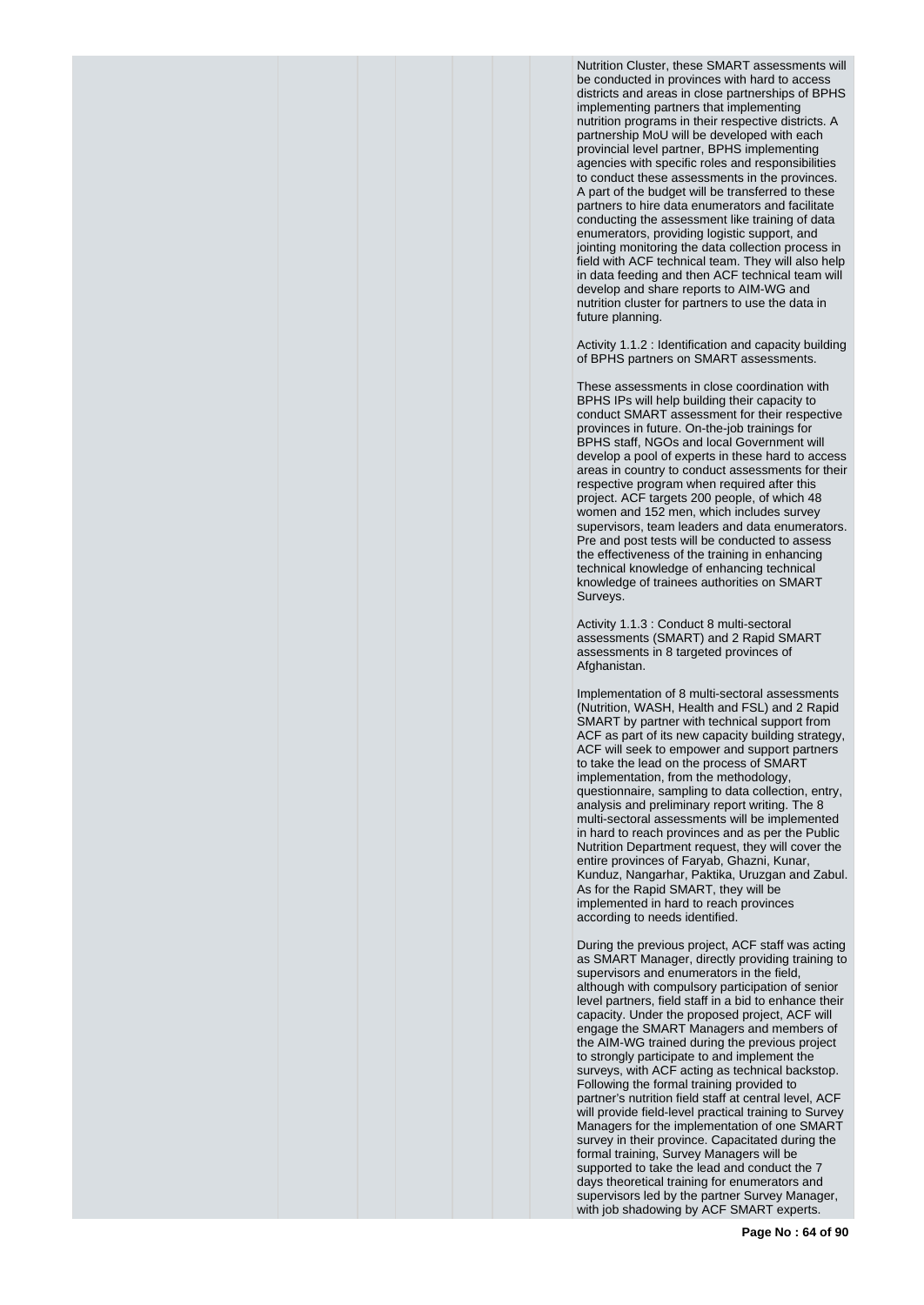|         |   |    |    |  | Partner Survey Manager will also be responsible<br>for planning field work and supervising data<br>collection, including quality checks, and data<br>entry on ENA software. ACF considered that a<br>SMART survey requires the mobilization of 6<br>supervisors, 6 team leaders, and 12 enumerators<br>(2 enumerators per team, 1 male and 1 female<br>when possible) plus one Public Nutrition<br>Officer/MoPH from each province. The number of<br>staff actually targeted will be verified against<br>attendance lists to the SMART training, and daily<br>worker payment sheets that the partner will<br>provide to ACF at the end of the survey to justify<br>expenses.<br>Activity 1.1.4 : Production and dissemination of 8<br>integrated and 2 rapid SMART Survey reports<br>Production and dissemination of reports through<br>National and Sub-national Clusters. Processing<br>of shadowing partner's Survey Manager will<br>extend to preliminary report writing for ACF<br>SMART experts will provide continuous hands-on<br>support. Considering the advanced technical<br>knowledge required for writing the full report.<br>ACF will keep the lead on writing the full report,<br>while working in close collaboration and<br>inputs/review/validation with partners. This will<br>ensure timely production and dissemination of<br>the report to the Nutrition Cluster.<br>As co-chair of the AIM-WG, ACF has worked in<br>2014-17 on establishing quality assurance<br>mechanisms for SMART and Rapid SMART<br>data, the aim is to ensure the existence of a<br>formalized and cluster-approved feedback<br>system and process of validation of nutrition data<br>produced under SMART and Rapid SMARTs by<br>a restricted pool of experts. In line with this<br>approach, and following the current process of<br>validation, results of the SMART and Rapid<br>SMARTs, after validation by ACF and partners,<br>will be presented to the AIM-WG, for review and<br>endorsement. Upon validation by the AIM-WG,<br>reports will be disseminated through the<br>Clusters. For integrated SMART surveys, a<br>preliminary report will be released one week after<br>the completion of the data collection, while the<br>final report will be shared within one month<br>through the AIM-WG. For Rapid SMARTs, the<br>report will be produced and shared within a<br>week. As partners will be more involved than<br>before in report writing (until the preliminary<br>report stage), and will have more ownership of<br>the overall survey, results will be jointly<br>presented to the AIMWG, and to the Cluster by<br>ACF and the partner. Acknowledging the need to<br>channel the results down to the provincial level,<br>ACF will encourage partners to disseminate the<br>report at sub- national level, through the<br>Provincial Clusters and relevant health and<br>nutrition authorities. |
|---------|---|----|----|--|------------------------------------------------------------------------------------------------------------------------------------------------------------------------------------------------------------------------------------------------------------------------------------------------------------------------------------------------------------------------------------------------------------------------------------------------------------------------------------------------------------------------------------------------------------------------------------------------------------------------------------------------------------------------------------------------------------------------------------------------------------------------------------------------------------------------------------------------------------------------------------------------------------------------------------------------------------------------------------------------------------------------------------------------------------------------------------------------------------------------------------------------------------------------------------------------------------------------------------------------------------------------------------------------------------------------------------------------------------------------------------------------------------------------------------------------------------------------------------------------------------------------------------------------------------------------------------------------------------------------------------------------------------------------------------------------------------------------------------------------------------------------------------------------------------------------------------------------------------------------------------------------------------------------------------------------------------------------------------------------------------------------------------------------------------------------------------------------------------------------------------------------------------------------------------------------------------------------------------------------------------------------------------------------------------------------------------------------------------------------------------------------------------------------------------------------------------------------------------------------------------------------------------------------------------------------------------------------------------------------------------------------------------------------------------------------------------------------------------------------------------------------------------------------------------------------------------------------------------------------------------------------------------------------|
| Uruzgan | 6 | 38 | 12 |  | 50 Activity 1.1.1 : Identification of 8 provinces for 8<br>integrated multi-sectoral assessments (SMART)<br>and 2 rapid SMART surveys.<br>In 8 provinces, Nutrition Cluster partners and<br>selected staff of government authorities, BPHS<br>IPs and NGOs will benefit from capacity building<br>and on-the-job support on integrated and rapid<br>SMART surveys. Integrated SMART surveys<br>include the following components:<br>Anthropocentric data, Emergency Mortality,<br>Morbidity, basic Health indicators, key WASH<br>and FSL indicators.<br>Under the supervisions of Assessment and<br>Information Management Working Group of<br>Nutrition Cluster, these SMART assessments will<br>be conducted in provinces with hard to access<br>districts and areas in close partnerships of BPHS<br>implementing partners that implementing<br>nutrition programs in their respective districts. A                                                                                                                                                                                                                                                                                                                                                                                                                                                                                                                                                                                                                                                                                                                                                                                                                                                                                                                                                                                                                                                                                                                                                                                                                                                                                                                                                                                                                                                                                                                                                                                                                                                                                                                                                                                                                                                                                                                                                                                                                |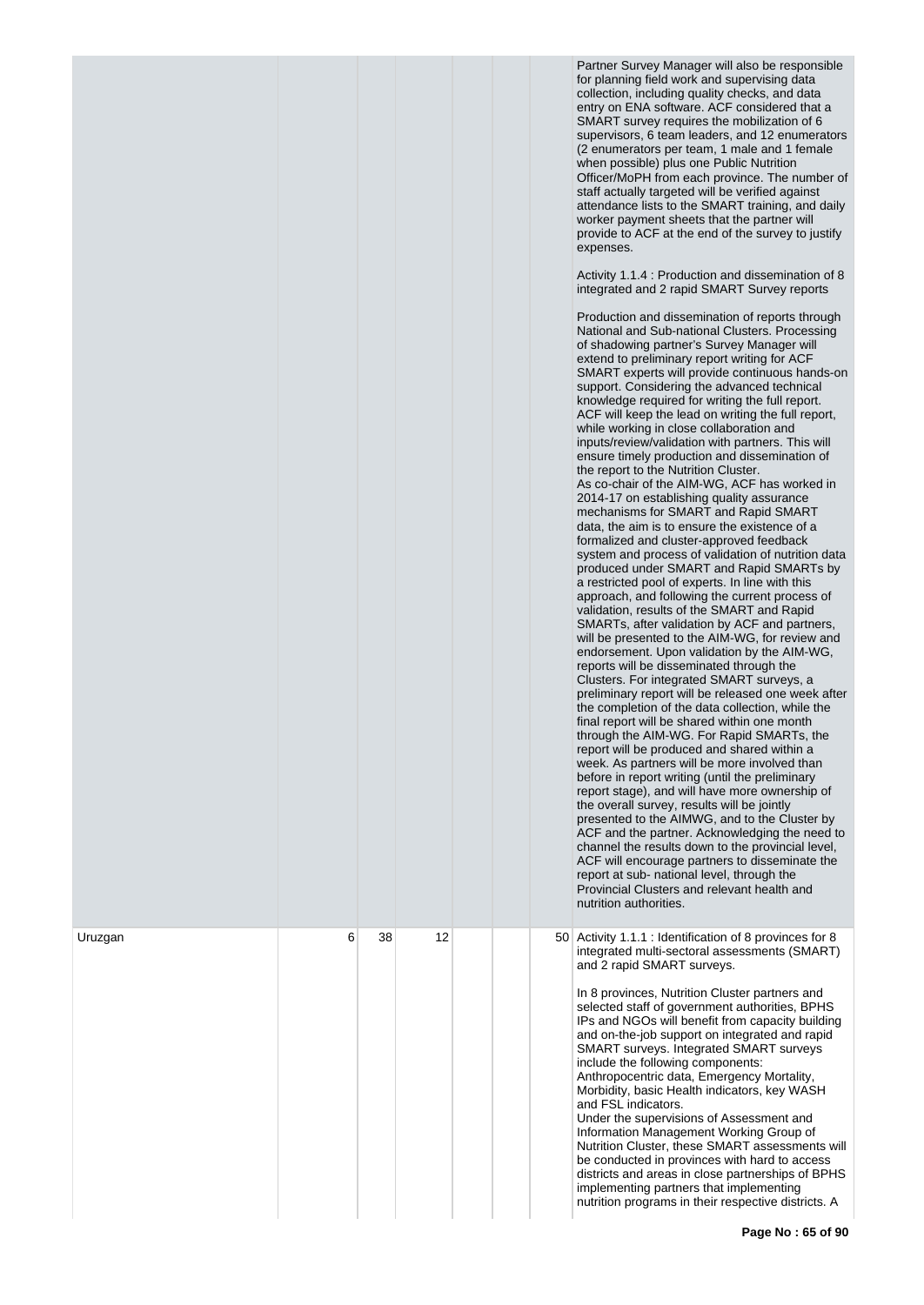partnership MoU will be developed with each provincial level partner, BPHS implementing agencies with specific roles and responsibilities to conduct these assessments in the provinces. A part of the budget will be transferred to these partners to hire data enumerators and facilitate conducting the assessment like training of data enumerators, providing logistic support, and jointing monitoring the data collection process in field with ACF technical team. They will also help in data feeding and then ACF technical team will develop and share reports to AIM-WG and nutrition cluster for partners to use the data in future planning.

Activity 1.1.2 : Identification and capacity building of BPHS partners on SMART assessments.

These assessments in close coordination with BPHS IPs will help building their capacity to conduct SMART assessment for their respective provinces in future. On-the-job trainings for BPHS staff, NGOs and local Government will develop a pool of experts in these hard to access areas in country to conduct assessments for their respective program when required after this project. ACF targets 200 people, of which 48 women and 152 men, which includes survey supervisors, team leaders and data enumerators. Pre and post tests will be conducted to assess the effectiveness of the training in enhancing technical knowledge of enhancing technical knowledge of trainees authorities on SMART Surveys.

Activity 1.1.3 : Conduct 8 multi-sectoral assessments (SMART) and 2 Rapid SMART assessments in 8 targeted provinces of Afghanistan.

Implementation of 8 multi-sectoral assessments (Nutrition, WASH, Health and FSL) and 2 Rapid SMART by partner with technical support from ACF as part of its new capacity building strategy, ACF will seek to empower and support partners to take the lead on the process of SMART implementation, from the methodology, questionnaire, sampling to data collection, entry, analysis and preliminary report writing. The 8 multi-sectoral assessments will be implemented in hard to reach provinces and as per the Public Nutrition Department request, they will cover the entire provinces of Faryab, Ghazni, Kunar, Kunduz, Nangarhar, Paktika, Uruzgan and Zabul. As for the Rapid SMART, they will be implemented in hard to reach provinces according to needs identified.

During the previous project, ACF staff was acting as SMART Manager, directly providing training to supervisors and enumerators in the field, although with compulsory participation of senior level partners, field staff in a bid to enhance their capacity. Under the proposed project, ACF will engage the SMART Managers and members of the AIM-WG trained during the previous project to strongly participate to and implement the surveys, with ACF acting as technical backstop. Following the formal training provided to partner's nutrition field staff at central level, ACF will provide field-level practical training to Survey Managers for the implementation of one SMART survey in their province. Capacitated during the formal training, Survey Managers will be supported to take the lead and conduct the 7 days theoretical training for enumerators and supervisors led by the partner Survey Manager, with job shadowing by ACF SMART experts. Partner Survey Manager will also be responsible for planning field work and supervising data collection, including quality checks, and data entry on ENA software. ACF considered that a SMART survey requires the mobilization of 6

**Page No : 66 of 90**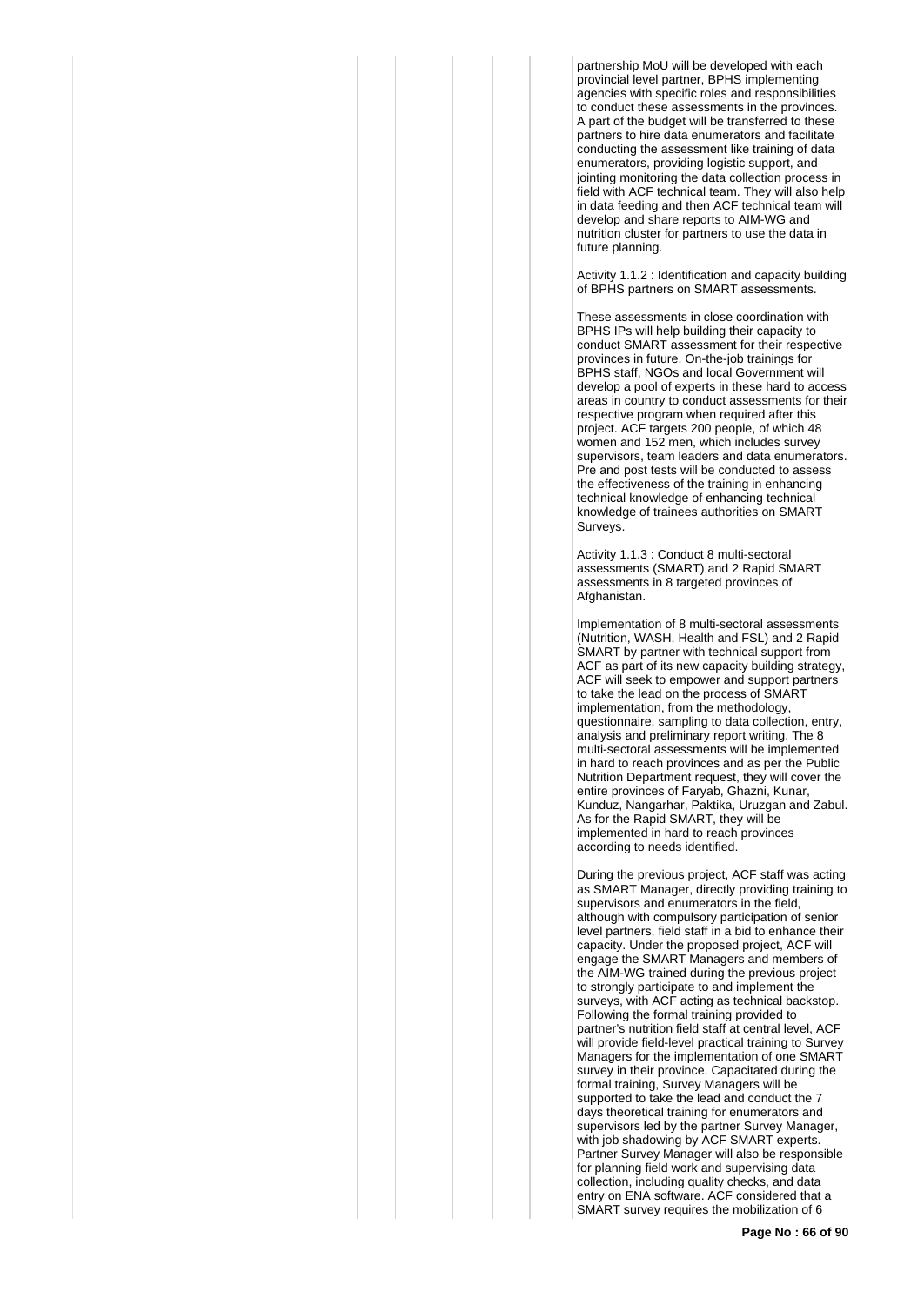supervisors, 6 team leaders, and 12 enumerators (2 enumerators per team, 1 male and 1 female when possible) plus one Public Nutrition Officer/MoPH from each province. The number of staff actually targeted will be verified against attendance lists to the SMART training, and daily worker payment sheets that the partner will provide to ACF at the end of the survey to justify expenses.

Activity 1.1.4 : Production and dissemination of 8 integrated and 2 rapid SMART Survey reports

Production and dissemination of reports through National and Sub-national Clusters. Processing of shadowing partner's Survey Manager will extend to preliminary report writing for ACF SMART experts will provide continuous hands-on support. Considering the advanced technical knowledge required for writing the full report. ACF will keep the lead on writing the full report, while working in close collaboration and inputs/review/validation with partners. This will ensure timely production and dissemination of the report to the Nutrition Cluster. As co-chair of the AIM-WG, ACF has worked in 2014-17 on establishing quality assurance mechanisms for SMART and Rapid SMART data, the aim is to ensure the existence of a formalized and cluster-approved feedback system and process of validation of nutrition data produced under SMART and Rapid SMARTs by a restricted pool of experts. In line with this approach, and following the current process of validation, results of the SMART and Rapid SMARTs, after validation by ACF and partners, will be presented to the AIM-WG, for review and endorsement. Upon validation by the AIM-WG, reports will be disseminated through the Clusters. For integrated SMART surveys, a preliminary report will be released one week after the completion of the data collection, while the final report will be shared within one month through the AIM-WG. For Rapid SMARTs, the report will be produced and shared within a week. As partners will be more involved than before in report writing (until the preliminary report stage), and will have more ownership of the overall survey, results will be jointly presented to the AIMWG, and to the Cluster by ACF and the partner. Acknowledging the need to channel the results down to the provincial level, ACF will encourage partners to disseminate the report at sub- national level, through the Provincial Clusters and relevant health and nutrition authorities.

Activity 1.2.1 : Identification of priority areas for conducting 2 SQUEAC assessments

2 SQUEAC will be implemented in 2 of the targeted provinces, to allow for compressive analysis of barriers and boosters of IMAM program in targeted provinces and to support informed decision making of the BPHS partner on the ground as to where and how to improve IMAM services within the province. The coverage of SQUEAC (e.g. number of districts) will be discussed bilaterally with partners during project inception, considering access and review of secondary data. The main criteria for selection of a province for SQUEAC assessment will be the existence of both SAM and MAM services in the province. It will be discussed with partners in AIM-WG of nutrition cluster before planning and signing MoU with BPHS IP or any other IMAM program implementing partner. A MOU will be signed with the partner for its respective province SQUEAC arrangement to facilitate the ACF technical team to work with partner organization to conduct the assessment. The MoU will clarify the role and responsibilities of IP and ACF including the financial management of the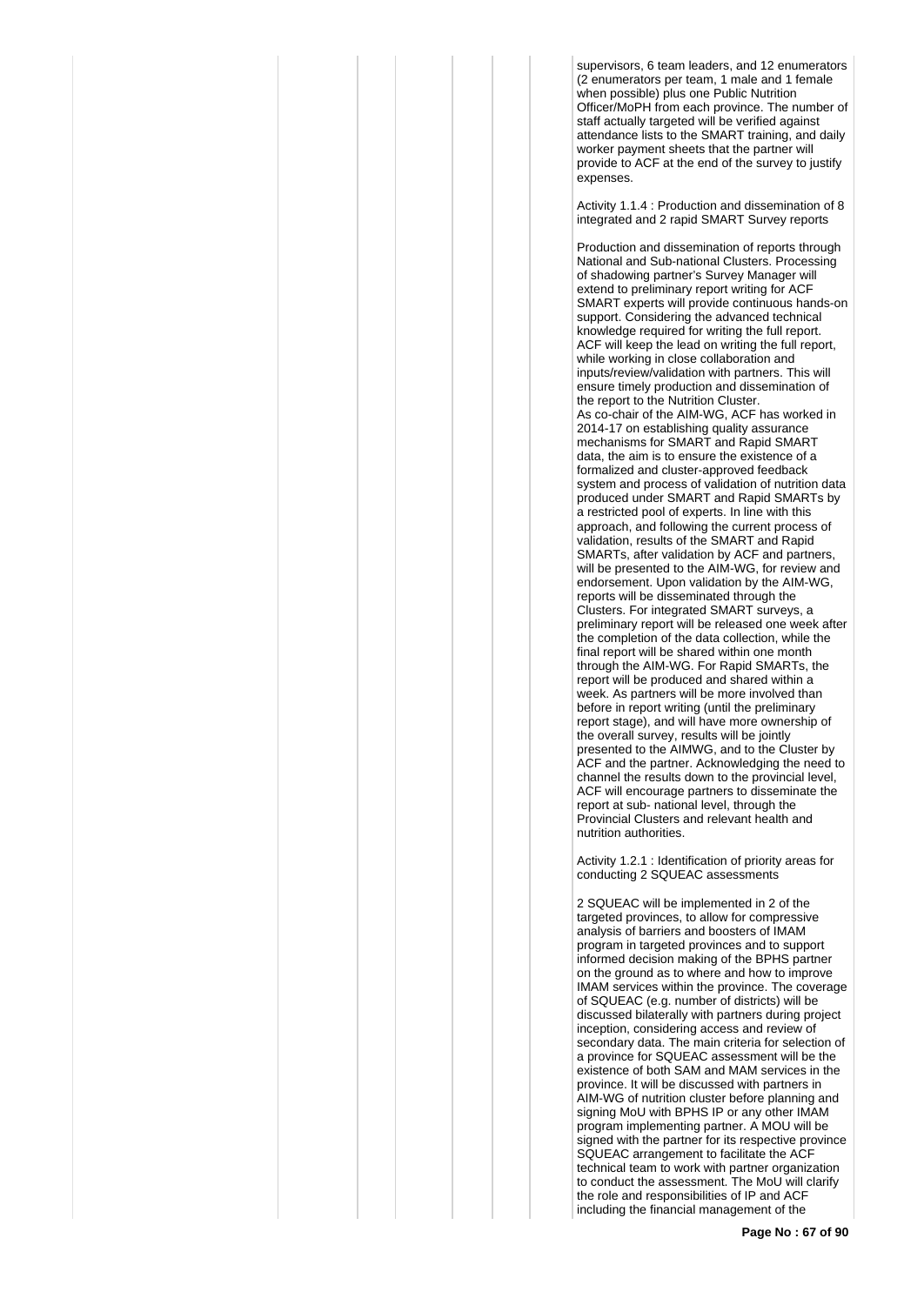| Zabul | 6 | 38 | 12 |  | 50 Activity 1.1.1 : Identification of 8 provinces for 8<br>integrated multi-sectoral assessments (SMART)                                                                                                                                                                                                                                                                                                                                                                                                                                                                                                                                                                                                                                                                                                                                                                                                                                                                                                                                                                                                                                                                                                                                                                                                                                                                                                                                                                                                                                                                                                                                                                                                                                                                                                                                                                                                                                                                                                                                                                                                                                                                                                                                                                                                                                                                                                                                                                                                                                                                                                                                                                                                                                                                                                                                                                                                                                                                                                                                                                                                                                                                                                                                                                                                                                                                                                        |
|-------|---|----|----|--|-----------------------------------------------------------------------------------------------------------------------------------------------------------------------------------------------------------------------------------------------------------------------------------------------------------------------------------------------------------------------------------------------------------------------------------------------------------------------------------------------------------------------------------------------------------------------------------------------------------------------------------------------------------------------------------------------------------------------------------------------------------------------------------------------------------------------------------------------------------------------------------------------------------------------------------------------------------------------------------------------------------------------------------------------------------------------------------------------------------------------------------------------------------------------------------------------------------------------------------------------------------------------------------------------------------------------------------------------------------------------------------------------------------------------------------------------------------------------------------------------------------------------------------------------------------------------------------------------------------------------------------------------------------------------------------------------------------------------------------------------------------------------------------------------------------------------------------------------------------------------------------------------------------------------------------------------------------------------------------------------------------------------------------------------------------------------------------------------------------------------------------------------------------------------------------------------------------------------------------------------------------------------------------------------------------------------------------------------------------------------------------------------------------------------------------------------------------------------------------------------------------------------------------------------------------------------------------------------------------------------------------------------------------------------------------------------------------------------------------------------------------------------------------------------------------------------------------------------------------------------------------------------------------------------------------------------------------------------------------------------------------------------------------------------------------------------------------------------------------------------------------------------------------------------------------------------------------------------------------------------------------------------------------------------------------------------------------------------------------------------------------------------------------------|
|       |   |    |    |  | trainings for BPHS staff, NGOs and Government<br>line departments like provincial level staff of<br>PND. ACF targets 50 people, of which 12 women<br>and 38 men. Pre and post tests will be conducted<br>to assess the effectiveness of the training in<br>enhancing technical knowledge of enhancing<br>technical knowledge of trainees authorities on<br>SQUEAC Surveys. The capacity building of<br>partner organizations will involve the partner staff<br>who have attended previous managerial level<br>SQUEAC training organized by ACF with CHF<br>funding. These training of partner staff and data<br>enumerators at provincial level build capacities of<br>local experts to be present in their respective<br>provinces to support nutrition program<br>conducting SQUEAC in future.<br>Activity 1.2.3 : Conduct SQUEAC in the two<br>targeted provinces of Zabul and Uruzgan in<br>support of partners.<br>Once area of SQUEAC identified in the provinces<br>of Zabul and Uruzgan, MoU signed and partner<br>staff and data enumerators are trained, they will<br>formally start with support of partner<br>organizations and locally hired data enumerators.<br>ACF technical staff will be present in province to<br>train the partner organization's staff and data<br>enumerators and technically support data<br>collection for quality data, monitor the data<br>collection and feeding process as well as work<br>with partner organization to clean and analyze<br>data for first draft report of the each of 2<br>SQUEACs. Partners will provide logistic support<br>and ACF technical team will be there for<br>technical support of the process as well as<br>building capacities of partner organization to<br>conduct SQUEAC in their respective provinces to<br>monitor barriers and boosters of IMAM program<br>being implemented there.<br>Activity 1.2.4 : Production and dissemination of<br>reports through National and Sub-national<br>Clusters<br>ACF will be responsible in guiding the trained<br>partner staff in producing the SQUEAC report,<br>with active involvement of the partner for<br>review/validation prior external dissemination.<br>For SQUEAC evaluations, draft report will be<br>released with a month after the completion of the<br>survey, while the full report should be completed<br>within the following month. In an attempt to<br>capacitate partner staff on SQUEAC, and<br>encourage ownership of the findings, results will<br>be presented jointly by ACF and the partner to<br>the AIM-WG, and to the Cluster. As co-chair of<br>the AIM-WG, ACF has supported the<br>establishment of quality assurance mechanisms<br>for SQUEAC; the aim is to ensure the existence<br>of a formalized and cluster-approved feedback<br>system and process of validation of SQUEAC<br>evaluation - by a restricted pool of experts. In line<br>with this approach, and following the current<br>process of validation results of the SQUEAC will<br>be presented to the AIM-WG, for review and<br>endorsement. Upon validation by the AIM-WG,<br>reports will be disseminated through the Cluster.<br>Acknowledging the need to channel down the<br>results to provincial level, ACF will encourage<br>partners to disseminate the report at sub-<br>national level, through the Provincial Clusters<br>and relevant health and nutrition authorities. |
|       |   |    |    |  | activity.<br>Activity 1.2.2 : Identification and capacity building<br>of BPHS partners on SQUEAC assessments<br>Conduction of capacity building and on-the-job                                                                                                                                                                                                                                                                                                                                                                                                                                                                                                                                                                                                                                                                                                                                                                                                                                                                                                                                                                                                                                                                                                                                                                                                                                                                                                                                                                                                                                                                                                                                                                                                                                                                                                                                                                                                                                                                                                                                                                                                                                                                                                                                                                                                                                                                                                                                                                                                                                                                                                                                                                                                                                                                                                                                                                                                                                                                                                                                                                                                                                                                                                                                                                                                                                                  |
|       |   |    |    |  |                                                                                                                                                                                                                                                                                                                                                                                                                                                                                                                                                                                                                                                                                                                                                                                                                                                                                                                                                                                                                                                                                                                                                                                                                                                                                                                                                                                                                                                                                                                                                                                                                                                                                                                                                                                                                                                                                                                                                                                                                                                                                                                                                                                                                                                                                                                                                                                                                                                                                                                                                                                                                                                                                                                                                                                                                                                                                                                                                                                                                                                                                                                                                                                                                                                                                                                                                                                                                 |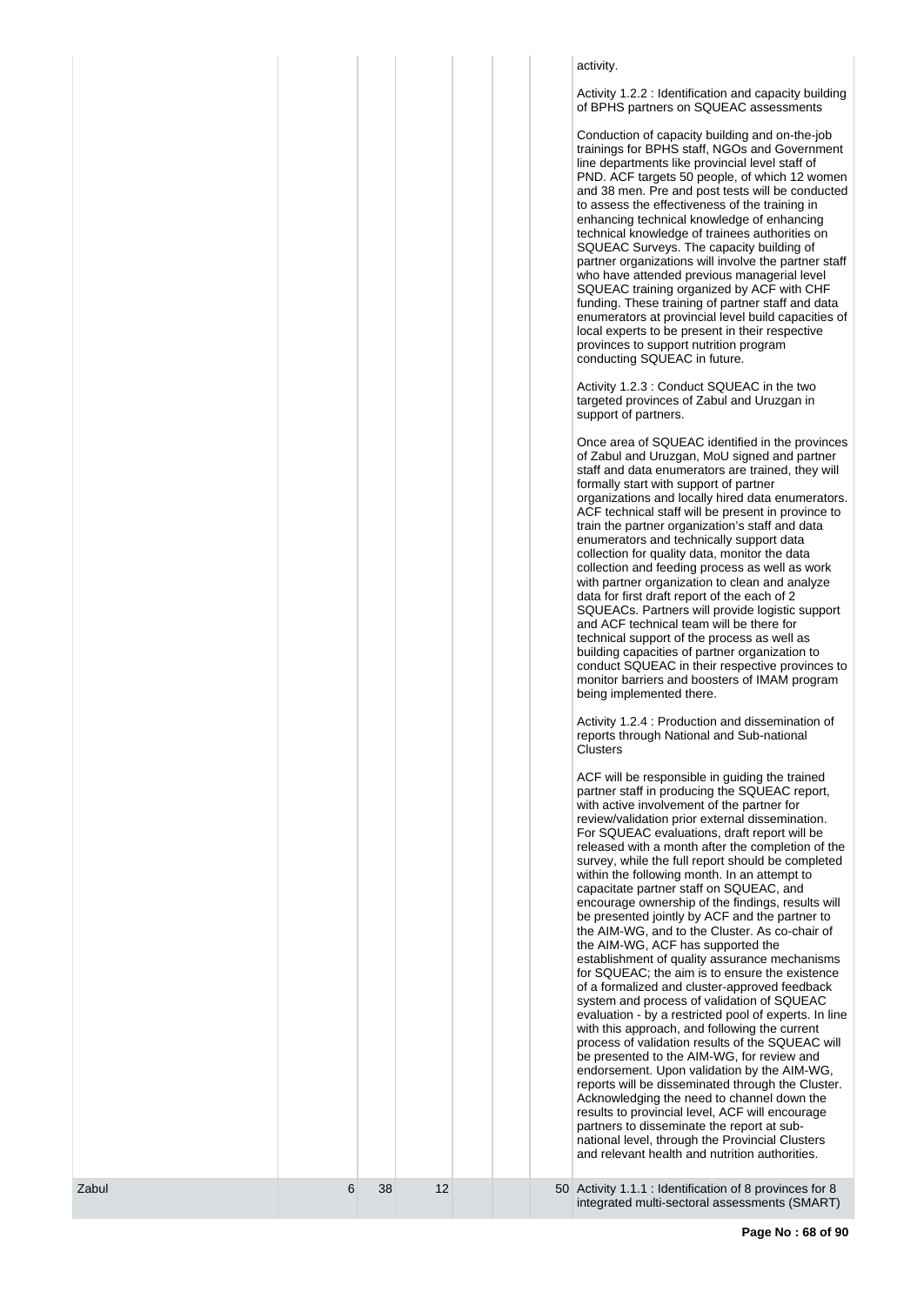and 2 rapid SMART surveys.

In 8 provinces, Nutrition Cluster partners and selected staff of government authorities, BPHS IPs and NGOs will benefit from capacity building and on-the-job support on integrated and rapid SMART surveys. Integrated SMART surveys include the following components: Anthropocentric data, Emergency Mortality, Morbidity, basic Health indicators, key WASH and FSL indicators.

Under the supervisions of Assessment and Information Management Working Group of Nutrition Cluster, these SMART assessments will be conducted in provinces with hard to access districts and areas in close partnerships of BPHS implementing partners that implementing nutrition programs in their respective districts. A partnership MoU will be developed with each provincial level partner, BPHS implementing agencies with specific roles and responsibilities to conduct these assessments in the provinces. A part of the budget will be transferred to these partners to hire data enumerators and facilitate conducting the assessment like training of data enumerators, providing logistic support, and jointing monitoring the data collection process in field with ACF technical team. They will also help in data feeding and then ACF technical team will develop and share reports to AIM-WG and nutrition cluster for partners to use the data in future planning.

Activity 1.1.2 : Identification and capacity building of BPHS partners on SMART assessments.

These assessments in close coordination with BPHS IPs will help building their capacity to conduct SMART assessment for their respective provinces in future. On-the-job trainings for BPHS staff, NGOs and local Government will develop a pool of experts in these hard to access areas in country to conduct assessments for their respective program when required after this project. ACF targets 200 people, of which 48 women and 152 men, which includes survey supervisors, team leaders and data enumerators. Pre and post tests will be conducted to assess the effectiveness of the training in enhancing technical knowledge of enhancing technical knowledge of trainees authorities on SMART Surveys.

Activity 1.1.3 : Conduct 8 multi-sectoral assessments (SMART) and 2 Rapid SMART assessments in 8 targeted provinces of Afghanistan.

Implementation of 8 multi-sectoral assessments (Nutrition, WASH, Health and FSL) and 2 Rapid SMART by partner with technical support from ACF as part of its new capacity building strategy, ACF will seek to empower and support partners to take the lead on the process of SMART implementation, from the methodology, questionnaire, sampling to data collection, entry, analysis and preliminary report writing. The 8 multi-sectoral assessments will be implemented in hard to reach provinces and as per the Public Nutrition Department request, they will cover the entire provinces of Faryab, Ghazni, Kunar, Kunduz, Nangarhar, Paktika, Uruzgan and Zabul. As for the Rapid SMART, they will be implemented in hard to reach provinces according to needs identified.

During the previous project, ACF staff was acting as SMART Manager, directly providing training to supervisors and enumerators in the field, although with compulsory participation of senior level partners, field staff in a bid to enhance their capacity. Under the proposed project, ACF will engage the SMART Managers and members of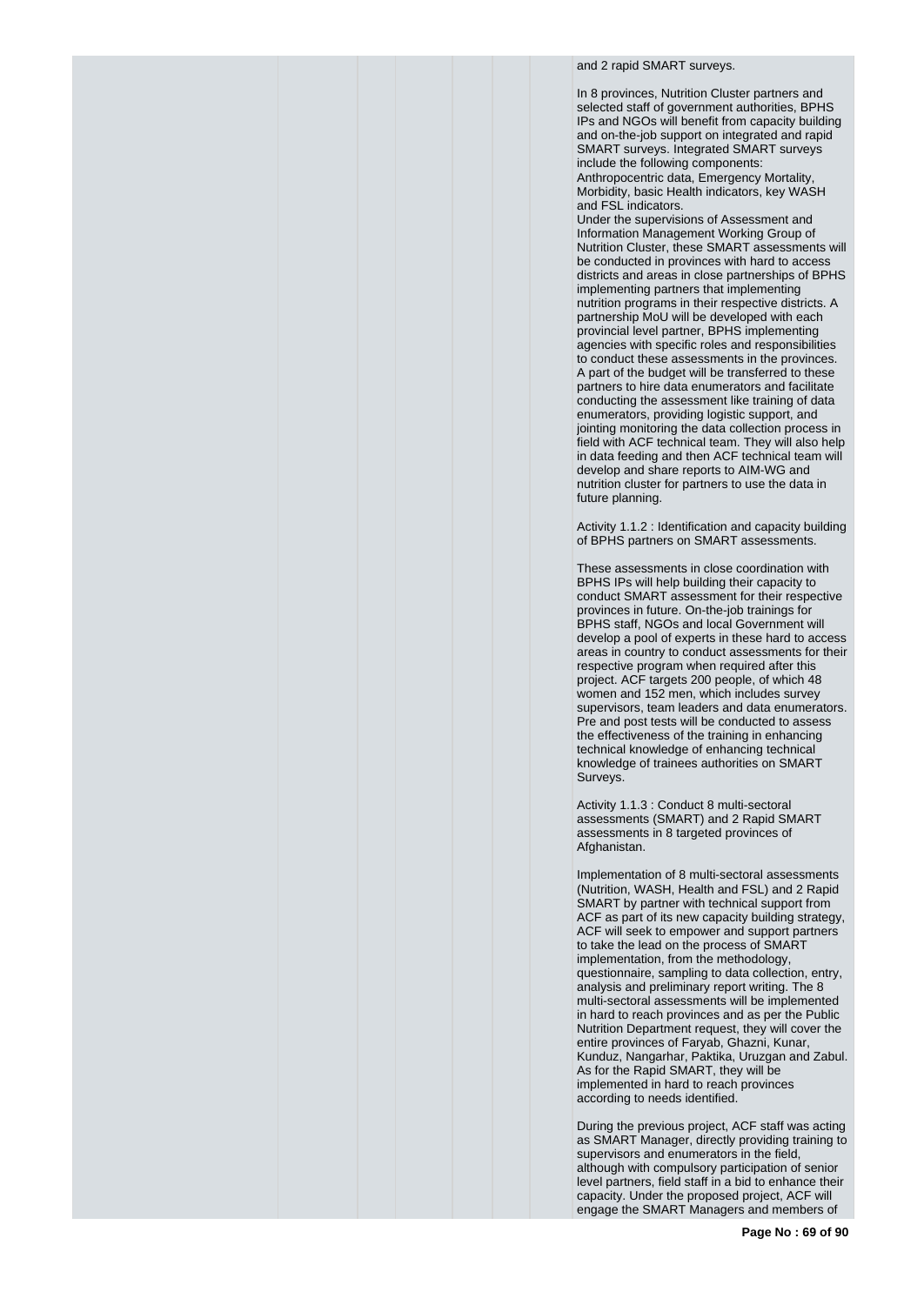the AIM-WG trained during the previous project to strongly participate to and implement the surveys, with ACF acting as technical backstop. Following the formal training provided to partner's nutrition field staff at central level, ACF will provide field-level practical training to Survey Managers for the implementation of one SMART survey in their province. Capacitated during the formal training, Survey Managers will be supported to take the lead and conduct the 7 days theoretical training for enumerators and supervisors led by the partner Survey Manager, with job shadowing by ACF SMART experts. Partner Survey Manager will also be responsible for planning field work and supervising data collection, including quality checks, and data entry on ENA software. ACF considered that a SMART survey requires the mobilization of 6 supervisors, 6 team leaders, and 12 enumerators (2 enumerators per team, 1 male and 1 female when possible) plus one Public Nutrition Officer/MoPH from each province. The number of staff actually targeted will be verified against attendance lists to the SMART training, and daily worker payment sheets that the partner will provide to ACF at the end of the survey to justify expenses.

Activity 1.1.4 : Production and dissemination of 8 integrated and 2 rapid SMART Survey reports

Production and dissemination of reports through National and Sub-national Clusters. Processing of shadowing partner's Survey Manager will extend to preliminary report writing for ACF SMART experts will provide continuous hands-on support. Considering the advanced technical knowledge required for writing the full report. ACF will keep the lead on writing the full report, while working in close collaboration and inputs/review/validation with partners. This will ensure timely production and dissemination of the report to the Nutrition Cluster. As co-chair of the AIM-WG, ACF has worked in 2014-17 on establishing quality assurance mechanisms for SMART and Rapid SMART data, the aim is to ensure the existence of a formalized and cluster-approved feedback system and process of validation of nutrition data produced under SMART and Rapid SMARTs by a restricted pool of experts. In line with this approach, and following the current process of validation, results of the SMART and Rapid SMARTs, after validation by ACF and partners, will be presented to the AIM-WG, for review and endorsement. Upon validation by the AIM-WG, reports will be disseminated through the Clusters. For integrated SMART surveys, a preliminary report will be released one week after the completion of the data collection, while the final report will be shared within one month through the AIM-WG. For Rapid SMARTs, the report will be produced and shared within a week. As partners will be more involved than before in report writing (until the preliminary report stage), and will have more ownership of the overall survey, results will be jointly presented to the AIMWG, and to the Cluster by ACF and the partner. Acknowledging the need to channel the results down to the provincial level, ACF will encourage partners to disseminate the report at sub- national level, through the Provincial Clusters and relevant health and nutrition authorities.

Activity 1.2.1 : Identification of priority areas for conducting 2 SQUEAC assessments

2 SQUEAC will be implemented in 2 of the targeted provinces, to allow for compressive analysis of barriers and boosters of IMAM program in targeted provinces and to support informed decision making of the BPHS partner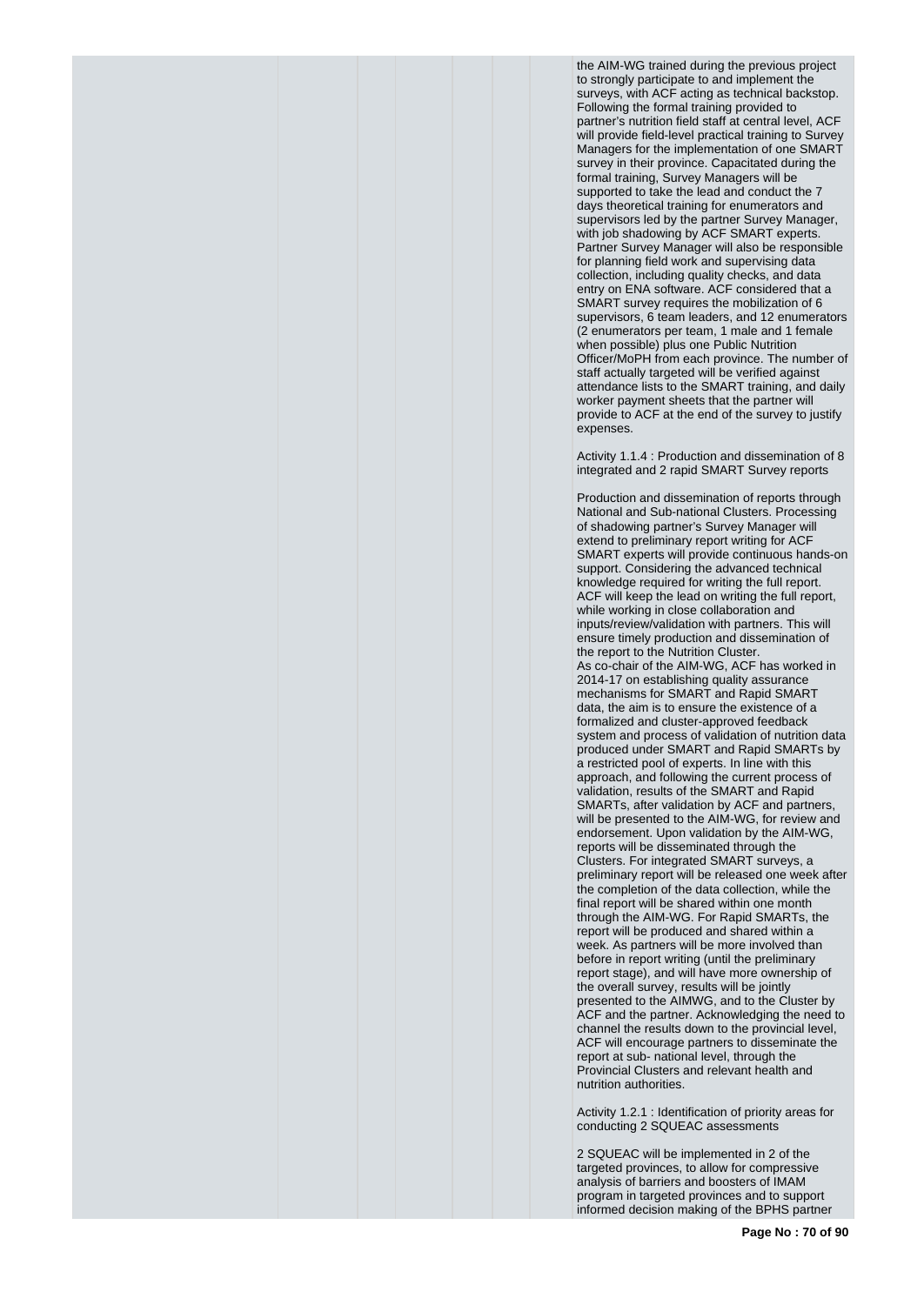on the ground as to where and how to improve IMAM services within the province. The coverage of SQUEAC (e.g. number of districts) will be discussed bilaterally with partners during project inception, considering access and review of secondary data. The main criteria for selection of a province for SQUEAC assessment will be the existence of both SAM and MAM services in the province. It will be discussed with partners in AIM-WG of nutrition cluster before planning and signing MoU with BPHS IP or any other IMAM program implementing partner. A MOU will be signed with the partner for its respective province SQUEAC arrangement to facilitate the ACF technical team to work with partner organization to conduct the assessment. The MoU will clarify the role and responsibilities of IP and ACF including the financial management of the activity.

Activity 1.2.2 : Identification and capacity building of BPHS partners on SQUEAC assessments

Conduction of capacity building and on-the-job trainings for BPHS staff, NGOs and Government line departments like provincial level staff of PND. ACF targets 50 people, of which 12 women and 38 men. Pre and post tests will be conducted to assess the effectiveness of the training in enhancing technical knowledge of enhancing technical knowledge of trainees authorities on SQUEAC Surveys. The capacity building of partner organizations will involve the partner staff who have attended previous managerial level SQUEAC training organized by ACF with CHF funding. These training of partner staff and data enumerators at provincial level build capacities of local experts to be present in their respective provinces to support nutrition program conducting SQUEAC in future.

Activity 1.2.3 : Conduct SQUEAC in the two targeted provinces of Zabul and Uruzgan in support of partners.

Once area of SQUEAC identified in the provinces of Zabul and Uruzgan, MoU signed and partner staff and data enumerators are trained, they will formally start with support of partner organizations and locally hired data enumerators. ACF technical staff will be present in province to train the partner organization's staff and data enumerators and technically support data collection for quality data, monitor the data collection and feeding process as well as work with partner organization to clean and analyze data for first draft report of the each of 2 SQUEACs. Partners will provide logistic support and ACF technical team will be there for technical support of the process as well as building capacities of partner organization to conduct SQUEAC in their respective provinces to monitor barriers and boosters of IMAM program being implemented there.

Activity 1.2.4 : Production and dissemination of reports through National and Sub-national Clusters

ACF will be responsible in guiding the trained partner staff in producing the SQUEAC report, with active involvement of the partner for review/validation prior external dissemination. For SQUEAC evaluations, draft report will be released with a month after the completion of the survey, while the full report should be completed within the following month. In an attempt to capacitate partner staff on SQUEAC, and encourage ownership of the findings, results will be presented jointly by ACF and the partner to the AIM-WG, and to the Cluster. As co-chair of the AIM-WG, ACF has supported the establishment of quality assurance mechanisms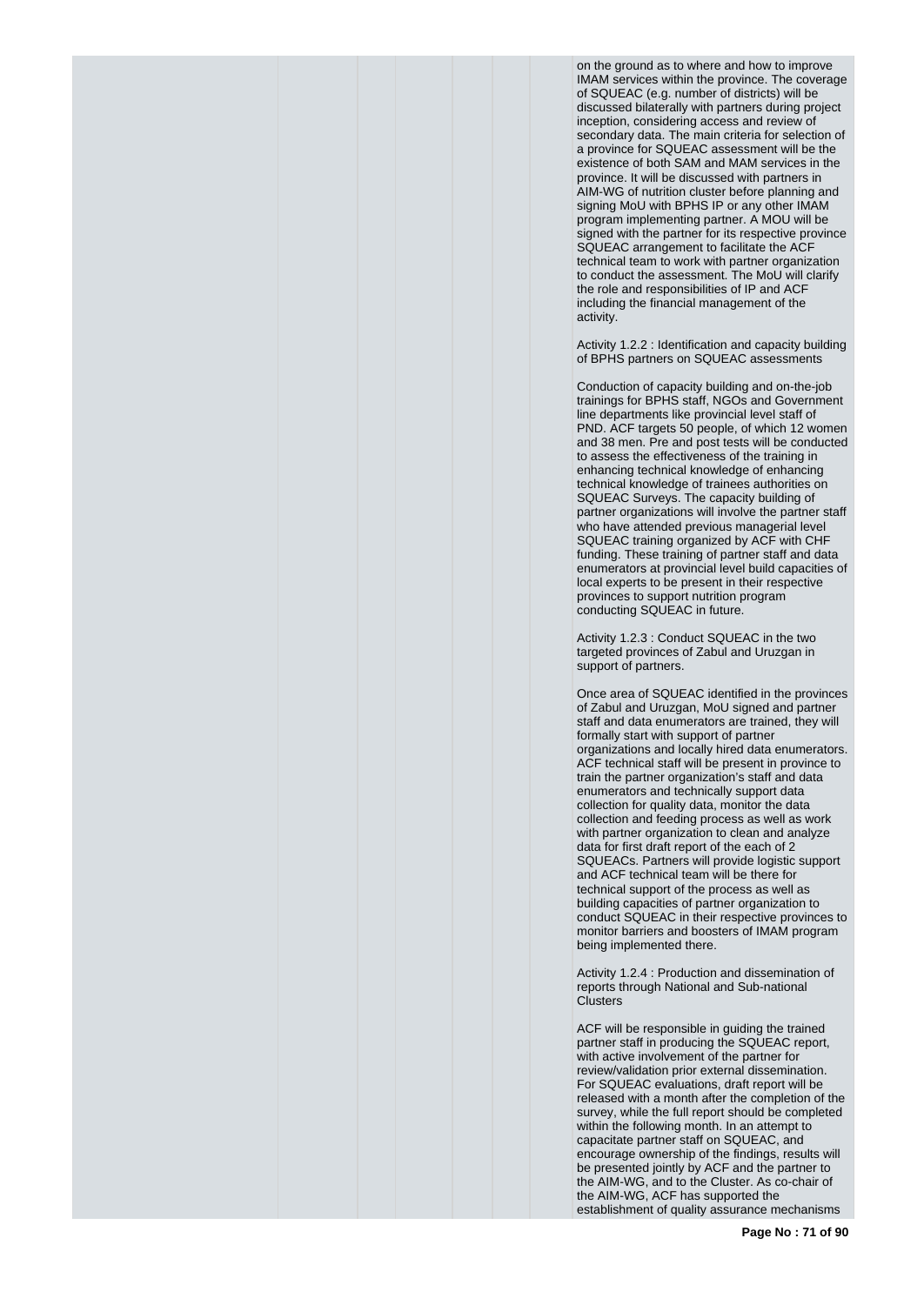|         |   |    |   |  | for SQUEAC; the aim is to ensure the existence<br>of a formalized and cluster-approved feedback<br>system and process of validation of SQUEAC<br>evaluation - by a restricted pool of experts. In line<br>with this approach, and following the current<br>process of validation results of the SQUEAC will<br>be presented to the AIM-WG, for review and<br>endorsement. Upon validation by the AIM-WG,<br>reports will be disseminated through the Cluster.<br>Acknowledging the need to channel down the<br>results to provincial level, ACF will encourage<br>partners to disseminate the report at sub-<br>national level, through the Provincial Clusters<br>and relevant health and nutrition authorities.                                                                                                                                                                                                                                                                                                                                                                                                                                                                                                                                                                                                                                                                                                                                                                                                                                                                                                                                                                                                                                                                                                                                                                                                                                                                                                                                                                                                                                                                                                                                                                                                                                                                                                                                                                                                                                                                                                                                                                                                                                                                                                                                                                                                                                                                          |
|---------|---|----|---|--|--------------------------------------------------------------------------------------------------------------------------------------------------------------------------------------------------------------------------------------------------------------------------------------------------------------------------------------------------------------------------------------------------------------------------------------------------------------------------------------------------------------------------------------------------------------------------------------------------------------------------------------------------------------------------------------------------------------------------------------------------------------------------------------------------------------------------------------------------------------------------------------------------------------------------------------------------------------------------------------------------------------------------------------------------------------------------------------------------------------------------------------------------------------------------------------------------------------------------------------------------------------------------------------------------------------------------------------------------------------------------------------------------------------------------------------------------------------------------------------------------------------------------------------------------------------------------------------------------------------------------------------------------------------------------------------------------------------------------------------------------------------------------------------------------------------------------------------------------------------------------------------------------------------------------------------------------------------------------------------------------------------------------------------------------------------------------------------------------------------------------------------------------------------------------------------------------------------------------------------------------------------------------------------------------------------------------------------------------------------------------------------------------------------------------------------------------------------------------------------------------------------------------------------------------------------------------------------------------------------------------------------------------------------------------------------------------------------------------------------------------------------------------------------------------------------------------------------------------------------------------------------------------------------------------------------------------------------------------------------------|
| Paktika | 2 | 19 | 6 |  | 25 Activity 1.1.1 : Identification of 8 provinces for 8<br>integrated multi-sectoral assessments (SMART)<br>and 2 rapid SMART surveys.<br>In 8 provinces, Nutrition Cluster partners and<br>selected staff of government authorities, BPHS<br>IPs and NGOs will benefit from capacity building<br>and on-the-job support on integrated and rapid<br><b>SMART surveys. Integrated SMART surveys</b><br>include the following components:<br>Anthropocentric data, Emergency Mortality,<br>Morbidity, basic Health indicators, key WASH<br>and FSL indicators.<br>Under the supervisions of Assessment and<br>Information Management Working Group of<br>Nutrition Cluster, these SMART assessments will<br>be conducted in provinces with hard to access<br>districts and areas in close partnerships of BPHS<br>implementing partners that implementing<br>nutrition programs in their respective districts. A<br>partnership MoU will be developed with each<br>provincial level partner, BPHS implementing<br>agencies with specific roles and responsibilities<br>to conduct these assessments in the provinces.<br>A part of the budget will be transferred to these<br>partners to hire data enumerators and facilitate<br>conducting the assessment like training of data<br>enumerators, providing logistic support, and<br>jointing monitoring the data collection process in<br>field with ACF technical team. They will also help<br>in data feeding and then ACF technical team will<br>develop and share reports to AIM-WG and<br>nutrition cluster for partners to use the data in<br>future planning.<br>Activity 1.1.2 : Identification and capacity building<br>of BPHS partners on SMART assessments.<br>These assessments in close coordination with<br>BPHS IPs will help building their capacity to<br>conduct SMART assessment for their respective<br>provinces in future. On-the-job trainings for<br>BPHS staff, NGOs and local Government will<br>develop a pool of experts in these hard to access<br>areas in country to conduct assessments for their<br>respective program when required after this<br>project. ACF targets 200 people, of which 48<br>women and 152 men, which includes survey<br>supervisors, team leaders and data enumerators.<br>Pre and post tests will be conducted to assess<br>the effectiveness of the training in enhancing<br>technical knowledge of enhancing technical<br>knowledge of trainees authorities on SMART<br>Surveys.<br>Activity 1.1.3 : Conduct 8 multi-sectoral<br>assessments (SMART) and 2 Rapid SMART<br>assessments in 8 targeted provinces of<br>Afghanistan.<br>Implementation of 8 multi-sectoral assessments<br>(Nutrition, WASH, Health and FSL) and 2 Rapid<br>SMART by partner with technical support from<br>ACF as part of its new capacity building strategy,<br>ACF will seek to empower and support partners<br>to take the lead on the process of SMART<br>implementation, from the methodology, |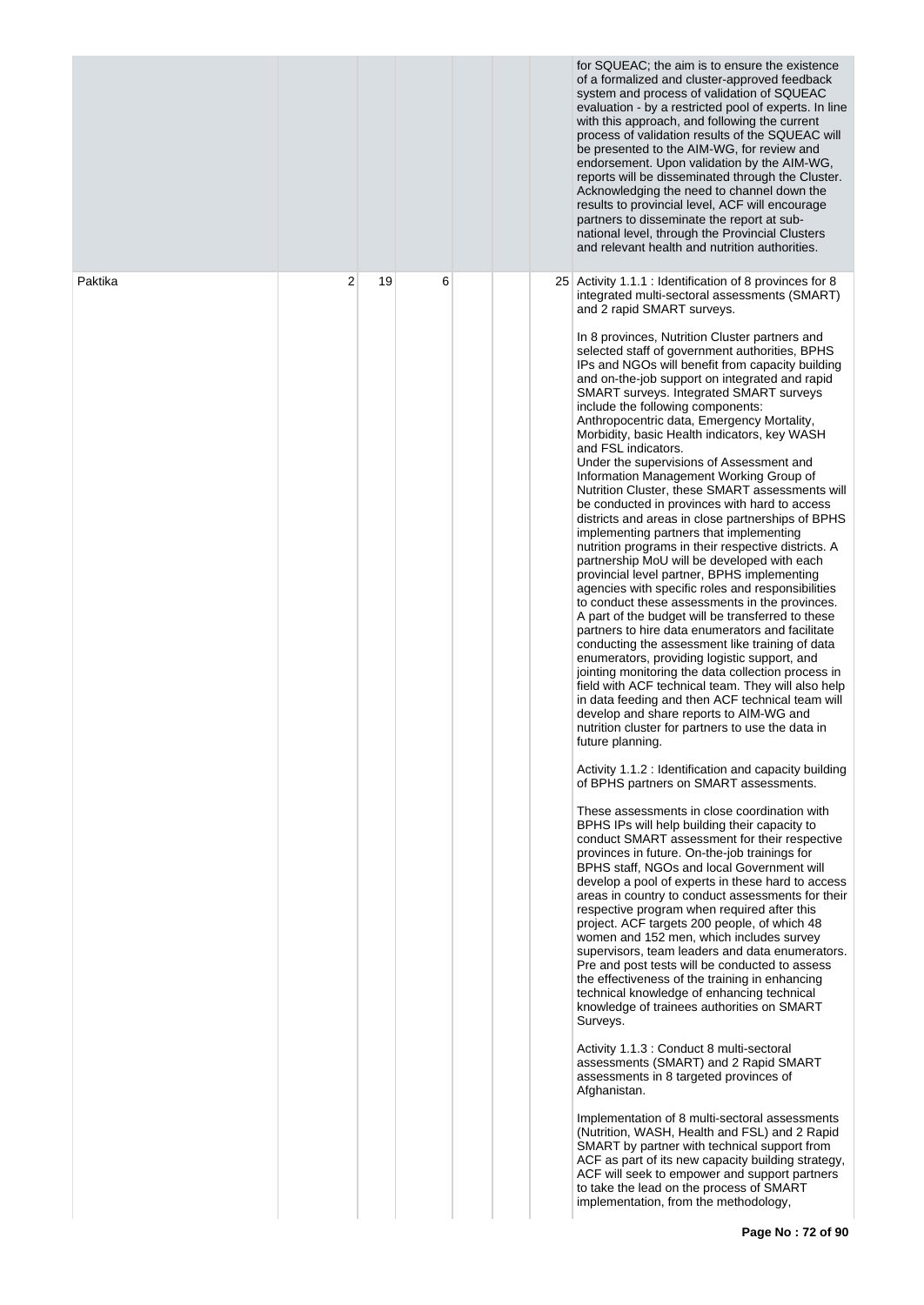questionnaire, sampling to data collection, entry, analysis and preliminary report writing. The 8 multi-sectoral assessments will be implemented in hard to reach provinces and as per the Public Nutrition Department request, they will cover the entire provinces of Faryab, Ghazni, Kunar, Kunduz, Nangarhar, Paktika, Uruzgan and Zabul. As for the Rapid SMART, they will be implemented in hard to reach provinces according to needs identified.

During the previous project, ACF staff was acting as SMART Manager, directly providing training to supervisors and enumerators in the field, although with compulsory participation of senior level partners, field staff in a bid to enhance their capacity. Under the proposed project, ACF will engage the SMART Managers and members of the AIM-WG trained during the previous project to strongly participate to and implement the surveys, with ACF acting as technical backstop. Following the formal training provided to partner's nutrition field staff at central level, ACF will provide field-level practical training to Survey Managers for the implementation of one SMART survey in their province. Capacitated during the formal training, Survey Managers will be supported to take the lead and conduct the 7 days theoretical training for enumerators and supervisors led by the partner Survey Manager, with job shadowing by ACF SMART experts. Partner Survey Manager will also be responsible for planning field work and supervising data collection, including quality checks, and data entry on ENA software. ACF considered that a SMART survey requires the mobilization of 6 supervisors, 6 team leaders, and 12 enumerators (2 enumerators per team, 1 male and 1 female when possible) plus one Public Nutrition Officer/MoPH from each province. The number of staff actually targeted will be verified against attendance lists to the SMART training, and daily worker payment sheets that the partner will provide to ACF at the end of the survey to justify expenses.

Activity 1.1.4 : Production and dissemination of 8 integrated and 2 rapid SMART Survey reports

Production and dissemination of reports through National and Sub-national Clusters. Processing of shadowing partner's Survey Manager will extend to preliminary report writing for ACF SMART experts will provide continuous hands-on support. Considering the advanced technical knowledge required for writing the full report. ACF will keep the lead on writing the full report, while working in close collaboration and inputs/review/validation with partners. This will ensure timely production and dissemination of the report to the Nutrition Cluster. As co-chair of the AIM-WG, ACF has worked in 2014-17 on establishing quality assurance mechanisms for SMART and Rapid SMART data, the aim is to ensure the existence of a formalized and cluster-approved feedback system and process of validation of nutrition data produced under SMART and Rapid SMARTs by a restricted pool of experts. In line with this approach, and following the current process of validation, results of the SMART and Rapid SMARTs, after validation by ACF and partners, will be presented to the AIM-WG, for review and endorsement. Upon validation by the AIM-WG, reports will be disseminated through the Clusters. For integrated SMART surveys, a preliminary report will be released one week after the completion of the data collection, while the final report will be shared within one month through the AIM-WG. For Rapid SMARTs, the report will be produced and shared within a week. As partners will be more involved than before in report writing (until the preliminary

**Page No : 73 of 90**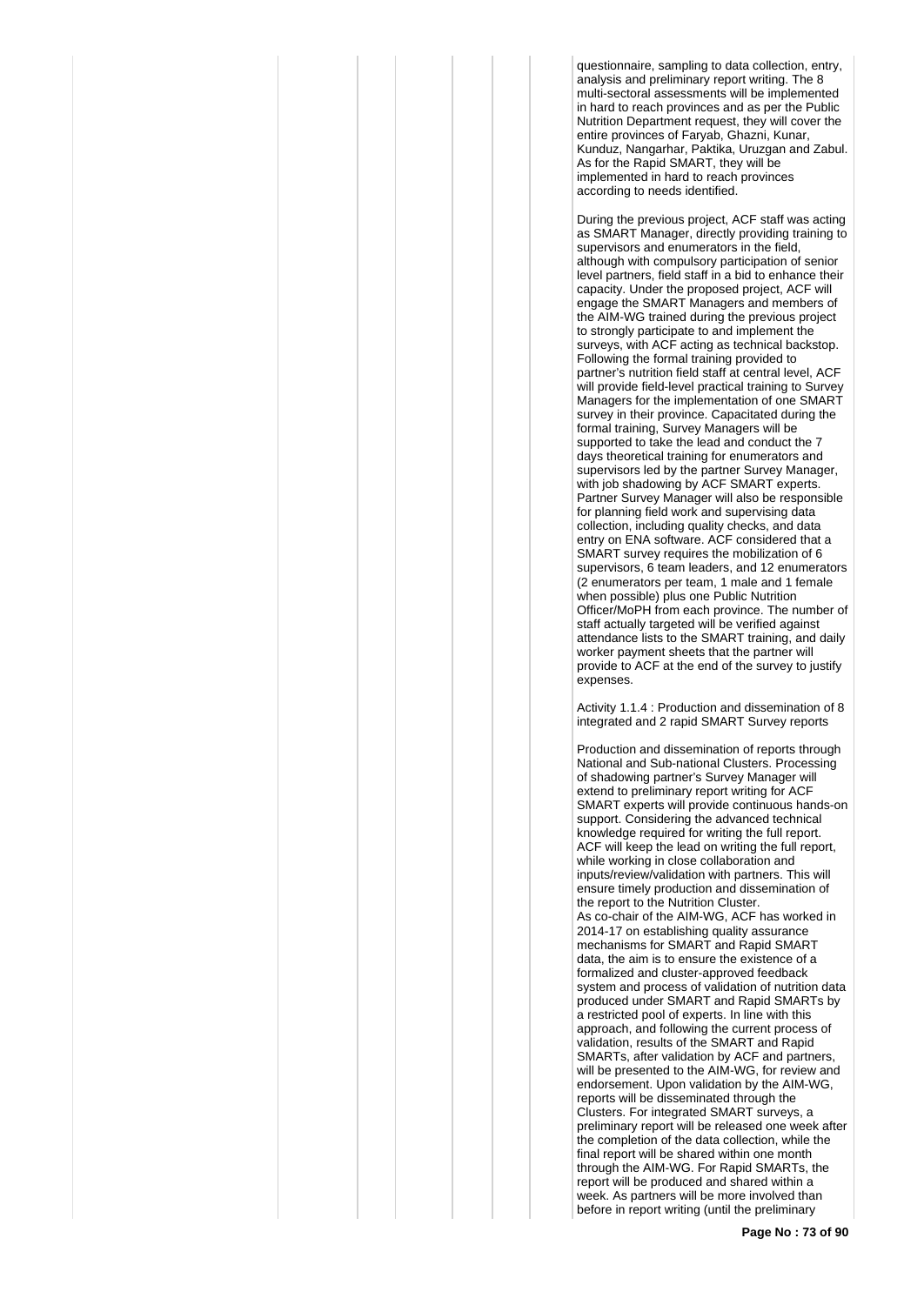|        |                |    |   |  | report stage), and will have more ownership of<br>the overall survey, results will be jointly<br>presented to the AIMWG, and to the Cluster by<br>ACF and the partner. Acknowledging the need to<br>channel the results down to the provincial level,<br>ACF will encourage partners to disseminate the<br>report at sub- national level, through the<br>Provincial Clusters and relevant health and<br>nutrition authorities.                                                                                                                                                                                                                                                                                                                                                                                                                                                                                                                                                                                                                                                                                                                                                                                                                                                                                                                                                                                                                                                                                                                                                                                                                                                                                                                                                                                                                                                                                                                                                                                                                                                                                                                                                                                                                                                                                             |
|--------|----------------|----|---|--|----------------------------------------------------------------------------------------------------------------------------------------------------------------------------------------------------------------------------------------------------------------------------------------------------------------------------------------------------------------------------------------------------------------------------------------------------------------------------------------------------------------------------------------------------------------------------------------------------------------------------------------------------------------------------------------------------------------------------------------------------------------------------------------------------------------------------------------------------------------------------------------------------------------------------------------------------------------------------------------------------------------------------------------------------------------------------------------------------------------------------------------------------------------------------------------------------------------------------------------------------------------------------------------------------------------------------------------------------------------------------------------------------------------------------------------------------------------------------------------------------------------------------------------------------------------------------------------------------------------------------------------------------------------------------------------------------------------------------------------------------------------------------------------------------------------------------------------------------------------------------------------------------------------------------------------------------------------------------------------------------------------------------------------------------------------------------------------------------------------------------------------------------------------------------------------------------------------------------------------------------------------------------------------------------------------------------|
| Faryab | $\overline{2}$ | 19 | 6 |  | 25 Activity 1.1.1 : Identification of 8 provinces for 8<br>integrated multi-sectoral assessments (SMART)<br>and 2 rapid SMART surveys.<br>In 8 provinces, Nutrition Cluster partners and<br>selected staff of government authorities, BPHS<br>IPs and NGOs will benefit from capacity building<br>and on-the-job support on integrated and rapid<br>SMART surveys. Integrated SMART surveys<br>include the following components:<br>Anthropocentric data, Emergency Mortality,<br>Morbidity, basic Health indicators, key WASH<br>and FSL indicators.<br>Under the supervisions of Assessment and<br>Information Management Working Group of<br>Nutrition Cluster, these SMART assessments will<br>be conducted in provinces with hard to access<br>districts and areas in close partnerships of BPHS<br>implementing partners that implementing<br>nutrition programs in their respective districts. A<br>partnership MoU will be developed with each<br>provincial level partner, BPHS implementing<br>agencies with specific roles and responsibilities<br>to conduct these assessments in the provinces.<br>A part of the budget will be transferred to these<br>partners to hire data enumerators and facilitate<br>conducting the assessment like training of data<br>enumerators, providing logistic support, and<br>jointing monitoring the data collection process in<br>field with ACF technical team. They will also help<br>in data feeding and then ACF technical team will<br>develop and share reports to AIM-WG and<br>nutrition cluster for partners to use the data in<br>future planning.<br>Activity 1.1.2 : Identification and capacity building<br>of BPHS partners on SMART assessments.<br>These assessments in close coordination with<br>BPHS IPs will help building their capacity to<br>conduct SMART assessment for their respective<br>provinces in future. On-the-job trainings for<br>BPHS staff, NGOs and local Government will<br>develop a pool of experts in these hard to access<br>areas in country to conduct assessments for their<br>respective program when required after this<br>project. ACF targets 200 people, of which 48<br>women and 152 men, which includes survey<br>supervisors, team leaders and data enumerators.<br>Pre and post tests will be conducted to assess |
|        |                |    |   |  | the effectiveness of the training in enhancing<br>technical knowledge of enhancing technical<br>knowledge of trainees authorities on SMART<br>Surveys.<br>Activity 1.1.3 : Conduct 8 multi-sectoral<br>assessments (SMART) and 2 Rapid SMART<br>assessments in 8 targeted provinces of<br>Afghanistan.                                                                                                                                                                                                                                                                                                                                                                                                                                                                                                                                                                                                                                                                                                                                                                                                                                                                                                                                                                                                                                                                                                                                                                                                                                                                                                                                                                                                                                                                                                                                                                                                                                                                                                                                                                                                                                                                                                                                                                                                                     |
|        |                |    |   |  | Implementation of 8 multi-sectoral assessments<br>(Nutrition, WASH, Health and FSL) and 2 Rapid<br>SMART by partner with technical support from<br>ACF as part of its new capacity building strategy,<br>ACF will seek to empower and support partners<br>to take the lead on the process of SMART<br>implementation, from the methodology,<br>questionnaire, sampling to data collection, entry,<br>analysis and preliminary report writing. The 8<br>multi-sectoral assessments will be implemented<br>in hard to reach provinces and as per the Public<br>Nutrition Department request, they will cover the                                                                                                                                                                                                                                                                                                                                                                                                                                                                                                                                                                                                                                                                                                                                                                                                                                                                                                                                                                                                                                                                                                                                                                                                                                                                                                                                                                                                                                                                                                                                                                                                                                                                                                             |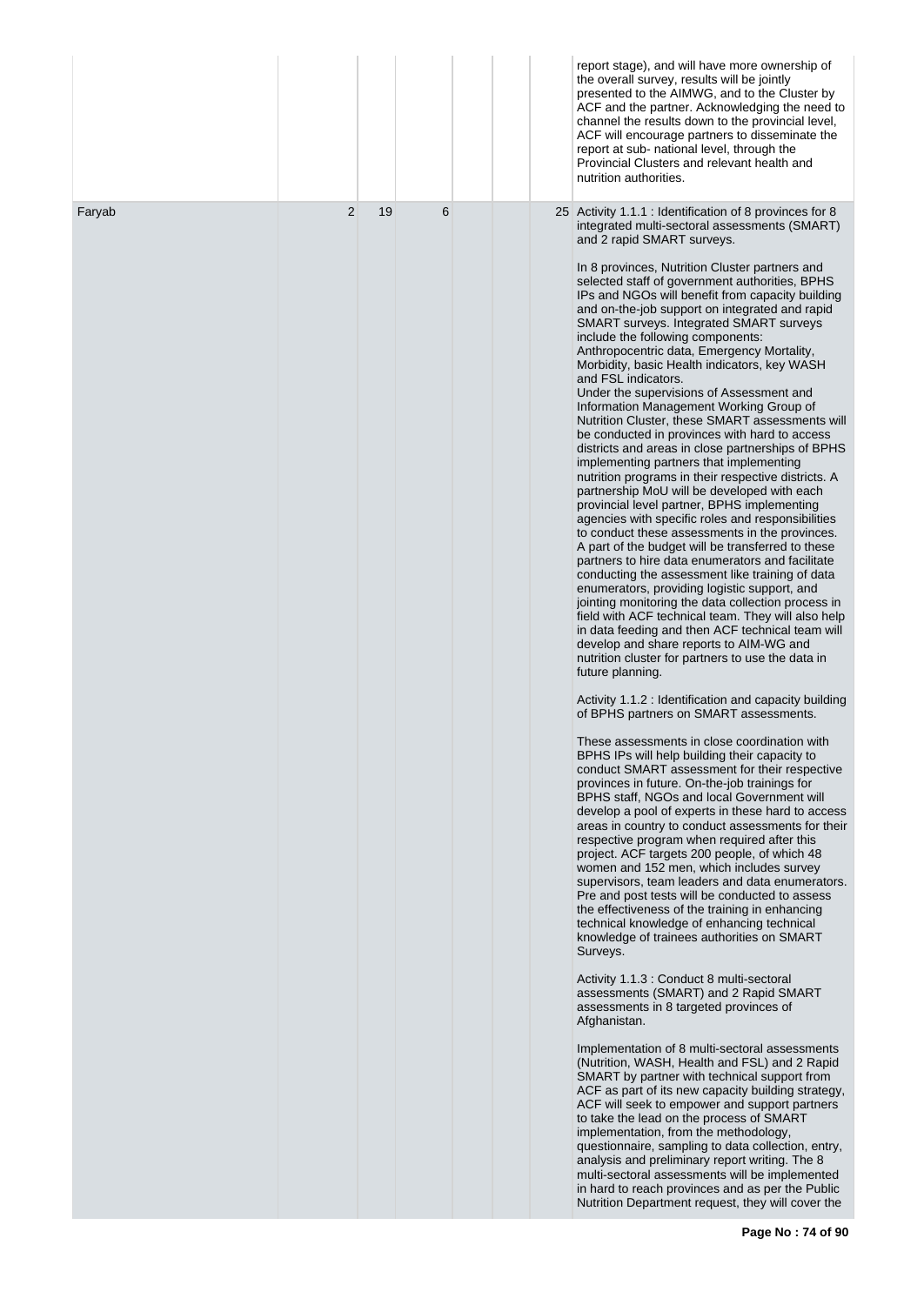entire provinces of Faryab, Ghazni, Kunar, Kunduz, Nangarhar, Paktika, Uruzgan and Zabul. As for the Rapid SMART, they will be implemented in hard to reach provinces according to needs identified.

During the previous project, ACF staff was acting as SMART Manager, directly providing training to supervisors and enumerators in the field, although with compulsory participation of senior level partners, field staff in a bid to enhance their capacity. Under the proposed project, ACF will engage the SMART Managers and members of the AIM-WG trained during the previous project to strongly participate to and implement the surveys, with ACF acting as technical backstop. Following the formal training provided to partner's nutrition field staff at central level, ACF will provide field-level practical training to Survey Managers for the implementation of one SMART survey in their province. Capacitated during the formal training, Survey Managers will be supported to take the lead and conduct the 7 days theoretical training for enumerators and supervisors led by the partner Survey Manager, with job shadowing by ACF SMART experts. Partner Survey Manager will also be responsible for planning field work and supervising data collection, including quality checks, and data entry on ENA software. ACF considered that a SMART survey requires the mobilization of 6 supervisors, 6 team leaders, and 12 enumerators (2 enumerators per team, 1 male and 1 female when possible) plus one Public Nutrition Officer/MoPH from each province. The number of staff actually targeted will be verified against attendance lists to the SMART training, and daily worker payment sheets that the partner will provide to ACF at the end of the survey to justify expenses.

Activity 1.1.4 : Production and dissemination of 8 integrated and 2 rapid SMART Survey reports

Production and dissemination of reports through National and Sub-national Clusters. Processing of shadowing partner's Survey Manager will extend to preliminary report writing for ACF SMART experts will provide continuous hands-on support. Considering the advanced technical knowledge required for writing the full report. ACF will keep the lead on writing the full report, while working in close collaboration and inputs/review/validation with partners. This will ensure timely production and dissemination of the report to the Nutrition Cluster. As co-chair of the AIM-WG, ACF has worked in 2014-17 on establishing quality assurance mechanisms for SMART and Rapid SMART data, the aim is to ensure the existence of a formalized and cluster-approved feedback system and process of validation of nutrition data produced under SMART and Rapid SMARTs by a restricted pool of experts. In line with this approach, and following the current process of validation, results of the SMART and Rapid SMARTs, after validation by ACF and partners, will be presented to the AIM-WG, for review and endorsement. Upon validation by the AIM-WG, reports will be disseminated through the Clusters. For integrated SMART surveys, a preliminary report will be released one week after the completion of the data collection, while the final report will be shared within one month through the AIM-WG. For Rapid SMARTs, the report will be produced and shared within a week. As partners will be more involved than before in report writing (until the preliminary report stage), and will have more ownership of the overall survey, results will be jointly presented to the AIMWG, and to the Cluster by ACF and the partner. Acknowledging the need to channel the results down to the provincial level,

**Page No : 75 of 90**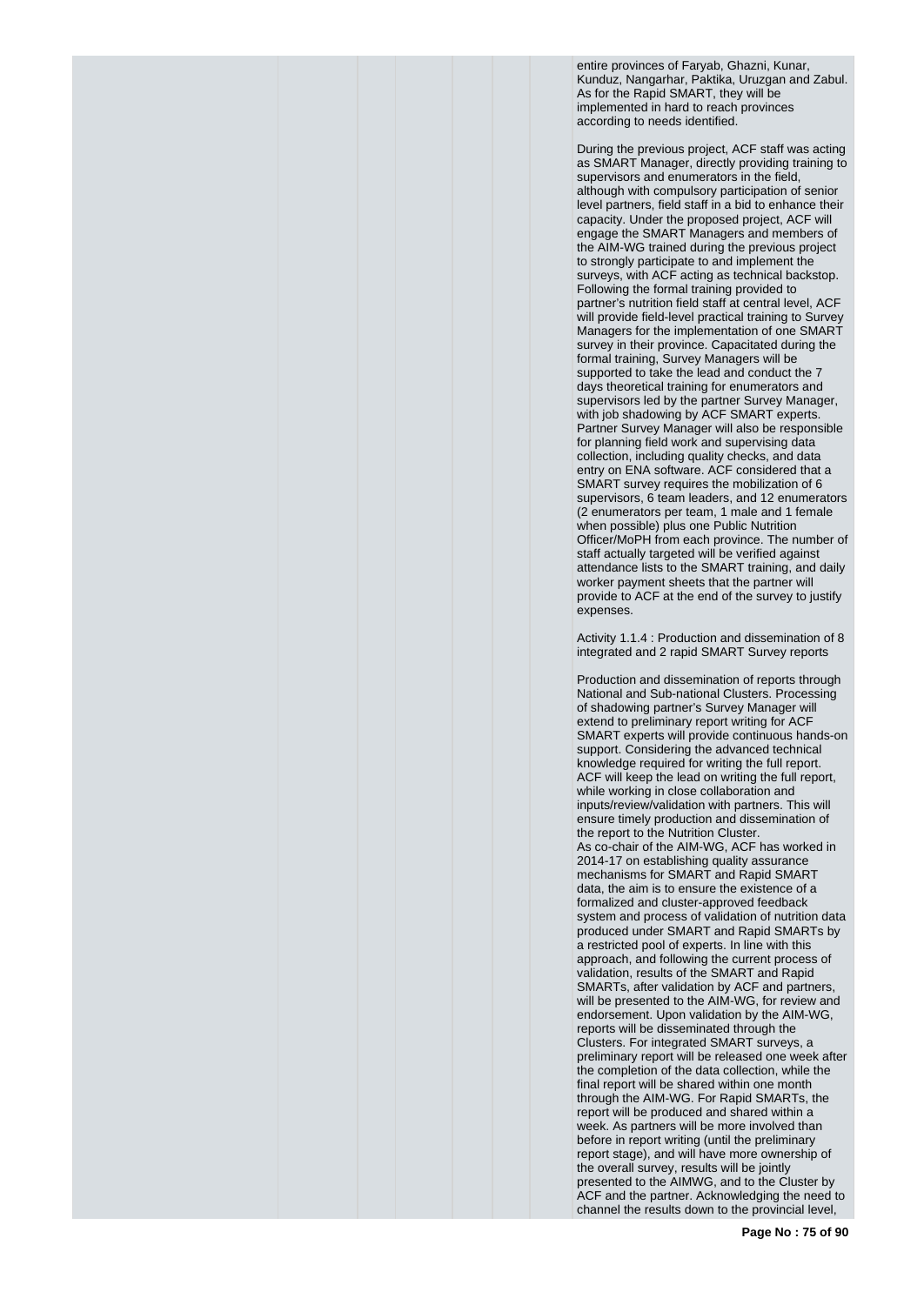|         |                |    |    |  | ACF will encourage partners to disseminate the<br>report at sub- national level, through the<br>Provincial Clusters and relevant health and<br>nutrition authorities.                                                                                                                                                                                                                                                                                                                                                                                                                                                                                                                                                                                                                                                                                                                                                                                                                                                                                                                                                                                                                                                                                                                                                                                                                                                                                                                                                                                                                                                                                                                                                                                                                                                                                                                                                                                                                                                                                                                                                                                                                                                                                                                                                                                                                                                             |
|---------|----------------|----|----|--|-----------------------------------------------------------------------------------------------------------------------------------------------------------------------------------------------------------------------------------------------------------------------------------------------------------------------------------------------------------------------------------------------------------------------------------------------------------------------------------------------------------------------------------------------------------------------------------------------------------------------------------------------------------------------------------------------------------------------------------------------------------------------------------------------------------------------------------------------------------------------------------------------------------------------------------------------------------------------------------------------------------------------------------------------------------------------------------------------------------------------------------------------------------------------------------------------------------------------------------------------------------------------------------------------------------------------------------------------------------------------------------------------------------------------------------------------------------------------------------------------------------------------------------------------------------------------------------------------------------------------------------------------------------------------------------------------------------------------------------------------------------------------------------------------------------------------------------------------------------------------------------------------------------------------------------------------------------------------------------------------------------------------------------------------------------------------------------------------------------------------------------------------------------------------------------------------------------------------------------------------------------------------------------------------------------------------------------------------------------------------------------------------------------------------------------|
| Hilmand | $\overline{2}$ | 36 | 12 |  | 48 Activity 1.1.1 : Identification of 8 provinces for 8<br>integrated multi-sectoral assessments (SMART)<br>and 2 rapid SMART surveys.<br>In 8 provinces, Nutrition Cluster partners and<br>selected staff of government authorities, BPHS<br>IPs and NGOs will benefit from capacity building<br>and on-the-job support on integrated and rapid<br><b>SMART surveys. Integrated SMART surveys</b><br>include the following components:<br>Anthropocentric data, Emergency Mortality,<br>Morbidity, basic Health indicators, key WASH<br>and FSL indicators.<br>Under the supervisions of Assessment and<br>Information Management Working Group of<br>Nutrition Cluster, these SMART assessments will<br>be conducted in provinces with hard to access<br>districts and areas in close partnerships of BPHS<br>implementing partners that implementing<br>nutrition programs in their respective districts. A<br>partnership MoU will be developed with each<br>provincial level partner, BPHS implementing<br>agencies with specific roles and responsibilities<br>to conduct these assessments in the provinces.<br>A part of the budget will be transferred to these<br>partners to hire data enumerators and facilitate<br>conducting the assessment like training of data<br>enumerators, providing logistic support, and<br>jointing monitoring the data collection process in<br>field with ACF technical team. They will also help<br>in data feeding and then ACF technical team will<br>develop and share reports to AIM-WG and<br>nutrition cluster for partners to use the data in<br>future planning.<br>Activity 1.1.2 : Identification and capacity building<br>of BPHS partners on SMART assessments.<br>These assessments in close coordination with<br>BPHS IPs will help building their capacity to<br>conduct SMART assessment for their respective<br>provinces in future. On-the-job trainings for<br>BPHS staff, NGOs and local Government will<br>develop a pool of experts in these hard to access<br>areas in country to conduct assessments for their<br>respective program when required after this<br>project. ACF targets 200 people, of which 48<br>women and 152 men, which includes survey<br>supervisors, team leaders and data enumerators.<br>Pre and post tests will be conducted to assess<br>the effectiveness of the training in enhancing<br>technical knowledge of enhancing technical |
|         |                |    |    |  | knowledge of trainees authorities on SMART<br>Surveys.<br>Activity 1.1.4 : Production and dissemination of 8<br>integrated and 2 rapid SMART Survey reports                                                                                                                                                                                                                                                                                                                                                                                                                                                                                                                                                                                                                                                                                                                                                                                                                                                                                                                                                                                                                                                                                                                                                                                                                                                                                                                                                                                                                                                                                                                                                                                                                                                                                                                                                                                                                                                                                                                                                                                                                                                                                                                                                                                                                                                                       |
|         |                |    |    |  | Production and dissemination of reports through<br>National and Sub-national Clusters. Processing<br>of shadowing partner's Survey Manager will<br>extend to preliminary report writing for ACF<br>SMART experts will provide continuous hands-on<br>support. Considering the advanced technical<br>knowledge required for writing the full report.<br>ACF will keep the lead on writing the full report,<br>while working in close collaboration and<br>inputs/review/validation with partners. This will<br>ensure timely production and dissemination of<br>the report to the Nutrition Cluster.<br>As co-chair of the AIM-WG, ACF has worked in<br>2014-17 on establishing quality assurance<br>mechanisms for SMART and Rapid SMART<br>data, the aim is to ensure the existence of a<br>formalized and cluster-approved feedback<br>system and process of validation of nutrition data<br>produced under SMART and Rapid SMARTs by                                                                                                                                                                                                                                                                                                                                                                                                                                                                                                                                                                                                                                                                                                                                                                                                                                                                                                                                                                                                                                                                                                                                                                                                                                                                                                                                                                                                                                                                                           |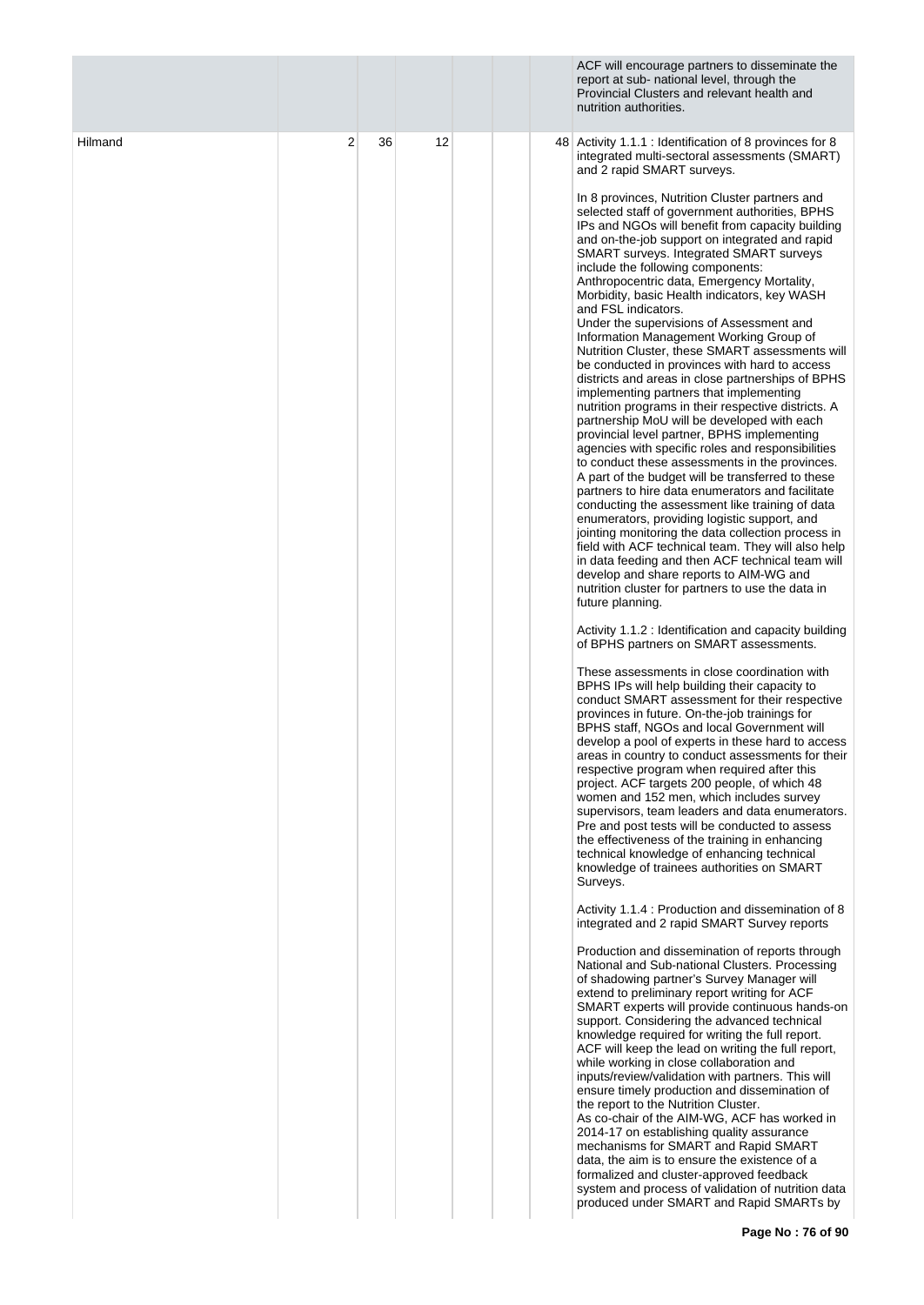|                       |          |   |   | a restricted pool of experts. In line with this<br>approach, and following the current process of<br>validation, results of the SMART and Rapid<br>SMARTs, after validation by ACF and partners,<br>will be presented to the AIM-WG, for review and<br>endorsement. Upon validation by the AIM-WG,<br>reports will be disseminated through the<br>Clusters. For integrated SMART surveys, a<br>preliminary report will be released one week after<br>the completion of the data collection, while the<br>final report will be shared within one month<br>through the AIM-WG. For Rapid SMARTs, the<br>report will be produced and shared within a<br>week. As partners will be more involved than<br>before in report writing (until the preliminary<br>report stage), and will have more ownership of<br>the overall survey, results will be jointly<br>presented to the AIMWG, and to the Cluster by<br>ACF and the partner. Acknowledging the need to<br>channel the results down to the provincial level,<br>ACF will encourage partners to disseminate the<br>report at sub- national level, through the<br>Provincial Clusters and relevant health and<br>nutrition authorities.                                                                                                                                                                                                                                                                                                                                                                                                                                                                                                                                                                                                                                                                                                                                                                                                                                                                                                                                                                                                                                                                                                                                                                                                                                                                                                                                                                                                                                                                                                                                                                                                                                                                                                 |
|-----------------------|----------|---|---|----------------------------------------------------------------------------------------------------------------------------------------------------------------------------------------------------------------------------------------------------------------------------------------------------------------------------------------------------------------------------------------------------------------------------------------------------------------------------------------------------------------------------------------------------------------------------------------------------------------------------------------------------------------------------------------------------------------------------------------------------------------------------------------------------------------------------------------------------------------------------------------------------------------------------------------------------------------------------------------------------------------------------------------------------------------------------------------------------------------------------------------------------------------------------------------------------------------------------------------------------------------------------------------------------------------------------------------------------------------------------------------------------------------------------------------------------------------------------------------------------------------------------------------------------------------------------------------------------------------------------------------------------------------------------------------------------------------------------------------------------------------------------------------------------------------------------------------------------------------------------------------------------------------------------------------------------------------------------------------------------------------------------------------------------------------------------------------------------------------------------------------------------------------------------------------------------------------------------------------------------------------------------------------------------------------------------------------------------------------------------------------------------------------------------------------------------------------------------------------------------------------------------------------------------------------------------------------------------------------------------------------------------------------------------------------------------------------------------------------------------------------------------------------------------------------------------------------------------------------------------------------|
| Hilmand -> Lashkargah | 74 5,248 | 0 | 0 | 4,945 17,03 20,36 47,58 Activity 1.1.1 : Mobilization of the communities,<br>3 selection of sites in schools and villages, and<br>signing of MoU with the respective ministry and<br>with each selected villages of Lashkargah district<br>During project inception, a technical assessment<br>of all existing water sources of the selected area<br>will be carried out, in order to acquire deep<br>knowledge about quantity and quality of water<br>available to population, functionality and<br>condition of water points (hand pump, apron, and<br>surrounding area), habits of people with regards<br>to fetching water, water chain and conservation<br>(containers cleanness, transport, water use). In<br>assessing these, due attention will be reflected<br>on women and children's roles as primary<br>collectors of water, the safety of water collection<br>points including shade where there are queues.<br>Facilitated by an integrated psychosocial officer<br>in the WASH sector per base to reflect GBV<br>action for WASH 2 - the informed mobilisation of<br>communities and the selection of sites linked to<br>women and girls protection and dignity, ACF will<br>ensure equal participation from different gender<br>groups in the location, design and maintenance<br>of WASH facilities to ensure women are not<br>overburdened with these roles in addition to the<br>typical gender daily calendar, facilitate different<br>gender groups to identify the full scope of risky<br>hygiene practices and their subsequent<br>community appropriate mitigation, and advocate<br>to ensure a gender balance in committees $-$ to<br>be comprised of 50% women. Results of all<br>committee findings, lessons learned from earlier<br>water point constructions, and best practices will<br>be member checked with Health Facility (HF)<br>management staff, schools directors, and<br>community members, and a final dissemination<br>to all groups for last inputs before construction<br>begins.<br>In communities identified as water-stressed, site<br>selection will be done jointly with CDC and PRRD<br>to guarantee full involvement of communities and<br>key focal community engaged authorities<br>including the Department of Women's Affairs,<br>which currently leads in different provinces on<br>interventions for the reduction of GBV, as well as<br>transparency and respect of local culture and<br>norms. Upon selection of sites, a MoU will be<br>signed with each community in order to clarify<br>and acknowledge roles and responsibility of each<br>party to the project with particular focus on clear<br>definitions of integrated roles. Local authorities<br>and technical bodies of Helmand Province<br>(PRRD) will be invited during discussions with<br>the communities regarding the MoU and the<br>project action plan. |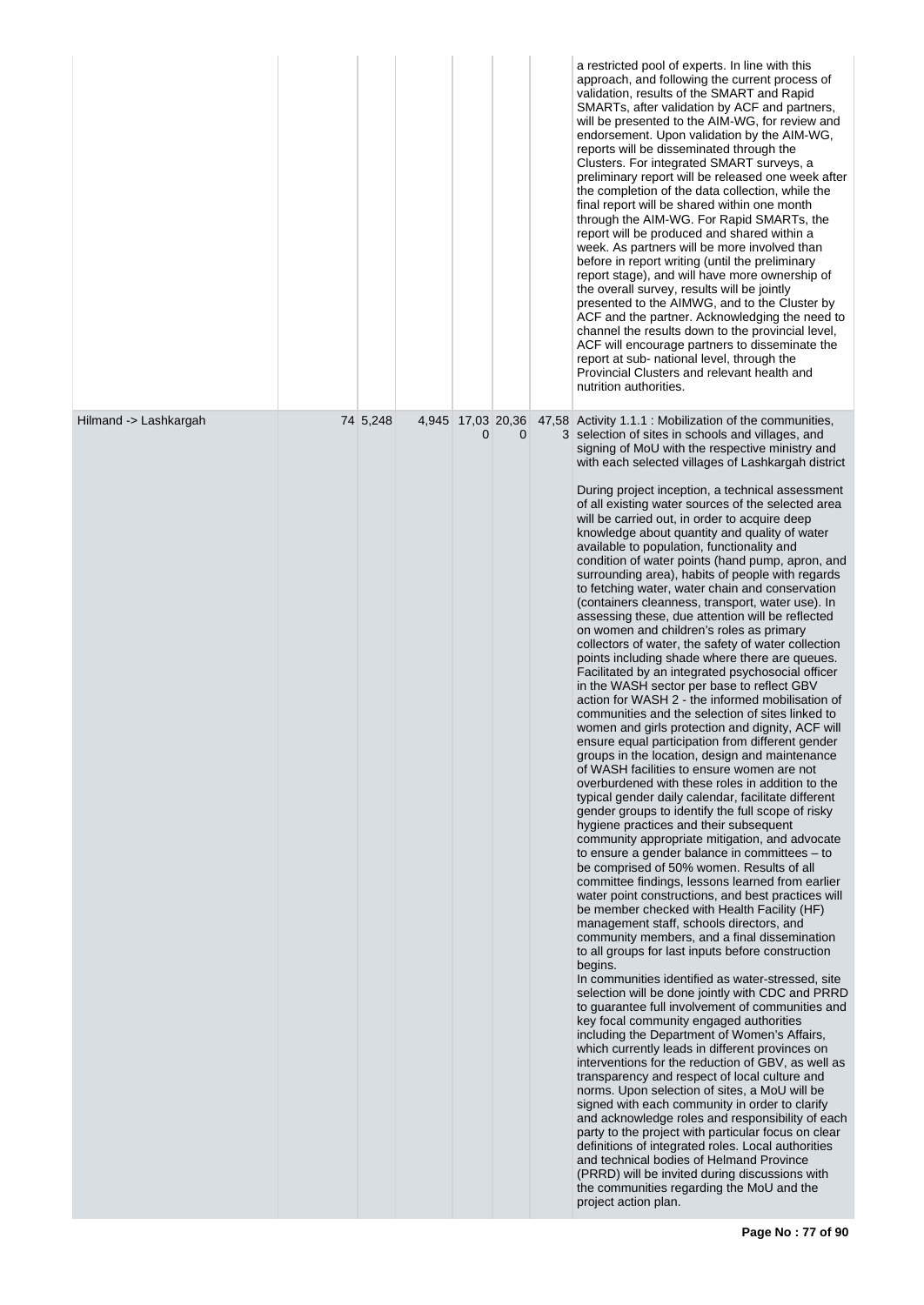Activity 1.1.1 : Screening, referral and treatment of SAM and MAM children and malnourished PLW through mobile clinics integrated with psychosocial support and care practices

ACF will directly implement mobile nutrition services in IDP Mukhtar settlement and in other villages outside the camp, composed of one supervisor (medical doctor), two certified Nurses/midwifes, 2 measurers/screeners, 1 for health education and 1 psychosocial officer with the aim of (i) conducting passive case finding of SAM-MAM children (in support to CHWs that ACF will train and supervise), and (ii) delivering SAM, MAM and acute malnutrition PLW treatment at community level integrating psychosocial support and care practices to account for the many barriers including potential social norms acting as barriers (e.g. Mother's in law not supporting exclusive breastfeeding sessions) to accessing such services identified in Helmand.

Mother's in law have been consistently identified during Helmand based GBV workshop and Ghor based Gender Analysis lead by ACF Gender/GBV expert to be consistent triggers in GBV at home level.

Acute malnourished children with medical complications and/or poor appetite who require intensive care it will be referred to an inpatient facility and receive follow up treatment at mobile clinics.

During the consultation child measurement, appetite test, medical consultation, postnatal depression assessment (where needed), assessment of understanding of care practices (where needed), observation of mother-child relationship, distribution of medical and nutritional treatment in line with the national guideline, and referred to any psychoeducation or counselling groups where needed. ACF will be entirely accountable for the performance of this team, and report on the number of children screened, admitted, and OTP and basic general and psychosocial health performance indicators (i.e. number of medical consultations, psychosocial assessments, GBV referrals, cured rate, defaulter rate, progression in care practices, and death rate).

Activity 1.1.1 : MoUs with local authorities (DoRR) on project

ACF will develop and sign a mutual MoU with assigned rules and responsibilities of DoRR and ACF for the selection of beneficiaries and cash distribution.

Activity 1.1.1 : Provision of mainstreamed mobile outreach protection services

There is a notable lack of research on the links between WASH and GBV, therefore, an ACF WASH KAP will also explore lack of access to WASH and increased vulnerability to physical violence, early marriages, access to education. The surveyors will mostly be women, facilitating women and children's participation will promote claimed rights on WASH access and mitigated GBV. Women's involvement and children's involvement in data provision and subsequent decision making based on this data is critical to their empowerment. Informed mobilisation of communities and the selection of sites linked to women and girls protection and dignity, ACF will ensure equal participation from different gender groups in the location, design and maintenance of WASH facilities to ensure women are not overburdened with these roles, facilitate different gender groups to identify the full scope of risky hygiene practices and their subsequent community appropriate mitigation, and advocate to ensure a gender balance in committees.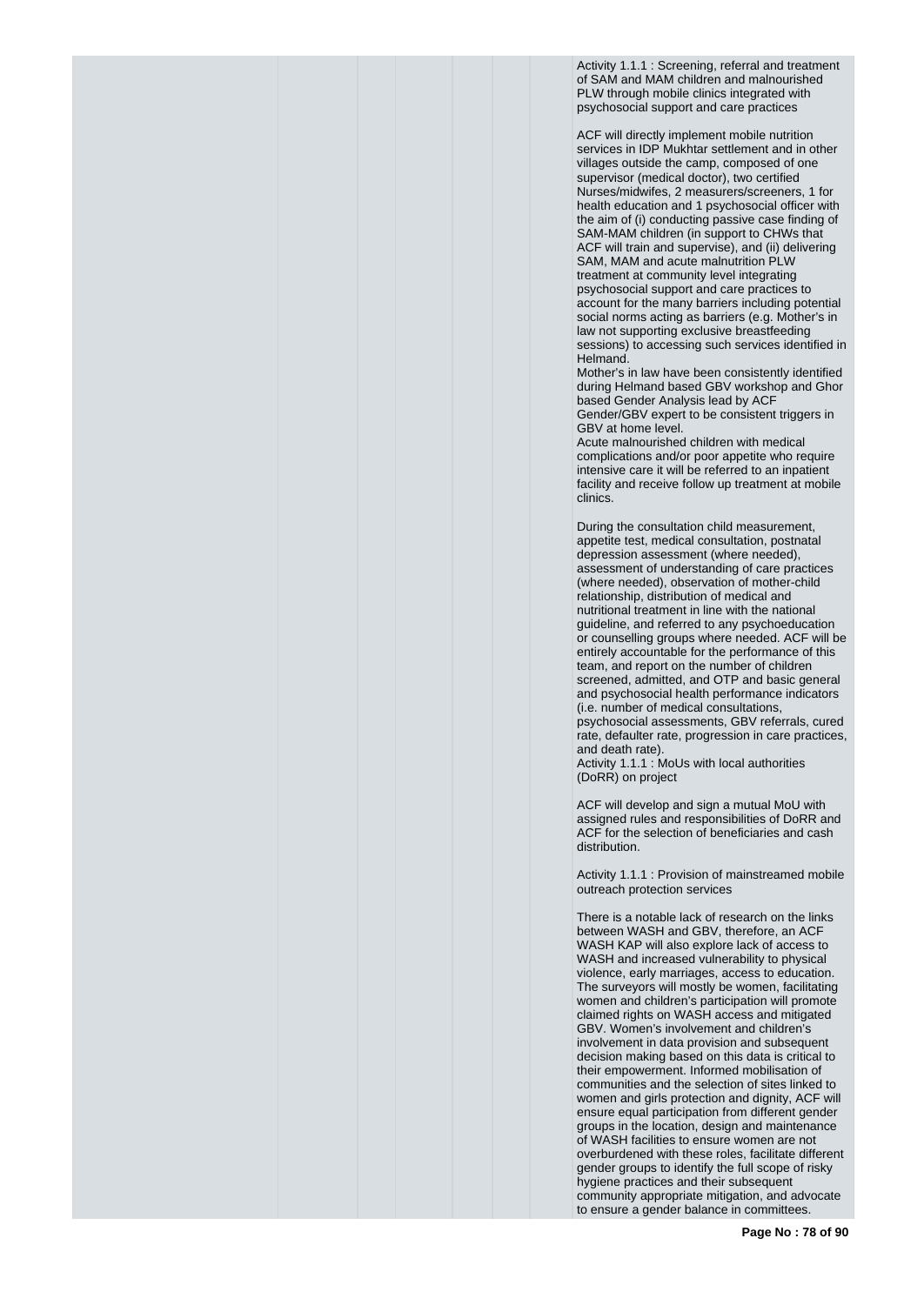Results of all committee findings including lessons learned and best practices will be member checked with Health Facility management staff, Schools directors, and community members. Water stressed site selections will be coordinated with Department of Women's Affairs which currently leads in different provinces on interventions for the reduction of GBV, we well as transparency and respect of local culture and norms. Training for schoolteachers, community leaders, Community Development Councils and health Workers will lead to increased outreach of health and hygiene promotion, as ACF will work with authorities to supervise, monitor and support aforementioned actors for sensitizing pupils/students and the community members on personal and environmental hygiene in both communities and schools. Supported by active supervision, provision of IEC material, and refresher/on-thejob training. Increasing the frequency of outreach of hygiene promotion sessions in schools and at community levels.

Activity 1.1.2 : Provision of mainstreamed static protection services

During Construction/Rehabilitation of water sources in schools, health facilities and communities, reflecting GBV action for WASH 3, the location of the water points will be in areas that are accessible and safe for all, to that end the decision regarding the location of the new water points will actively involve discussion with all members of the community, and in general no more than 500 meters from households. Due consideration to safety and protection of users (e.g. ideally located in close to mosques or in the centre of villages to ensure safety of those responsible for water collection – essentially women and children). Before rehabilitation or construction of the water points, ACF will facilitate a community with members to have their inputs in the issues concerning the rehabilitation or construction of the water point. ACF will use its WASH team of female staff to go to selected households to collect view of women, who are restricted from attending community meetings. Hiring local people as daily workers will also contribute to supporting community members' income and purchasing power. All the construction/rehabilitation of water points will be monitored by ACF, Shuras and CDCs; as well as provincial technical bodies PRRD (Provincial Rural Rehabilitation and Development) in addition to the Head of the Department of Woman's affairs in order to ensure the quality of the works and respect of MRRD standards and maintained equity of access for women and girls. At the end of the project, all the structures will be formally handed over to the communities, in the presence of relevant local authorities, again supported by the Department of Woman's Affairs. With this support, mainstreamed violence prevention messages on water sources in schools, health facilities and communities, will develop dignity and safety standards specific to each space e.g. different standards for young girls in schools compared to PLWs in health facilities. Conducting Hygiene promotion sessions (for boys and girls) in Schools, ACF reorganizes that to ensure sustainability of the WASH programs in schools, the involvement of national authorities, community leaders, communities and parents is crucial. ACF will not only construct/rehabilitate WASH facilities in the most vulnerable schools but will also work the provincial department of education to ensure impactful hygiene promotion sessions in the schools. ACF will conduct special sessions and with different styles for each the different age groups. The mainstreamed topics during the various sessions for students will include care practices on safe handling of drinking water, safe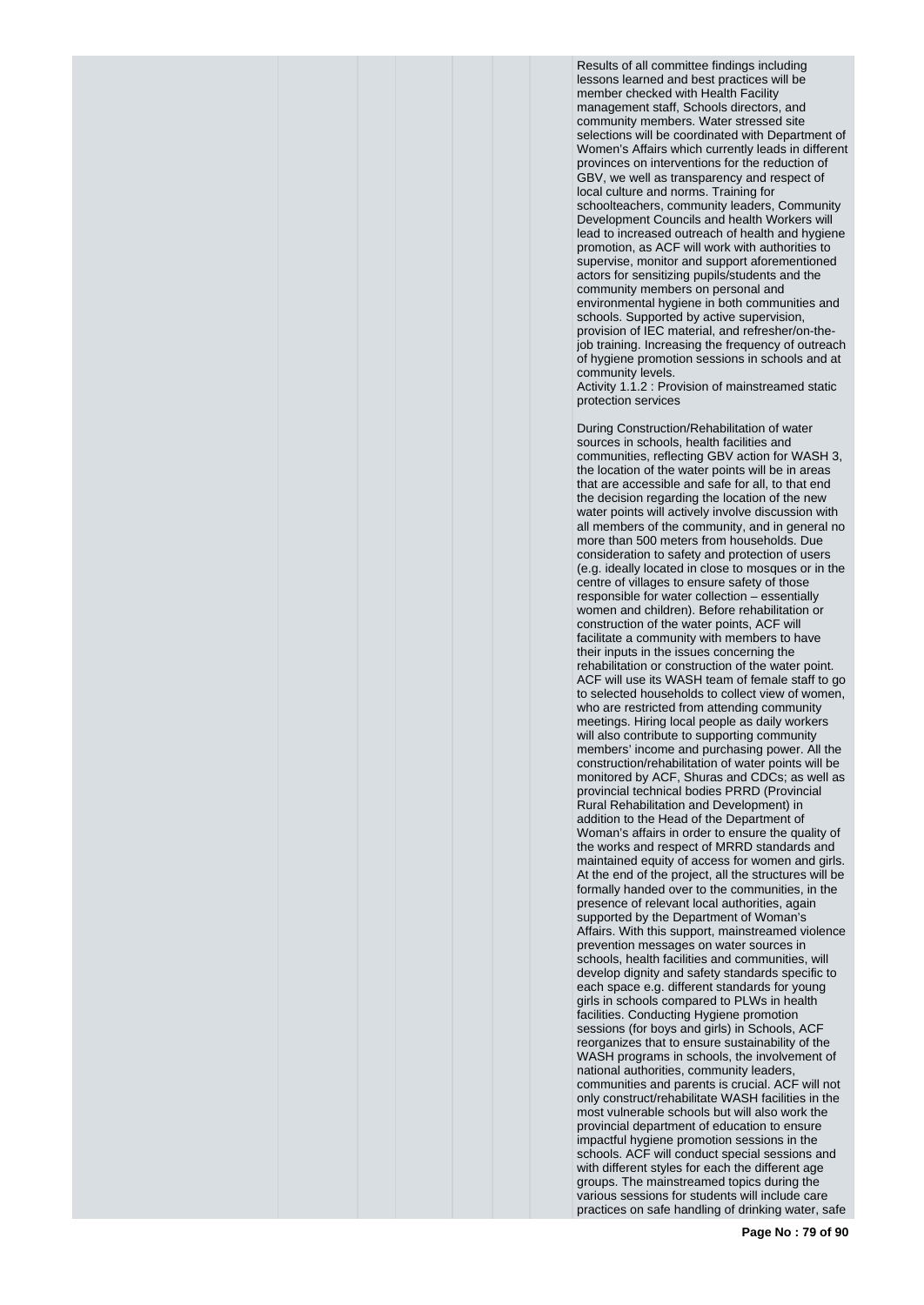disposal of wastewater, safe disposal of human excreta, disposal of solid waste, household sanitation and food hygiene and personal hygiene. These topics will be taught using participatory methods where students actively identify the reasons for these care practices and what supports they need at home and community level to have sustainable practice. Integrated WASH and psychosocial programming will also facilitate children's involvement in youth hygiene clubs within and outside the school; in turn supported by community leaders and committees. To support hygiene promotion in the schools, IEC (materials posters and leaflets) will be distributed and followed up, in order to see how they implement hygiene sessions and provide advise where needed. Linking with above activities, special sessions will also be delivered to teachers to deliver Menstrual Hygiene management clues and advises in a sensitive and objective manner as per context of the project area, with follow up OTJ and supervision – addressing the international MHGap on limited follow up to sensitive topics of training leading to limited impact.

Activity 1.1.2 : Selection and registration of food insecure beneficiaries based on assigned criteria Having identified the need for cash assistance, in response ACF will start the process of screening the prolonged IDPs households and selecting the most vulnerable and eligible prolonged IDPs households for this assistance. The process will be started with screening internal lists (as part of the ERM project). ACF team will do cross check individually, through household visit and administration of HEAT questionnaire based on which ACF will extract the final list of beneficiary households. The cash assistance will be delivered for food insecure prolonged IDPs households' targeted based on vulnerability criteria. To target the prolonged food insecure conflict induced IDPs households who have been staying in Helmand, ACF will apply vulnerably scoring technical using weigh for each vulnerability criteria identified. Then the data collection will be carried out on paper and enter into excel data base, analysis and scoring will be conducted to identify the eligible beneficiaries. The pre identified criteria for selecting prolonged vulnerable households is as followings:

1. Status (displaced for more than 6 months up to 2 years),

2. Size and composition of the family (large households with more than 8 members) 3. Female/disabled/headed households

4. Households with no working age adults 5. Sources of income (no income or earning main income from either borrowing, casual unskilled non-construction labor, begging, casual construction labor, small business, or others nonspecified jobs used as proxy indicator for poverty) 6. Households with more than 2 children under 5 years old

7. Household with more than 1 pregnant woman 8. High rCSI of 18 or above scores/ or using more than one food base coping strategy 9. Household with poor food consumption score 10. Households living in shelter with mud walls and tarpaulin roof, or households living in tents 11. Household with less than 3 weeks food stock 12. Households with more than 1 elderly person 13. Households with more than 1 disabled person 14. Households with more than 1 chronically ill person

Activity 1.1.2 : Integrated IMNCI services for children through mobile clinics

The mobile teams will also provide medical treatment for children affected by common and basic illnesses who do not need to be referred to an inpatient facility, and engage the local partner in order to facilitate the referral of children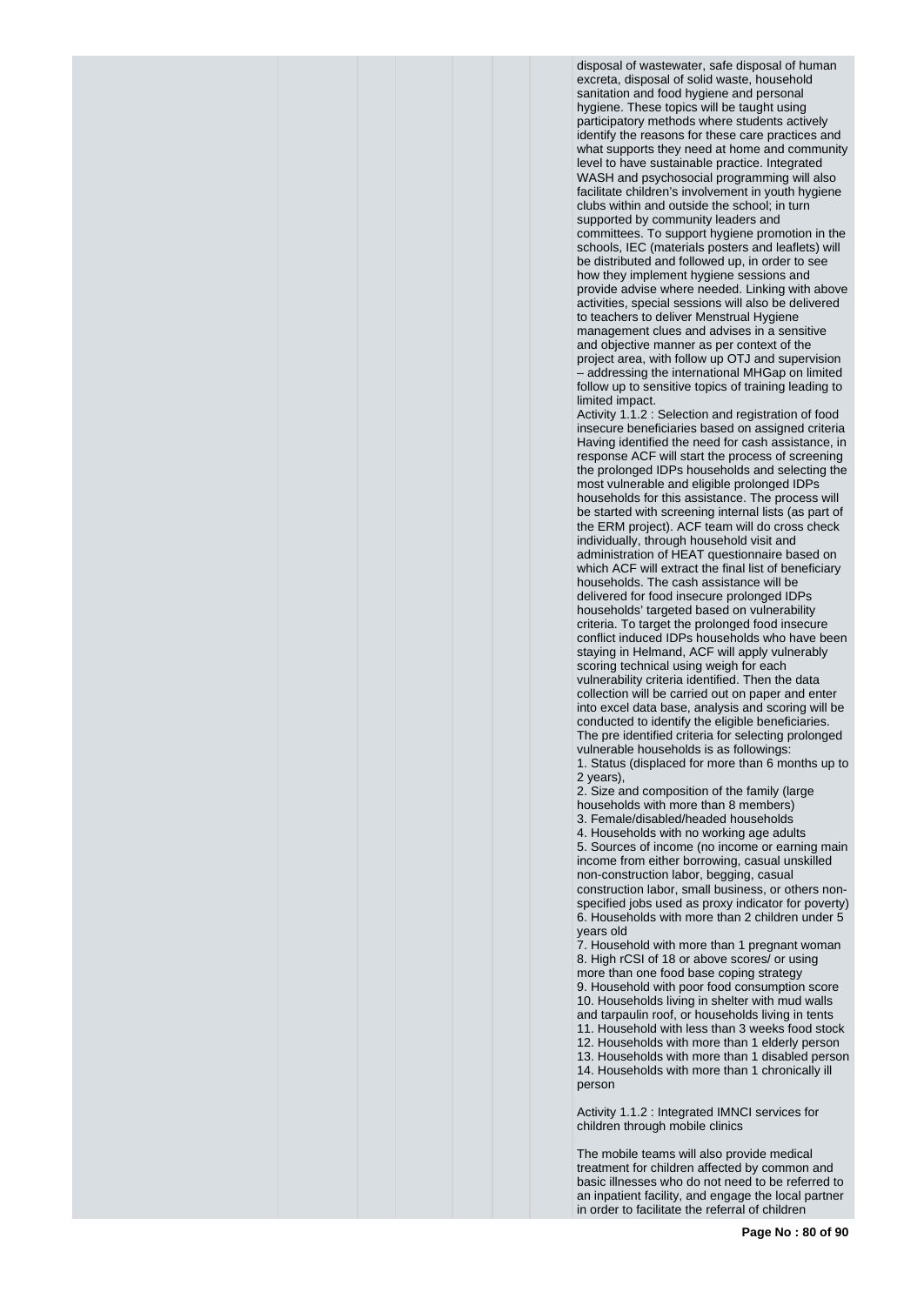needing admission in therapeutic feeding units or pediatric wards. From the actual project in Helmand, an average of 2 consultations per child per year will be done.

Activity 1.1.2 : Construction/Rehabilitation of water sources in schools, health facilities and communities

The construction/rehabilitation of 21 water sources will take in consideration the characteristics of underground water, and will cover schools, HF and most vulnerable IDPs and host communities with lack or poor access to safe and clean water. The intervention will focus on the rehabilitation of existing water points, according to needs (e.g. physical condition of the water point), suitability of access for different gender groups, and priority ranking of the institutions depending on the number of students. Where no water point exists in the school compound, a new bore well will be constructed. In HF, ACF will rehabilitate the existing water sources, install a solar powered submersible pump for water pumping and ensure that water is available in the key areas including the delivery rooms, toilets, hand washing stations and the clinical laboratory. The design and construction of the water points will be done in consultation with the intended users. The criteria for selecting communities for water point construction will be safe water coverage, considering availability of functional protected water points, as well as the distance to the water point. In addition, reflecting GBV action for WASH 3, the location of the water points will be in areas that are accessible and safe for all, to that end the decision regarding the location of the new water point will actively involve discussion with all members of the community, and in general no more than 500m from HH. ACF will consider the safety and protection of users (e.g. ideally located near mosques or in the centre of villages to ensure safety of those responsible for water collection – essentially women and children). Rehabilitation activities will entail improving the water points to reduce the possibility/risk of contamination (reinforcement and plastering of well, construction of apron, drainage channel and soak pits, disinfection of the well and installation of hand pump). A water quality analysis before and after rehabilitation of water points will be conducted for all them before handover. ACF will construct/rehabilitate water points with the involvement of the communities, as opposed to sub-contracting the work to private contractors. During implementation, all the unskilled workers will be recruited from the community and for the skilled workers, priority will be given to those based in the communities where the water points are to be rehabilitated/constructed. ACF acknowledges that relying on community mobilization offers multiple advantages: full control on the supply chain and close monitoring of equipment/material use, increased sense of ownership by beneficiaries, acquisition of knowledge by community members on water point infrastructures and subsequent improvement in maintenance. ACF will facilitate community members to have their inputs in the issues concerning the works on the water points. ACF will use its female staff to go to selected HH to collect view of women, who are restricted from attending community meetings. Hiring local people as daily workers will also contribute to supporting community members' income and purchasing power. All the construction/rehabilitation of water points will be

monitored by ACF, Shuras and CDCs; as well as provincial technical bodies in addition to the Head of the Department of Women's Affairs (DOWA) in order to ensure the quality of the works and respect of MRRD standards and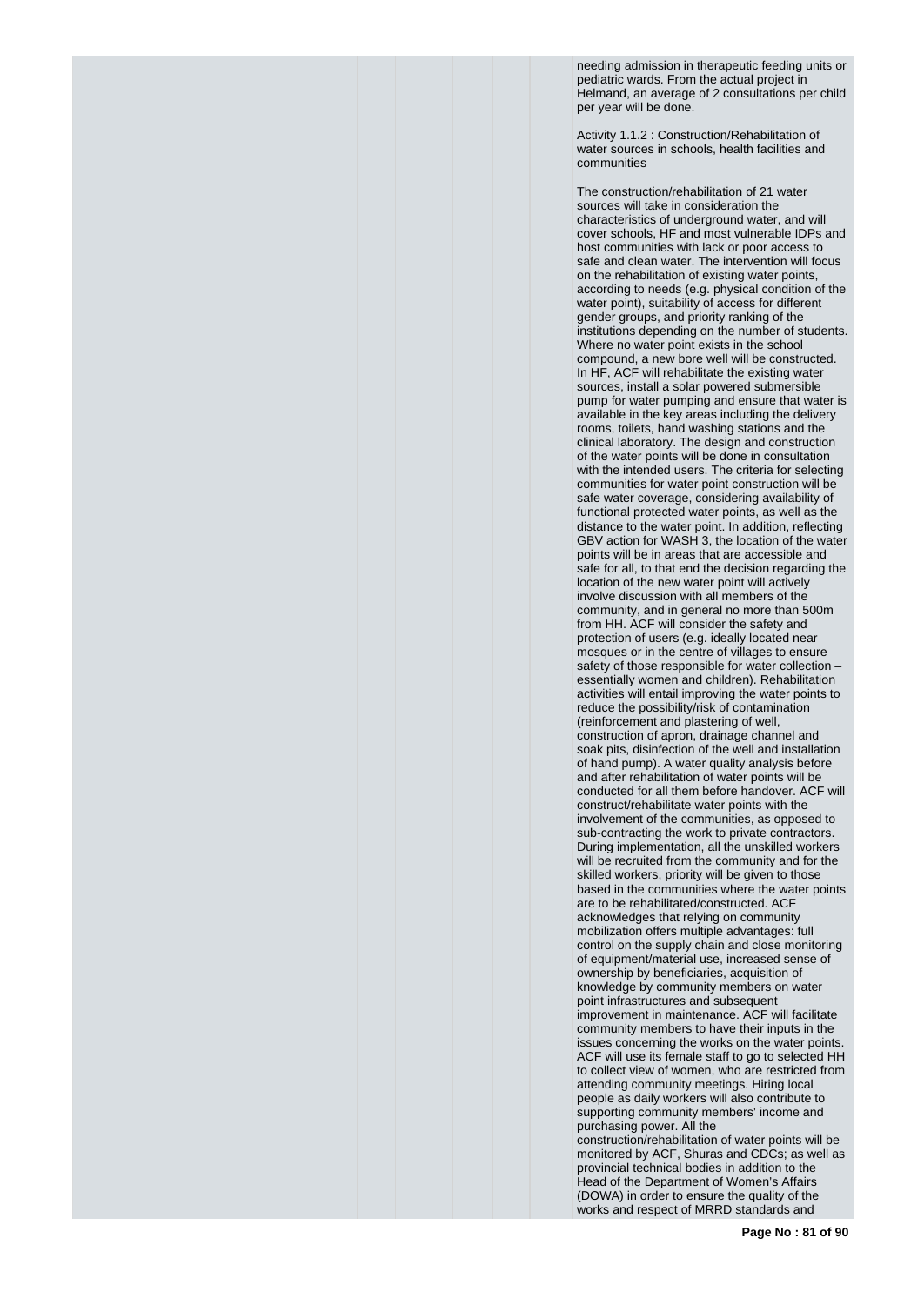maintained equity of access for women and girls. At the end of the project, all the structures will be formally handed over to the communities, in the presence of relevant local authorities, again supported by the DOWA to mainstream violence prevention messages on water sources in schools, health facilities and communities, and develop dignity and safety standards specific to each space e.g. different standards for young girls in schools compared to PLWs in HF. Activity 1.1.3 : Distribution of 570 Bio Sand Filters (BSF) to selected households and training on operation and maintenance, with a particular focus on female-headed households.

According to ACF experience, the Bio Sand Filter is the most suitable Household Water treatment (HWT) in this context. Since 2015, ACF has distributed 3,710 BSFs in Helmand. The Bio-Sand-Filters will be locally produced, and assembled by ACF technical team following established technical design standards. After having thoroughly checked their quality the BSFs, ACF technical team will then install the BSFs in targeted families' houses, and train recipients on how to operate and maintain them. Experience gained by ACF in promoting this technique in Afghanistan shows BSFs are one of the most cost-efficient options to improve access to safe water, with the following advantages: (i) easy operation and maintenance not associated with any cost, (ii) long life-span (ACF distributes metallic galvanized BSFs) and capacity to provide clean water for many years (40-80 liters daily and 10 years life expectancy).The provision of BSF will guarantee a better quality of the water especially for women as they use also for personal hygiene, decreasing their exposure to water related diseases. This approach is a further dimension of WASH and psychosocial integration, and will proactively respond to the physical risks and threats accessing water and other sanitation facilities can present for women (ACF Gender Analysis 2017). Households will be prioritized according to their vulnerabilities, with a specific focus on cumulative and compound vulnerabilities such as female-headed households with limited or no income. The rationale for distributing BSF is as follow: (i) poor quality of the water collected from the wells (very often salty or contaminated by E.Coli), forcing individuals to fetch water from unsafe sources (river, channel ,unprotected kanda/karez ,water pond, etc.), (ii) difficulty of providing safe and clean water from boreholes and hand dug wells in areas where water is scarce and digging/drilling is associated with high costs (need to go very deep), and (iii) population pressure on water sources linked to population migration and displacement, where numbers of users and frequency of use exceeds the operational capacity of the water point (like in Lashkargah), creating queues and breakdowns of the pump, forcing again families to fetch from unprotected sources of water. Considering (i) the high density of population in Helmand linked to economic migration and conflict induced displacement, (ii) the high rate of non-functional water points, reflecting poor capacity for maintenance, and (iii) the local geology (few springs and deep water table), Therefore, in a bid to durably improve access to safe water and reduce incidence of water borne diseases, ACF will continue the distribution of BSFs to households.

Activity 1.1.3 : IYCF message given through mobile clinics

The current majority of admissions into nutrition programs are children aged 2 years or less. There is a gap on the successful dissemination of key messages on the 1,000 days (7 ENA, including IYCF). ACF integrated programming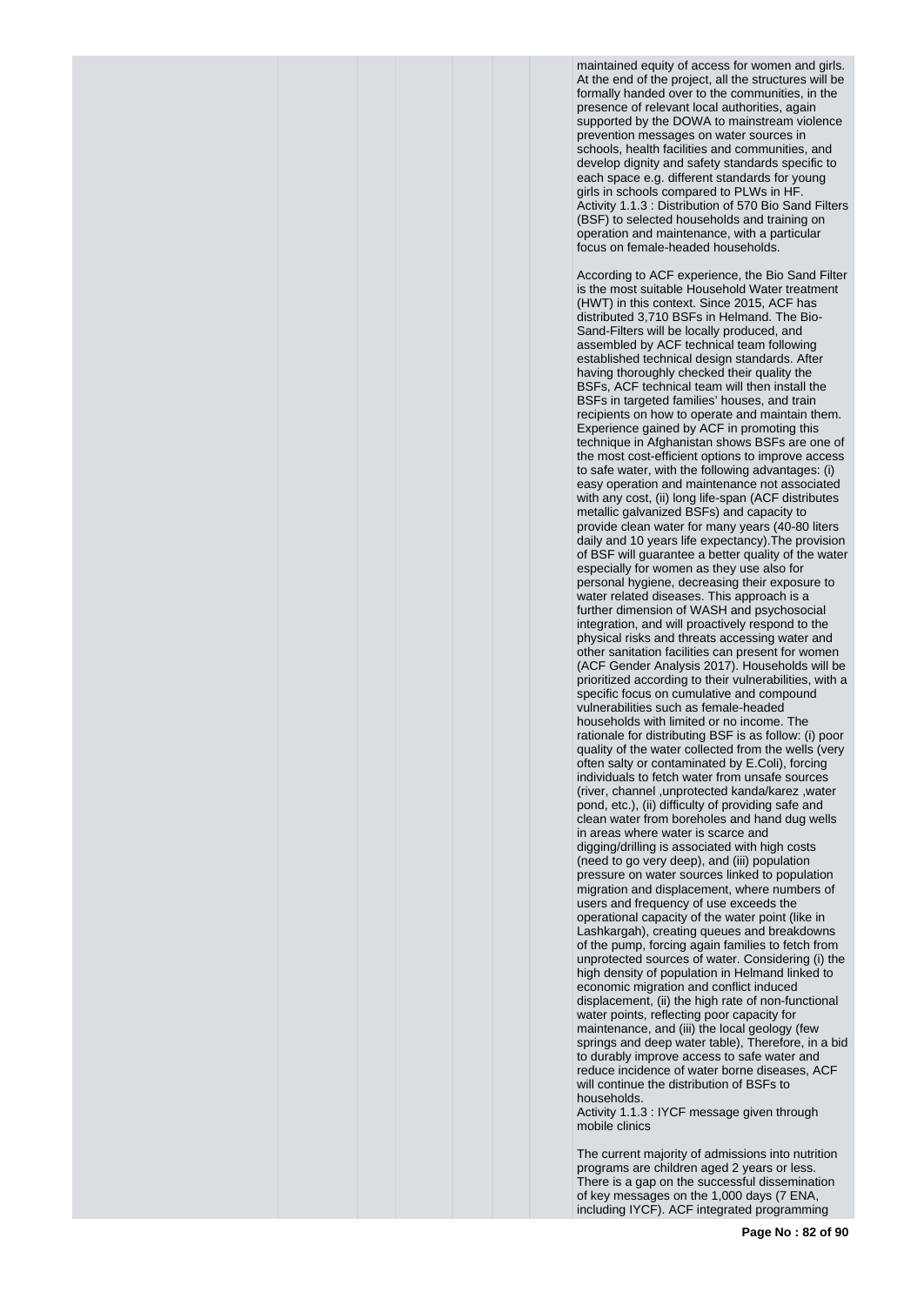will strengthen the methodology for dissemination through more participatory and psychosocial methods and the purposive targeting of key groups including husbands, fathers and mothers-in-law as a mitigation strategy against GBV at household level where otherwise the mother trained would be entirely responsible for transferring knowledge to the household and sustaining IYCF related household behavior change. These messages will be delivered during specialized

psychoeducation sessions on care practices during mobile clinic activity.

The messages will include topics on maternal and personal health care, infant and young child feeding including exclusive breastfeeding, and health care complemented with corresponding topics on mother self-care (using this specific module as a means of distribution on GBV awareness), mother-child attachment, balance food preparation and person and home hygiene. A system of messages, building on previous sessions, will be organized every week targeting all caretakers accessible including those with the child independent form IMCI consultation or nutrition program.

Addressing the Mental Health Gap in education and training from a global mental health and psychosocial services (MHPSS) perspective, during follow up, if the mother requests or indicates further supports/training is needed. Or if integrated Health, Nutrition and Psychosocial team identify additional or ongoing need, further appropriate support by specialized education will be provided. Where the ongoing need or additional need is rapidly contributing to infant's reduced or stagnant weight, the infant will be referred to the therapeutic feeding unit at the hospital immediately, while the mother is supported.

Activity 1.1.3 : Cash assistance to food insecure prolonged IDP HH in Lashkargah district, Helmand province

Once the eligible beneficiaries based on vulnerability scoring techniques are identified for this intervention, ACF will disburse the cash in two months.

The market systems continue to function in targeted area of Helmand. Cash has been proven an effective tool to deliver aid in a way that empowers vulnerable people to meet their needs with mainstreamed protection supported by an integrated psychosocial officer to ensure more flexibility, dignity and choice. In addition, cash transfer programming supports local markets and stimulate trade. ACF has advocated for the use of cash transfers as an emergency response and have been appropriate and successful due to its suitability in terms of community acceptance, market access and capacities, and availability of various transfer mechanisms. However, ACF is aware and commits to mitigate risks women and girls where cash is distributed.

ACF has a long experience and experienced staff in CBI sector. Moreover, ACF implemented numerous projects in different provinces of Afghanistan. In order to avoid duplication, ACF will consult and coordinate with DoRR and active NGOs in Helmand. Furthermore, ACF has maintained and strengthened regular coordination and communication with OCHA regional offices, regional/national clusters and other partners working in Helmand. The new field staff to be recruited will undergo series of training and orientations on the project objectives and technical inputs, including protection in emergency and mainstreamed protection in FSL. ACF will hire female staff to be engaged in the fieldwork and conduct the beneficiary verification and post distribution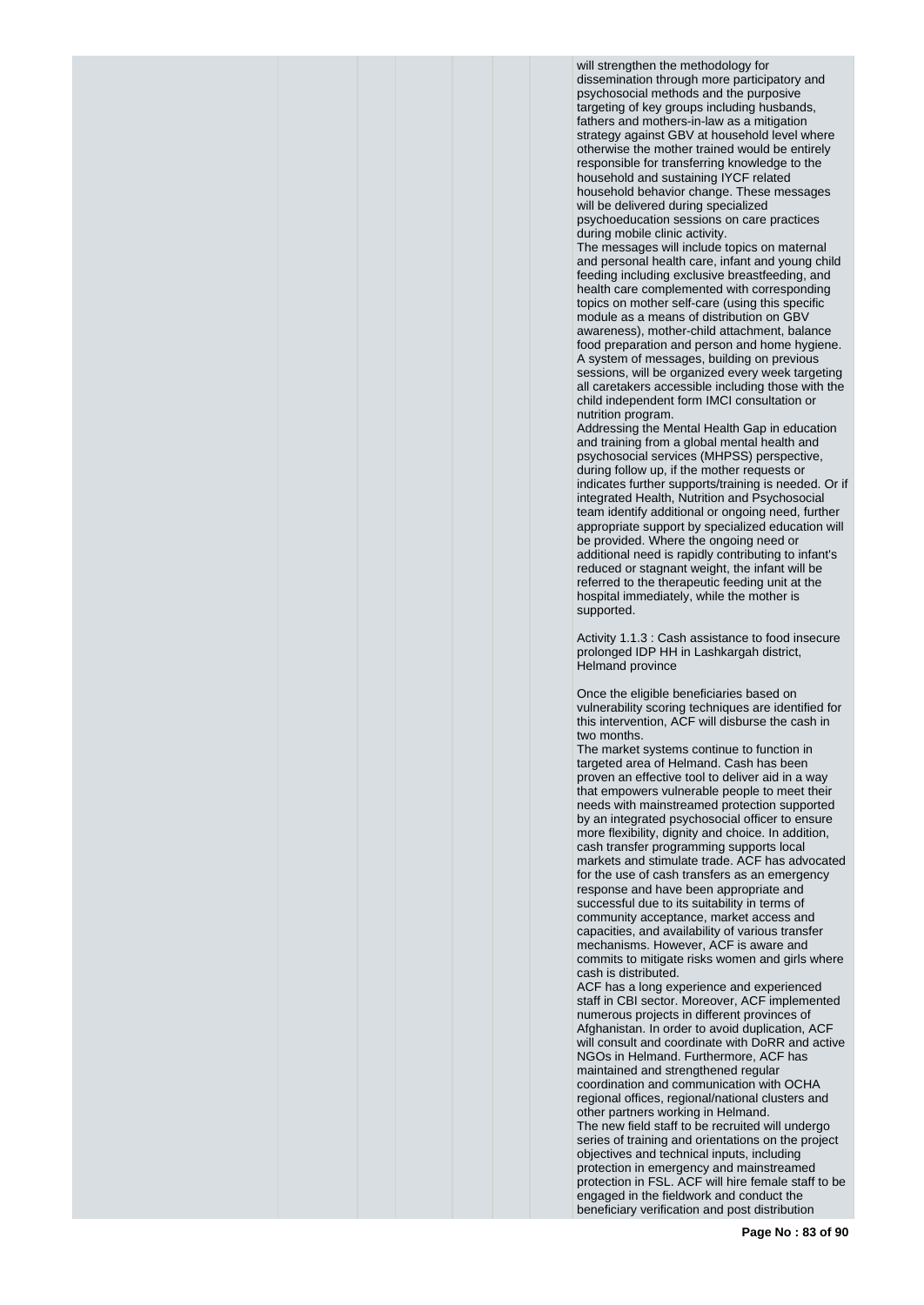monitoring surveys (PDM will be led by an independent MEAL unit, with the assistance of female project staff) to mitigate exposure to risks for women and girls during data collection thus ensuring the female voice is represented and integrated to program activities. Traditional beliefs are very strong in the rural population in Helmand, male staff cannot survey and contact female member of households. ACF has been conducting market surveillance under ERM and CHF project in Helmand province concerning supply and price conditions that has confirmed the availability of food and NFIs. As items were found to be available in sufficient quantity and at affordable prices. Lashkargah, being the province capitals, host a major market that continues to function even during massive conflict around Lashkargah city. This led to the adoption of a CBI approach for the IDPs against in-kind assistance. The CBI modality chosen for this intervention is DIRECT CASH to be provided to the beneficiaries using the existing Hawala system. There will be two tranches for cash distribution for each beneficiary household selected: The cash distribution will take place after beneficiaries are identified based on assigned vulnerability criteria and vulnerability scoring techniques. ACF has aligned the amount to the FSAC standard package of 2,100 Kcal/person/day (i.e.180 USD per HH for a total of 2 months covered). The cash will be distributed in two installments covering their 2 months food needs. 1,000 food insecure prolonged conflict IDPs households of Helmand will benefit from this UCT activity. Delivery of cash to the beneficiaries will be through the existing Hawala system (with presence of ACF staffs), an informal remittance system, prevalent and effective in the country and in Helmand province. ACF has been using the Hawala system since 2008. A distribution plan will be developed to include the scheduling, cash distribution points taking careful consideration on security, mitigate risks, and not to disrupt market prices. ACF will be conducting monthly price monitoring on the markets to monitor the impact of the intervention and potential inflation of prices.

Activity 1.1.4 : Post cash distribution monitoring survey

One month after the distribution of cash, ACF MEAL team will carry a Post Cash Distribution Monitoring on a representative, randomly selected sample of beneficiaries in the area of the project. An independent MEAL unit will lead post-distribution monitoring, with the assistance of female project staff. The PDM will assess beneficiary satisfaction towards (i) the quantity of cash received, (ii) the timeliness of the distribution, (iii) the organization of the distribution, (iii) the cash usage, (iv) complaints and concern of beneficiaries. Results will be used to evaluate the quality of targeting (the level of use of the cash can be used as proxy indicator to understand whether the project effectively targeted the most vulnerable prolonged IDPs households), effectiveness of the intervention in responding to priority needs of targeted families (same comment), and support a short lesson learnt document to serve for future implementation of similar project. For PDM, 106 beneficiaries, representing 10% of the targeted beneficiaries as representative sample, will be selected for the interview. The sample size was drawn using a confidence level of 95% and a confidence interval of 9. This is the minimum percentage that ACF will include in the sampling for the PDMs to be conducted. A baseline survey will be conducted during the beneficiary selection in order to determine the current food security situation and conditions of the population. A Final survey together with PDM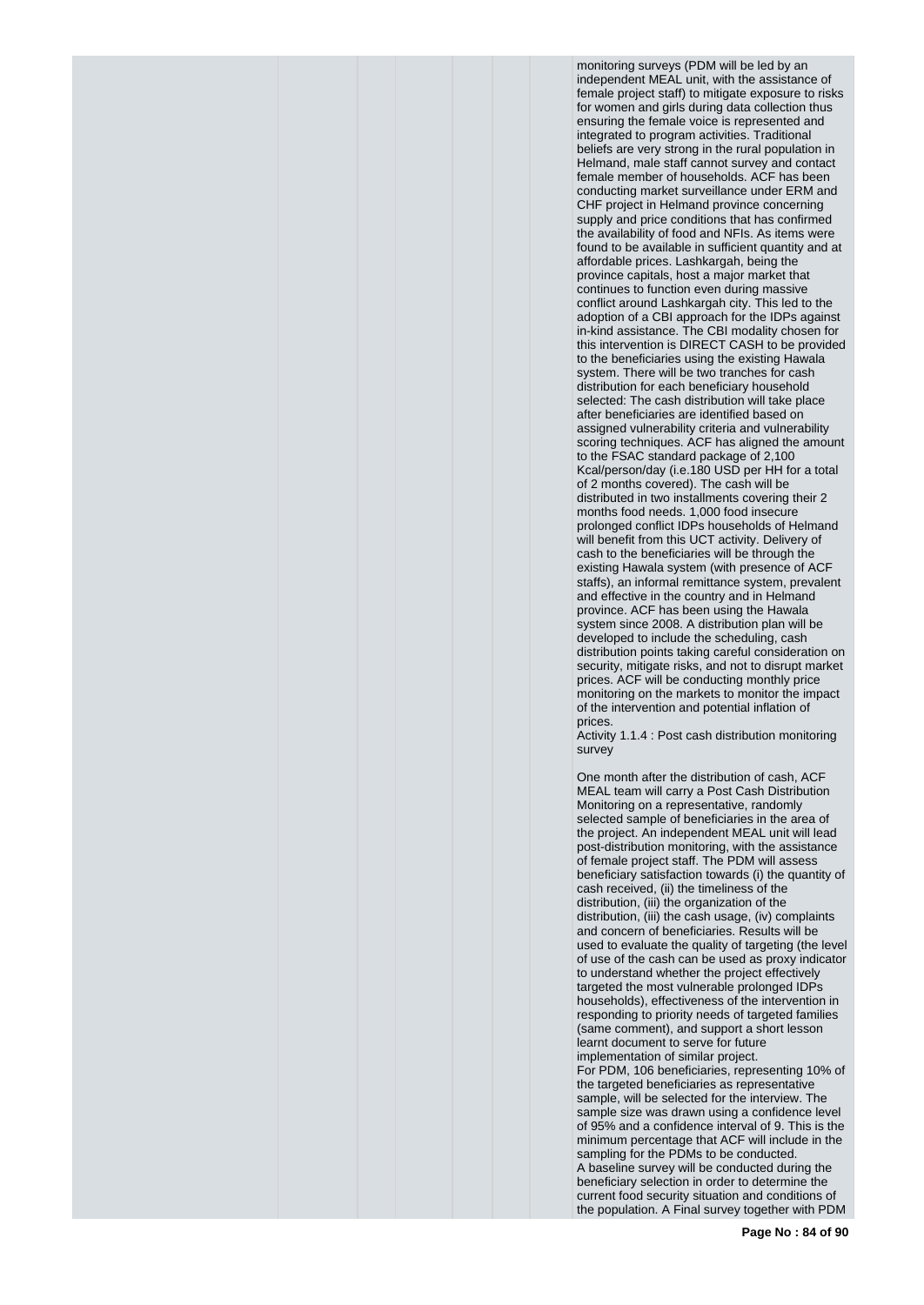will be undertaken to compare with the baseline data, and to measure the impact of the project on beneficiaries. The baseline and final survey will contains food security indicators (i.e. FCS, rCSI and food stock).

ACF has already started utilizing the PDM tool recently created by the Afghanistan Cash Voucher Working Group, endorsed by the ICC, and will submit a PDM report to the CHF and further sharing with the Afghanistan Cash Voucher Working Group and the Clusters.

Activity 1.1.4 : Implementation of integrated programming

Mental Health and Care Practices (MHCP) department will conduct coordinated implementation of integrated programming with psychosocial and care practices components and conduct trainings and program design support for any implementing actor on psychosocial counselling services including the support for integrated psychosocial officer in Water, Sanitation and Hygiene (WASH), Emergency, Monitoring, Evaluation, Accountability and Learning (MEAL) and Food Security and Livelihood (FSL) departments.

Activity 1.1.4 : Establishment/reinforcement of WSUCs, mechanics and caretakers

ACF will facilitate the establishment and/or support of water committees (one per targeted village or per school supported by the psychosocial officer to ensure different needs are properly voiced with sensitized monitoring and capacity building), who will be responsible for the overall organization, planning, and supervision of the operation and maintenance of the public water points, to promote the sustainability of the intervention. Low maintenance was identified during several ACF WASH surveys as one of the main barriers to accessing safe water for targeted communities. To strengthen the capacity of communities on operation and maintenance of water point, ACF will establish/reinforce the Water and Sanitation Users Committees (WSUCs), ensuring the presence of female members as foreseen by MRRD policies. ACF will coordinate with PRRD and CDC members to ensure that WSUC members are selected from the respective villages the water points are situated. The water committees will be trained on water point management and involved during activities implementation in order to ensure sustainability. The WSUCs will also be supplied with spare parts and tools to guarantee the repair of the hand-pumps. The training will include operation and maintenance of the hand pump, environmental hygiene of the water point, coordination with community members to contribute to the maintenance of the community water point. In schools, guards, cleaners, selected members from the community, the responsible teachers or health facility staff will be trained on the operation and maintenance of the pump. Mechanic and caretakers will be trained according to their competences and technical skills, and equipped with tools for maintenance (broom, bucket, shovel, and trowel - for caretakers) and repair (spanners, hacksaw, glue, sand paper, finishing tools, etc. - for mechanics). Responsible for planning and overseeing maintenance and repair operations, the WSUC will also be equipped with spare parts (PVC pipes and sockets, rods, centralizers, valves and rubbers, etc.) - which donation will be formalized into a Memorandum of Understanding with the Community development Committee (CDC). Under protection, utilising CDC as a means of distribution on GBV with info sharing on available

**Page No : 85 of 90**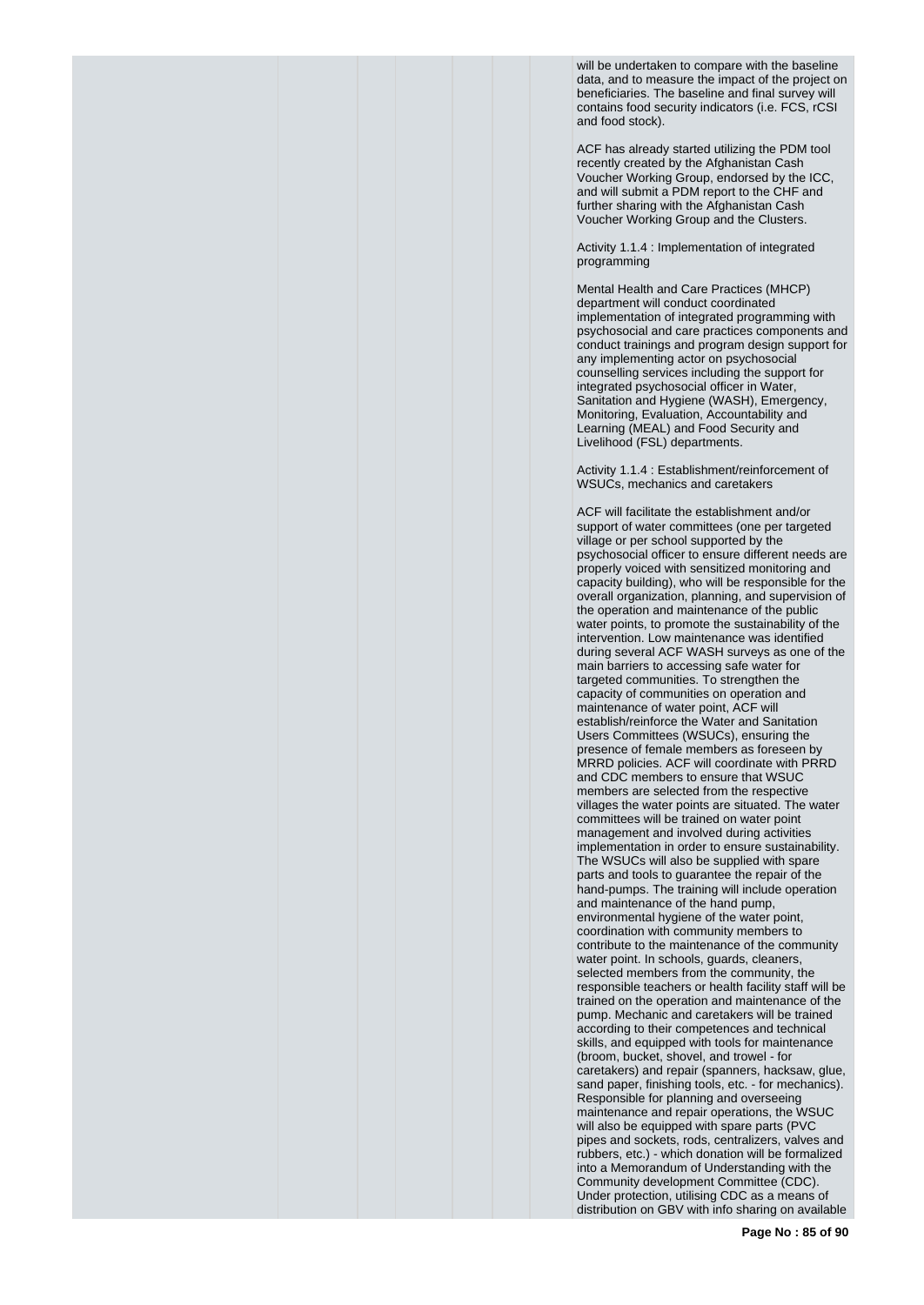resources within the local community related to GBV proactive (e.g. anti-violence messages available at water points) and reactive support (ACF psychosocial counselling service for GBV cases), sensitizations for disaggregated gender groups on GBV issues related to water access including general workshops on lack of safe WASH causes up to 50% of malnutrition creating burdens for families and communities and specialized sessions for key groups on lack of clean water for PLWs where there is no equal access or balanced distribution of water increases risk for hookworm infestation leading to reduced health and survival rates of both mother and child, and engaging communities on the topic under overall WASH work. Activity 1.1.5 : Chlorination and water analysis of water points and Bio Sand Filters

The quality of water will be tested at each water point constructed or rehabilitated in the schools and communities, as per MRRD standards and protocols upon completion of the work and before installation of the hand pump. Analysis consists in pH, turbidity (NTU), electroconductivity (µS) and bacteriological tests (E.Coli), sampling three times for each test. The water points will be chlorinated as required and tested one month after the intervention. At household level, ACF team will analyse the quality of water on a sample of BSFs beneficiaries (10%), one month after the installation, using three samples in the inlet (fetched water) and three after the treatment (drinking water), in order to verify the functionality of the BSF and its efficiency as household water treatment device. A total of 99 water samples will be analysed (57 for BSF and 42 samples for water points constructed or rehabilitated).

Activity 1.1.5 : Conducting psychosocial education and/or counselling sessions

Workshops employing adult education models will roll out staged modules on psychosocial and care practices, and protection to local partners and/or coordinated agencies operating in the area. To maximize learning and development for participants, numbers of participants per workshop will be capped at 20 participants per group, with a ratio of 2 trainers to 20 participants. To support the move of the theoretical training content to practical application at field level, ACF master trainers will also train all APA managers in a two-day orientation training on the core components partner, coordinated and ACF staff are inducted on. On-the-job mentoring and support for facilities and healthcare providers who have received training will then be implemented. Each facility where the partner is providing psychosocial counselling that has been trained will be visited at least twice for comprehensive post-training follow-up, mentoring and on-the-job training during the project. Following post training visits and midline project evaluation (as part of a broader monitoring, evaluation, learning and accountability plan), ACF master trainers will also organize refresher trainings for a percentage of trained staff targeting those who receive the lowest marks during post-training visits across the two provinces.

In addition, where cases of GBV are identified, a response team integrated within the Health team made up of psychosocial counselling staff managed by the psychosocial coordinating officer will provide group and individual counselling at field level securely with best practice responses including 1) warmth and acceptance, 2) emotional and practical support within a safe environment, 3) technical understanding of psychological impact of GBV, 4)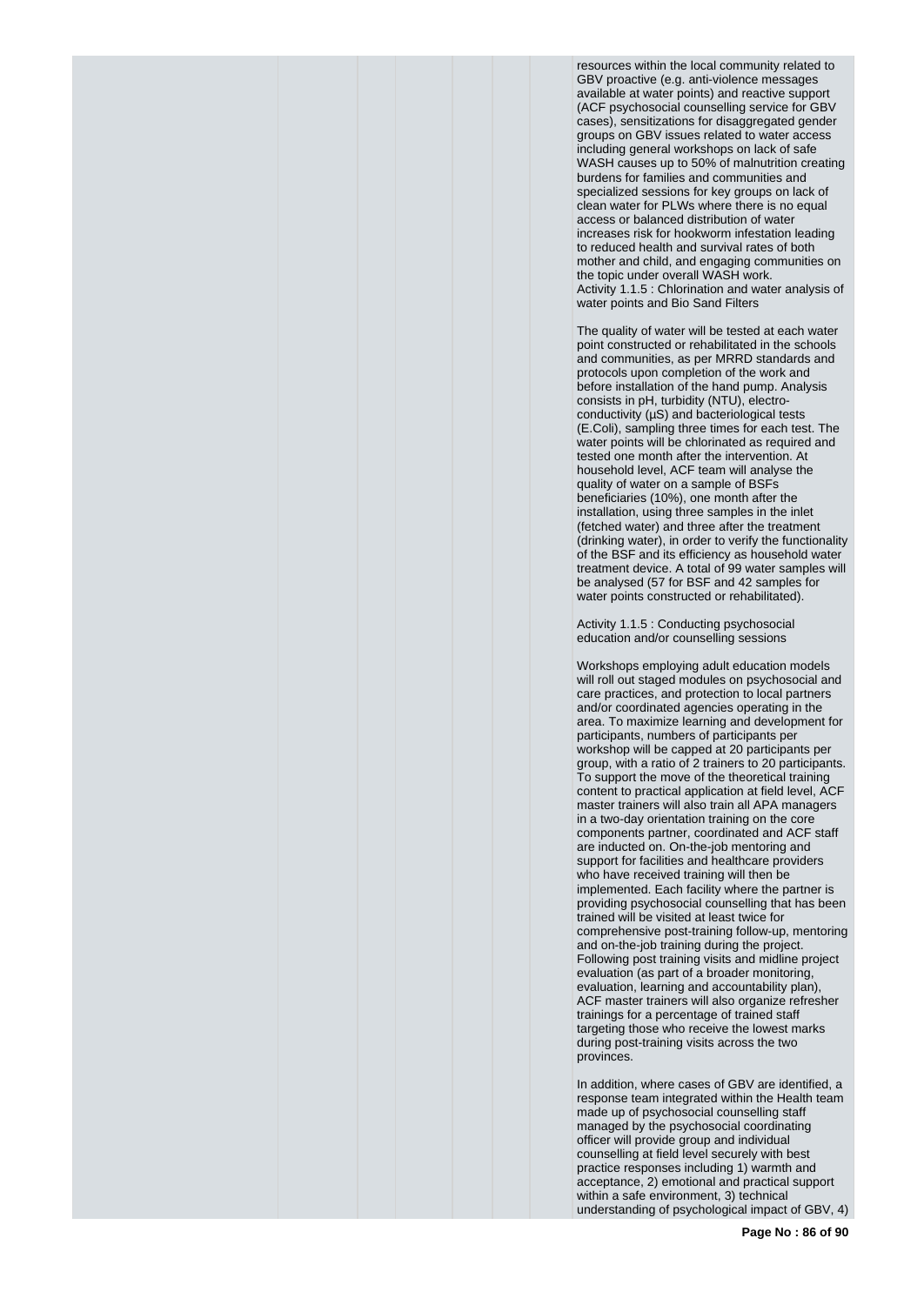validation on all reactions – no reaction is wrong or maladaptive, 5) believing the story, 6) confidentiality, 7) technical support on medical and legal supports, and 5) control over their process and choice. This team will also link with advocacy and accompaniment to clinics, police, court, referral to other agencies and finally coordination with those agencies and partners completing workshops with ACF (this coordination list is not limited to these actors and may include any actors under the World Health Organization/ Ministry of Public Health (WHO/MoPH) upcoming capacity building of Health Facility staff on GBV).

GBV is defined here as violence that involves men, women, boys and girls where the violence is perpetrated because the target belongs to the gender group e.g. she is beaten because she is a woman, or the violence affects a particular gender groups disproportionately e.g. during a conflict, victim ratio is 20:80 men to women. WHO Classifications of GBV include Rape, Sexual assault, Physical assault, Forced marriage, Denial of resources, and/or Psychological/emotional abuse.

Activity 1.1.5 : Monthly market monitoring survey

ACF will be conducting monthly price monitoring on the markets to monitor the impact of the intervention and potential inflation of prices.

ACF has been conducting market surveillance under ERM and CHF project in Helmand province with regards to supply and price conditions which has confirmed the availability of food and NFIs. As items were found to be available in sufficient quantity and at affordable prices. Lashkargah, being the province capitals, host a major market that continues to function even during massive conflict around Lashkargah city. This led to the adoption of a Cash Based Intervention approach for the IDPs against inkind assistance.

Activity 1.1.6 : Establish beneficiary and stakeholder feedback and complaint mechanism

As a part of its general policy, ACF will establish a feedback mechanism to enable beneficiaries to make a suggestion or make complaints. ACF will introduce a range of ways that is contextually feasible including introduction of a telephone complaint line, feedback e-mail address for stakeholder and beneficiaries, and interviews with beneficiaries. MEAL Department will oversee and the establishment and/or management of the feedback mechanism to ensure that a more formalized system of asking, receiving, processing and responding to the feedback and complaints is, independently, in place.

The feedback mechanism well be clearly communicated to staffs, communities and government institutions about why ACF has a feedback mechanism, what it is for and how it works. As such, information sharing about the feedback mechanism will be integrated into the community mobilization of the project. Similarly, MEAL Department will communicate with the target groups about their right to complain and raise their concern how we work. The department will also discuss what constitutes an ACF related and non-ACF related feedback/complaints and how ACF will deal with

feedback and complaints.

In addition, ACF MEAL department will conduct regular individual face-to-face meeting during monitoring visits at community levels. This will allow beneficiaries with no access to phone or being illiterate to provide their feedback. As with all feedback mechanisms established,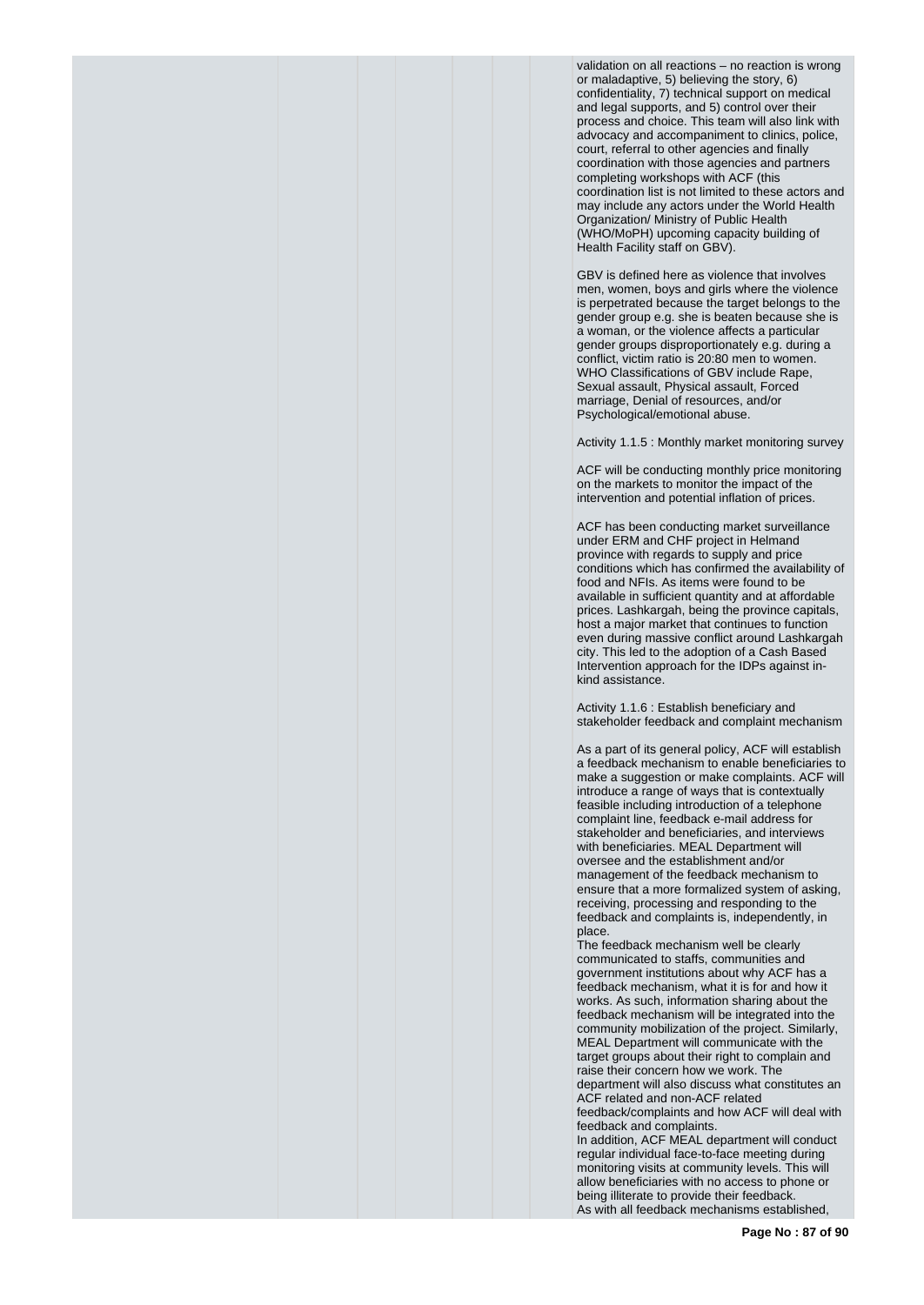every effort will be made to prevent harm and unintended negative consequences on those making complaints, protect confidentiality and encourage reporting of complaints and concerns in a safe environment.

Activity 1.1.6 : 7 Essential Nutrition Actions (ENA) are given by promoters through the community HH by HH (house to house approach)

1000 days (including IYCF messages), Nutrition cluster and PND are working towards harmonization of approaches to IYCF promotion. While ENA is one of the recommended approaches, it would be worthwhile to highlight that ENA will be implemented in harmony with national IYCF strategy (work in progress) and counseling package and not in parallel. ACF recognizes a cultural barrier significant in limiting humanitarian access to the majority of primary care givers; female members of the household whole household role includes the responsibility for children (ACF Gender Analysis 2017) who often cannot leave their homes without permission from the head of the family husband, father/father in law or at times mother in law. The transmission of the 1000 days message and how it can contribute to reducing emergency needs by the use of door-to-door promoters. The promoters will be females to transmit messages to the females at household (HH) level, further sensitizing information transmission, and will be technically trained on sensitivity and whole household engagement where possible by the integrated psychosocial officer within ACF Nutrition team. Community Health Workers and Family Health Action Groups are at the forefront of the MoPH community outreach strategy, and have a key role to play in the expansion of coverage of nutrition services. Acknowledging this, ACF will seek to enhance their capacity to conduct screening and referral (for Community Health Workers), and promotion of Essential Nutrition Actions (for Family Health Action Groups), as well as ensure active supervision/monitoring - seen as instrumental to boost their motivation and performance. While supporting Community Health Supervisors (CHS) to monitor CHWs and FHAGs, ACF will also get directly involved into supervising them.

As part of its integrated approach, ACF will also be working with CHWs and FHAGs, HF staff and community leaders on GBV, core care practices, hygiene education and WASH-related topics. The aim is to foster broader understanding of targeted child illnesses, and the linkages between the two (i.e. the vicious diarrheamalnutrition cycle) and between care practices that can either exacerbate or mitigate targeted child illnesses. Community base nutrition program (CBNP) recently reviewed by the PND will be used to train the CHW and FHAG. Working through these actors, as well as community leaders, possess the advantages of strengthening (i) recognition of community members who are perceived as legitimate sources of knowledge and skill in passing on such key nutrition messages, (ii) adaptability of the messages to local circumstances and norms; linked with other activities above, community actors are in best position to tailor the messages to their specific audience ensuring messages are processed, understood and applied correctly at a fundamental level, and (iii) outreach through these different actors to facilitate ACF's humanitarian access to reach a larger percentage of the community than direct ACF to Community sensitization allows.

Activity 1.1.7 : Screening through Mother led MUAC strategy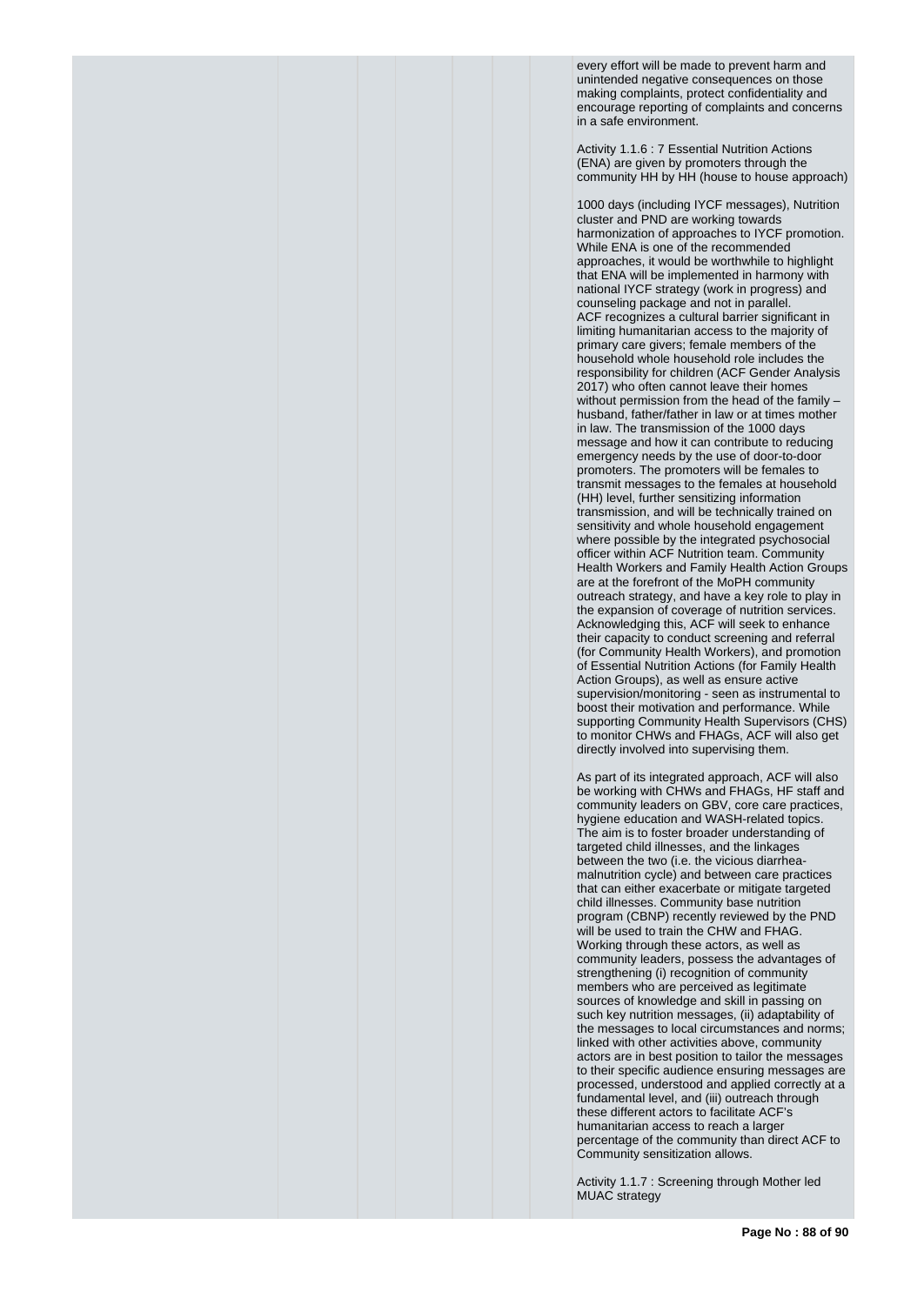Mothers with children under 5 years old will be trained on how to conduct the measurement of MUAC and edema as early detection signs of malnutrition. Training mothers on early warning signs of health issues has a strong evidence base, specifically for ACF and the successful sustainable treatment of malnutrition; the demand and coverage of the nutrition program increases. The rationale for ACF aiming to teach mothers how to perform MUAC is to achieve an early diagnosis of SAM, which if acted upon in a timely manner would decrease mortality and morbidity related to malnutrition, reduce program costs due to shorter treatment times, lower the proportion of children requiring expensive inpatient care for SAM with complications. The aim is to keep the structure at community level, going through CHW and FHAG. They will be trained on the mother strategy and it will be the first step. Instead of the CHW go house to house doing screening (which in reality is not done), the mother will come to see the CHW and FHAG to receive confirmation of the diagnostic and if it is not the case to receive a refreshment on the MUAC and edema technique. For the mothers, the training will focus on three key execution strategies (i) training of mothers through door to door visits by Family Hygiene Action Groups members and (ii) organized group training of mothers during mass community sensitization and demonstration exercises in the settlements for WASH and nutrition messages (e.g. cooking demonstrations) (iii) use of media to pass messages to maintain the regularity of the screening activities (radio spot messages and posters). In order to minimize false referrals by mothers ACF will establish a control mechanism where there will be a multi-step screening and identification of malnourished cases before admission to the nutrition program. The first step being the mother's screening of their own child, the second step if possible the mother will see the CHW or FHAG of the villages to confirm the detection and refer to the mobile clinic or HF and the third step is the verification of the child's MUAC and WHZ by a screener from the mobile team before admission to the program. The ability of mothers to assess the nutrition status of their children is also considered to have a positive deviance effect on the community's understanding and appreciation of the nutrition program. ACF expects that by mothers gaining knowledge on how to the nutrition status of their own children coupled with key sensitization on IYCF and proper hygiene they will understand better the importance of proper nutrition and diet as a measure of avoiding their children from being malnourished. This in effect will influence the mothers feeding practices and lead to adoption of better feeding practices and improved health seeing behavior. At the mobile clinics and at the community a regular evaluation on the quality of MUAC screening will be done. If the quality screening done by the mother is low, a refreshment training will be done.

## **Documents**

| <b>Category Name</b>                | <b>Document Description</b>                        |
|-------------------------------------|----------------------------------------------------|
| <b>Project Supporting Documents</b> | ACF - FSL Endorsement letter signed.pdf            |
| <b>Project Supporting Documents</b> | ACF - FSL LFA signed.pdf                           |
| <b>Project Supporting Documents</b> | ACF - Nutrition - Endorsement letter signed.pdf    |
| <b>Project Supporting Documents</b> | ACF - Nutrition LFA signed.pdf                     |
| <b>Project Supporting Documents</b> | ACF - Protection LFA Endorsement letter signed.pdf |